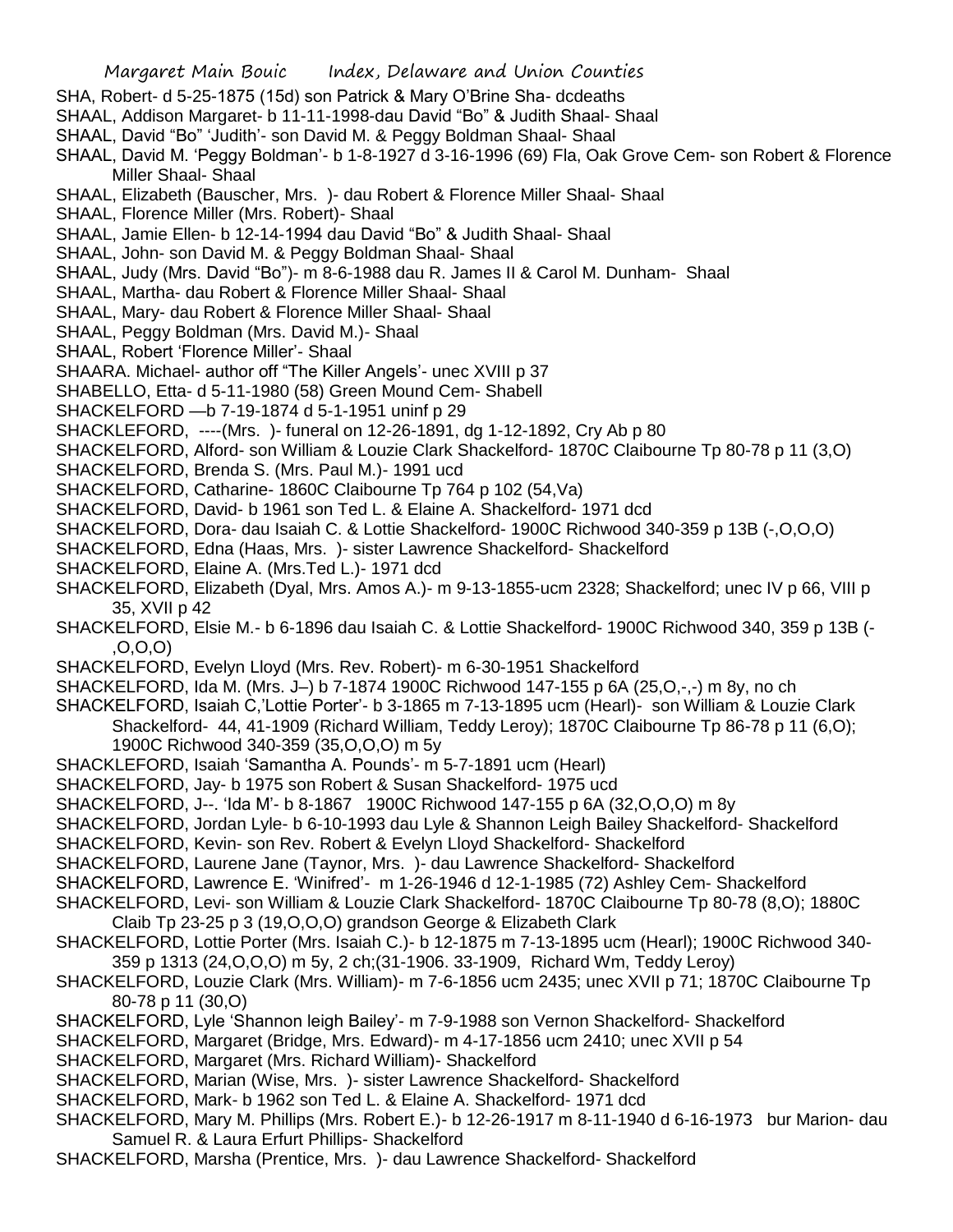Margaret Main Bouic Index, Delaware and Union Counties SHACKELFORD, Paul M. 'Brenda S.'- 1991 ucd SHACKELFORD, Paul- b 1975 son Paul M. & Brenda S. Shackelford- 1991 ucd SHACKELFORD, Paulette (Hedges, Mrs. )- dau Lawrence Shackelford- Shackelford SHACKELFORD, Pauline- dau Richard William & Margaret Shackelford- Shackelford SHACKELFORD, Richard William- b 9-11-1909 d 12-25-1964 (57) son Isaiah C. & Lottie Porter Shackelforddcb, brother Lawrence Shackelford- Shackelford SHACKELFORD, Robert Cade- b 11-25-1973 son Robert & Susan Shackelford- Shackelford; 1975 ucd SHACKELFORD, Robert M. 'Susan'- 1973. 1975 ucd SHACKELFORD, Robert E. Mary M. Phillips'- m 8-11-1940 Shackelford SHACKELFORD, Rev. Robert 'Evelyn Lloyd'- m 6-30-1951 Shackelford SHACKELFORD, Robert- son Richard William & Margaret Shackelford- Shackelford SHACKELFORD, Robert II- son Rev. Robert & Evelyn Lloyd Shackelford- Shackelford SHACKELFORD, Robin- ch Rev. Robert & Evelyn Lloyd Shackelford- Shackelford SHACKELFORD, Robin- b 1965 ch Ted L. & Elaine A. Shackelford- 1971 dcd SHACKLEFORD, Samantha A. Pounds (Mrs. Isaiah)- m 5-7-1891 ucm (Hearl) SHACKELFORD, Shannon Leigh Bailey (Mrs. Lyle)- m 7-9-1988 dau Richard E. Bailey1991 ucd SHACKELFORD, Sharon K.- dau Robert E. & Mary M. Phillips Shackelford- Shackelford SHACKELFORD, Susan (Mrs. Robert)- 1973, 1975 ucd SHACKELFORD, Susan- dau Rev. Robert & Evelyn Lloyd Shackelford- Shackelford SHACKELFORD, Teddy Leroy 'Elaine A.'- b 3-31-1906 son Isaiah C. & Lottie Porter Shackelford- dcb; 1971 dcd SHACKELFORD, William- 22nd Ohio Batt, no dates, Claibourne Cem p 9 SHACKELFORD, William 'Louzie Clark'- m 7-6-1856 ucm 2436 bur Claibourne ; unec XVII p 71 1883 uch IV p 541; 1860C Claibourne Tp 764 p 102 (26,O) SHACKELFORD, Bill- b 1979 son Paul M. & Brenda S. Shackelford- 1991 ucd SHACKELFORD, William R.- son William & Louzie Clark Shackelford- 1870C Claibourne Tp 80-78 (11,O); 1880C Claib. Tp 223-25 p 3 (21,O,O,O) grandson George & Elizabeh Clark SHACKELFORD, Zachary Samuel- b 5-30-1997 son Lyle & Shannon Leigh Bailey Shackelford- Shackelford SHACKLEFORD, Bettina Klupfel (Mrs. George)- b 2-1-1927 m 8-10-1948 dau Roland Wenner & Christina Klotz Klupfel- Weiser p 199 SHACKLEFORD, David Talman- b 4-20-1956- son George & Bettina Klupfel Shackleford- Weiser p 199 SHACKLEFORD, George 'Bettina Klupfel'- b 9-4-1918 m 8-10-1948- Weiser p 199 SHACKLEFORD, John Reefin- b 10-28-1954 son George & Bettina klupfel - Weiser p 199 SHACKLEFORD, Peter Roland- b 6-21-1951 son George & Bettina Klupfel Shackleford- Weiser p 199 SHACKLER, James 'Mary Jane Badgley'- m 12-2-1849 Madison Co, unec XI p 45 SHACKLER, Mary Jane Badgley (Mrs. James)- m 12-2-1849 Madison Co, unec XI p 45 SHACKLET, Cathryn (Miller, Mrs. William)- b 5-8-1842 m 10-26-1856 d 6-21-1909 (67-1-13); dg 7-2-1909, Cry Ab p 42 SHACKLETON, Barbara- query on John Anderson- unec XIV p 14 SHACKLETT, John- 1880C Millcreek Tp 120 (34,O,Va,Va) SHACLEFORD, Cathrine (Mrs. William)- 1850C Claibourne Tp 85 p 16 (43,Va) SHACLEFORD, Elizabeth- dau William & Cathrine Shacleford- 1850C Claibourne Tp 85 p 16 (13,O) SHACLEFORD, Margarett- dau William & Cathrine Shacleford- 1850C Claiboune Tp 85 p 16 (10,O) SHACLEFORD, Susannah- dau William & Cathrine Shacleford- 1850C Claibourne Tp 85 p 16 (6,O) SHACLEFORD, William 'Cathrine'- 1850C Claibourne Tp 85 p 16 (48, Tenn) SHACLEFORD, William,Jr- son William & Cathrine Shacleford- 1850C Claibourne Tp 85 p 16 (19,O) SHAD, Cathrine- dau Sarah Shad- 1850C Claibourne Tp 187 p 30 (14,O) SHAD, John- son Sarah Shad- 1850C Claibourne Tp 187 p 30 (10,O) SHAD, Sarah- 1850C Claibourne Tp 187 p 30 (38,Ky) SHAD, William- son Sarah Shad- 1850C Claibourne Tp 187 p 30 (12,O) SHAD, Laura Louise Maine (Mrs. )- b 5-13-1829 dau William & Sophia Briggs Maine- Asp 746m SHADALE, Rev.- funeral of C. F. Renner- dg 2-13-1903 Cry Ab p 170 SHADBURN, Lynda- dau John D. Shadburn- Shadburn- engaged to Mark Alan Scheiderer SHADD, Mathew- 1840C Claibourne Tp 87 (40-50) SHADDAY, John- Nash p 296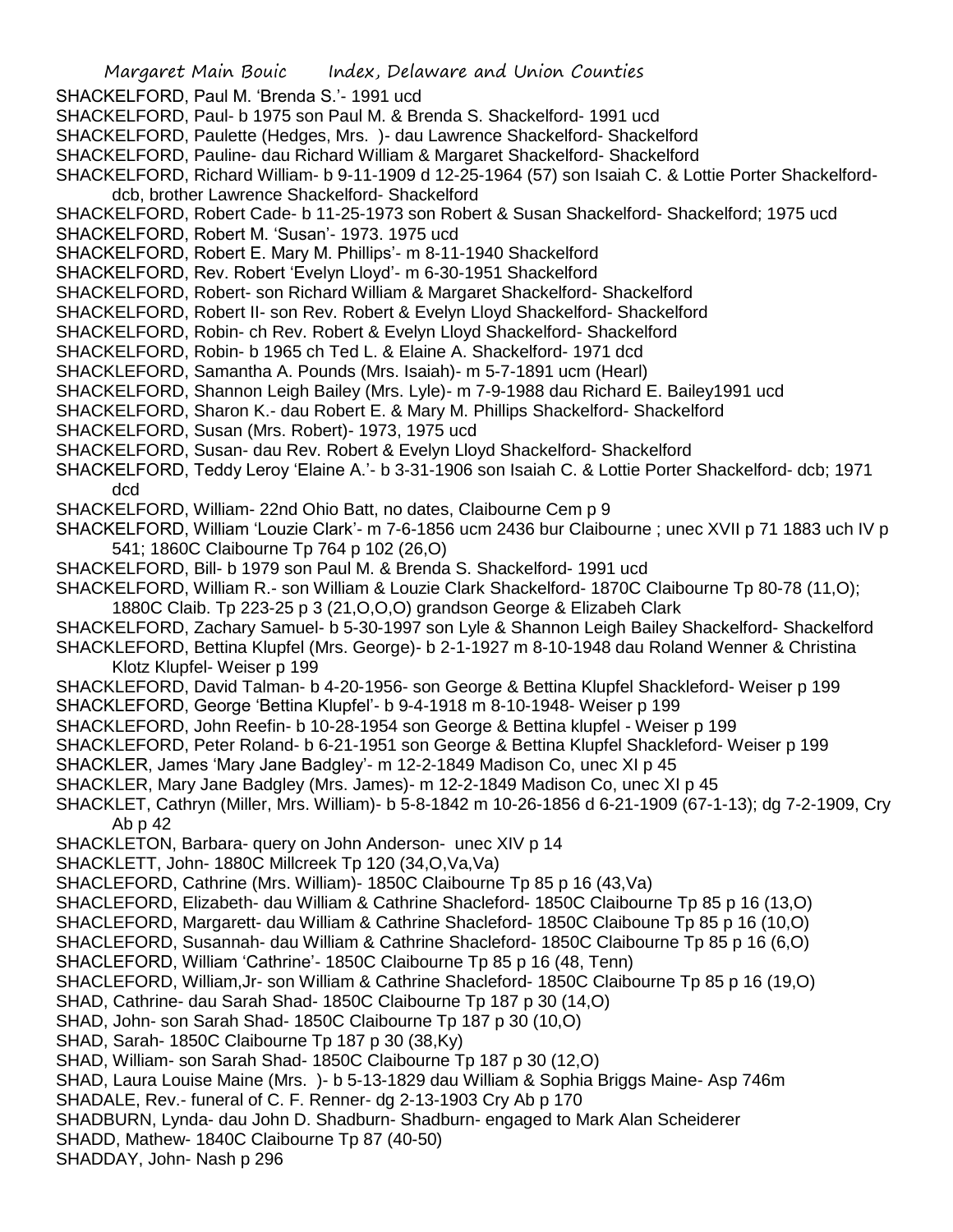- SHADDOX, Lonny 'Mary'- Maugans Anc p 70
- SHADDOX, Mary (Mrs. Lonny)- Maugans Anc p 70
- SHADDOX, Sandra Louise (Wolfe, Mrs. Ray Vaughn)- dau Lonny & Mary Shaddox- 1883 uch V p 70
- SHADDUCK, Emma Delphine Chamberlain (Mrs. Thomas Edward)(Jewett, Mrs. Frederick Bailey)- b 10-2-
	- 1857 m(1) 1-30-1879 (2) 11-7-1903 d 11-16-1942 dau Abram & Levira Bagley Chamberlain- Bagley p 16
- SHADDUCK, Harry Thomas- b 7-16-1885- son Thomas Edward & Emma Delphine Chamberlain Shadduck-Bagley p 16
- SHADDUCK, Leonard Bagley- b 6-29-1889 son Thomas Edward & Emma Delphine Chamberlain Shadduck-Bagley p 16
- SHADDUCK, Roy Chamberlain- b 12-4-1881 son Thomas Edward & Emma Delphine Chamberlain Shadduck-Bagley p 16
- SHADDUCK, Thomas Edward 'Emma Delphine Chamberlain'- b 7-26-1847 m 1-30-1879 d 12-20-1893 son John B. & Eliza Boardman Moore Shadduck- Bagley p 16
- SHADE, Mr.- Pabst 1 p 34; btp p 14
- SHADE, Dr. Allen Rae' Ruth Ann Ferguson'- b 1-8-1935 d 11-22-1995 (60) Cheshire Cem- son Donald Allen & Irma L. Lackey Shade- Shade
- SHADE, Amelia (Boylan, Mrs. Samuel)- m 8-24-1905- Maugans Anc p 233
- SHADE, Barbara (Gooding, Mrs. )- d 1995 dau Donald Allen & Irma Lackey Shade- Shade
- SHADE, Beverly Sharon- dau Raymond & Rita Joan Hakes Shade- Graham 16132223; Richey 10
- SHADE, Carol Jean (McNabb, Mrs. William Lewis)- b 3-20-1940 m 9-14-1958 dau Russell Nelson & Willie Gertrude Tillison Shade- Weiser p 731
- SHADE, Carol (Mrs. Terry)- Shade
- SHADE, Catharine Shorky (Mrs. Phillip)- 1880 dch p 704
- SHADE, Charles Evan 'Daisy May Maxwell;- b 2-8-1881 m 10-27-1901- Weiser p 731
- SHADE, Charles William 'Patricia Heckathorn'- b 2-4-1936 m 5-29-1958 son Luther William & Zella May Tillison Shade- Weiser p 731
- SHADE, Cheri -dau Terry & Jean Shade- Shade- engaged to Casey Clem
- SHADE, Craig Allen- son Raymond & Rita Joan Hakes- Graham 16132221; Richey 10
- SHADE, Daisy May Maxwell (Mrs. Charles Evan)- b 12-4-1883 m 10-27-1901 d 2-18-1944 dau Charles Aquilla & Sallie Rabold Maxwell- Weiser p 731
- SHADE, Dale- brother John H. Shade- Shade
- SHADE, Daniel C. Sr.- father of Mrs. Bruce Charles- Shade
- SHADE, David Allen- b 4-24-1918 son Russell Nelson & Willie Gertrude Tillison Shade- Weiser p 732
- SHADE, David Craig 'Leslie Ann Johnson'- m 4-16-1977 son John H. & Paula Shade- Shade; 1976 dch p 288; 1961(13), 1964, 1969, 1971, 1980 dcd
- SHADE, Deborah- b 1954 dau John H. Shade- 1961, 1964, 1969, 1971 dcd
- SHADE, Dennis- son Russell M. & Marjorie Shade- 1961 dcd(13)
- SHADE, Donald A. 'Irma L Lackey'- d 6-30-1976 (61)-son Fred Allen & Edna Shade- Shade; 1961, 1964, 1969, 1971 dcd
- SHADE, --- (Gooding, Mrs. David)- dau Donald A. Shade- Shade
- SHADE, Edna Williamson(Mrs. Fred Allen)- d 4-9-1980 (96) bur Cheshire- (31-1917) dcb (Philip Victor);1961, 1964, 1969, 1971 dcd

SHADE, Eleanor (Griffith, Mrs. Edward D.)- m 1-1-1933 dau Fred Allen & Edna Shade- Shade

- SHADE, Elijah 'Emaline Lyon' m 5-26-1846 dcm
- SHADE, Elijah 'Emelina Potter'- d 1884 (61) Cheshire Cem son Phillip & Catharine Shorky Shade- 1880 dch p 704; 1908 dch p 404; Potter p 4 (179) ; CCC p 31 (1875 Berlin Tp) Pabst Pion II p 250; Powell p 60b; dg 12-12-1862, Cry Ab p 26; 1870C Berlin Tp p 233 (47\*)
- SHADE, Eliza- d 3-19-1884 961-1-24) Berlin Tp b Fredrick Co, Va, dcdeaths
- SHADE, Emaline Lyon (Mrs. Elijah)- m 5-26-1846 dcm
- SHADE, Emeline Potter (Mrs. Elijah)- d 11-5-1895 (74-1-2) Cheshire Cem- Powell p 60b; 1880 dch p 704; Potter p 4 179; dg 12-12-1862. Cry Ab p 26; dg 1-28-1896, Cry Ab p 56; 1870C Berlin Tp p 233 (48) dau Edward Potter, dcdeaths
- SHADE, Flora Andrew- dau Timothy Andrew- dcw Bk 2 p 153
- SHADE, Francis- son Elijah & Emeline Potter Shade- 1880 dch p 704; 1870C Berlin Tp p 233 (12)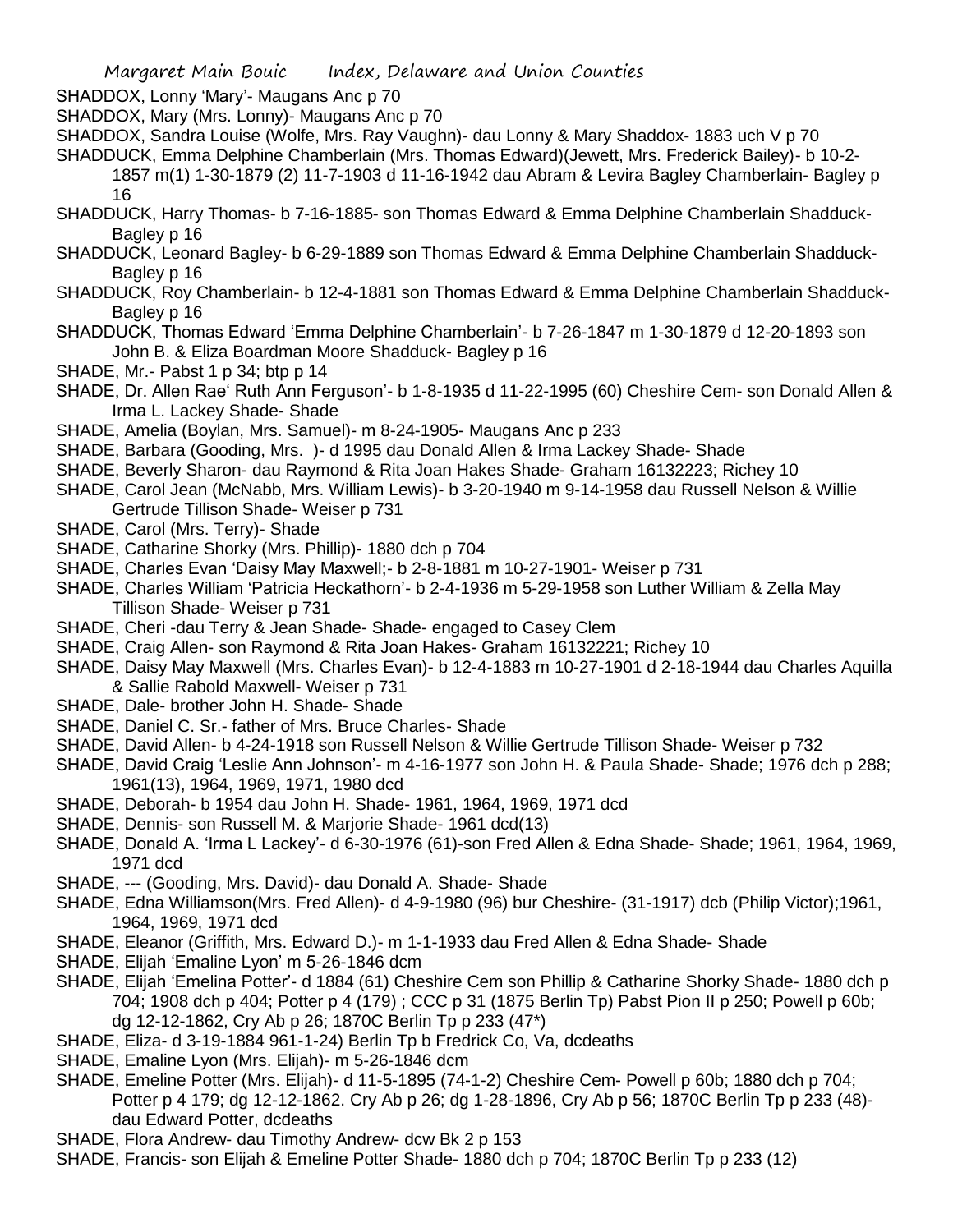- SHADE, Fred Allen 'Edna'- d 1-3-1960 (73) Cheshire Cem,- (30-1917) dcb (Philip)- Shade; son Phillip E. & Inez Dunham Shade- dg 12-23-1891, Cry Ab p 75
- SHADE,---- pallbearer for Mrs. Milo A. Williamson- dg 2-4-1913 Cry Ab p 12
- SHADE, Freda- b 5-16-1886 Berlin Tp son P. E. & Inez Dunham Shade- dcb
- SHADE, Gary Scott- son Raymond & Rita Joan Hakes Shade- Graham 16132222; Richey 10
- SHADE, Gloria (Keen, Mrs. )- sister John H. Shade- Shade
- SHADE, Harriet- dau Elijah & Emeline Potter Shade- 1880 dch p 704
- SHADE, Herbert Emerson 'Lillian Lovell Hill'- b 6- 6-1905 m 10-14-1939 son Charles Evan & Daisy May Maxwell Shade- Weiser p 731
- SHADE, Hyranna Mallott (Mrs. Jacob)- Shade
- SHADE, Inez May Dunham (Mrs. Phillip E.)- b 12-11-1865 m 7-12-1883 d 12-16-1891(26-0-5) dau O. F/J & Mary. Dunham -Cheshire Cem- dcdeaths; Pabst 1 p 32; btp p 10; dg 12-23-1891, Cry Ab p 75
- SHADE, Irma Lackey (Mrs. Donald A.)- d 2-16-1970 (55) Cheshire Cem; Lackey p 2; 1961, 1964, 1969 dcd SHADE, Jacob 'Hyranna Mallott'- Shade
- SHADE, James Randall-son Raymond & Rita Joan Hakes Shade-Graham 16132224; Richey 10
- SHADE, Janet- b 1952- dau John Shade- 1961, 1964, 1969, 1971 dcd
- SHADE, Jean (Mrs. Terry)- Shade
- SHADE, Jeffrey Paul- b 3-29-1956 son Luther William & Zella May Tillison Shade- Weiser p 731
- SHADE, Jennifer Ann- d 8-25-1973 (3 mos)-dau Dr. Allen Rae & Ruth Ann Ferguson Shade- Shade
- SHADE, John H. 'Paula'- d 1-22-1976 (51) son Raymond Shade,Sr.- Shade; 1961, 1964, 1969, 1971 dcd
- SHADE, John- b 1960 son John H. & Paula Shade- 1969, 1971, 1980 dcd
- SHADE, Josh- Delaware musician- with Chad Heald- Shade
- SHADE, Joshua- son Michael & Margaret Shade- Shade
- SHADE, Judith Ellen (Alexander, Mrs. Chester)- b 4-9-1938 m 3-16-1951 dau Russell Nelson & Willie Gertrude Tillison Shade- Weiser p 731
- SHADE, Lena- dau Dorothy Fredrica Hamm- dg 2-9-1909, Cry Ab p 9
- SHADE, Leroy- son Elijah & Emeline Potter Shade- 1880 dch p 704
- SHADE, Leslie Ann Johnson (Mrs. David Craig)- m 4-16-1977 dau W. B. Johnson-Shade; 1980 dcd
- SHADE, Lillian Lovell Hill (Mrs. Herbert Emerson)- b 4-27-1907 m 10-14-1939- Weiser p 731
- SHADE, Lucy- 1870C Berlin Tp p 233 (17)
- SHADE, Luther William 'Zela May Tillison'- b 2-12-1904 m 10-13-1934 son Charles Evan & Daisy May Maxwell Shade- Weiser p 731
- SHADE, Madeleine (Lesinski, Mrs. )- sister John H. Shade- Shade
- SHADE, Margaret Flahive (Mrs. Michael R.)- m 6-19-1971 dau Edward A. Flahive- Shade
- SHADE, Marjorie (Mrs. Russell M.)- 1961 dcd
- SHADE, Martha A. (Watkins, Mrs. Wilbur O.)- b 1-24-1891 m 11-4-1913 d 10-25-1979 (88) Wesley Chapel Cem- dau Jacob & Hyranna Mallott Shade- Shade
- SHADE, Mary Ann (Minnich, Mrs. Adam)- b 1819 d 1881 ped Max Lynn Mohler #490 25; unec XVI p 9
- SHADE, Mary Elizabeth L.- d 9-23-1862 dau Elijah & Emeline Shade- dg 12-12-1862 Cry Ab p 26
- SHADE, Melissa- b 1959 dau John H. & Paula Shade- 1969, 1971 dcd
- SHADE, Michael Lewis- b 7-27-1948 son Luther William & Zella May Tillison Shade- Weiser p 731
- SHADE, Michael R.'Margaret Flahive'- m 6-19-1971 son John H. & Paula Shade- Shade; 1961(12), 1964, 1969, 1971 dcd
- SHADE, Mina (Lowe, Mrs. Alton E.)- dau Fred Allen & Edna Shade- Shade
- SHADE, Nancy Lee (Hull, Mrs. Eugene Leroy)- b 8-20-1937 m 12-8-1956 dau Luther William & Zella May Tillison Shade- Weiser p 731
- SHADE, Neal Martin- b 11-20-1958 son Charles William & Patricia Heckathorn Shade- Weiser p 731
- SHADE, Patricia Heckathorn (Mrs. Charles William)- b 12-30-1937 m 5-29-1956 Weiser p 731
- SHADE, Patrick- b 1970 son John H. & Paula Shade- Shade; 1971, 1980 dcd
- SHADE, Paula (Mrs. John H.)- Shade; 1971, 1980 dcd
- SHADE, Phillip 'Catharine Shorky'- 1880 dch p 704
- SHADE, Phillip E. 'Inez May Dunhanm' b 10-11-1868 m 7-12-1883 d 12-5-1875 (32-3-0) Cheshire Cem- btp p 10; Pabst 1 p 32; dcdeaths; dg 12-23-1891, Cry Ab p 75; dg 12-10-1895, Cry Ab p 48
- SHADE, Philip- 1870C Berlin Tp p 233 (6)
- SHADE, Phillip Victor.- b 3-31-1917 son Fred Allen & Edna Williamson Shade- Shade dcb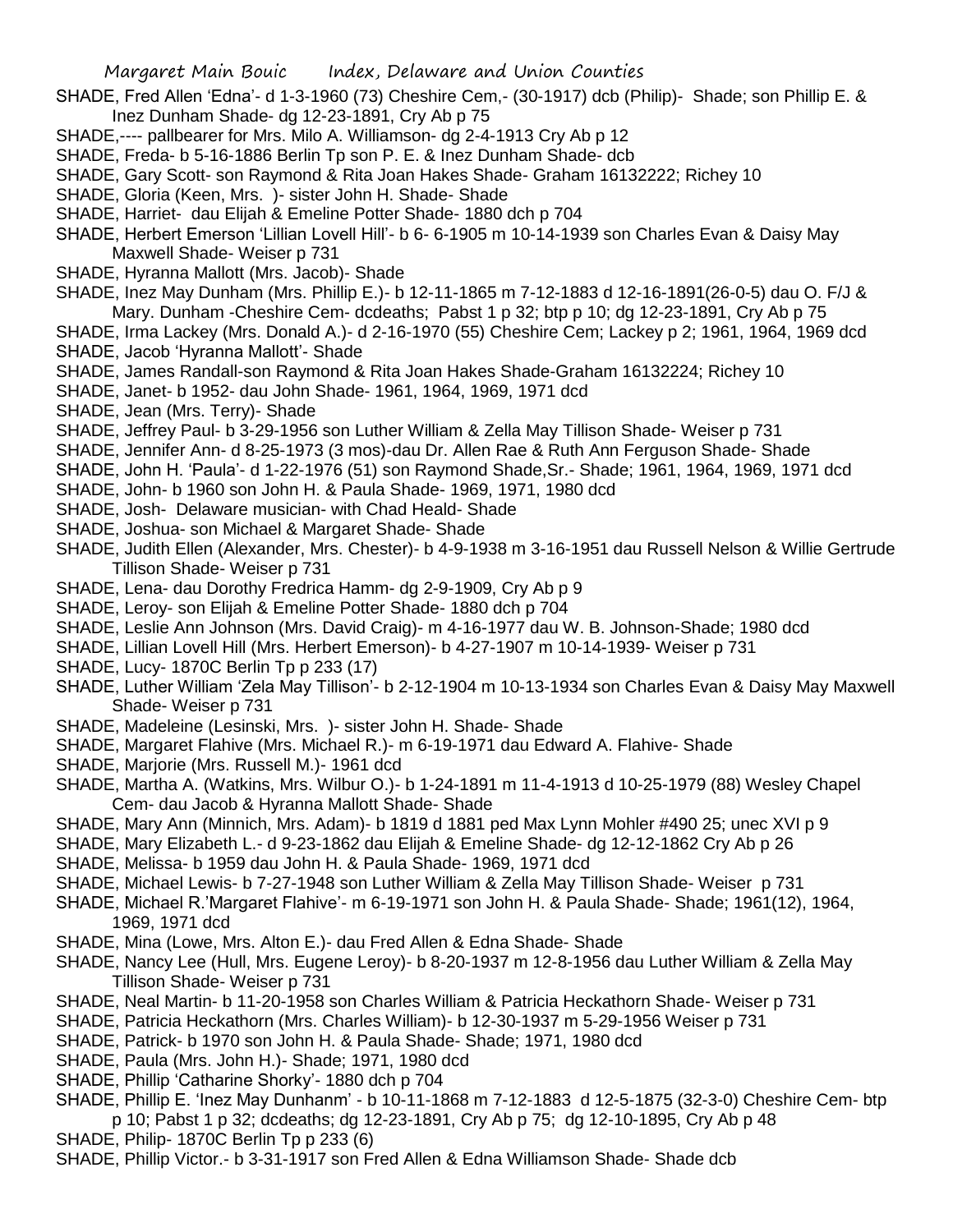- SHADE, Prudence- dau Russell M. & Marjorie Shade- 1961 (11) dcd
- SHADE, Raymond 'Rita Joan Hakes'- m 1-1949 Graham (1613222)- brother John H, Shade- Shade
- SHADE, Rebecca- dau Michael & Margaret Shade- Shade
- SHADE, Richard Nelson- b 10-23-1946 son Russell Nelson & Willie Gertrude Tillison Shade- Weiser p 732
- SHADE, Rita Joan Hakes (Mrs. Raymond)- b 10-22-1930 m 1-1949 dau Kenneth & Dorothy Ruth Holdren Hakes- Graham 1613222; Richey 9,10
- SHADE, Robert Allen- son Dr. Allen Rae & Ruth Ann Ferguson Shade- Shade
- SHADE, Rosemay (Stryer, Mrs. )- sister John H. Shade- Shade
- SHADE, Russell M. 'Marjorie'- 1961 dcd
- SHADE, Russell Nelson 'Zillie Gertrude Tillison'- b 8-19-1908 m 7-23-1930 son Charles Evan & Daisy May Maxwell Shade- Weiser p 731
- SHADE, Ruth Ann Ferguson (Mrs. Dr. Allen Rae)
- SHADE, Scott Andrew- son Dr. Allen Rae & Ruth Ann Ferguson Shade- Shade
- SHADE, Sharon Ann Miller (Mrs. Thomas Gregory)- m 8-19-1972- Shade
- SHADE, Susan Ann- b 7–27-1948 dau Luther William & Zella May Tillison Shade- Weiser p 731
- SHADE, Terry 'Jean''Carol'- Shade
- SHADE, Thomas Gregory 'Sharon Ann Miller'- b 1951 m 8-19-1972 son John H. Shade- Shade; 1961, 1964, 1969, 1971 dcd
- SHADE, Tracy Ann- b 1-6-1979 dau David Craig & Leslie Ann Johnson Shade- Shade; 1980 dcd
- SHADE, William- 1883 uch IV p 507
- SHADE, William- brother John H. Shade- Shade
- SHADE, Willie Gertrude Tillison (Mrs. Russell Nelson)- b 10-25-1911 m 7-23-1930 Weiser p 731
- SHADE, Zela May Tillison (Mrs. Luther William)- b 5-27-1914 m 10-13-1934- Weiser p 731
- SHADEL, Mary (Adloff, Mrs. Adam)- b 1823 d 1893 ped Marcella Roberta Meyer #156 15; unec III p 14
- SHADGETT, Betty Jo (McKitrick, Mrs. Charles Wictor)- b 3-7-1930 m 8-11-1948- McKitrick p 332
- SHADLE, Amy Lynn- b 11-5-1969 dau Milton & Clara Diane Edelblute Shadle- Freshwater p 208
- SHADLE, Clara Diane Edelblute (Mrs. Milton)- b 5-3-1947 m 9-7-1968 dau Clinton Odell & Marjorie Seigfried Edelbute- Freshwater p 208
- SHADLE, Jonathan Lee- b 8-1-1975 son Milton & Clara Diane Edelblute Shadle- Freshwater p 208 SHADLE, Milton 'Clara Diane Edelblute'- b 4-14-19 n 9-7-1968- Freshwater p 208
- I have not been able to distinquish between Shadrach and Shadrack and Shaderick
- SHADEACK, Mrs. dcw Bke p 118(14) mentions of Franklin Co
- SHADLEY, Earl W. 'Laura B. Carey'- Shadley
- SHADLEY, Elsie (Wheeler, Mrs. )- dau Earl W. & Laura B. Carey Shadley- Shadley
- SHADLEY, Frances S. (Fegley, Mrs. Paul M.)- b 10-21-1903 d 3-13-1981 (77) bur Ada- dau Earl W. & Laura B. Carey Shadley- Shadley
- SHADLEY, Harold- son Earl W. & Laura B. Carey Shadley- Shadley
- SHADLEY, Justin- son Earl W. & Laura B. Carey Shadley- Shadley
- SHADLEY, Laura B. Carey (Mrs. Earl W.)- Shadley
- SHADLEY, Malinda Penland (Mrs. William)- m 3-13-1849 Madison Co, unec XI p 9
- SHADLEY, Russell- son Earl W. & Laura B. Carey Shadley- Shadley
- SHADLEY, William 'Malinda Penland'- m 3-13-1849 Madison Co, unec XI p 9
- SHADRACH, Annie M. (Miller, Mrs. Dallas L.)- m 10-24-1971 ucm 4997
- SHADRACH, Coralia A.- b 1-10-1868 Porter Tp dau O. R. & Elizabeth Shadrach- dcb
- SHADRACK, Coralia A.- b 1-14-1869 dau O R. & Elizabeth Shadrack- dcb
- SHADRACK, Albert S. son Susan Shadrack- 1860C Paris Tp 1339-1328 p 178 (16,O); 1870C Marysville 104 p 12 (26,Pa); 1880C Paris Tp 168-172 p 17 (37,Pa,Pa,Pa) consumption
- SHADRACK, Alvin Frederick- d 10-8-1899 (Oakdale I p 21 (E-R17-4)14y3m)- 3rd son of William Shadrack, appendicitis, mt 10-11-1899 p1c4, Abs p 63
- SHADRACK, Annie M. (Miller, Mrs. Dallas J.)- m 10-24-1871 ucm (Hearl)- dau Susan Shadrack- 1860C Paris Tp 1339-1328 p 178 (14,O); 1870C Marysville 104 p 12 (23,Pa)
- SHADRACH, Blanche (Woods, Mrs. William)- b 12-1880 dau William & Jennie Bellus Shadrach- obit Jennie, mlib; mt 4-6-1904 p1c4, m Saturday- 1900C Marysville 4th ward (19,O,Pa,O)
- SHADRACK, C----b 1887 dau William & Jennie Bellus Shadrach- 1900C Marysville 4th ward (12,O,Pa,O) SHADRACK, Corolia A.-1 870C Kingston Tp p 389 (1)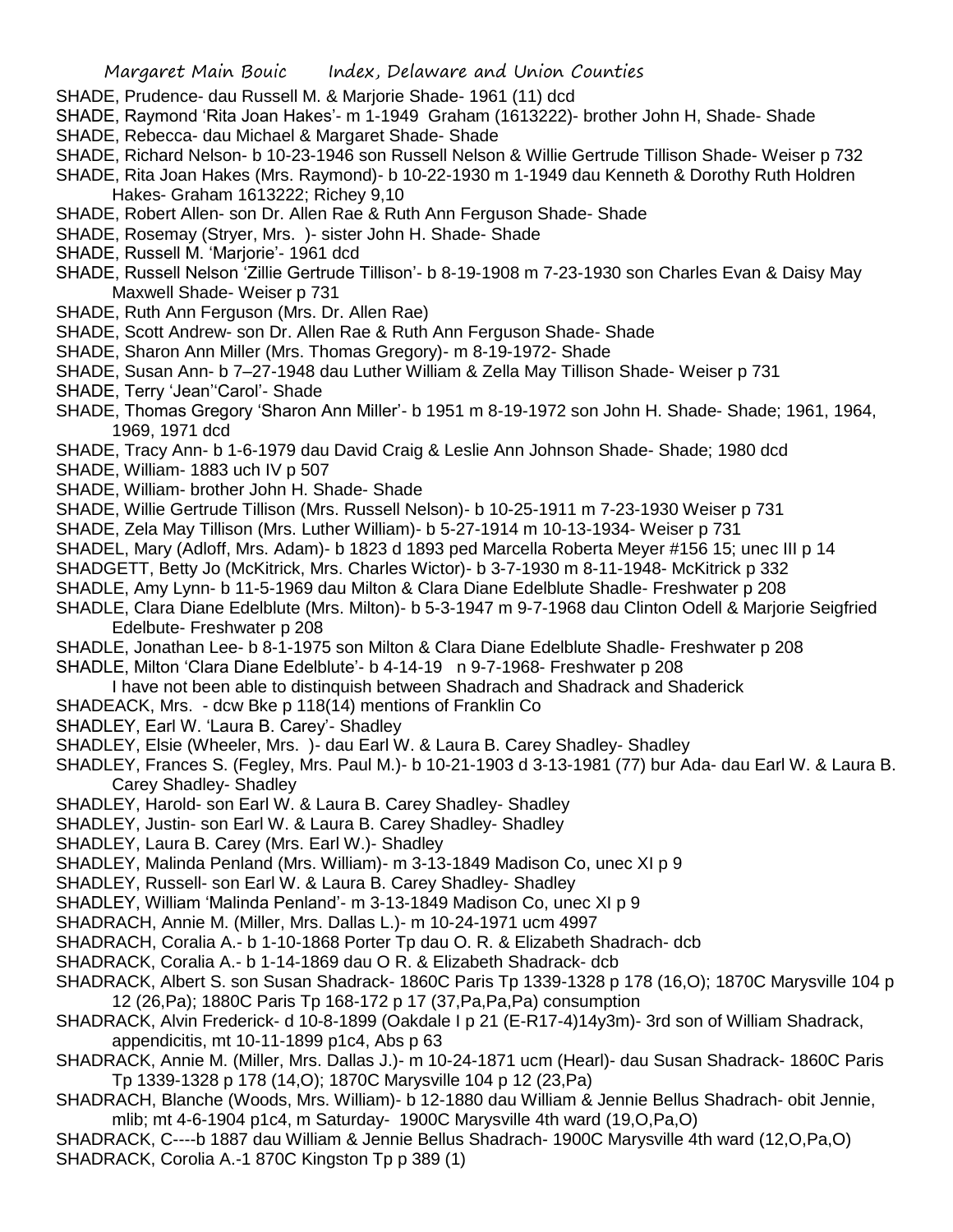SHADRACK, Dallas- d 11-24-1900 (3m) Oakdale I p 21 (E-R17-4)

SHADRACK, Dallas- b 1883 d 12-29-1917 (34y6m) Oakdale I p 10 (E-R14-4)- son William & Jennie Bellus Shadrack- 1900C Marysville 4th ward 284-293 p 12A (16,O,Pa,O)

SHADRACK, Elizabeth- 1879C Kingston Tp p 389 (21)

SHADRACH, Hampton S.- b 11-1891 son William & Jennie Bellus Shadrach- obit Jennie, mlib; 1900C Marysville 4th ward 284-293 (8,O,Pa,O); 1910C Marysville 47-41 p 2B (18,O,Pa,O)

SHADRACK, Hazell M.- b 10-1889 dau William & Jennie Bellus Shadrack- 1900C Marysville 4th ward 284-293 p 12A (10,O,Pa,O)

SHADRACH, James D.- b 6-1899- son William & Jennie Bellus Shadrach- 1900C Marysville 4th ward 284-293 (11/12,O,Pa,O); 1910C Marysville 47-41 p 2B (10,O,Pa,O)

- SHADRACK, Jennie Bellus (Mrs. William H.)- b 1862 m 6-3-1880 ucm 6730 d 6-16-1943, obit, mlib; 1900C Marysville 4th ward 284-293 p 12A ((37,O,NY,NY); 1910C Marysville 47-41 p 2B (47,O,NY,O)
- SHADRACK, John 'Nona Sturlin'- m 11-28-1883 ucm (Hearl) son Susan Shadrack- 1883 uch IV p 317; 1860C Paris Tp 1339-1328 p 178 (12,O); 1870C Marysville p 104 p 12 (21,Pa); 1880C Paris Tp 168-172 p 17 (32,Pa,Pa,Pa) carpenter
- SHADRACK, Josephine- d 7-23-1894 (3y3m) Oakdale I p 21 (E-R17-4)
- SHADRACK, May- dau Jennie Shdrack- 1910C Marysville 47-41 p 2B (20,O,Pa,O)
- SHADRACK, Millie (Hensley, Mrs. )- dau Jennie Shadrack- obit Jennie, mlib; 1910C Marysville 47-41 p 2B (22,O,Pa,O)

SHADRACH, Nancy (Mayo, Mrs. Samuel)- m 9-29-1860 ucm 3069; unec IV p 66, XIX p 48

SHADEACK, Nellie- d 9-20-1896 (3y4m) Oakdale I p 21 (E-R17-4) dau William Shadrack- mt 8-26-1897 p5c3, scalded

SHADRACK, Nona (Mrs. John)-- m 11-28-1883 ucm (Hearl)

SHADRACK, O. K.- 1883 uch IV p 521,

- SHADRACK, Oliver K.-1870C Kingston Tp p 389 (32\*)
- SHADRACK, Susan- 1860C Paris Tp 1339-1328 p 178 (46,Pa); 1870C Marysville 104 p 12 (50,Pa)
- SHADRACK, William- 1880C Marysville25-29 p 3 (25,O,O,Pa)

SHADRACK, William H. 'Jennie Bellus'- b 1851 Pa m 6-3-1880 ucm 6730 d 3-7-1902 (49y10m) Oakdale I p 10 (E-R14-4)- son Susan Sharrack- mt 8-26-1897, mt10-11-1899 p1c4, Abs p 63; mt 3-13-1901 Ab p 2; 1860C Paris Tp 1339-1328 p 178 (9,O); 1870C B 104 p 12 (19,Pa); ; 1900C Marysville 4th ward 284- 293 p 12A (49,Pa,Pa,Pa) m 20y, house painter

- SHADRICK, Elizabeth H.- 1870C Porter Tp p 453 (18)
- SHADRICK, Elizabeth (Moore, Mrs. James)- m 2-10-1842 dcm
- SHADRICK, Isadora A.-1870C Porter Tp p 453 (5)
- SHADRICK, John T.- 1870C Porter Tp p 453 (41)
- SHADRICK, Richard A.- 1870C Porter Tp p 453 (41\*)
- SHADWELL, Amoret Wilcox (Mrs. Ranson)- Shadwell
- SHADWELL, Lillian (McKinley, Mrs. Dorse)- d 1-19-1977 (57) Forest Grove Cem- dau Ranson & Amoret Wilcox Shadwell- Shadwell
- SHADWELL, Ranson 'Amoret Wilcox'- Shadwell
- SHADWICK, Belva (Mrs., George H.)- Shadwick; 1961, 1964 dcd
- SHADWICK, Brenda- dau Walter C. & Mary L. Shadwick- Shadwick; 1959 (6), 1962 ucd
- SHADWICK, Cary- ch Leo D. & Mary J. Shadwick- 1959 ucd (11)
- SHADWICK, Charles- brother George H. Shadwick- Shadwick
- SHADWICK, Gavin- son Leo D. & Mary Jane Shadwick- 1959(12) ucd; 1961 dcd
- SHADWICK, George H. 'Belva'- d 12-10-1967 (73) Forest Lawn,Cols.; Shadwick; 1961, 1964 dcd
- SHADWICK, Grant Woodrow- d 1-24-1969 (45) bur Columbus- son George H. & Belva Shadwick- Shadwick; 1961, 1964 dcd
- SHADWICK, Howard- son George H. & Belva Shadwick- Shadwick
- SHADWICK, James R. 'Ramona B. Graham''- son George H. & Belva Shadwick- Shadwick; 1961, 1964 dcd
- SHADWICK, James Raymond- son James R. & Ramona B. Graham Shadwick- Shadwick; 1961(11), 1964 dcd
- SHADWICK, Kathy- dau Leo D. & Mary Jane Shadwick- 1961 (1) dcd
- SHADWICK, Kerry- son Leo D. & Mary Jane Shadwick- 1961 (13) dcd
- SHADWICK, Kimberly (4-1964) dau Walter C. & Mary L. Shadwick- Shadwick
- SHADWICK, Leo D. 'Mary Jane'- son George H. & Belva Shadwick- 1959, 1961 ucd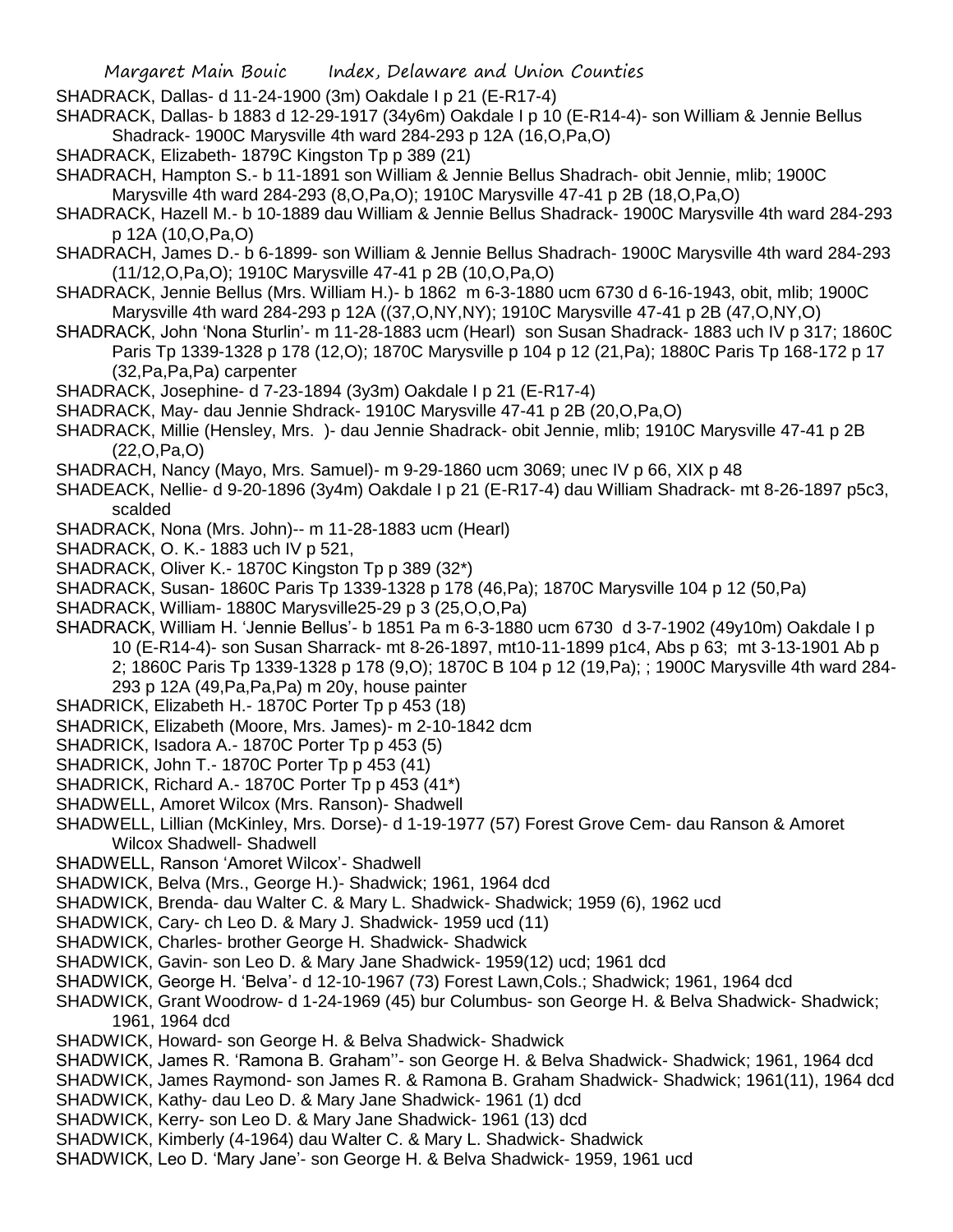- SHADWICK, Linda- dau Walter C. & Mary L Shadwick- Shadwick; 1959 (8), 1962 ucd
- SHADWICK, Marion- son George H. & Belva Shadwick- Shadwick
- SHADWICK, Mary- 1850C Brown Tp 2951 p 162 (60,NY) Chadwick ?
- SHADWICK, Mary Alice (Myers, Mrs. )(Feazel, Mrs. )- dau George H. & Bvelva Shadwick- Shadwick
- SHADWICK, Mary Jane (Mrs. Leo D.)- 1959, 1961 ucd
- SHADWICK, Mary L. (Mrs. Walter C.)- 1959, 1962 ucd
- SHADWICK, Patricia Ann (Foreman, Mrs. Ivan Leroy)(Knowles, Mrs. Robert)- m (1)11-20-1966- dau James R. & Ramona B. Graham Shadwick- Shadwick; Foreman; 1961(13), 1964 dcd
- SHADWICK, Phyllis- dau Walter C. & Mary L. Shadwick- Shadwick; 1959 (4), 1962 ucd
- SHADWICK, Ramona B. (Mrs. James R.)- b 8-6-1929 d 4-10-1993 (63) bur Garrison, Pa.- dau Howard & Dolly Marie Montgomery Graham- Shadwick; 1961, 1964 dcd
- SHADWICK, Walter C. 'Mary L.'- son George H. & Belva Shadwick- Shadwick; 1959, 1962 ucd
- SHAEFER, Inez- 1980 dcd
- SHAEFER, Nicoles- dcw Bk 4 p 5(1); witness
- SHAEFER, Patricia- research Loughery- unec XXI p 70
- SHAEFFER, --- 1915 uch p 499
- SHAEFFER, Balser I. 'Sarah Ann Travis'- b 1799 d 1878 ped Keith P. Cullumber #235 30; unec X p 37
- SHAEFFER, Bessie Moon (Mrs. Daniel)- Maugans Anc p 8
- SHAEFFER, Daniel 'Bessie Moon'- Maugans Anc p 8
- SHAEFFER, Elizabeth Koerner (Scheiderer, Mrs. George Adam)(Mrs. Frank)- b 8-1-1880 d 3-22-1963 dau Henry & Anna Elizabeth Koninger Koerner- Scheiderer
- SHAEFFER, Joseph 'Margaret Hackett'- m 10-1-1861 dcm
- SHAEFFER, Margaret Hackett (Mrs. Joseph)- m 10-1-1861 dcm
- SHAEFFER, Nellie Moon (Phillians, Mrs. Ernest)- dau Daniel & Bessie Moon Shaeffer- adopted by Hosea & Mary Moon- Maugans Anc p 8
- SHAEFFER, Phillip- 1991 ucd
- SHAEFFER, Ruth Ann (Ebright, Mrs. Don W.)- Shaeffer (2nd wife)
- SHAEFFER, Sarah Ann Travis (Mrs. Balser I.)- b 1805 d 1874 ped Keith P. Cullumber #235 31; unec X p 67
- SHAEFFER, Sarah Elizabeth (Compton, Mrs. Howard T.)- b 1836 d 1900 dau Balser I. & Sarah Ann Travis Sharffer- ped Keith P. Cullumber #235 15; unec X p 67
- SHAFER, --- b 3-10-1888 Berkshire Tp son George & Mary Weiss Shafer- dcb
- SHAFER, --- b 9-28-1887 Berkshire Tp dau Blynn D. & Anna Patrick Shafer- dcb
- SHAFER, --- b 12-28-1889 Berkshire Tp son B. D. & Anna L. Patrick Shafer- dcb
- SHAFER, Abi 'Martha'- dau Samuel S. Martha W. Buck Shafer- 1860C Jerome Tp 198-200 p 29 (3,O); 1870C Jerome Tp 209-195 p 27 (13,O); 1880C Jerome Tp 257-266 p 29 (22,O,O,Eng/Md); hjt p 187
- SHAFER, Alice-dau Samuel S. & Martha W. Buck Shafer- 1860C Jerome Tp 198-200 p 29 (5,O)
- SHAFER, Alnson- b 12-18-1873 Trenton Tp son Jacob & Elizabeth Sinderland Shafer- dcb
- SHAFER, Amanda (Lamb, Mrs. Austin)- b 9-1867 d 8-3-1901 dau George & Margaret Hatfield Shafer- ped Sandra Sue Fegley Hoefer #595, 9; nec XVIII p 35
- SHAFER, Anna- d 9-1860 (5y5m) dau W. & J. E.- Price Cem, djlm p 30
- SHAFER, Ann (Stephens, Mrs. John)- m 12-3-1850, Madison Co, unec XI p 46
- SHAFER, Annette Louise (Shew, Mrs. Steven Daniel)- m 8-18-1984 dau Homer T. Shafer- Shafer
- SHAFER, Bess G. (Collum, Mrs. William V.)- m 5-2-1944 d 6-14-1978- Shafer
- SHAFER, Brian- b 1973 son Larry W. & Rebecca Shafer- 1981, 1983 ucd
- SHAFER, Carol Jeanne Parsons (Mrs. Rev. Floyd Doud)- b 9-11-1918 m 3-23-1942 d 4-11-1996 dau Ralph & Hazel Parsons- bur Lafayette, O.- Shafer
- SHAFER, Carrie (Blayney, Mrs. R. M.)- dau Rudolph & Sarah Ann Huff Shafer- dg 4-113-1915 Cry Ab p 39
- SHAFER, Carrie C.- 1870C Trenton Tp p 514 (8m)
- SHAFER, Catharine Thomas (Mrs. Daniel)- m 7-6-1837 Madison Co, unec IX p 4
- SHAFER, Catherine- 1850C Delaware Town 1262 p 92 (22,Md)
- SHAFER, Catherine C.-1870C Trenton Tp p 514 (74\*)
- SHAFER, Charles- 1870C Trenton Tp p 514 (2)
- SHAFER, Charles W. 'Nettie C.'- b 8-1856 1900C Taylor Tp see Shaffer
- SHAFER, Christopher William (6-1879)- son William Martin & Sharon L. Shafer- Shafer
- SHSFER, Clarra G.- b 12-2-1872 Delaw Town, colored, dau C. F. & Anna M. Taylor Shafer, dcb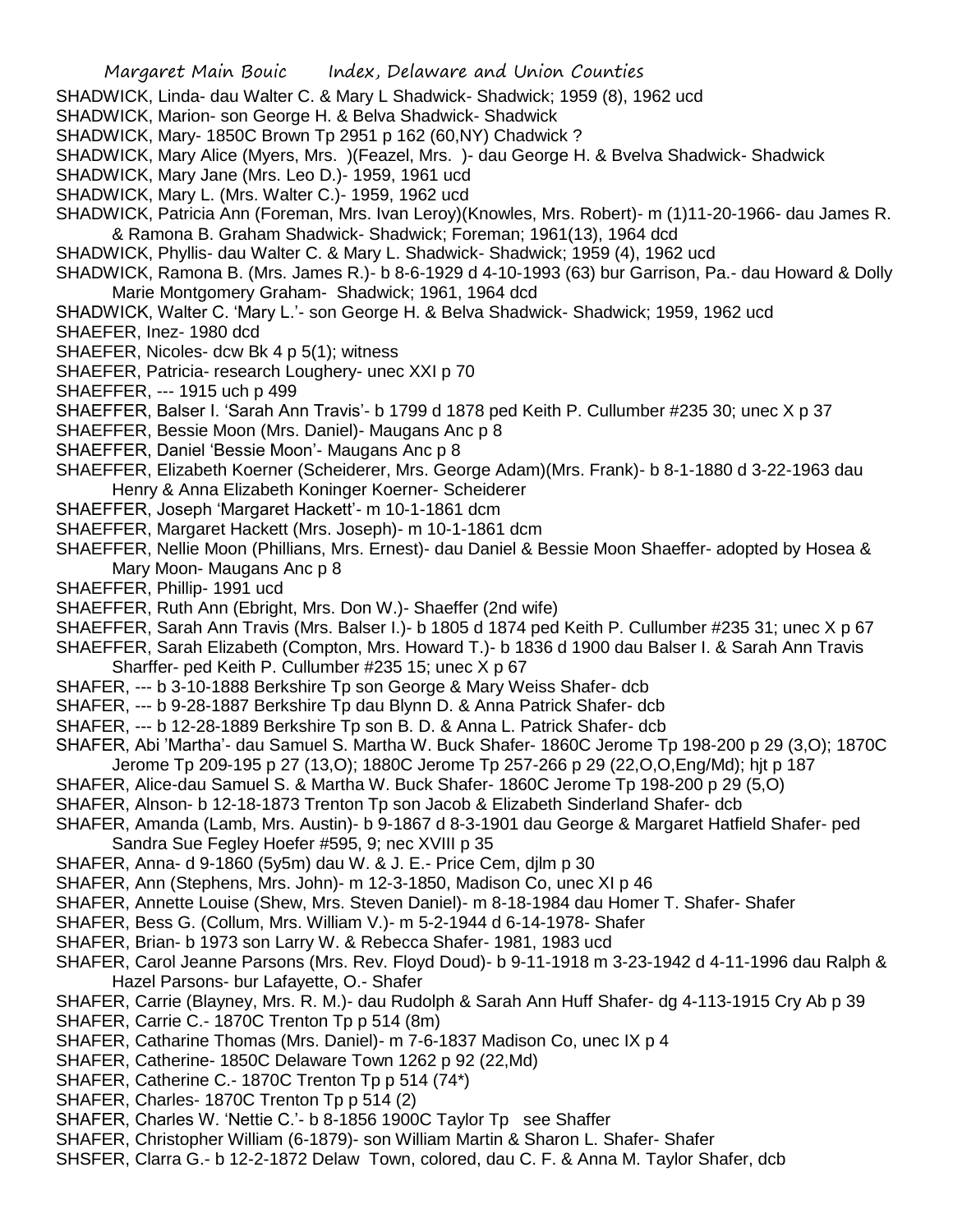- SHAFER, D.- Powell p 281, Trenton Tp
- SHAFER, Daniel 'Catharine Thomas'- m 7-6-1837 Madison Co, unec IX p 5
- SHAFER. Daniel David- b 11-20-1995 son Kent & Monique Shafer- Shafer
- SHAFER, Daniel 'Elizabeth Lease/Leaven'- m 4-7-1836 ucm 377; 1880C Scioto Tp 37; dcw Bk 4 p 77(9) witness; unec KIK p 8
- SHAFER, David 'Rachel'- mt 1-20-1886, Ab p 20;1880C Claibourne Tp 58-60 p 6 (45,Md,Pa,Pa)
- SHAFER, Dorothy- Shafer
- SHAFER, Elijah 'Catharine Shoup'- m 7-20-1834- DAR Holmes Co marriages
- SHAFER, Eliza- dau William & Julia Shafer- 1860C Jackson Tp 1168-1180 p 150 (6,O)
- SHAFER, Elizabeth- 1870C Trenton Tp p 514 (25)
- SHAFER, Elizabeth Lease/Leaven (Mrs. Daniel)- m 4-7-1836 ucm 377; unec III p 8
- SHAFER, Elizabeth (Webster, Mrs. Freebourn) b 4-23-1826 m 1-29-1842 funeral 1-23-1890, dg 2-11-1890 Cry Ab p 5
- SHAFER, Ella (Shicks, Mrs. Charles M.)- Pabst 2 p 38
- SHAFER, Ella (Mrs. Sarah) Pabst 2 p 29
- SHAFER, Everett F.- b 1869 d 1941 Galena Cem- Powell p 27
- SHAFER, Florence Mae (Kent, Mrs. Cleo Howe)- b 1889 d 1978 dau Isaac Munsen & Sarah Letitia Maitlen Shafer- ped Charlott K. May #131 3
- SHAFER, Rev. Floyd Doud 'Carol Jeanne Parsons'- m 4-23-1942- Shafer
- SHAFER, Floyd Doud 'Saam Soon'- son Rev. Floyd Doud & Carol Jeanne Parsons Doud- Doud
- SHAFER, Forist M. (Mitchell, Mrs. Harlan)(Bartlow, Mrs. Elton O,) d 3-8-1978 (82) Gendale Cem, sister Dorothy Shafer- Shafer
- SHAFER, —d 3-20-1888 (10d) ch George & Mary Weiss Shafer- dcdeaths
- SHAFER, George 'Margaret Hatfield'- ped Sandra Sue Fegley Hoefer #595 18; unec XVIII p 35
- SHAFER, Harry E,.- b 12-10-1879 Delaware Town son Nicholas & Emmea B. Ford Shafer- dcb
- SHAFER, Henry- d 10-20-1843 (42-10-9) Wyatt Cem, Powell p 306
- SHAFER, Henry 'Mary'- d 7-11-1849 (94y) Wyatt Cem, Powell p 306; hadc p 38; 1835 men p 40 #40 p 72
- Marlborough Cem.Tp: 1840C Marlborough Tp p 248 (80-90)
- SHAFER, Homer T.- Shafer
- SHAFER, Ichabod- 1835 men p 19 #75 p 30 Concord Tp
- SHAFER, Iro O.- d 10-5-1853 (3-3-23) Stark Cem- son William & Juliet?- Powell p 205
- SHAFER, Isaac Munson 'Sarah Letitia Maitlen'- son William & Mary Shafer- ped Charlott K. May #131 6; unec VIII p 47
- SHAFER, Jacob B.- 1870C Trenton Tp p 514 (35\*)
- SHAFER, Jacob M.- hadc p 42; CCC (1849 Oxford Tp)
- SHAFER, James 'Jane Reynolds'- m 9-19-1850 dcm
- SHAFER, James 'Mary Hough'- m 11-13-1859 dcm
- SHAFER, Jane Lehner (Mrs. Nicholas)- slip, unec VII p 58
- SHAFER, Jane Reynolds (Mrs. James)- m 9-19-1850 dcm
- SHAFER, J. E. (Mrs. W.)- djlm p 30
- SHAFER, Jeannie (Bedwell, Mrs. Mac)- dau Rev. Floyd Doud & Carol Jeanna Parsons Doud- Doud
- SHAFER, John- 1840C Concord Tp p123 (30-40)
- SHAFER, John- b 11-22-1896 Harlem Tp son Edmond & Eva Lehman Shafer- dcb
- SHAFER, John- son Martha Shafer- 1870C Jerome Tp 204-195 p 27 (9,O)
- SHAFER, Joseph N.'Mae W.'- Shafer; 1980 dcd
- SHAFER, Julia (Mrs. William)- 1860C Jackson Tp 1168-1180 p 154 (34,O)
- SHAFER, Kent 'Monique'- Shafer
- SHAFER, Lance- b 1971 ch Larry W. & Rebecca Shafer- 1981, 1983 ucd
- SHAFER, Larry W. 'Rebecca'- 1979, 1981, 1983, 1991 ucd
- SHAFER, Laura F.- dau William & Julia Shafer- 1860C Jackson Tp 1168-1180 p 154 (14,O)
- SHAFER, Loisa- b 8-1840 1900C Richwood 147-155 p 6A (59,O,VA,O) wid, 7 ch, 3 living; mother of J. & Ida M. Shackelford
- SHAFER, Lucinda (Goldsberry, Mrs. Wilebe)- m 8-24-1861 ucm 3209; unec XX p 19
- SHAFER, Luella (Shicks, Mrs. O. M.)- dau Rudolph & Sarah Ann Huff Shafer- dg 4-13-1915, Cry Ab p 39
- SHAFER, Lydia M ( Landaker, Mrs. Daniel)- m 7-26-1860 dcm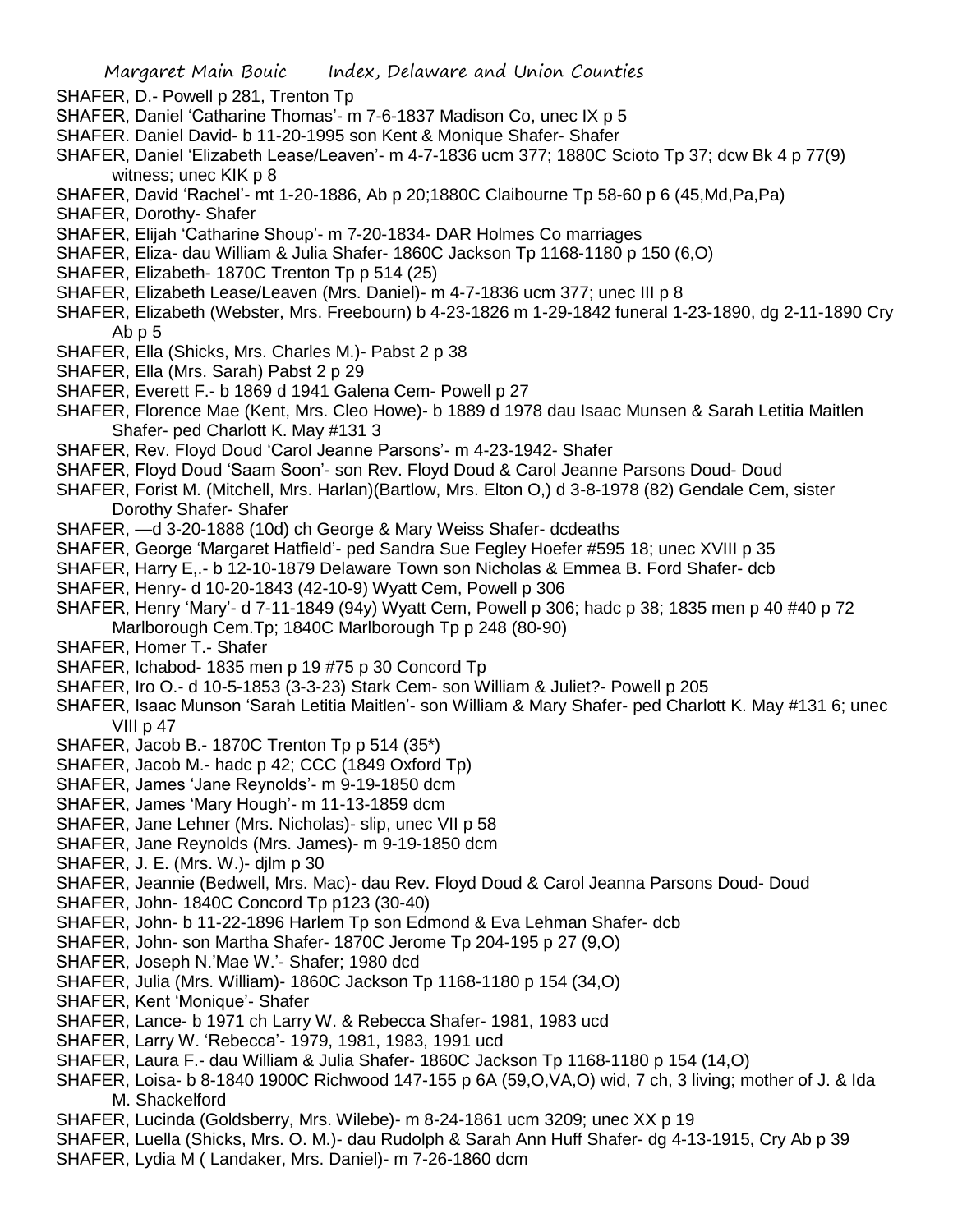- SHAFER, Mae W. (Mrs. Joseph N.)- 1980 dcd
- SHAFER, Margaret- d 3–6-1894 (56) b Ireland d Delaware -dcdeaths
- SHAFER, Margaret (Chandler, Mrs. James E.)- m 10-27-1861 dcm
- SHAFER, Margaret Hatfield (Mrs. George) d c 1908- ped Sandra Sue Fegley Hoefer #595, 19; unec XVIIII p 35
- SHAFER, Mariah (Phous/Phares, Mrs. Martin)- m 10-19/24-1837 ucm 453; unec III p 30
- SHAFER, Martha (Mrs. Abi)- 1880C Jerome Tp 257-266 p 29 (32,O,O,O)
- SHAFER, Martha (Edgell, Mrs. )- sister Dorothy Shafer- Shafer
- SHAFER, Martha E.- d 4-17-1843 (1m) Oller Cem p 13, Powell p 86- dau John E. & Rebecca Shafer
- SHAFER, Martha W. Buck (Mrs. Samuel)- m 8-26-1852 dcm; 1860C Jerome Tp 198-200 (36,O); 1870C Jerome Tp 204-195 p 27 (48,O)
- SHAFER, Marvin T- d 7-16-1860 (16y2m) Oller Cem p 13- son John E. & Rebecca Shafer- Powell p 86
- SHAFER, Mary (Mrs. Henry D.)- d 9-2-1854 (86y8m) ;Wyatt Cem, Powell p 306
- SHAFER, Mary Hough (Mrs. James)- m 11-13-1859 dcm
- SHAFER, Mary N.- d 12-26-1872 (2y10d) Del Tp b Md- dcdeaths
- SHAFER, Mary (Webster, Mrs. Joseph Perry)- b 7-3-1827 m 1-1-1846, dg 1-18-1898, Cry Ab p 140
- SHAFER, Mary (Mrs. William)- ped Charlott K. May #131 13; unec VIII p 47
- SHAFER, Monique (Mrs. Kent)- Shafer
- SHAFER, Nancy Conner (Mrs. Samuel)- b 1804 d 1883 Sunbury p 129
- SHAFER, Nettie M.- b 1864 d 19-- Galena Cem, Powell p 27
- SHAFER, Nicholas 'Jane Lehner'- slip, unec VII p 58
- SHAFER, Rachel (Mrs. David)-d suddenly, mt 1-20-1886, Ab p 20 1880C Claibourne Tp 58-60 p 6 (64,Md,Va,Md)
- SHAFER, Rebecca Francis (Mrs. William)- m 8-15-1850 Madison Co, unec XI p 46
- SHAFER, Rebecca (Mrs. Larry W.)- 1981, 1983 ucd
- SHAFER, Rebecca (McLaughlin, Mrs. Mac)- dau Rev. Floyd Doud & Caro Jeanne Parson Shafer- Shafer
- SHAFER, Robert- son Joseph N. Shafer- Shafer
- SHAFER, ----(Santos, Mrs. Richard)- dau Joseph N. Shafer- Shafer
- SHAFER, Robert L.- Shafer
- SHAFER, Rudolph 'Sarah Ann Huff'- b 1833 m 9-30-1860 d 1922 son Samuel & Nancy Conner Shafer-Sunbury p 129; dg 4-13-1915, Cry Ab p 39
- SHAFER, Ruth Ann (Bartelt, Mrs. Robert Dean)- b 11-30-1938 m 6-1-1957- Weiser p 121
- SHAFER, Saam Soon (Mrs. Floyd Doud,Jr.)- Shafer
- SHAFER, Samuel 'Martha W. Buck'- m 8-26-1852 dcm; 1860C Jerome Tp 198-200 p 29 (31,Va)
- SHAFER, Samuel 'Nancy Conner'- b 1801 d 1873 Sunbury p 129
- SHAFER, Sarah Ann Huff (Mrs. Rudolph)- b 1840 m 9-30-1860 d 1915 dau Owen & Catherine Reiner Huff-Sunbury p 129; dg 4-13-1915, Cry Ab p 39
- SHAFER, Sarah Ann (Johnson, Mrs. William)- m 4-6-1858 dcm
- SHAFER, Sarah Eliza- b 7-31-1873 Harlem Tp dau James & Mary Shafer- dcb
- SHAFER, Sarah Letitia Maitlen (Mrs. Isaac Munsen)- b 1859 d 1935 dau James & Nancy Hummer Maitlenped Charlott K. May #131 7; unec VIII p 47
- SHAFER, Sharon L. (Mrs. William Martin)- Shafer
- SHAFER, Tari Lyn (12-1979) dau William Martin & Sharon L. Shafer- Shafer
- SHAFER, Walter S.- son William & Julia Shafer- 1860C Jackson Tp 1168-1180 p 154 (10/12,O)
- SHAFER, W. E.- unvmec p 41
- SHAFER. Welch- unec V p 32
- SHAFER, William 'J. E.'- d 3-25-1870 (49-7-17) Price Cem, djlm p 30
- SHAFER, William 'Julie'- 1860C Jackson Tp 1168-1180 p 154 (40,Pa)
- SHAFER, William Martin 'Sharon L.'- d 12-7-1979 (31) son Joseph N. Shafer- Shafer
- SHAFER, William 'Mary'- ped Charlott K. May #131, 12; unec VIII p 47
- SHAFER, William 'Rebecca Francis'- m 8-15-1850 Madison Co, unec XI p 46
- SHAFF, Mr. and Mrs. Pabst 5 p 33
- SHAFF, W. H.- Pabst 5 p 22
- SHAFFER, --- b 7-28-1867 Trenton Tp son Jacob & Elizabeth Sunderlain Shaffer- dcb see Shafer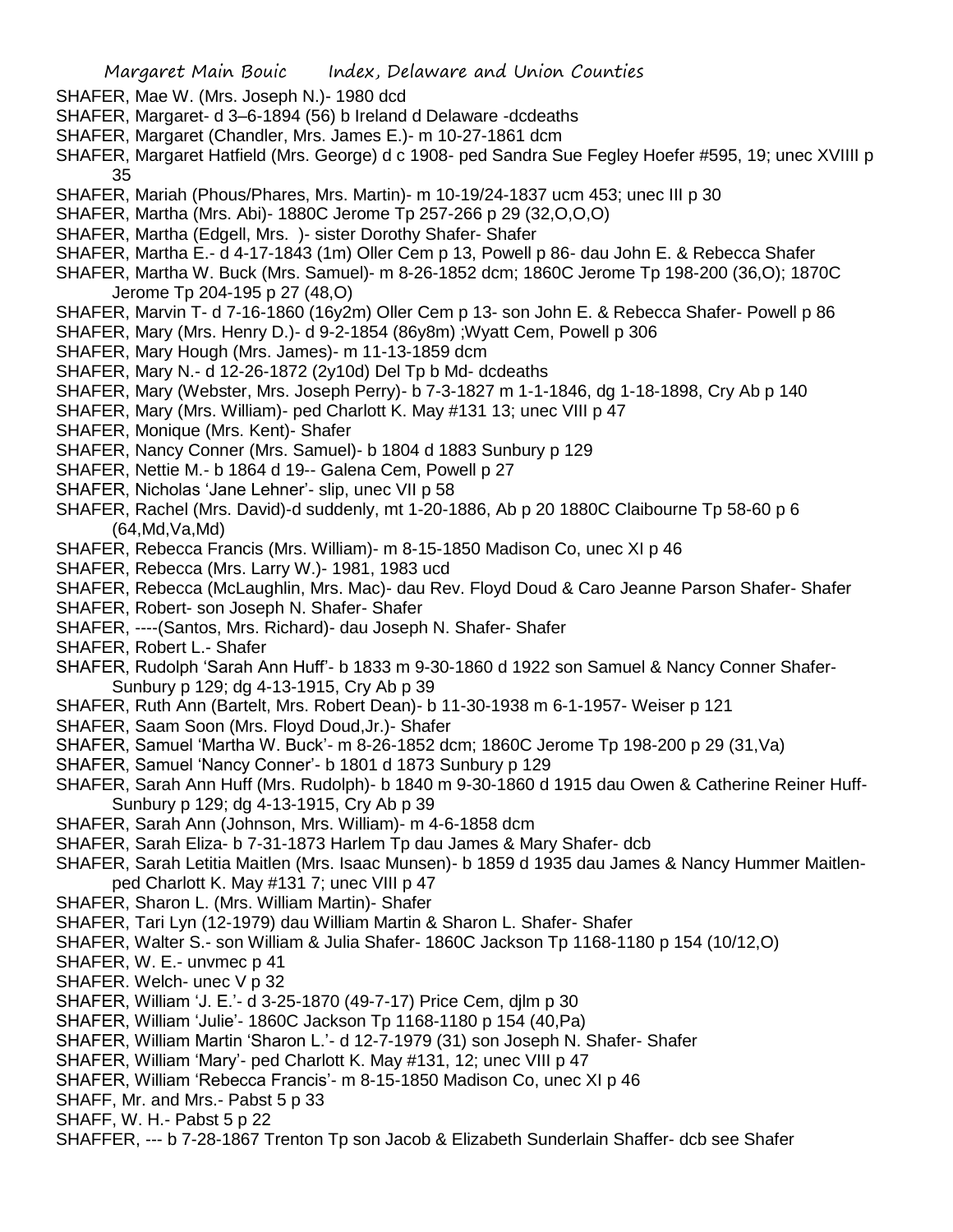- SHAFFER, Agnes Eisenman (Reynolds, Mrs. Frank E.)(Mrs. Howard)- b 10-27-1904 d 11-3- 1987 (83) bur W. Va.- dau Vincent & Elnora Berg Eisenman- Shaffer
- SHAFFER, Alexander 'Eleanor'- 1850C Delaware Town 1237 p 91 (24,O)
- SHAFFER, Allyson Lee- b 5-20-1952 ch Robert & Marilyn Benfer Eppley Shaffer- Weiser p 468
- SHAFFER, Alpheus B.- son Samuel & Nancy Shaffer- 1850C Trenton Tp 810 p 69 (7,O)
- SHAFFER, Alto Major (Mrs. Frank E.)- b 1886 d 1958 Oakdale II p 142 (M-R6-11)
- SHAFFER, Alvena Rebecca Long (Mrs. Newton Edward)- b 10-23-1930 m 8-8-1959 dau John Wilver & Mildred May Herman Long- Weiser p 308
- SHAFFER, Alzine- Pabst 2 p 61
- SHAFFER, Amanda Murphy (Mrs. Francis)- m 2-14-1861, dg 8-9-1895, Cry Ab p 32
- SHAFFER, Amanda- dau William & Juliett Shaffer- 1850C Kingston Tp 3249 p 172 (7,O)
- SHAFFER, Angel A. (Mrs. Fred A.)- 1991 ucd
- SHAFFER, Ann (Homsher, Mrs. Frank)- Shaffer
- SHAFFER, H. Arlene Miller (Mrs. John M.)- m 6-23-1945 Shaffer1961, 1964, 1969 dcd; 1973, 1975, 1977, 1979, 1981, 1983, 1991 ucd
- SHAFFER, Augusta Vernon (Pohlman, Mrs. )- dau Rev. John Franklin & Eliza Jane Puterbaugh Shaffer- 1908 dch p 586; dg 9-25-1900 Cry Ab p 36; dg 11-3-1916, Cry Ab p 104
- SHAFFER, Benjamin Franklin- d Sunday, Marion- bur Marion- dg 12-24-1915, Cry Ab p 101
- SHAFFER, Bessie M. Beightler (Mrs. Bishop P. J.)- b 1902 d 1938 Raymond Cem, lptw p 24
- SHAFFER, Bessie May- b 6-29-1893 Delaw Town dau George & Elizabeth Casart Shaffer- dcb
- SHAFFER, Beulah M. (Barbee, Mrs. )- dau Jeremiah & Eva Jane Taylor Shaffer- Shaffer
- SHAFFER, Bishop P. J.- lptw p 24
- SHAFFER, Brian- b 1972 son Richard A. & Frankie M. Shaffer- 1973, 1991 ucd, engaged to Gail E. Miller dau Timothy & Joyce Miller
- SHAFFER, Brian- b 1988 son Fred A. & Angel A. Shaffer- 1991 ucd
- SHAFFER, Caroline (Mullet, Mrs. Jacob)- dau John M. & Arlene Shaffer- 1961(12), 1964 dcd
- SHAFFER, Catharine L. (Noggle, Mrs. Andrew)- m 10-18-1865 ucm 3823 unec XXII p 8
- SHAFFER, Catherine- 1850C Trenton Tp 903 p 73 (56,NJ)
- SHAFFER, Catherine- dau Catherine Shaffer- 1850C Trenton Tp 903 p 73 (25,Pa)
- SHAFFER, Catherine L.- dau William & Juliett Shaffer- 1850C Kingston Tp 3249 p 172 (5,O)
- SHAFFER, Catherine (Search, Mrs. Charles)- Powell p 319
- SHAFFER, Catherine (Shults, Mrs. Jacob)- Freshwater p 203; 1880 dch p 798; 1850C Berkshire Tp 92 p 10 (20,Pa)
- SHAFFER, Catherine (Wallace, Mrs. Joseph B.)- m 6-19-1852 dcm
- SHAFFER, Cecelia- dau Rev. H. M. & Margaret Shaffer- 1850C Berkshire Tp 273 p 28 (6,O)
- SHAFFER, Mrs. Charles- dau Luther Turner- unec XIV p 15
- SHAFFER, Charles E.- b 3-6-1873 Delaware Town son John & Margaret Keckell Shaffer- dcb; dg 3-9-1894, Cry Ab p 159
- SHAFFER, Charles W. 'Louisa Shakelford'- lic 11-5-1872 ucm 5166 d 10-14-1894 (41-7-8) Claibourne Cem p 13
- SHAFFER, Charles W. 'Nettie C. Turner'- m 1-27-1881 ucm 6902 son Henry & Sarah E. Shaffer- mt 12-21- 1898 p 5c4, Abs p 47; 1860C Liberty Tp Un Co 1150-1160 p 156 (4,O); 1870C Lib Tp 202 p 224 ()14,O); 1900C Taylor Tp 41-42 p 2B (43,O,O,O) m 19y
- SHAFFER, Chester A.- b 9-1899 son John H. & Louise B. Shaffer- 1900C Claibourne Tp 75-80 p 3B (9/12,O,Va,O)
- SHAFFER, Christena Hines (Mrs. Samuel)- b 1806 d 1889 ped David Ray Markley #19 23; unec III p 26
- SHAFFER, Clara F- b 1873 d 4-1-1889 (16-7-25) Trenton Tp, Oak Grove Cem- Powell p 441; dcdeaths
- SHAFFER, Clarence L.- b 5-1899 son Charles W. & Nettie C. Turner Shaffer- 1900C Taylor Tp 41-42 p 2B  $(1, 0, 0, 0)$
- SHAFFER, Clarinda- dau William & Juliett Shaffer- 1850C Kingston Tp 3249 p 172 (3,O)
- SHAFFER, Clayton 'Edna Bitner''Ella Cummings'- b 1890 son Herbert B. & Harriet Malick Shaffer- Weiser p 570
- SHAFFER, Cletus 'Lucetta Ruth Freshwater'- m 4-16-1932- Freshwater p 173, 174
- SHAFFER, O,Clinton, Jr. 'Rita Kay Compton''Sharon Rose Hayes'- m (1)11-3-1979 (2) 4-25-1987- son Clinton,Sr. & Dorothy Shaffer- Shaffer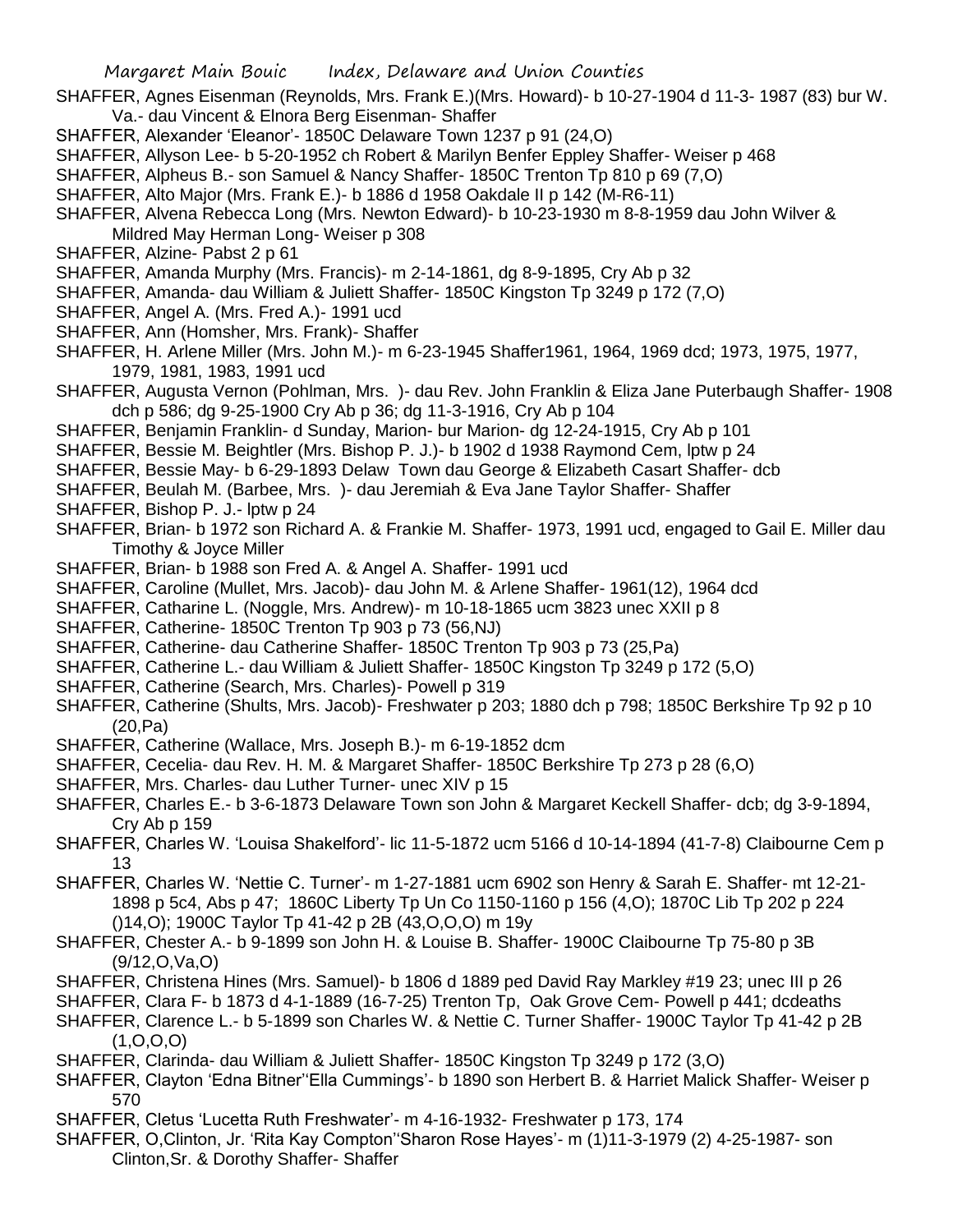- SHAFFER, Comrade- mt 1907-1908,Abs p 76
- SHAFFER, Cora- Pabst 2 p 61
- SHAFFER, Rev. C. R.- 1880 dch p 407; 1908 dch p 254
- SHAFFER, C. V.- brother of Mrs. Porter Bliss- mt 10-12-1898 p3c4, Abs p 43
- SHAFFER, Daniel R.- son Samuel & Nancy Shaffer- 1850C Trenton Tp 810 p 69 (10,O)
- SHAFFER, Darance O.- b 6-24-1886 Scioto Tp son B. F. & Susan Baker Shaffer- dcb
- SHAFFER, David- 1908 dch p 434
- SHAFFER, David Allen- b 11-28-1944 son Cletus & Lucetta Ruth Freshwater Shaffer- Freshwater p 174
- SHAFFER, David 'Druscilla Clark'- m 6-14-1887 ucm (Hearl)
- SHAFFER, David Michael- son David C. Shaffer- Shaffer- engaged to Betsy E. Cyrus- dau H. David Cyrus
- SHAFFER, Deborah Lynn- b 3-29-1950 dau Robert & Marilyn Benfer Eppley Shaffer- Weiser p 468
- SHAFFER, Douglas- b 1990 son Fred A. & Angel A. Shaffer- 1991 ucd
- SHAFFER, Druscilla Clark (Mrs. David)- m 6-14-1887 ucm (Hearl)
- SHAFFER, Earl- son Osborne & Jessie Kehl Shaffer- Weiser p 620
- SHAFFER, Ed 'Elizabeth'- 1949 ucd
- SHAFFER, Edna Bitner (Mrs. Clayton)- Weiser p 570
- SHAFFER, Edwin- son Rev. H. M. & Margaret Shaffer- 1850C Berkshire Tp 273 p 28 (9,O)
- SHAFFER, Edwin P.- 1908 dch p 404
- SHAFFER, Effie Beightler (Mrs. Rev. Paul)- b 6-27-1902 m 7-1926 d 11-9-1933 (31) dau John Beightler- obit, mlib
- SHAFFER, Effie Holycross (Mrs. John)- m 5-15-1887 ucm (Hearl)
- SHAFFER, Eleanor (Mrs. Alexander)- 1850C Delaware Town 1237 p 91 (28,O)
- SHAFFER, Elida Marguerite- dau John Frnklin & Kate M. Boggs Shaffer- 1908 dch p 586
- SHAFFER, Eliza- dau Catherine Shaffer- 1850C Trenton Tp 903 p 73 (13,O)
- SHAFFER, Eliza J.- dau Samuel & Nancy Shaffer- 1850C Trenton Tp 810 p 68 (11,O)
- SHAFFER, Eliza Jane Puterbaugh (Mrs. Rev. John Franklin)- 1908 dch p 586
- SHAFFER, Eliza (Reichard, Mrs. Peter)- m 1-5-1865 dcm
- SHAFFER, Elizabeth Ann "Betsy" )Holland, Mrs. James )- dau Paul R. & Gene Elizabeth Hoopes Shaffer-**Shaffer**
- SHAFFER, Elizabeth Ann (Campbell, Mrs. )- dau Francis Shaffer- Shaffer
- SHAFFER, Elizabeth Clark (Mrs. William)- dau Angus & Elizabeth Green Clark- 1915 uch p 918
- SHAFFER, Elizabeth (Mrs. Ed)- 1949 ucd
- SHAFFER, Elizabeth Feck (Mrs. Peter)- dau Peter & Anna Maria Feck- Weiser p 7
- SHAFFER, Elizabeth (Hoobler, Mrs. Isaac)- b 1833 d 1907 dau Samuel & Christena Hines Shaffer- ped David Ray Markley #19 11 unec III p 26
- SHAFFER, Elizabeth (Webster, Mrs. Freborn)- m 1-20-1842 dcm
- SHAFFER, Elizabeth (Weiser, Mrs. Henry Solomon)- b 2-16-1791 m 6-21-1807 d 1-10-1878 dau John Jacob & Mary Elizabeth Reiss Shaffer- Weiser p 94
- SHAFFER, Elizabeth West (Mrs. John)- b 2-20-1925 dau William & Mary Bashore Shaffer- Weiser p 491
- SHAFFER, Ella Cummings (Mrs. Clayton)- Weiser p 570
- SHAFFER, Ella- dau John Franklin & Margaret Ellen Barns Shaffer- 1908 dch p 586
- SHAFFER, Ellen (Farnsworth, Mrs. Myles K.) B 12-22-1919 m 6-5-1943- Weiser p 421
- SHAFFER, Elsie Meddles (Mrs. Floyd)- b 12-14-1909 m 6-8-1932 d 1-23-1980 Oakdale II p 143 (M-R8-7)- Shaffer; obit, mlib (brown)
- SHAFFER, Emma- b 10-28-1872 Delaware Town dcb
- SHAFFER, Esther E.- b 7-1-1907 d 2-15-1996 bur Fostoria- dau Joseph W. & Estella Butler Shaffer- Shaffer
- SHAFFER, Estella Butler (Mrs. Joseph W.)- Shaffer
- SHAFFER, Eurania- dau Henry & Sarah E. Shaffer- 1860C Liberty Tp Un Co 1150-1140 p 156 (1,O); 1870C Lib Tp 202 p 24 (11,O)
- SHAFFER, Eva Jane Taylor (Mrs. Jeremiah)- Shaffer
- SHAFFER, Flanders H.- father of Pamela J. Shaffer Johnson- Shaffer
- SHAFFER, Florine (Stevenson, Mrs. Henry)(Naulty, Mrs. James)- dau Herbert B. & Harriet Malick Shaffer-Weiser p 570
- SHAFFER, Floyd M. 'Elise W. Meddles'- b 10-4-1909 ILL, m 6-8-1932 d 9-7-1982/3 Oakdale II p 143 (M-R7-7) Air Force- son Frank & Alto Major Shaffer- Shaffer; obit Elsie, mlib (brown)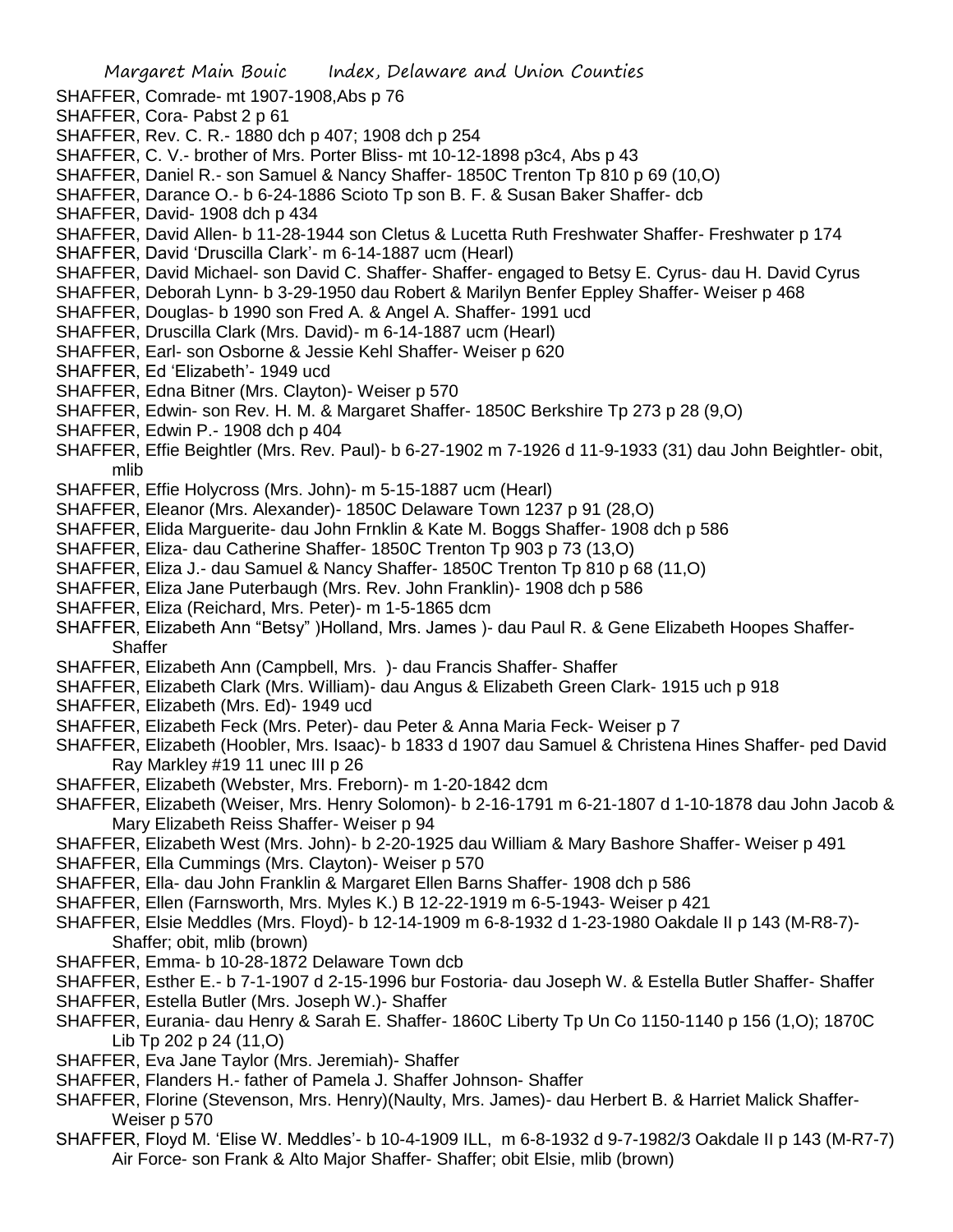- SHAFFER, Francis- Shaffer; 1964, 1969 dcd
- SHAFFER. Francis 'Amanda Murphy'- m 2-14-1861, d Sunday (60y11d) l dg 8-9-1895 Cry Ab p 32
- SHAFFER, Francis Mildred Weaver (Mrs. Herbert E.)- b 1-3-1903 m 7-20-1922 d 6-30-1989- dau Charles Walter & Lida M. Pease Weaver- ped Robert Lee Sibold,Jr.#648, 7; unec XIX p 46
- SHAFFER, Frank E. 'Stella V. Blackson'- son David & Josephine Lucas- Vol 10 p 19 dcm
- SHAFFER, Frank 'Alto Major'- b 1883 d 1956 Oakdale II p 142 (M-R7-11); 1949 ucd
- SHAFFER, Frankie M. (Mrs. Richard A.)- 1973, 1977, 1981, 1991 ucd
- SHAFFER, Franklin Newton- son John Franklin & Eliza Jane Puterbaugh Shaffer-1908 dch p 586
- SHAFFER, Fred A. 'Angel A.'- 1991 ucd
- SHAFFER, Gene Elizabeth Hoopes (Mrs. Paul R.)- b 6-6-1911 m 1-16-1943 d 12-27-1997 (86) dau Dr. Carl W. & Nellie G. McCloud Hoopes- Hoopes; Shaffer
- SHAFFER, George B.- son Joseph W. & Estella Butler Shaffer- Shaffer
- SHAFFER, George F.- 1908 dch p 404
- SHAFFER, George 'Sophia'- 1880C Paris Tp 110-125 p 52 (23,O,Ger,Ger)
- SHAFFER, George W.- 1870C Delaware Town p 325 (17)
- SHAFFER, Geraldine Jane Lenker (Mrs. Stanley R.)- b 7-24-1932 m 4-9-1955 dau Homer Jacob & Elva Elizabeth Weaver Lenker- Weiser p 329
- SHAFFER, Gilbert T. 'Helen I.'- 1973 ucd
- SHAFFER, Grace- dau Osborne & Jessie Kehl Shaffer- Weiser p 620
- SHAFFER, Hamline- ch Rev. H. M. & Margaret Shaffer- 1850C Berkshire Tp 273 p 28 (3,O)
- SHAFFER, Harriet Malick (Mrs. Herbert B.)- dau Henry Clay, Sr. & Mary Catharine Snyder Malick- Weiser p 570
- SHAFFER, Harry- son Osborne & Jessie Kehl Shaffer- Weiser p 620
- SHAFFER, Hazel- b 11-1890 dau Charles W. & Nettie C. Turner Shaffer- 1900C Taylor Tp 41-42 p 2B (9,Kansas,O,O)
- SHAFFER, Helen I. (Mrs. Gilbert T.)- 1973, 1991 ucd
- SHAFFER, Rev. Dr. H. 'Nancy Swarts'- m 8-24-1865 mt 8-30-1865 Ab p 21
- SHAFFER, Henry- d Sunday (71) Milford Cem- mt 12-21-1898 p5c4, and p8c4; Abs p 46, 47
- SHAFFER, —(McAdow, Mrs. O. W.)- dau Henry Shaffer- mt 12-21-1898 p5c4, Abs p 46
- SHAFFER, Henry P.- 1908 dch p 404
- SHAFFER, Henry 'Sarah'- dumch p 300
- SHAFFER, Henry 'Sarah E.'- 1860C Liberty Tp Un Co 1150-1160 p 156 (31,O); 1870C Lib Tp 202 p 24 (40,O)
- SHAFFER, Herbert B. 'Harriet Malick'- Weiser p 570
- SHAFFER, Herbert E. 'Francis Mildred Weaver'- b 6-16-1896 m 7-20-1922 d 8-22-1987 son John & Ida May Rosabaugh Shaffer- ped Robert Lee Sibold,Jr. #648 5, unec XIX p 46
- SHAFFER, Hester A. Cupp (Mrs. Jacob H.)- m 11-25-1842 dcm
- SHAFFER, Rev. H. M. 'Margaret'- d 12-28-1871 Richwood, bur Delaware dg 1-5-1872, Cry Ab p 92; 1883 uch V p 577; 1850C Berkshire Tp 273 p 28 (35,O); unec XXII p 8, 43, 57, 68
- SHAFFER, Rev. Hiram M.- dg 2-19-1909, Cry Ab p 12; dg 2-19-1882, Cry Ab p 87
- SHAFFER, Hilda (Libby, Mrs. Walter)(Neitz, Mrs. William)- dau Herbert B. & Harriet Malick Shaffer- Weiser p 570
- SHAFFER, Hiram- son Rev. H. M. & Margaret Shaffer- 1850C Berkshire Tp 273 p 28 (18,O)
- SHAFFER, Hiram M.- 1880 dch p 540
- SHAFFER, Hiram 'Nancy Swartz'- m 8-24-1865 ucm 3766, unec XXI p 66
- SJAFFER. Howard- trial- unec III p 53
- SHAFFER, Howard 'Agnes Eisenman Reynolds'- d 1969- Shaffer
- SHAFFER, Howard 'Margret A.'- 1870C Liberty Tp Un Co 44 p 6 (35,O)
- SHAFFER, H, S,- Powell p 103
- SHAFFER, Ida May Rosebaugh (Mrs. John)- b 10-6-1875 m 6-17-1891 d 9-30-1923 ped Robert Lee Sibold,Jr. #648 13; unec XIV p 46
- SHAFFER, Isaac 'Julia Reem'- 1908 dch p 584
- SHAFFER, Isabella- b 2-19-1878 Delaware Town dau George & Clara Waterman Shaffer- dcb
- SHAFFER, Jacob- son Catherine Shaffer- 1850C Trenton Tp 903 p 73 (17,O)
- SHAFFER, Jacob H. 'Hester A. Cupp'- m 11-25-1842 dcm
- SHAFFER, James Cletus- b 4-22-1940 son Cletus & Lucetta Ruth Freshwater Shaffer- Freshwater p 174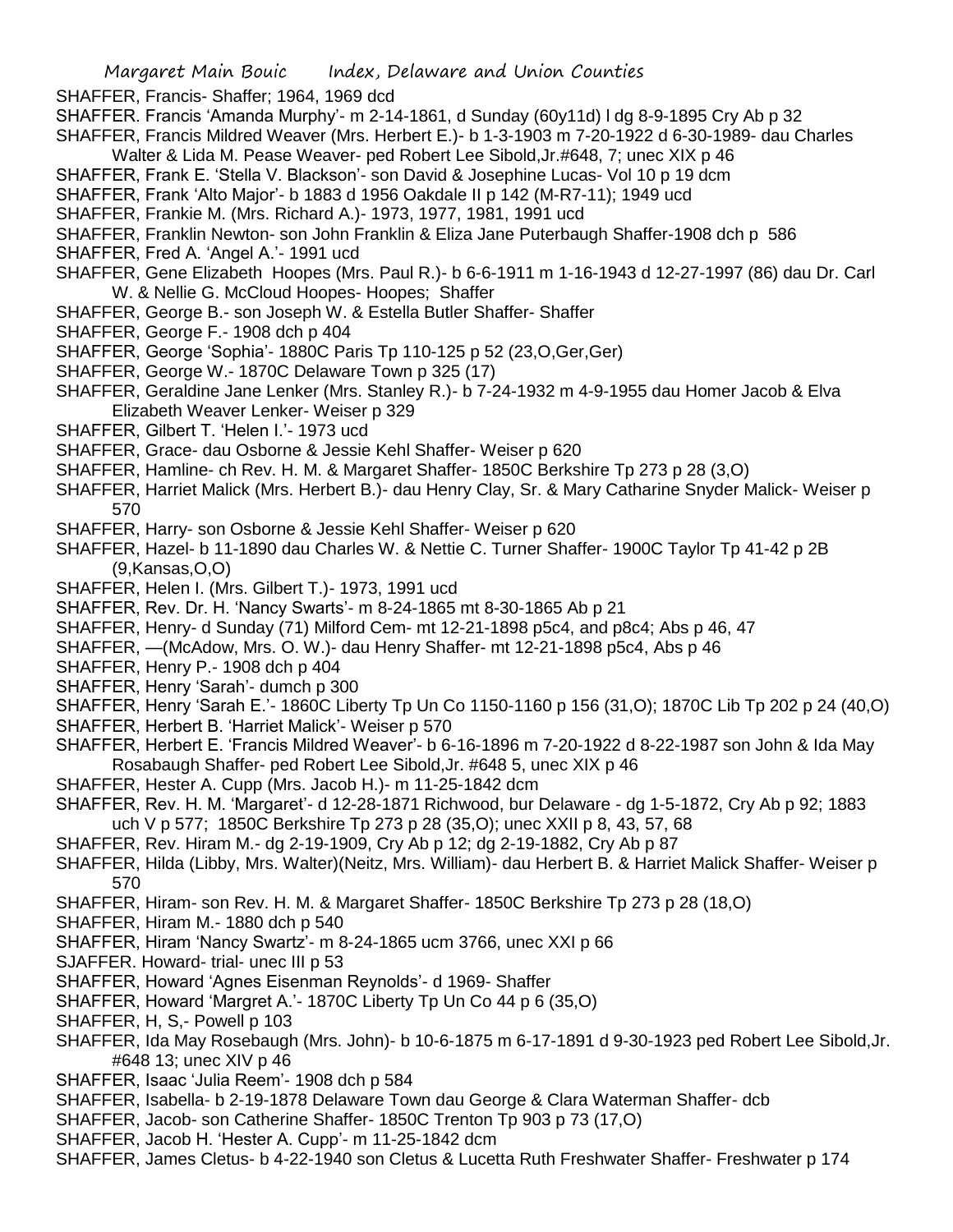- SHAFFER, Dr. James- son Floyd & Elsie Meddles Shaffer-Shaffer; obit Elsie, mlib (brown)
- SHAFFER, James F.- 1980 dcd
- SHAFFER, James H.- son Samuel & Nancy Shaffer- 1850C Trenton Tp 810 p 68 (20,O)
- SHAFFER, Jane Louise- b 4-22-1940 dau Cletus & Lucetta Ruth Freshwater Shaffer- Freshwater p 174
- SHAFFER, Jane (Taylore, Mrs. William)- m 12-3-1863 dcm
- SHAFFER, Jeannette M.- 1971 ucd
- SHAFFER, Jeremiah 'Eva Jane Taylor'- Shaffer
- SHAFFER, Jeremiah- son Jeremiah & Eva Jane Taylor Shaffer- Shaffer
- SHAFFER, Jessie Kehl (Mrs. Osborne)- dau Rufus H. & Lou Lower Kehl- Weiser p 620
- SHAFFER, J. B.- d interment Dublin- dg 2-2-1904, Cry Ab p 223
- SHAFFER, Dr. J. H.- Pabst 2 p 103
- SHAFFER,; Dr. Jim, DVM- son Floyd M. & Elsie Meddles Shaffer- Shaffer
- SHAFFER, Joan (Fasold, Mrs. Willard R.)- Weiser p 573
- SHAFFER, Joanne- b 5-31-1942 dau John & Elizabeth West Shaffer- Weiser p 491
- SHAFFER, John- 1908 dch p 404
- SHAFFER, John- son Margaret Shaffer- dg 3-9-1894, Cry Ab p 159; 1870C Delaware Town p 338 (2)
- SHAFFER, John- d 10-4-1877 (57-11-9) Trenton Tp, dcdeaths
- SHAFFER, John- son Catherine Shaffer- 1850C Trenton Tp 903 p 73 (15,O)
- SHAFFER, John 'Effie Holycross'- m 5-15-1887 ucm (Hearl)
- SHAFFER, John 'Elizabeth West'- b 7-11-1924- Weiser p 491
- SHAFFER, Rev. John Franklin 'Eliza Jane Puterbaugh''Margaret Ellen Barns''Kate M. Boggs'- son John S. & Sarah Stuckey Shaffer- 1908 dch p 122, 174, 260, 261, 584, 585, 586
- SHAFFER, John 'Ida May Rosebaugh'- b 2-27-1856 m 6-12-1891 d 5-3-1924 ped Robert Lee Sibold, Jr. #648 12; unec XIX p 46
- SHAFFER, Rev; J. F.- d 11-1912 (75); Shaffer; Pabst 2 p 104; Freshwater p 225; 1976 dch p 165, 197; funeral for Grandma Woodlock- dg 3-17-1891, Cry Ab p 48; for Mrs Mathias kruck- dg 7-14-1891, Cry Ab p 63; for J. J. Reicharts, dg 5-11-1894, Cry Ab p 167; for Mrs. John Steita- dg 10-6-1893, Cry Ab p 134; for Robert L. Davis, dg 11-17-1893, Cry Ab p 140, for Mary Christ, dg 3-12-1895, Cry Ab p 12 for Mrs. Christina Essig- dg 1-11-1910, Cry Ab p 87; pallbearer for Rev. Samuel Ashton Keen dg 11-13-1895, Cry Ab p 46; for David Shuster, dg 2-11-1898 Cry Ab p 144; for Eliza B. Cook- dg 10-9-1896, Cry Ab p 87. Eliza Shivley, dg 10-23-1906 Cry Ab p 89; for Infant Lockwood, dg 8-14-1896, Cry Ab p 81; for Mrs. Jacob Kruck- dg 6-21-1898, Cry Ab p 158; for Miss Myrtle Moist, dg 11-25-1898, Cry Ab p 173; for William Hollenbaugh, dg 112-23-1898, Cry Ab p 176; for C. B. Fisher, dg 3--7-1899, Cry Ab p 191, for Eugene F. Vienot, dg 7-28-1899,, Cry Ab p 209, for Mary Shively, dg 1-1-1899, Cry Ab p 214; for Wm. G. Knight; dg 5-1-1900, dg 9-23-1900 Cry Ab p 19, 36; for John Hickle- dg 7-25-1902, Cry Ab p 145; for Mrs. Catherine Shuster, dg 4-23-1901, Cry Ab p 78; for child Barcus 5-19-1905, Cry Ab p 29; for Mrs. Charles Fox, dg 3-7-1905, Cry Ab p 14; for Ella Barcus, dg 3-14-1905, Cry Ab p 15; for Nicholas Schwartz, dg 7-18-1905, Cry Ab p 37; for John Steita, dg 11-28-1905, Cry Ab p 66, for Fay Stricklin, dg 8-7-1906, Cry Ab p 113; for Cora Kern- dg 9-5-1905, Cry Ab p 49' fpr Eliza Talley- dg 11-23-1906, Cry Ab p 134 (2); for Adam Sponsler- dg 10-29-1907, Cry Ab p 77; for Miss Minnie Brownmiller, dg 5-13- 1908, Cry Ab p 133; for Peter Woodley, dg 1-19-1872, Cry Ab p 93
- SHAFFER, John H,.- 1908 dch p 404
- SHAFFER, John H,. 'Louisa B. Gallant'- b 9-1868 m 9-8-1898 ucm (Hearl); 1900C Tp 75-80 p 4A (-,Va,Va,Va)
- SHAFFER, John J.- Madison County Auditor- mt 8-21-1907 p7c4; Abs p 53
- SHAFFER, Mrs. John J.- d Thursday- mt 8-21-1907 p7c4 Abs p 53
- SHAFFER, John Jacob 'Mary Elizabeth Reiss'- Weiser p 94
- SHAFFER, John- b 7-1-1944 son John & Elizabeth West Shaffer- Weiser p 491
- SHAFFER, John L.- d last night (37) son of Mrs.Taylor- dg 4-18-1890, Cry Ab p 14
- SHAFFER, John M. 'H.Arlene Miller'- m 6-23-1945- Shaffer; 1961, 1964 1969 dcd; 1973, 1975, 1977, 1979, 1981, 1983, 1991 ucd
- SHAFFER, John- b 1975 son Richard A. & Frankie M. Shaffer- 1977, 1991 ucd
- SHAFFER, John- son Samuel & Nancy Shaffer- 1850C Trenton Tp 810 p 68 (21,O)
- SHAFFER, John- son Samuel Shaffer- mt 10-26-1887 Ab p 40; unec XVI p 52a
- SHAFFER, John Samuel- son John Franklin & Eliza Jane Puterbaugh Shaffer- 1908 dch p 586
- SHAFFER, John S. 'Sarah Stuckey'- son Isaac & Julia Reem Shaffer-1908 dch p 584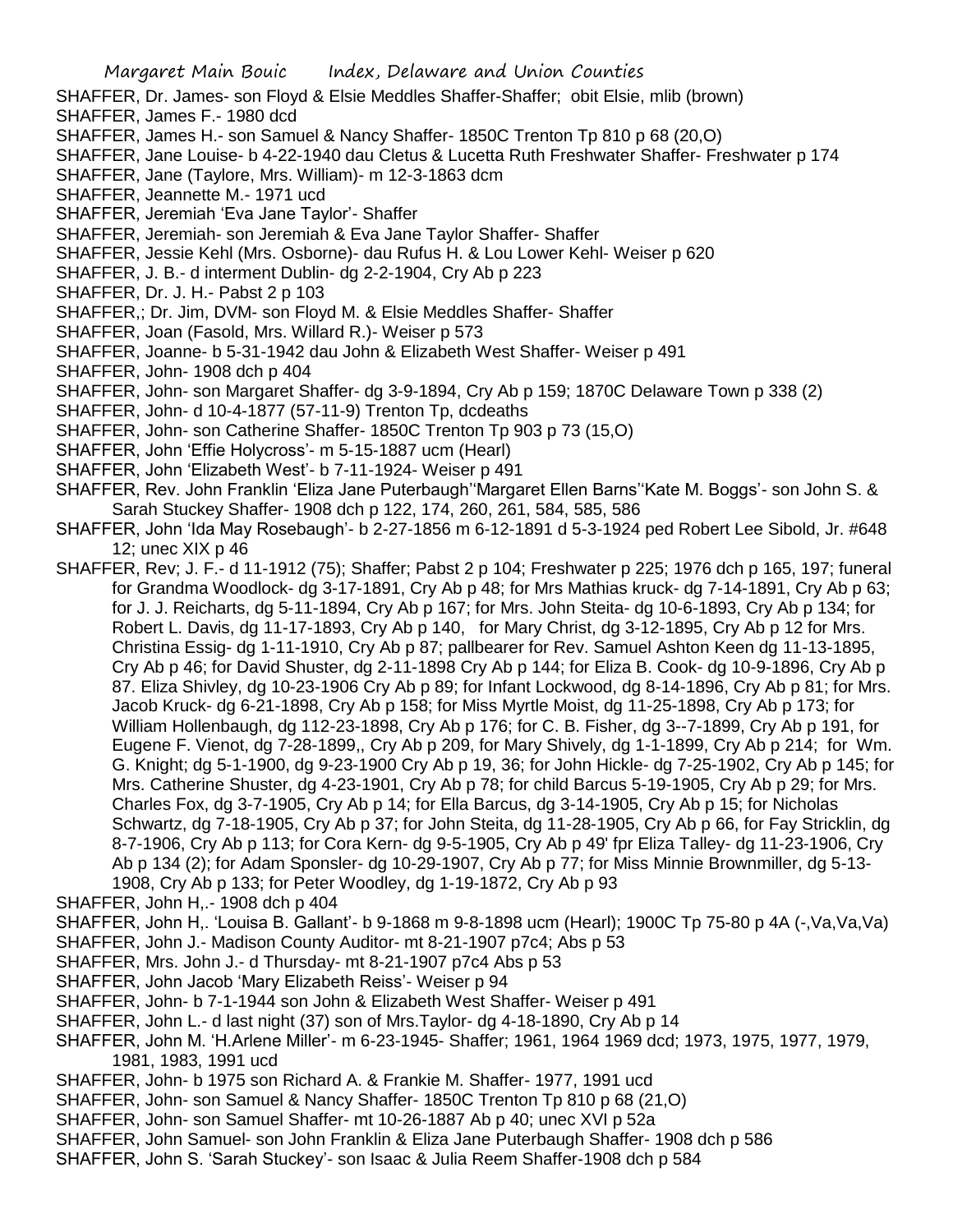- SHAFFER, Joseph- 1908 dch p 404
- SHAFFER, Joseph- 1870C Delaware Town p 338 (32\*)
- SHAFFER, Joseph- 1870C Delaware Town p 338 (9)
- SHAFFER, Dr. Joseph H.- Shaffer
- SHAFFER, Joseph W. 'Estella Butler'- Shaffer
- SHAFFER, Dr. J. S.- dg 11-3-1916, Cry Ab p 104; stepson Kate B. Shaffer
- SHAFFER, Julia Reem (Mrs. Isaac)- 1908 dch p 584
- SHAFFER, Juliette- 1870C Jackson Tp 49-48 p 8 (46,O)
- SHAFFER, Juliett (Mrs. William)- 1850C Kingston Tp 3249 p 172 (24,O)
- SHAFFER, Juliette (Mrs. )(Postle, Mrs. Fountain S.)- m 6-24-1875 ucm 5705, mt 3 p 14
- SHAFFER, Kate B. (Mrs. Rev. Dr.)- d Wed,.Missionary to India 1879-1881, Children's home Board 21y; bur Xenia, dg 11-3-1916 Cry Ab p 104
- SHAFFER, —(Breckenridge, Mrs. J. G.) stepdau Kate B. Shaffer- dg 11-3-1916, Cry Ab p 104
- SHAFFER, Kate M. Boggs (Mrs. John Franklin)- 1908 dch p 586
- SHAFFER, Katie Lawver, Mrs. Oden Wayne)- b 11-30-1900 d 8-23-1924- Weiser p 362
- SHAFFER, Mrs. K. B.- 1908 dch p 173, 177, 178
- SHAFFER, Lance- b 1970 son Richard A. & Frankie M. Shaffer- 1973, 1977, 1991 ucd
- SHAFFER, Lester- son Osborne & Jessie Kehl Shaffer- Weiser p 620
- SHAFFER, Linda (Mrs. William H.)- Shaffer
- SHAFFER, Loeza- dau Rev. H. M. & Margaret Shaffer- 1850C Berkshire Tp 273 p 26 (14,O)
- SHAFFER, Lori Jane- b 4-23-1959 dau Stanley R. & Geraldine Jane Lenker Shaffer- Weiser p 329
- SHAFFER, Louisa (Mrs,. Charles W.)- b 8-22-1840 d 8-9-1909 Claibourne Cem p 13
- SHAFFER, Louisa (Shaffer, Mrs. Charles W.)- LIC 11-5-1872 ucm 5166
- SHAFFER, Louisa (Smith, Mrs. Walter)- m 9-14-1864 ucm 3620; unec XXI p 44
- SHAFFER, Louisa B. Gallant(Mrs. John H.)- b 5-1881 m 9-8-1898 ucm (Hearl); 1900C Claibourne Tp 75-80 p 4A (19,O,O,O) m 2y
- SHAFFER, Louise- (6-1900) dau Newton & Rosa Daugherty Shaffer- dg 9-25-1900 Cry Ab p 36
- SHAFFER, Lucetta Ruth Freshwater (Mrs. Cletus) b 5-25-19112 m 4-16-1932 dau James Alexander & Idella Everhart Freshwater - Freshwater p 174
- SHAFFER, Lucinda (Goldsberry, Mrs. Wilebe)- m 8-24-1861 ucm (Hearl)
- SHAFFER, Lucy Ann (Brungart, Mrs. Nerton)- b 4-4-1849 m 6-23-1867 d 9-30-1925- Weiser p 584
- SHAFFER, Lucy S. Gavitt (Mrs. Sydenhan)- b 8-28-1838 m 2-22-1865 dcm interred 8-7-1916 (77-10-11) dau
- Rev. Elnathan C. Gavitt- dg 8-18-1916, Cry Ab p 85
- SHAFFER, Luke- son Roger & Terri Shaffer- 1991 ucd
- SHAFFER, Luther H.- b 5-1892 son Charles W. & Nettie C. Turner Shaffer- 1900C Taylor Tp 41-42 p 2B (8,Kansas,O,O)
- SHAFFER, Lydenham- ch Rev. H. M. & Margaret Shaffer- 1850C Berkshire Tp 273 p 28 (22,O)
- SHAFFER, Lydia Pearl (Bierly, Mrs. Samuel A.)- b 7-20-1890 d 1950- Weiser p 616
- SHAFFER, Maggie Murphy (Mrs. Oliver A.)- m 10-25-1887 ucm (Hearl); mt 5-4-1904 p7c1, Abs p 13- dau Mrs. Ellen Murphy
- SHAFFER, Mamie- b 1873 Oak Grove Cem,- Powell p 441
- SHAFFER, Margaret(Mrs. )- d yesterday, dg 3-9-1894, Cry Ab p 159;- 1870C Delaware Town p 338 (32)
- SHAFFER, Margaret-"Maggie'- dau Margaret Shaffer, dg 3-9-1894 Cry Ab p 159; 1870C Delaware Town p 338 (4)
- SHAFFER, Margaret- 1850C Berkshire Tp 107 p 11 (20,Pa)
- SHAFFER, Margaret- dau Catherine Shaffer- 1850C Trenton Tp 903 p 73 (20,O)
- SHAFFER, Margret A. (Mrs. Howard)- 1870C Liberty Tp Un Co 44 p 6 (34,NY)
- SHAFFER, Margaret (Chaney, Mrs. Cyrus C.)- Shaffer
- SHAFFER, Margaret Ellen Barns (Mrs. John Franklin)- 1908 dch p 586
- SHAFFER, Margaret (Mrs. Rev. H. M.)- 1850C Berkshire Tp 273 p 28 (34,Va)
- SHAFFER, Margaret- dau Osborne & Jessie Kehl Shaffer- Weiser p 620
- SHAFFER, Marguerite- b 4-25-1887 Delaware Town dau Rev. John F. & M. Kate Boggs Shaffer- dcb; dg 9- 25-1900, Cry Ab p 36; attended funeral of Patrick Bresnaham- dg 1-31-1910, Cry Ab p 42; dg 11-3- 1916, Cry Ab p 104
- SHAFFER, Mariah (Phares, Mrs. Martin)- m 6-5-1873 ucm (Hearl)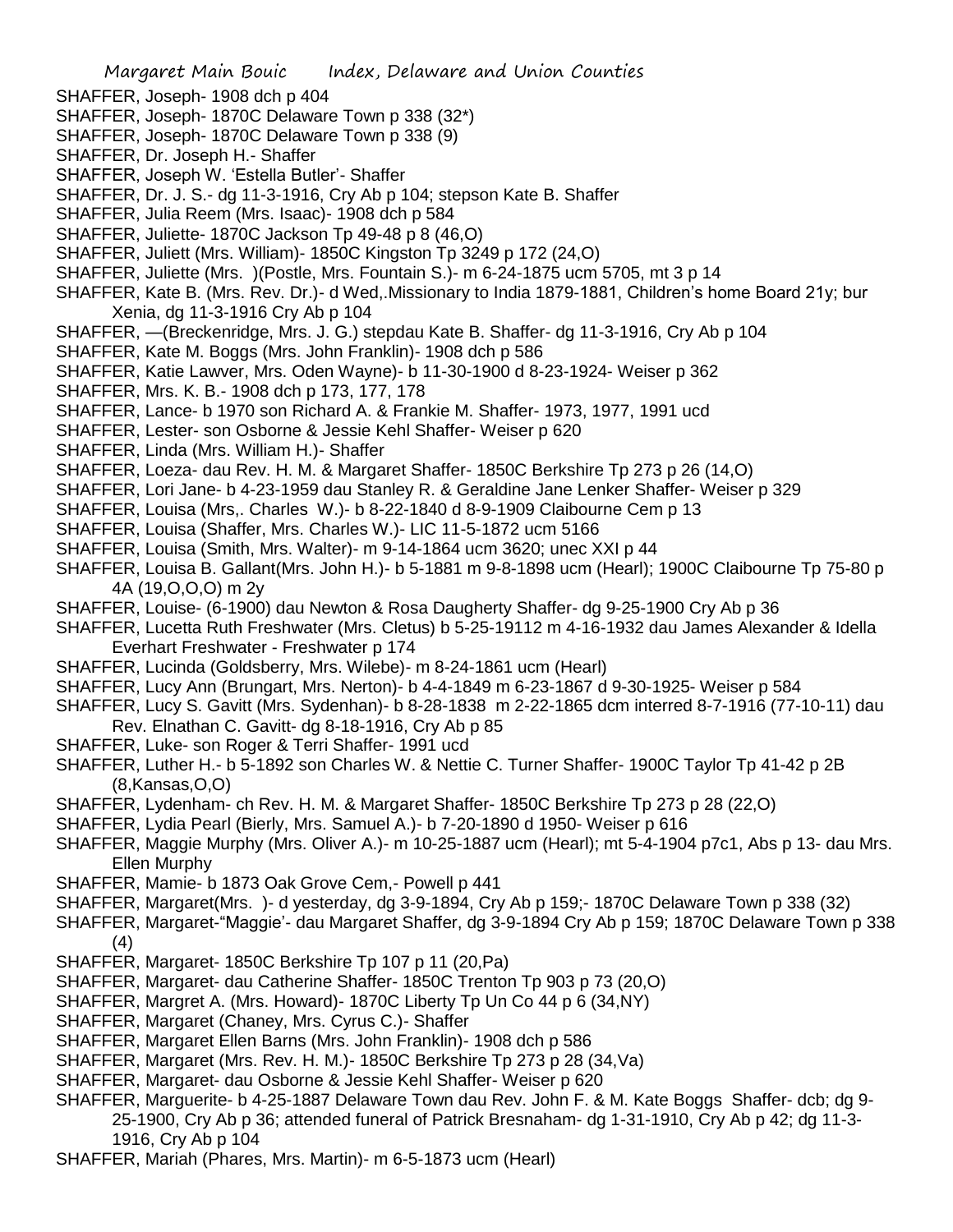- SHAFFER, Martha- 1870C Delaware Town p 338 (7)
- SHAFFER, Martha Buck (Mrs. )- dau James & Harriet C. Curry Buck- 1883 uch V p 273; Jerome Tp. unec XVI p 3
- SHAFFER, Maria (Roberts, Mrs. Charles)- m 2-3-1837 dcm
- SHAFFER, Marilyn Benfer Eppley (Mrs. Robert)- b 5-7-1921 m 12-8-1945- dau Archibald Grant & Alma Benfer Eppley- Weiser p 4468
- SHAFFER, Martin- 1971 dcd
- SHAFFER, Mary- 1870C Delaware Town p 338 (5m)
- SHAFFER, Mary- d 11-28-1886 (23) Delaware dcdeaths
- SHAFFER, Mary A. (Willauer, Mrs. J. P.)- 1880 dch p 807
- SHAFFER, Mary Elizabeth Reise (Mrs. John Jacob)- Weiser p 94
- SHAFFER, Mary E. (Ryant, Mrs. Levins R.)- m 1851 dg 4-22-1898, Cry Ab p 153
- SHAFFER, Mary Francies (Sibold, Mrs. Robert Lee,Sr.)- b 7-21-1926 m 4-6-1947 d 10-8-1994 dau Herbert E. & Francis Mildred Weaver Shaffer- ped Robert Lee Sibold,Jr. #648 3; unec XIX p 46
- SHAFFER, Mary Isabella McKinnie (Mrs. )- b 11-24-1860 dau Patrick Campbell & Nancy Ann Miller McKinnie-Powers p 234, 235
- SHAFFER, Mary J.- 1870C Delaware Town p 325 (41\*)
- SHAFFER, Mary Jane Beddo (Mrs. Rufus)- m 4-2-1851 dcm
- SHAFFER, Mary Koontz (Mrs. John S.)- 1908 dch p 584
- SHAFFER, Mary (Webster, Mrs. Joseph P.) M 1-1-1846 dcm
- SHAFFER, Mary (Wetzer, Mrs. )(Bennett, Mrs. Harry)- dau Herbert B. & Harriet Malick Shaffer- Weiser p 570
- SHAFFER, Mathew- son Margaret Shaffer- dg 3-9-1894, Cry Ab p 159
- SHAFFER, Matthew 'Patricia Long'- m 10-4-1997 son Mike & Jill Shaffer- Shaffer
- SHAFFER, Matilda-dau George & Sophia Shaffer- 1880C Paris Tp 110-125 p 52 (3/12,O,O,Ger)
- SHAFFER, Mike 'Jill'- Shaffer
- SHAFFER, Minerva (Freshour, Mrs. Andrew Jackson)- Maugans Anc p 79
- SHAFFER, Nancy (Mrs. )(Finch, Mrs. Peter V.)- m 6-5-1873 ucm 5282
- SHAFFER, Nancy (Mrs. Samuel)- 1850C Trenton Tp 810 p 68 (47.Va)
- SHAFFER, Nancy Swartz (Mrs. Rev. Dr. Hiram M.)- m 8-24-1865 ucm 3766 mt 8-30-1865 Abs p 21; unec XXI p 66
- SHAFFER, Nettie C. Turner (Mrs. Charles W.)- b 1-1861 m 1-27-1881 ucm 6902- dau Luther & Deborah Turner- mt 4-24-1901 Abs p 3; mt 10-22-1905 p1c4, Abs p 27; 1900C Taylor Tp 41-42 p 2B (39,O,O,O) m 19y, 6 ch, 4 living
- SHAFFER, Newton Edward 'Alvena Rebecca'- b 1-1-1925 m 8-8-1959- Weiser p 308
- SHAFFER, Newton 'Rosa Daugherty'- m 9-25-1888 d Monday (30) son Rev. J. F. Shaffer- dg 9-23-1900, Cry Ab p 36
- SHAFFER, Nicholas- son Margaret Shaffer- dg 3-9-1894, Cry Ab p 159; 1870C Delaware Town p 338 (11)
- SHAFFER, Nora- b 9-10-1890 dau George & Mary Wise Shaffer- dcb
- SHAFFER, Norma Jean- b 12-1-1933 dau Cletus & Lucetta Ruth Freshwater Shaffer- Freshwater p 174
- SHAFFER, Olive A.- dau Howard & Margaret A. Shaffer- 1870C Liberty Tp Un Co 44 p 6 (12,O)
- SHAFFER, Oliver A. 'Maggie Murphy'- m 10-25-1887 ucm (Hearl)
- SHAFFER, Olto (Mrs. Frank)- 1949 ucd
- SHAFFER, Osborne 'Jessie Kehl'- Weiser p 620
- SHAFFER, Pamela J. (Johnson, Mrs. Gary R.)- m 3-13-1982 dau Flanders H. Shaffer- Shaffer
- SHAFFER, Patricia Long (Mrs. Matthew)-m 10-4-1997 dau William,Jr. & Mary Lou Long- Shaffer
- SHAFFER, Rev. Paul 'Effie Beightler'- m 7-1926, obit Effie, mlib
- SHAFFER, Paul R. 'Gene E. Hoopes'- b 10-18-1910 m 1-16-1943 d 11-3-2000 (91) son Joseph W. & Estella Butler Shaffer- Shaffer; Hoopes; mt 2-23-1979
- SHAFFER, Peter 'Elizabeth Feck'- Weiser p 7
- SHAFFER, Phoebe Romaine (Taylor, Mrs. Eugene Sherman)- b 8-9-1928 m 90-3-1949- Weiser p 302
- SHAFFER, Ralph Boggs- d 3-27-1886(7m11d) son John Franklin & Kate M. Boggs Shaffer-1908 dch p 586; dcdeaths
- SHAFFER, Ralph- son Osborne & Jessie Kehl Shaffer- Weiser p 620
- SHAFFER, Randolph- son Samuel & Nancy Shaffer- 1850C Trenton Tp 810 p 68 (18,O)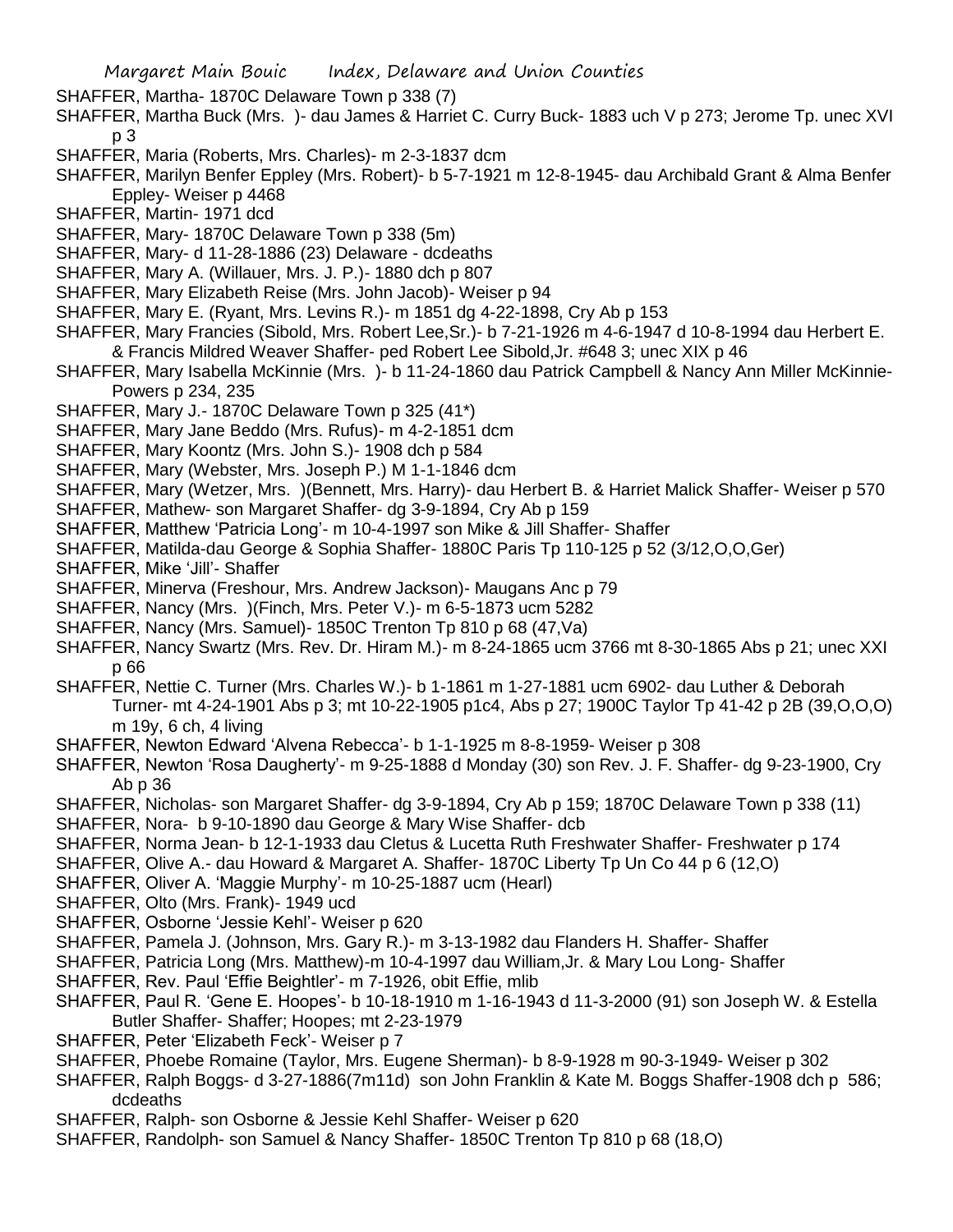- SHAFFER, Rena R/M. (McAdow, Mrs. Orlando W.)- b 3-1859 m 12-25-1881 ucm 7091; dumch p 300;1900C Milford Center 144-155 p 6B (41,O,O,O) m 18y, no ch
- SHAFFER, Richard A. 'Frankie M.'- 1973, 1975, 1977, 1983. 1991 ucd
- SHAFFER, Richard Lee- b 6-13-1942 son Cletus & Lucetta Ruth Freshwater Shaffer- Freshwater p 174
- SHAFFER, Rietta- b 5-1896 dau Charles W. & Nettie C. Turner Shaffer- 1900C Taylor Tp 41-42 p 2B (4,O,O,O)
- SHAFFER, Rita Kay Compton (Mrs. Clinton,Jr.)- m 11-3-1979- dau Giles Compton- Shaffer
- SHAFFER, Robert L.- son Francis Shaffer- Shaffer
- SHAFFER, Robert D.- son Joseph W. & Estella Butler Shaffer- Shaffer
- SHAFFER, Robert 'Marilyn Benfer Eppley'- b 1-1-1920 m 12-8-1945- Weiser p 468
- SHAFFER, Roger 'Terri'- 1991 ucd
- SHAFFER, Rosa Daugherty (Mrs. Newton)- m 9-25-1888, dg 9-25-1900, Cry Ab p 36
- SHAFFER, Rufus 'Mary Jane Beddo'- m 4-2-1851 dcm
- SHAFFER, Mrs. Rufus- sister Lawrence Hough- dg 4-19-1910 Cry Ab p 118
- SHAFFER, Sallie R. (Breckenridge, Mrs. )- dau Rev. John Franklin & Eliza Jane Puterbaugh Shaffer- 1908 dch p 586; dg 9-25-1900, Cry Ab p 36
- SHAFFER, Sam- son Roger & Terri Shaffer- 1991 ucd
- SHAFFER, Samuel, murdered 1852- unec IV p 20
- SHAFFER, Samuel- d 4-11-1865 IOOF Mem.- mt 10-26-1887, Ab p 40; unec XVI p 52a
- SHAFFER, Samuel 'Christena Hines'- b 1829 d 1854 ped David Ray Markley #19 22; unec III p 26
- SHAFFER, Samuel 'Nancy'- 1850C Trenton Tp 810 p 68 (49,Va)
- SHAFFER, J. Samuel- son Rev. J. F. Shaffer- dg 9-25-1900, Cry Ab p 36
- SHAFFER, Sarah E. (Mrs. Henry)- dumch p 300; 1860C Liberty Tp Un Co 1150-1160 p 156 (24,O); 1870C Lib Tp 202 p 24 (34,O); 1900C Milford 144-155 p 6B (61,O,Pa,O) wid, 2 ch
- SHAFFER, Sarah Elizabeth (Witmer, Mrs. Jacob Franklin)- b 1-1-1859 m 9-7-1878 d 4-2-1946- Weiser p 399
- SHAFFER, Sarah dau Rev. H. M. & Margaret Shaffer- 1850C Berkshire Tp 273 p 28 (20,O)
- SHAFFER, Sarah Stuckey (Mrs. John S.)- 1908 dch p 584
- SHAFFER, Scott H.- b 1898 son Herbert B. & Harriet Malick Shaffer- Weiser p 570
- SHAFFER, Sharon- b 8-12-1946 dau John & Elizabeth West Shaffer- Weiser p 491
- SHAFFER, Sharon Rose Hayes (Mrs. O. Clinton,Jr.)- m 4-25-1987 dau George & Rose Hayes- Shaffer
- SHAFFER, Shirkey Ann- b 8-4-1938 dau Cletus & Lucetta Ruth Freshwater Shaffer- Freshwater p 274
- SHAFFER, Sidney 'Lucy Gavitt'- dg 8-18-1916 Cry Ab p 85
- SHAFFER, Silas- 1880 dch p 263
- SHAFFER, Simon- 1850C Brown Tp 2822 p 157 (21,O)
- SHAFFER, Sophia (Mrs. George)- 1880C Paris Tp 110-125 p 52 (21, Ger, Ger, Ger)
- SHAFFER, Stanley R.'Geraldine Jane Lenker'- b 2-23-1930 m 4-9-1955- Weiser p 329
- SHAFFER, Sydenhan 'Lucy Gavitt'- m 2-22-1865 dcm
- SHAFFER, Terri (Mrs. Roger)- 1991 ucd
- SHAFFER, Thomas- d 2-7-1891 (19-6-0) Delaware Tp son Benville & Susana Trout Shaffer- dcdeaths
- SHAFFER, Thomas- son Alexander & Eleanor Shaffer- 1850C Delaware Town 1237 p 9 (3,O)
- SHAFFER, Thurza A. (McClain, Mrs. Homer D.)- b 7-7-1909 m 8-25-1924 d 6-1-1981 (71) Maskill Cem- dau Jeremiah & Eva Jane Taylor Shaffer- Shaffer
- SHAFFER, Verna- b 12-1892 dau Herbert B. & Harriet Malick Shaffer- Weiser p 570
- SHAFFER, Violet May- b 5-23-1904 d 5-23-1904 (2d) Delaware dau David & Refina Shaffer- dcb, dcdeaths SHAFFER, Virginia P.- 1980 dcd
- SHAFFER, ----Vanausdle (Mrs. Donald)- dau Robert Vanausdle- Shaffer
- SHAFFER, Mrs. Walter- died train accident. bur Bethel Cem, dg 5-16-1902, Cry Ab p 138
- SHAFFER, Walter- probate notice- unec X p 43
- SHAFFER, Walter S.- son Juliette Shaffer- 1870C Jackson Tp 49-48 p 8 (10,Mich)
- SHAFFER, Walter St. Clair- son Rev. John Franklin & Eliza Jane Puterbaugh Shaffer- 1908 dch p 586; dg 9- 25-1900, Cry Ab p 36
- SHAFFER, Wash 'Kate Hoffman'- Weiser p 404
- SHAFFER, Wendell Herman- b 10-10-1943 son Cletus & Lucetta Ruth Freshwater Shaffer- Freshwater 174 SHAFFER, Bill- 1964 dcd
- SHAFFER, William C.- d 2-24-1968 (50) cremated- son Francis Shaffer- Shaffer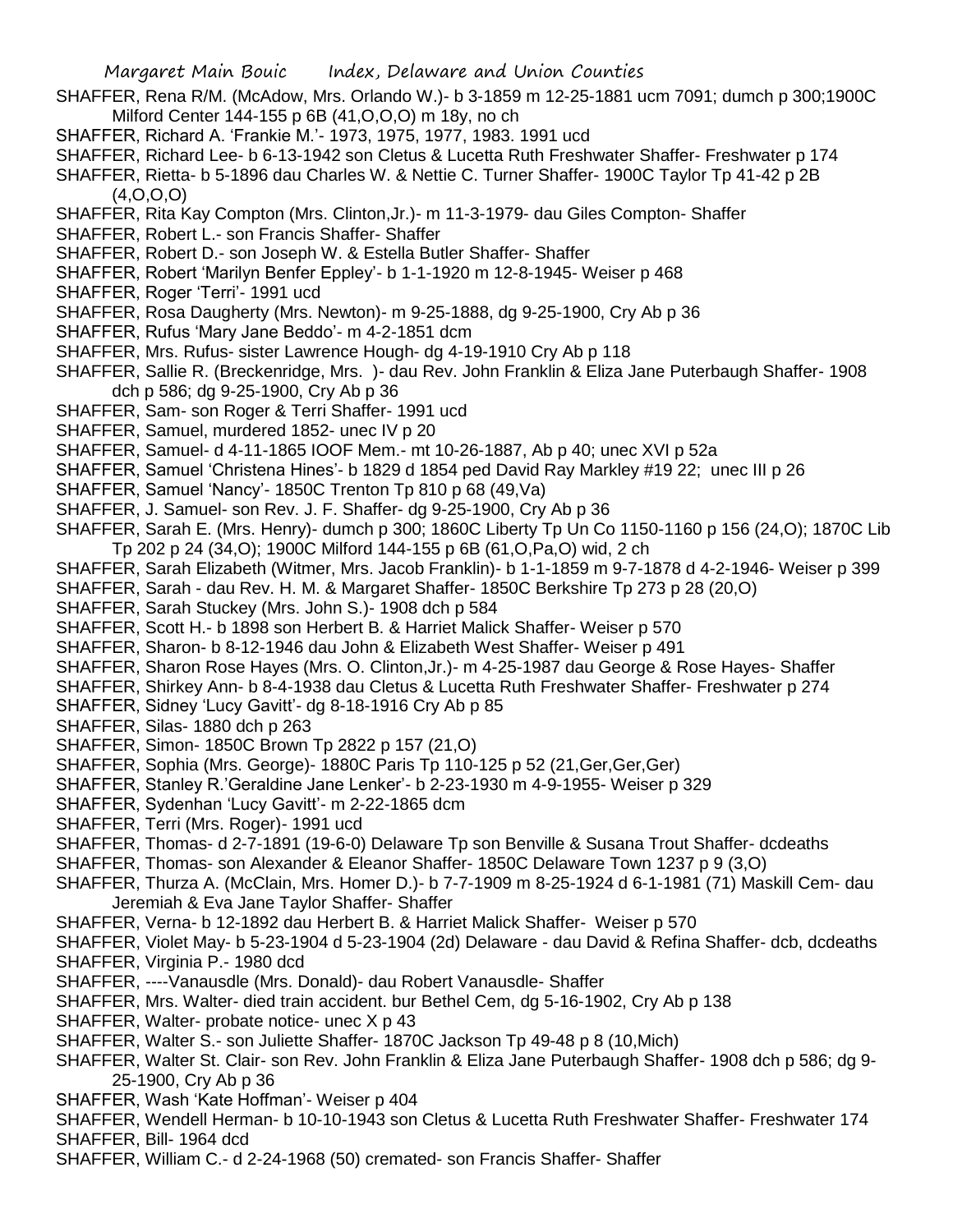SHAFFER, William 'Elizabeth Clark'- 1915 uch p 918

- SHAFFER, William H. 'Linda'- son Paul R. & Gene E. Hoopes Shaffer- Shaffer
- SHAFFER, William- son Rev. H. M. & Margaret Shaffer- 1850C Berkshire Tp 273 p 28 (16,O)
- SHAFFER, William 'Juliett'- 1850C Kingston Tp 3249 p 172 (30,Pa\_)
- SHAFFER, William Pal- son William H. & Linda Shaffer- Shaffer
- SHAFFER, William Robert- son Dr. Joseph H. Shaffer- Shaffer
- SHAFFER, Williard R.- 1870C Delaware Town p 325 (14)
- SHAFFER, Dr. W. S.- stepson Kate B. Shaffer- dg 11-3-1916, Cry Ab p 104
- SHAFFER, W. T.- hmp p 147
- SHAFFERS, Rev.- Maugans Anc p 37,
- SHAFFNER, Ethan Michael- b 1-21-2003 son Shawn Shaffner- Shaffner
- SHAFFNER, John- 1880 dch p 536
- SHAFFNER, Mike- b 2-21-1961 son Scott & Virginia Mae Boston Shaffner- Rausch 1633511 III p 297
- SHAFFNER, Scott 'Virginia Mae Boston'- m 7-9-1960- Rausch (163351), III p 297
- SHAFFNER, Shawn- son Mike Shaffner- son Virginia Shaffner- Shaffner
- SHAFFNER, Virginia (Mrs. )- dau Elsie Kandel- Shaffner
- SHAFFNER, Virginia Mae Poston (Mrs. Scott)- b 8-7-1943 m 7-9-1960 dau Bernard & Elsie Boerger Poston Rausch 163351, III p 297
- SHAFRAR/SHARROR, Liza (Mrs. Andrew)- d 1869 (46) Old Kilb Cem- see Sharrar
- SHAFTAN, Sarah (Thrasher, Mrs. Levi)- m 5-5-1853 dcm
- SHAFTER, Mary (McKittrick, Mrs. William H.) b 1866 d 1931- dau General William Shafter- McKitrick p 44 SHAFTER, General William- McKitrick p 44
- SHAGGER, Herald- b 9-12-1901 Delaware Tp son David & Regina Smith Shagger- dcb see Shaffer
- SHAGLER, Charlotte- d 12-23-1895 (58-1-23)Genoa Tp, b England dau Thomas Sherman- dcdeaths
- SHAGNONDFORD, Linton D.- b 9-12-1862 (1y) Radnor Cem- Powell p o 226 son G. & L. C.
- SHAHAN, A. C.- son Joshua Shahan- dg 3-12-1901, Cry Ab p 70; pallbearer for Mary E. Shahan, dg 1-5- 19915, Cry Ab p 1
- SHAHAN, Ahumont J.- d 9-1-1875 (15y22d) Delaware Tp, b Belmont Co, dcdeaths
- SHAHAN, Alford- b 4-10-1890 Delaware Town son Alfred C. & Hattie Inscho Shahan, dcb
- SHAHAN, Alfred Cash 'Hattie Ellen Insche'- 1908 dch p 404; dcb (Nellie Marie ) (30-1880)- Shahan
- SHAHAN, Alfred J.'Melva Beal''Lora Rainwater'- b 4-10-1890 d 5-11-1994 (104) Union Cem, Cols. son Aflred C. & Hattie Inscho Shahan- Shahan
- SHAHAN Alice (Tibbals, Mrs. John H.)- dau Joshua & Mary E. Cunningham Shahan- dg 3-12-1901, Cry Ab p 71; dg 5-19-1914, 6-16-1914 Cry Ab p 122, 129; Cunningham 12121
- SHAHAN, Annie (Lear, Mrs. Edward F.)- dg 316-1909, Cry Ab p 17
- SHAHAN, Earl- son Afred C. & Hattie Inscho Shahan- Shahan
- SHAHAN, E. W,.- son Joshua Shahan, dg 3-12-1901, Cry Ab p 70; dg 5-19-1914, dg 5-15-1914, Cry Ab p 122, 129; pallbearer for Mrs. Mary E. Shahan- dg 1-5-1915, Cry Ab p 1
- SHAHAN, Hattie Ellen Insche (Mrs. Alfred Cash)- dau David Inscho- dg 2-23-1900, Cry Ab p 9; (28-1880), dcb Nellie Marie); Shahan
- SHAHAN, Joshua 'Mary E. Cunningham''Sarah Riley;- b 1822 son Joshua & Mary Keyser Shahan- dcq Murray Main 6; Asp p 157; Cunningham (1212); dg 5-19-1914, dg 6-16-1914 Cry Ab p 122, 129
- SHAHAN, Joshua 'Mary Keyser'- 1908 dch p 381; dcq Murray Main 12
- SHAHAN, Joshua- d 3-10-1901 (79) dg 3-12-1901, Cry Ab p 70; dcdeaths son Joshua Shahan
- SHAHAN, Lyda (Main, Mrs.James Henderson)- b 12-30-1858 m 3-3-1877d 5-15-1914 (55-4-16)-Marlborough Cem.-dau Joshua & Mary E. Cunningham Shahan- dcq Murray Main 3; Powers Pat p 120; Asp (1892b); Cunningham 12122; dg 3-12-1901, Cry Ab p 71; dg 5-19-1914 Cry Ab p 122
- SHAHAN, Mary E. Cunningham (Mrs. Joshua) b 1838 dau Hugh & Eliza Murphy Cunningham- dcq Murray
- Main 7; Asp p 157; Cunningham 1212; dg 5-19-1914, dg 6-16-1914, Cry Ab p 122, 129;
- SHAHAN, Mary E.(Mrs. )- d Saturday- dg 1-5-1915, Cry Ab p 1
- SHAHAN, Mary Keyser (Mrs. Joshua)- dau Andrew & Mary Palmer Keyser- dcq Murray Main 13
- SHAHAN, Mrs. M. E.- sister Margaret Jane Slack- dg 8-29-1902, Cry Ab p 146
- SHAHAN, Melva Beal (Mrs. Alfred J.)- d 1962- Shahan
- SHAHAN, Nellie Marie- b 11-7-1880 d 6-23-1965 (84) Oak Grove Cem, Alfred Cash & Hattie Ellen Inscho Shahan- dcb; Shahan, original was b 10-3-1881 dcb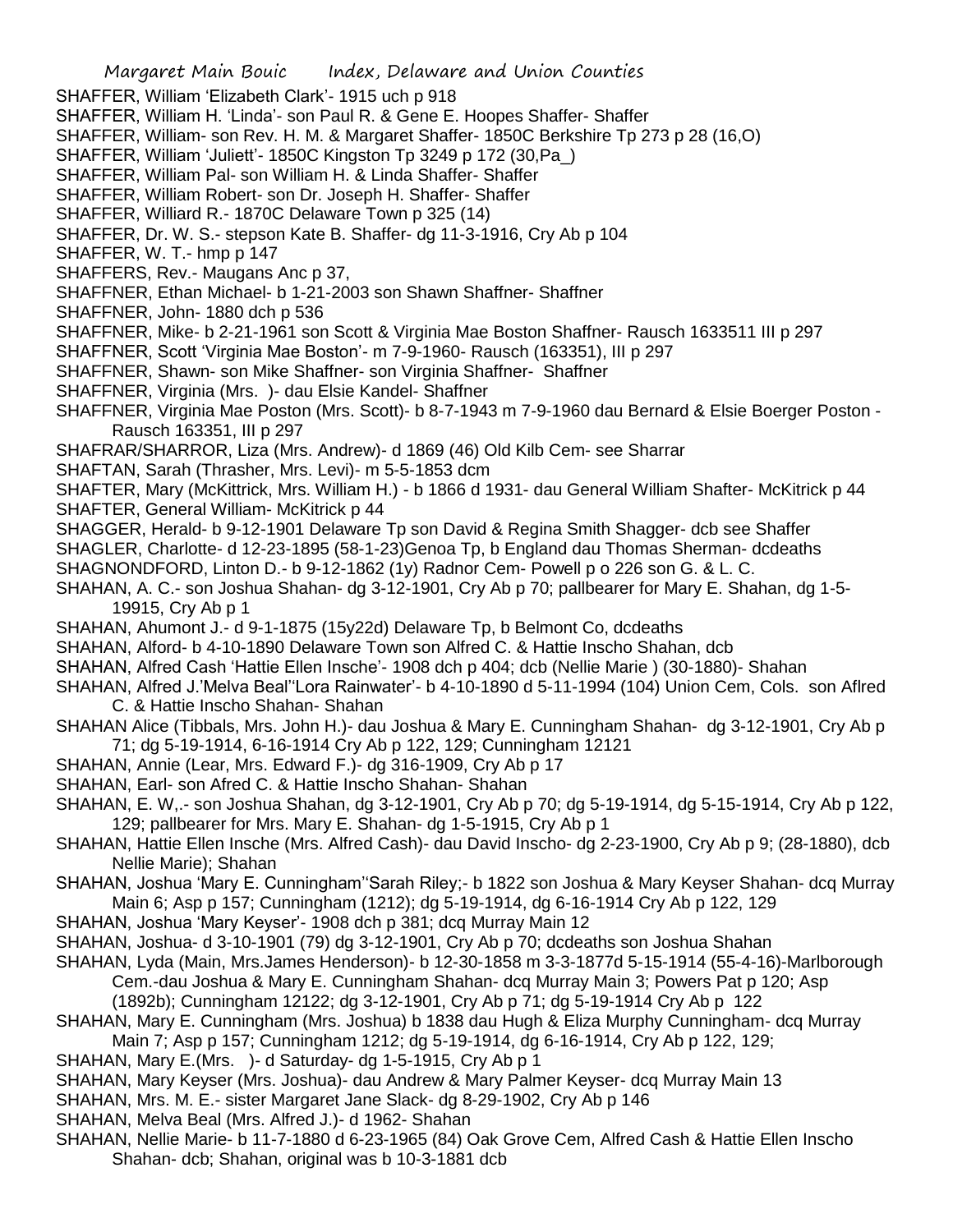- SHAHAN, —(Snedeker, Mrs. J. E. )- dau Joshua & Mary E. Shahan- dg 3-12-1901, Cry Ab p 71; dg 5-19- 1914, dg 6-16-1914 Cry Ab p 122, 129
- SHAHEEN, Deborah Sue (Fillis, Mrs. Andrew T.)- m 9-1-1985 dau James & Sylvia Shaheen- Shaheen SHAHEEN, James 'Sylvia'- Shaheen
- SHAHEEN, Dr,. Nicholas James- son James & Sylvia Shaheen- engaged to Amy Wiegner- dau Wynne & Connie Wiegner- Shaheen
- SHAHEEN, Sylvia (Mrs. James)- Shaheen
- SHAKELFORD, Louisa (Shaffer, Mrs. Charles W.)- m 11-5-1872 ucm (Hearl)
- SHALEP, Anna M. (Weaver, Mrs. Calvin L,)- m 12-22-1872 ucm (Hearl)
- SHALLER, Edward S.- b 1-21-1884 Delaware Town son Ambrose & Viola Canedy Shaller- dcb
- SHAMBAUGH, Anna Mary (Black, Mrs. J. Edgar)- m 12-1-1928 d 10-21-1979 Shambaugh
- SHANAHAN, --- b 7-6-1869 Berlin Tp son Pat & Johanna Shanahan- dcb
- SHANAHAN, Miss--- attended funeral of Mary Maloney- dg 3-5-1901
- SHANAHAN, Frank T.- son John & Mary Shanahan- dg 6-18-1901, Cry Ab p 85; dg 8-26-1913 Cry Ab p 54
- SHANAHAN, John P, d Sunday- son John & Mary Shanahan- dg 6-18-1901, Cry Ab p 85; dg 8-26-1913 Cry Ab p 54
- SHANAHAN, Margaret, Miss- d Sunday (68) St. Mary Cem- dg 10-19-1915, Cry Ab p 85
- SHANAHAN, Mary (Mrs. John)- dg 8-26-1913 Cry Ab p 54
- SHANAHAN, Mary- b 8-9-1873 Delaware Town dau Lewis & Christine Rummey Shanahan- dcb
- SHANAHAN, Margaret (H(e)aley, Mrs. James)- dau John & Mary Shanahan- dg 6-18-1901, Cry Ab p 85; dg 8- 26-1913 54
- SHANAHAN, Mayme- dau Mrs. Mary Shanahan- dg 8-26-1913 Cry Ab p 54
- SHANAHAN, Michael- brother Miss Margaret Shanahan- dg 10-19-1915, Cry Ab p 85
- SHANAHAN, Patrick- d Springfield- dg 3-22-1910, Cry Ab p p 107
- SHANAHAN, Rosa- b 3-22-1873 Brown Tp dau John & Mary Calahan Shanahan- dcb
- SHANAHAN, Rose, died, dau Mrs. John Shanahan- dg 6-18-1901, Cry Ab p 85
- SHANAHAN, -----(Staley, Mrs. David)- dau Mrs. Mary Shanahan- dg 8-26-1913 Cry Ab p 54
- SHANAHAN, Steven- brother Miss Margaret Shanahan- dg 10-19-1915, Cry Ab p 85
- SHAHEEN, James- 1976 dch p 256
- SHAIR, Samuel- d 6-19-1870 (75-11-29) Berlin Tp; dcdeaths
- SHAKELFORD, Larence 'Winifred Ruth Rowland'- Weiser p 287
- SHAKELFORD, Loreine June- b 5–18-1948 dau Larence & Winifred Ruth Shakelford- Weiser p 287
- SHAKELFORD, Louisa (Shaffer, Mrs. Charles W.)- lic 11-5-1872 ucm 5166
- SHAKELFORD, Marsha Y.- b 9-24-1959 dau Larence & Winifred Ruth Shakelford- Weiser p 288
- SHAKELFORD, Paulette- b 12-16-1951 dau Larence & Winifred Ruth Shakelford- Weiser p 288
- SHAKELFORD, Winifred Ruth Rowland (Mrs.Larence)- b 4-12-1928 dau Howard Powell & Edna Hazel Weiser Rowland- Weiser p 287
- SHALER, Amelia (Mrs. Charles)-uccp p 12 Rec Bk 1 p 217; uccp p 46 rec Bk 2 p 474 dau Abraham Kirkpatrick SHALER, Augusta- (under 13) uccp p 46 Rec Bk 2 p 474
- SHALER, Catharine (Bunker, Mrs. P. J.)- m 7-4-1861 mt 7-10-1861 Ab p 2; unec XX p 29
- SHALER, Charles 'Amelia'- uccp p 46 rec Bk 2 p 474
- SHALER, Clarence-(under 21) uccp p 46 Record Bk 2 p 474; heir of Amelia Shaler
- SHALER, John C.-(under 21) uccp p 12 JB 1 p 217
- SHALER, Louisa- (under 13) uccp p 46 Record Bk 2 p 474
- SHALER, Mary Ann- (under 13) uccp p 46 Record Bk 2 p 474
- SHALER, William- 1840C Scioto Tp (20-30)
- SHALIP- see Schalip- mt 3 p 29 Mary, infant of Paris Tp
- SHALIP, Ann M. (Weaver, Mrs. Calvin L.)- m 12-22-1872 ucm 5195 See Schalip
- SHALIP, Barbara (Nicol, Mrs. John M.)- m 6-5-1878 dau John & Margaret Six Shalip- 1915 uch p 981
- SHALIP, Emanuel- b 11-1879 1900C Marysville 1st ward 52 p 3D (20,O,O,O)
- SHALIP, Frederick 'Mary Greenbaum'- m 4-6-1874 ucm 5476
- SHALIP, John- 1967 ucd
- SHALIP, Margaret Six (Mrs. John) 1915 uch p 981
- SHALIP, Mary Greenbaum (Mrs. Frederick)- m 4-6-1874 ucm 5476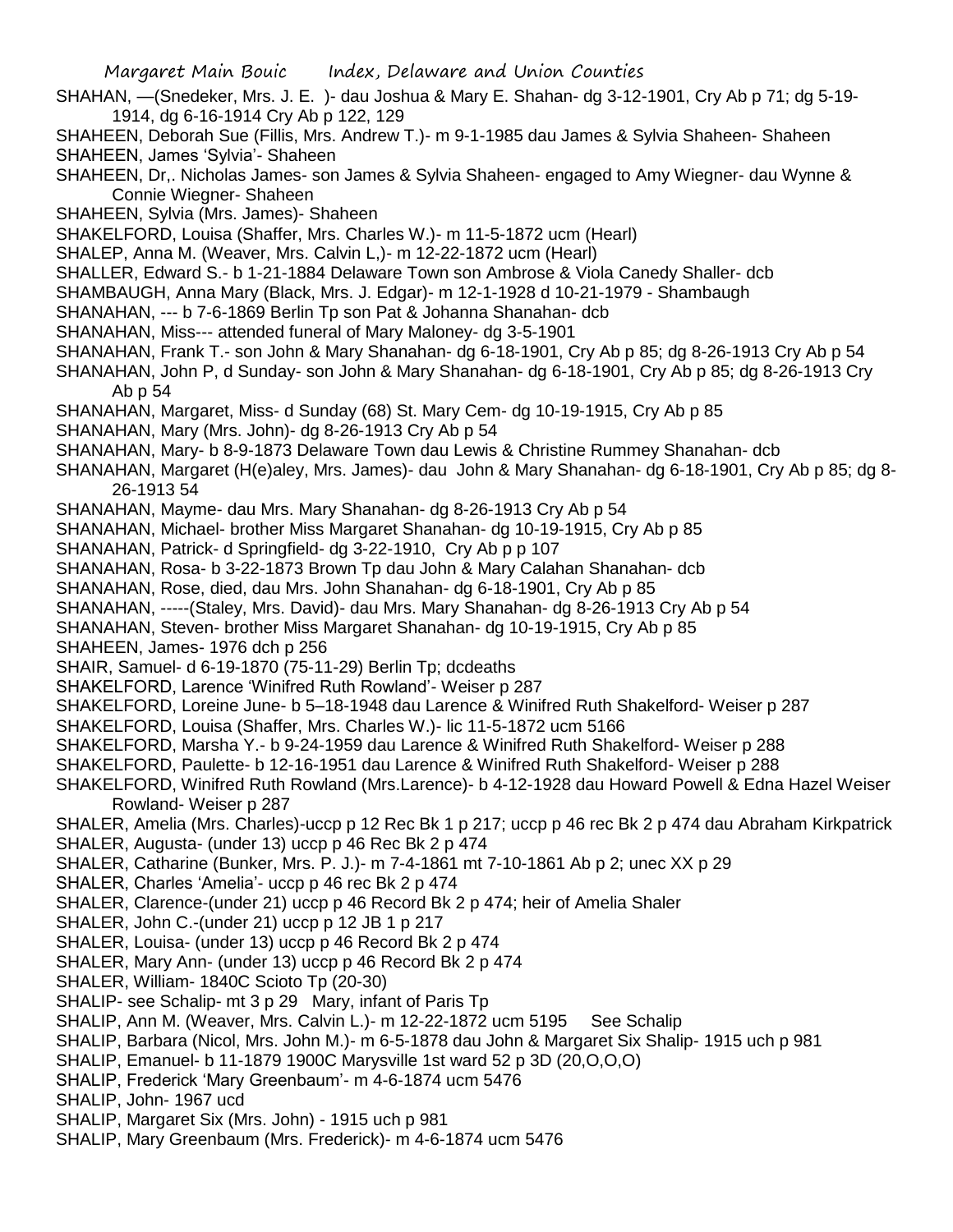- SHALLENBERGER, Elizabeth Chambers (Mrs. )- b 10-2-1899 d 2-8-1967 dau Albert & Martha Gump Chambers- Shallenberger; 1959, 1962 ucd
- SHALLENBERGER, ----(Arbogast, Mrs. Laurence)- dau Elizabeth Chambers Shallenberger- Shallenberger SHALOSKY, Joseph- 1980 dcd

SHALOSKY, Marie (Mrs. Vernon L.)- 1964 dcd

SHALOSKY, Vernon L. 'Marie'- 1964 dcd

SHAMAM, Jacob- b 1792 d 1855 Oak Grove Cem- Powell p 441

SHAMBAUGH, Anna Elizabeth- b 1-12-1908 d 7-3-1913 dau Frank Edmonds & Eve Hannah Pontius Shambaugh- Weiser p 342

SHAMBAUGH, Anna Sloboda (Mrs. Harold Edward)- m 3-2-1937- Weiser p 342

- SHAMBAUGH, Betty (Schmuck, Mrs. )- dau Walter E. & Leefee C. Shambaugh- obit Leefee, mlib
- SHAMBAUGH, Chester 'Eula Belle "Peggy"Ednsley- 1985 uch p 32
- SHAMBAUGH, Dora Eileen Larsen (Mrs. William Harold)- b 2-16-1928 m 8-27-1949- Weiser p 342
- SHAMBAUGH, Eula Belle "Peggy" Endsley (Mrs. Chester)- dau James & Lorena B. Swysgood Endsley- 1985 uch p 32
- SHAMBAUGH, Eve Hannah Pontius (Mrs. Frank Edmonds)- b 1-1-1885 m 5–27-1904 dau John Henry & Anna Maria Shoop Potius- Weiser p 341
- SHAMBAUGH, Frank Edmonds 'Eve Hannah Pontius'- b 12-28-1877 m 5-27-1904- Weiser p 342
- SHAMBAUGH, Gary Bruce- b 2-22-1953 son William Harold & Dora Eileen Larsen Shambaugh- Weiser p 342
- SHAMBAUGH, Harold Edward 'Legarda E. Slopey''Anna Sloboda'- b 3-3-1905 m(2) 3-2-1937 son Frank Edmonds & Eve Hannah Pontius Shambaugh- Weiser p 342
- SHAMBAUGH, Kenneth Mossop 'Mary Mabel Richardson'- div- b 2-2-1907 m 6-25-1935 son Frank Edmonds & Eve Hannah Pontius Shambaugh- Weiser p 342
- SHAMBAUGH, Leefee C. (Mrs. Walter E.)- b 9-1-1894 m 1-27-1921 d 6-6-1981 (86) Upper Sandusky; obit, mlib
- SHAMBAUGH, Lagarda E. Slopey (Mrs. Harold Edward)- div- Weiser p 342
- SHAMBAUGH, Lilly Mae (Murray, Mrs. )- dau Walter E. & Leefee C. Shambaugh- obit Leefee C., mlib
- SHAMBAUGH, Lisa Lee- b 2-27-1958 dau William Harold & Dora Eileen Larsen Shambaugh- Weiser p 342
- SHAMBAUGH, Lulu Mae (Waldron, Mrs. Harry Alexander)- b 1-30-1907 m 7-6-1927- Weiser p 258
- SHAMBAUGH, Robert E.- son Walter E. & Leefee C. Shambaugh- obit Leefee C., milb
- SHAMBAUGH, Ronald Gene- son Walter E. & Leefee C. Shambaugh- obit Leefee C., mlib
- SHAMBAUGH, Walter E. 'Lefee C.'- m 1-27-1921 d 5-1-1968 obit Leefee C., mlib
- SHAMBAUGH, William Harold 'Dora Eileen Larsen'- b 7-3-1927 m 8-27-1949 son Harold Edward & Lagarda E. Slopey Shambaugh- Weiser p 342
- SHAMBERGER, Ruth (Wynn, Mrs. John Delphian)- b 11-14-1911 m 8-6-1934- Weiser p 585
- SHAMBLIN, Brock- b 1978 ch Eddie W. & Vicki A. Shamblin- 1979, 1981 ucd
- SHAMBLIN, Edward "Eddie" W 'Vicki A.'- b 1952 son John & Helen Shamblin- 1959, 1962, 1967, 1971, 1975, 1977, 1979, 1981 ucd
- SHAMBLIN, Frank- b 1950 son John & Helen Shamblin- 1959, 1962, 1967 ucd
- SHAMBLIN, Helen M. (Mrs. John)- 1959, 1962, 1967, 1971, 1975, 1977 ucd
- SHAMBLIN, Holly- b 1975 ch Edward W. & Vicki A. Shamblin- 1979, 1981 ucd
- SHAMBLIN, John 'Helen M.'- 1959, 1962, 1967, 1971, 1975, 1977 ucd
- SHAMBLIN, Judy- dau John & Helen M. Shamblin- 1959 (12), 1962 ucd
- SHAMBLIN, Vicki A. (Mrs. Edward W.)- 1975, 1977, 1979, 1981 ucd
- SHAMBLIN, William- b 1956 son John & Helen Shamblin- 1959, 1962, 1967, 1971 ucd
- SHAMEL, Harold- Gabriel history- 1985 uch p 82
- SHAMHART, Anna Gertrude (Mrs. Ellis Henry)-m 12-20-1911 d 2–28-1908 (87) Oak Grove Cem- Shamhart; dcb (21-1914, Helen Marie)
- SHAMH(E)ART,Elder- 1908 dch p 283; Rev. funeral of Mrs. Amos Eily- dg 5-6-1890 Cry Ab p 16
- SHAMHART, Ellis Henry 'Anna Gertrude Renner'- m 12-20-1911 d 11-17-1962 (71) Oak Grove Cem-Shamhart; dcb (22-1914, Helen Marie)
- SHAMHART, Helen Marie (Kraus, Mrs. Herman)- b 4-21-1914 dau Ellis Henry & Anna Gertrude Renner Shamhart- Shamhart; dcb
- SHAMHART, Mary (Piatt, Mrs. George)- dau Ellis h. & Anna G. Shamhart- Shamhart SHAMHART, Paul L.- son Ellis H. & Anna G. Shamhart- Shamhart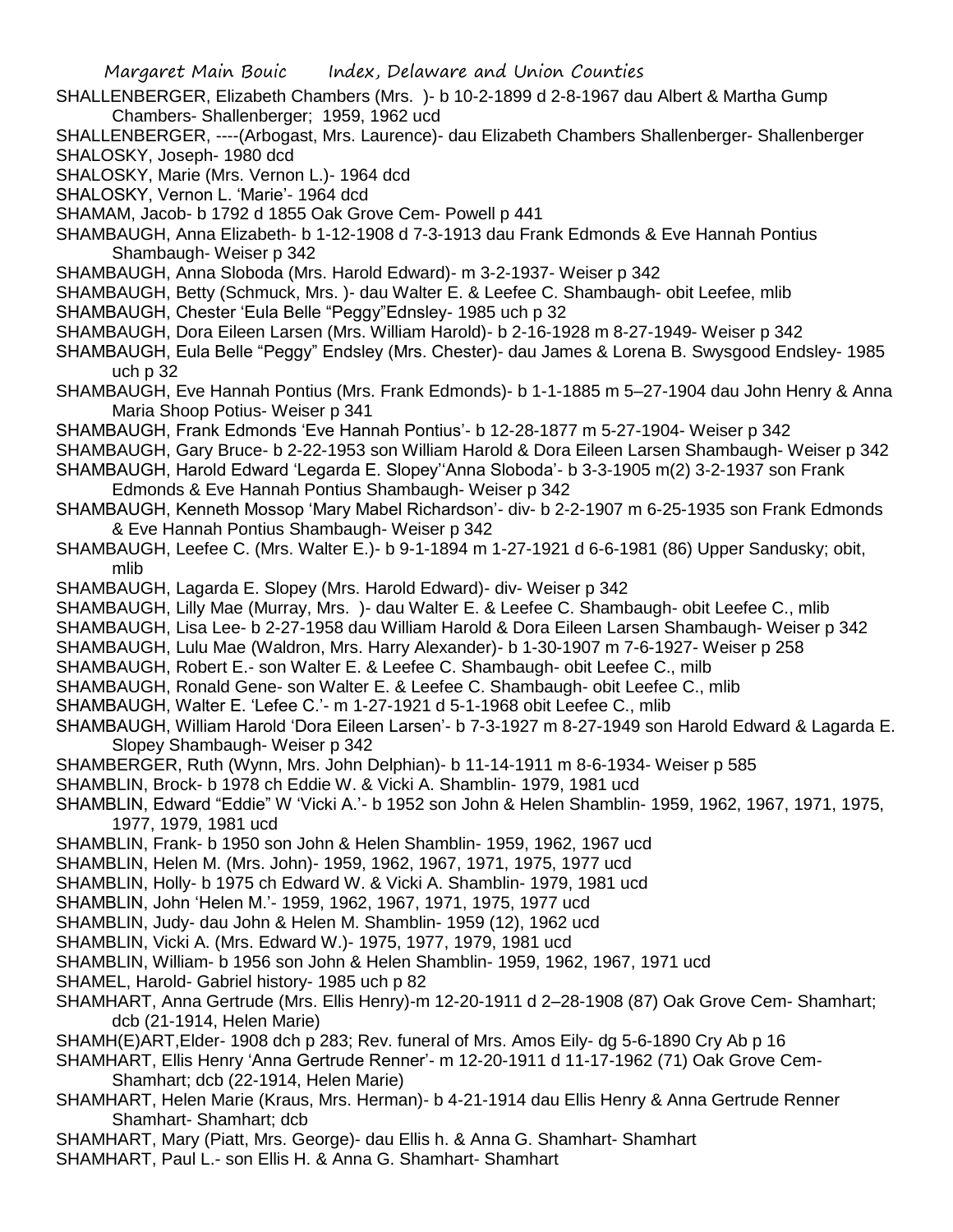SHAMHART, Vera (Pickens, Mrs. Rodney)- dau Ellis H. & Anna G. Shamhart- Shamhart SHAMMONDS, Brenda E.- dau Lynn O. & Laura E. Shammonds- 1910C Claibourne NP p 3A (17,O,O,O) SHAMMONDS, Laura E. (Mrs. Lynn O.)- 1910C Claibourne NP p 3A (56,O,O,O) m 35y 4 ch SHAMMONDS, Lynn O. 'Laura E.'- 1910C Claibourne NP p 3A (60,O,O,Va) m 35y carpenter SHAN, Ann- 1870C Berlin Tp p 229 (40) SHAN, Emory- 1870C Berlin Tp p 229 (36\*) SHAN, Frank- 1870C Orange Tp p 417 (2) SHAN, Howard A.- 1870C Orange Tp p 417 (25\*) SHAN, Mary- 1870C Orange Tp p 417 (23) SHANAHAN, Bridgid (Horsley, Mrs. Joe)- dau Peter F. & Iris Joan Horner Shanahan- Shanahan SHANAHAN, Catharine- 1870C Brown Tp p 248 (14) SHANAHAN, child- d 1-18-1875 (5-2-30 Brown Tp, dcdeaths SHANAHAN, Cecilia M. Toolen (Mrs. William E.)- Shanahan SHANAHAN, Cornelius- brother Mrs. Dan Griffin- dg 11-7-1916, Cry Ab p 106 SHANAHAN, Daniel- 1870C Brown Tp p 248 (7) SHANAHAN, Denis- d 12-23-1891 (29-1-6) Brown Tp son John & Mary Callahan Shannahan- dcdeaths; dg 12- 23-1891, Cry Ab p 75, killed by falling tree SHANAHAN, Ella- 1870C Brown Tp p 248 (9) SHANAHAN, Ellen Scandlin (Mrs. Patrick)- d 10-19-1896 (65) Orange Tp, b Ireland- dau Robert Scanlandcdeaths; 1880 dch p 717 SHANAHAN, Frank- pallbearer for Michael McCarty- dg 3-28-1916, Cry Ab p 40 SHANAHAN, Gerald A.- son William E. & Cecilia M. Toolen Shanahan- Shanahan SHANAHAN, Honora (Miller, Mrs. Charles)- m 12-10-1857 dcm SHANAHAN, Iris Joan Horner'- Shanahan SHANAHAN, Rev. James J. - son William E. & Cecilia M. Toolen Shanahan- Shanahan SHANAHAN, John- b Ireland d Orange Tp (51) dg 8-25-1896, Cry Ab p 82 SHANAHAN, Johanna Foley (Mrs. Patrick)- m 8-9-1863 dcm SHANNAHAN, --- b 7-6-1869 Berlin Tp son Pat & Johanna Shannahan- dcb SHANAHAN, John- 1870C Brown Tp p 248 (46\*) SHANAHAN, John- 1870C Brown Tp p 2248 (10) SHANAHAN, John- d 6-21-1892, dg 6-24-1892 Cry Ab p 96 SHANAHAN, John- d 8-27-1875 (68y4m)Berlin Tp, b Ireland- dcdeaths SHANAHAN, John- d 8-21-1896 (51) Berlin Tp , b Ireland son John Shanahan SHANAHAN, John- son Patrick & Ellen Scandlin Shanahan- 1880 dch p 717; CCC (Brown Tp); hadc p 95 SHANAHAN, John- son Peter & Iris Joan Horner Shanahan- Shanahan SHANAHAN, John R. "Bob"- son William E. & Cecilia M. Toolen Shanahan- Shanahan SHANAHAN, Josephine- 1870C Brown Tp p 248 (2) SHANAHAN, Kathleen (Burke, Mrs. Peter)- dau Peter F. & Iris Joan Horner Shanahan- Shanahan SHANAHAN, Kevin 'Sherri'- son Peter & Iris Joan Horner Shanahan- Shanahan SHANAHAN, Margaret Neil (Mrs. Patrick)- 1880 dch p 717; hadc p 92; CCC (1900 Berlin Tp) SHANAHAN, Margaret (Roach, Mrs, Bill)- dau Peter & Iris Joan Horner Shanahan- Shanahan SHANAHAN, Mary A.- 1870C Brown Tp p 248 (5) SHANAHAN, Mary- dau Patrick & Ellen Scandlin Shanahan- 1880 dch p 717 SHANAHAN0, Mary- 1870C Brown Tp p 248 (35) SHANAHAN, Patrick- b Ireland, d Tuesday (83) employee of Big Four Railroad- dg 10-25-1907, Cry Ab p 77 SHANAHAN, Patrick 'Ellen Scandlin'- son Patrick & Margaret Neil Shanahan- 1880 dch p 717; CCC (1875 Orange Tp) hadc p 111 SHANAHAN, Patrick 'Johanna Foley'- m 8-9-1863 dcm SHANAHAN, Patrick- son Patrick & Ellen Scandlin Shanahan- 1880 dch p 717 SHANAHAN, Patrick 'Margaret Neil'- 1880 dch p 717 SHANAHAN, Peter F. 'Iris Joan Horner'- b 2-2-1929 d 5-7-1998 (69) bur Lewis Center- son William E. & Cecilia M. Toolen Shanahan- Shanahan SHANAHAN, Richard- son Patrick & Ellen Scandlin Shanahan- 1880 dch p 717 SHANAHAN, Robert- son Patrick & Ellen Scandlin Shanahan- 1880 dch p 717 SHANAHAN, Rosa- d 3-31-1873 (9d) Brown Tp, dcdeaths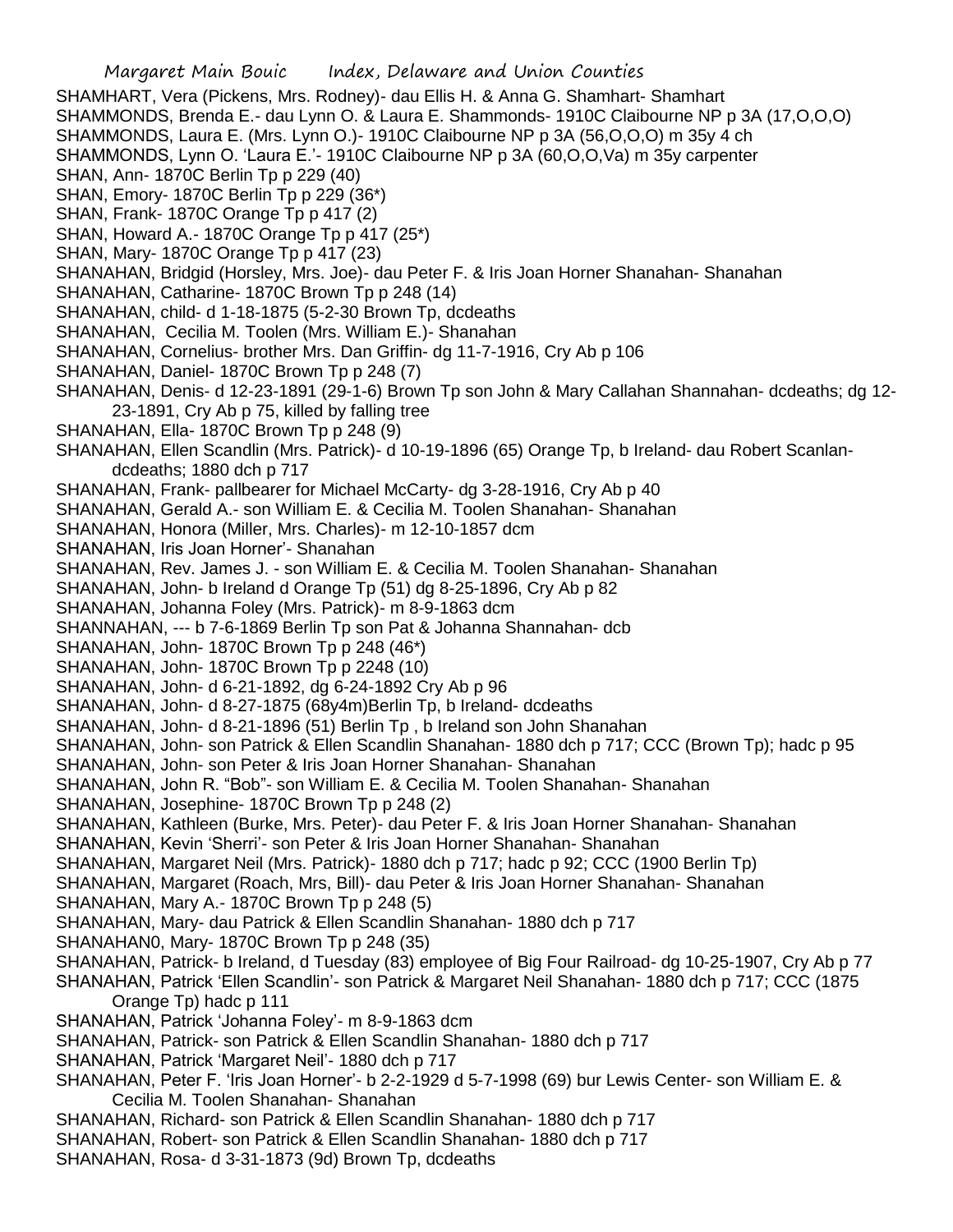SHANAHAN, Rose Ann (Shuman, Mrs. )- dau William E. & Cecilia M. Toolen Shanahan- Shanahan SHANAHAN, Ruth (Witte, Mrs. )- dau William E. & Cecilia M. Toolen Shanahan- Shanahan SHANAHAN, Sherri (Mrs. Kevin)- Shanahan SHANAHAN, Thomas- Patrick & Ellen Scandlin Shanahan- 1880 dch p 717 SHANAHAN, Timothy M.- son Peter F. & Iris Joan Horner Shanahan- Shanahan SHANAHAN, William- 1870C Brown Tp p 248 (5m) SHANAHAN, William A.- son William E. & Cecilia M. Toolen Shanahan- Shanahan SHANAHAN, William E. 'Cecilia M. Toolen'- Shanahan SHANAHAW, Patrick- dcw Bk 4 p 401 (42,) appraiser SHANAR, M.- Pabst 1 p 34 SHANCK, Amelia S. Pancost (Mrs. Franklin B.) - m 5-8-1860 dcm See Schanck SHANCK, Elizabeth (Gano, Mrs. David0- b 4-15-1872 dau Steven Schanck- Powell p 177 SHANCK, Franklin B. 'Amelia S. Pancost'- m 5-8-1860 dcm SHANCK, Steven- Powell p 177 SHANDY, G. Caulkins (turned around?)- 1835 men p 15 #126 p 22 Burlin Tp SHANE, Rev.- 1915 uch p 236 SHANE, Alfred Everett- author of "John McIlroy of Pennsylvania"- unec X p 30 SHANE, --- b 12-28-1881 Trenton Tp dau Alprous & Orlina Williams Shane- dcb SHANE, Almon J.- 1870C Delaware Tp p 272 (10) SHANE, Anna- 1870C Delaware Town p 344 (22\*) SHANE, Eddy- 1870C Del Tp p 272 (6) SHANE, Eliza J.- 1870C Delaware Tp p 272 (11) SHANE, Emma- 1870C Delaware Tp o 272 (4) SHANE, Frederick- dcw Bk 4 p 129 (15) witness SHANE, Fredrick- 1870C Delaware Town p 342 (52\*) SHANE, Hattie- b 6-22-1870 Liberty Tp Del Co dau Elias, Jr. & Eynthia M. Thomas Shane- dcb SHANE, James "Jim" 'Karen'- son William E. & Kathryn Crane Shane, Sr.- Shane SHANE, John- 1870C Delaware Town p 344 (7) SHANE, Jonathan/John 'Joyce'- b 1959 son William E. Jr.& Veronica Marie Buslowicz Shane- Shane; 1973, 1975, 1977, 1979, 1981, 1983 ucd SHANE, Joni (Mrs. William E. III)- 1981 ucd SHANE, Joshua- 1870C Delaware Tp p 272 (48\*) SHANE, Joyce (Mrs. Jonathan)- Shane SHANE, Karen (Mrs. James)- Shane SHANE, Kathryn Crane (Mrs. William E. Sr.)- Shane SHANE, Kathryn (Kumler, Mrs. Sean)- dau William E. Jr. & Veronica Marie Buslowicz Shane- Shane SHANE, Magdalena- 1870C Delaware Town p 342 (22) SHANE/SHAIN, Maggie Mrs. - dau Charles & Hannah Parry Hurlow- dg 5-24-1910, Cry Ab p 125; dg 5-17- 1910, Cry Ab p 124 SHANE, Mary A.- 1870C Delaware Tp p 272 (13) SHANE, Mary E.- 1870C Delaware Tp p 272 (32) SHANE, Michael "Mike"- son William E. & Kathryn Crane Shane, Sr.- Shane SHANE Patricia Ellen (McFarland, Mrs. Michael Lynn)(Hardwick, Mrs. )- b 1961 m 6-25-1881 dau William E. Jr. & Veronica Marie Buslowicz Shane- Shane; 1973, 1975, 1977, 1979 ucd SHANE, Rebecca Ann (Loach, Mrs. Gary Richard)- m 7-16-1983 dau William E. Jr. & Vernonica Maris Buslowicz Shane, Jr.- Shane; 1981 ucd

- SHANE, Richard "Dick"'Shauna'- b 1963 son William E. Jr. & Veronica Marie Buslowicz Shane- Shane; 1973, 1975, 1977, 1979 ucd
- SHANE, Veronica Marie Buslowicz (Mrs. William E.Jr.)- m 7-19-19471973, 1975, 1977, 1979, 1981, 1983, 1991 ucd
- SHANE, William E , Jr. 'Veronica Marie Buslowicz'- b 11-9-1922 m 7-19-1947 d 9-6-1998 (75) son William E. & Kathryn Crane Shane,Sr.- Shane; 1973, 1975, 1977, 1979, 1981, 1983, 1991 ucd
- SHANE, William E. III 'Joni''Dawn'- b 1957 son William E. Jr. & Veronica Marie Buslowicz Shane- Shane; 1973, 1979, 1981, 1983 ucd
- SHANE, William E, Sr. 'Kathryn Crane'- Shane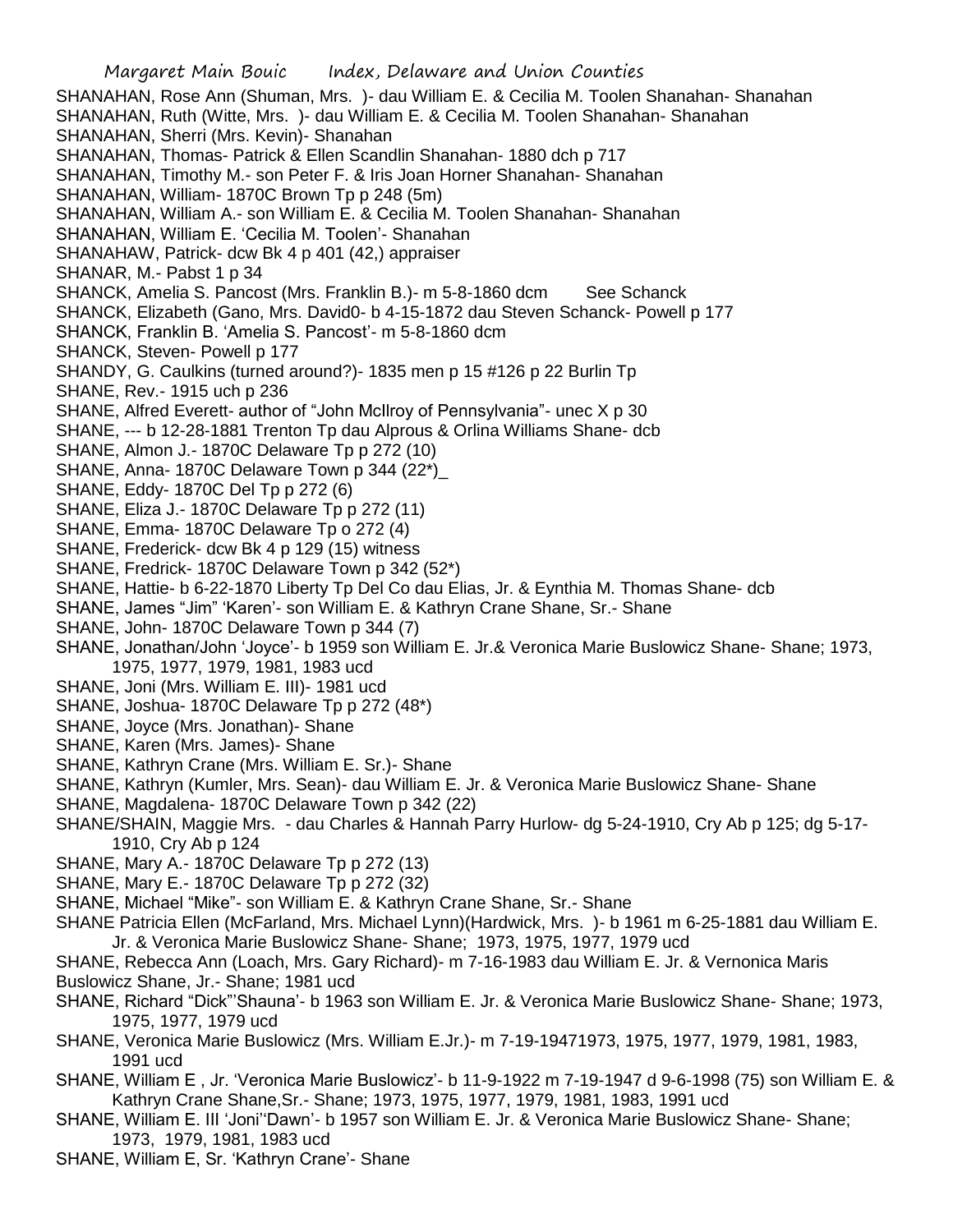SHANER, Adam J.- 1908 dch p 404 (Shanes)

- SHANER, Adam- son George & Susan Shanes- 1850C Harlem Tp 656 p 59 (4,O)
- SHANER, Anna L.- 1870C Orange Tp p 427 (10)
- SHANER, Dennis- 1991 ucd
- SHANER, Eliza Ann Clemons (Mrs. Henry)- m 8-15-1850 Madison Co, unec XI p 46
- SHANER, George 'Susan'- 1850C Harlem Tp 656 p 59 (39,Md)
- SHANER, George S.- Hanover 4-16-3,5, Powell p 133
- SHANER, Gregory- son Wayne H. & Helen L. Shaner- 1961(8), 1964 dcd
- SHANER, Harriet England (Mrs. Matthias)- m 11-24-1842 dcm
- SHANER, Helen L. (Mrs. Wayne H.)- 1961, 1964 dcd
- SHANER, Henry 'Eliza Ann Clemons'- m 8-15-1850 Madison Co, unec XI p 46
- SHANER, Isabel- 1870C Delaware Tp p 268 (46\*)
- SHANER, Jack- son Wayne H. & Helen L. Shaner- 1961(4), 1964 dcd
- SHANER, John G.- d 4-13-1849 (5-2-21) Hanover Cem 4-16-3, Powell p 133
- SHANER, Joyce (Mrs. Rex)(Duncan, Mrs. David)- Shaner
- SHANER, Lyman- d 8-22-1846(11 mos) son George & S. Shaner- Hanover 4-16-5, Powell p 133
- SHANER, Martin- Hutchisson p 8, 63
- SHANER, Mary- 1870C Delaware Town p 304 (23\*)
- SHANER, Mary A.- d yesterday, sister of Mrs. Purvis- dg 5-13-1890, Cry Ab p 17
- SHANER, Matthias 'Harriet England'- m 11-24-1842 dcm
- SHANER, Nathan- son George & Susan Shanes- 1850C Harlem Tp 656 p 59 (9/12,O)
- SHANER, Rex Anthony- b 4-5-1955 son Roger Farris & Vera Joanne Moore Shaner- Weiser p 261
- SHANER, Rex 'Joyce''Diann'- Shaner
- SHANER, Rhonda Jo- b 11-19-1951 dau Roger Farris & Vera Joanne Moore Shaner- Weiser p 261
- SHANER, Richie Steven- b 10-11-1953 son Roger Farris & Vera Joanne Moore Shaner- Weiser p 261
- SHANER, Roger Farris 'Vera Joanne Moore'- b 8-13-1927 m 9-3-1949- Weiser p 260
- SHANER, Sara Nicole- dau Rex & Joyce Shaner- Shaner- engaged to Leroy Kevin Maxam
- SHANER, Susan (Mrs. George)- Hanover Cem 4-16-3; 1850C Harlem Tp 656 p 59 (29,O)
- SHANER, Vera Joanne Moore (Mrs. Roger Farris)- b 7-30-1932 m 9-3-1949 dau Nathan John & Vera Florence Weiser Moore- Weiser p 260
- SHANER, Wayne H. 'Helen L.'- 1961, 1964 dcd
- SHANER, William E.- 1983 ucd
- SHANEY, Maurine (Knecht, Mrs. Roy)- b 7-29-1902- Weiser p 277
- SHANGLE, Martha Jane (Thomas, Mrs. Truman)- m 6-22-1848 dcm
- SHANHOLTZER, Velma Edith (McKittrick, Mrs. Samuel William)- b 10-12-1912 m 9-16-1931- McKitrick p 388
- SHANK, Adele- b 3-11-1950 dau John M. & Shirley Thompson Shank- 1985 uch p 138
- SHANK, Agnes (Ms. Allen M.)- Shank
- SHANK, Allen M. 'Agnes '- d 5-11-1973 son Lewis R. & America Jane Thornton Shank- Shank
- SHANK, America Jane Thornton (Mrs. Lewis)- b 1865 d 1-25-1940 Fairview Cem p 15; Shank; obit Parker, mlib (brown)
- SHANK, Anna Mae (Mrs. )- d 11- 1960 Fairview Cem- Shank
- SHANK, Asher 'Marie Carr'- son Lewis & America Jane Thornton Shank- Shank
- SHANK, Asher 'Anna M. Crum'- Shank
- SHANK, Augusta A. (Mrs. Fred)- d 4-16-1969 (82) Oak Grove Cem- Shank
- SHANK, Augustus- son Keller & Florence M. Shank- Shank
- SHANK, Barbara (Mrs. )(Reed, Mrs. W. Hugh)- m(2) 5-20-1962- Shank
- SHANK, Beatrice (Mrs. H. Bernard'- 1961, 1964, 1969, 1971, 1980 dcd
- SHANK, H. Bernard 'Beatrice'- 1961, 1964, 1969, 1971, 1980 dcd
- SHANK, Betty Jane Maugans (Ms. Dale Lee)- b 12-20-1941 dau John Roscoe & Ruth Armstrong Maugans-Maugans Anc p 70
- SHANK, B. L.- 1883 uch IV p 473
- SHANK, Carl- d 5-13-1975 (81) bur Sebring, Fl- son Lewis R. & America Jane Thronton Shank- Shank
- SHANK, Carla- dau Charlie & Faith Shank- Shank
- SHANK, Charles,Jr.- son Charlie & Faith Shank- Shank
- SHANK, Charlie 'Faith'- Shank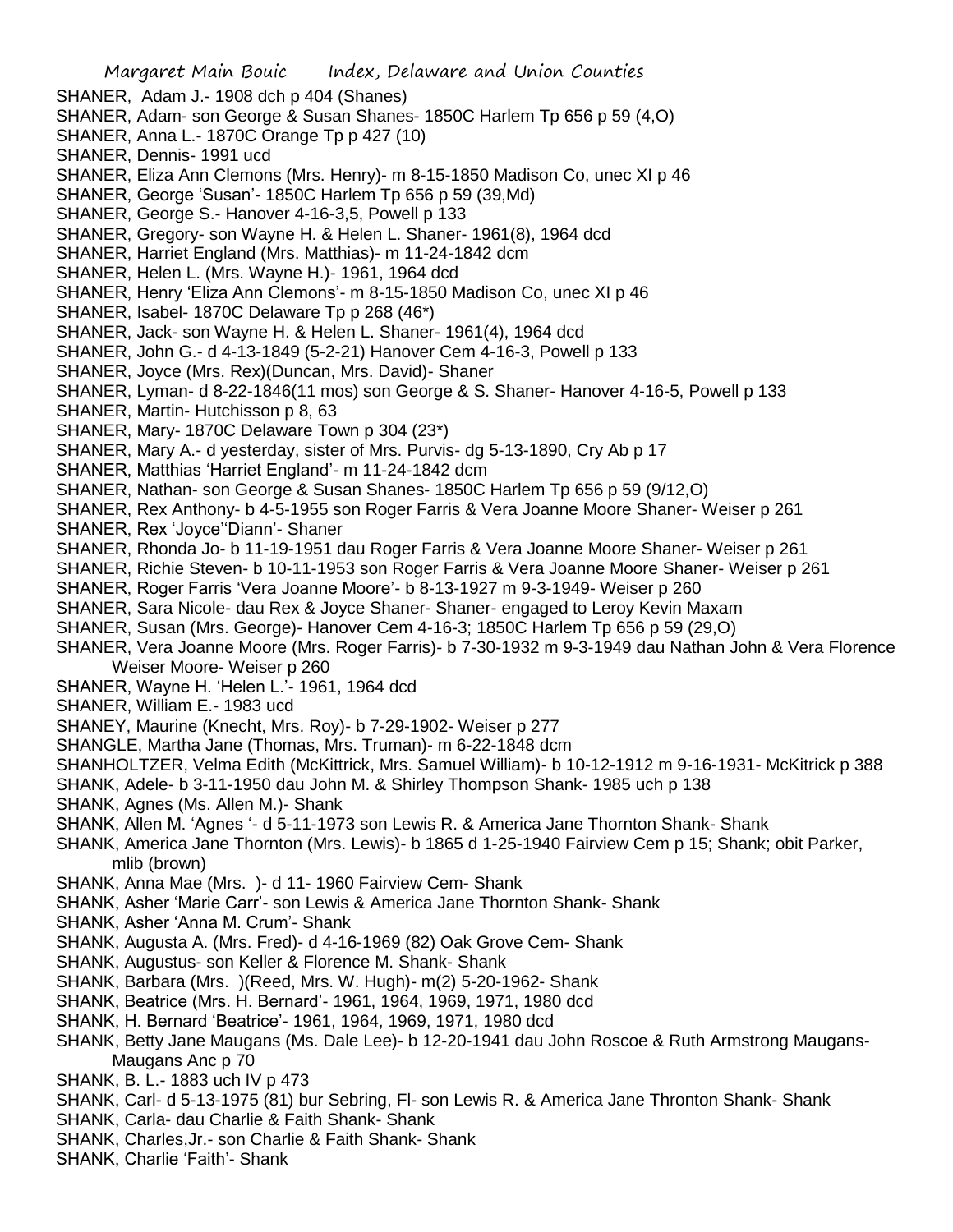- SHANK, Cindy (Burggraft, Mrs. Don)- b 2-4-1953 dau John M. & Shirley Thompson Shank- 1985 uch p 138
- SHANK, Clinton- b 9-1876, boarder- may be son Joseph Shank- 1900C Union Tp 77-81 p 4B (23,O,O,O)
- SHANK, Daisy Manning (Mrs. Daniel)- Maugans Anc p 70
- SHANK, Dale Lee 'Betty Jane Maugans'- son Orville & Mary Shank- Maugans Anc p 70
- SHANK, Dale Lee, Jr.- son Dale Lee & Bety Jane Mugans Shank- Maugans Anc p 70
- SHANK, Daniel 'Daisy Manning'- Maugans Anc p 70
- SHANK, Debbie (Mrs. Phillip)- 1980 dcd
- SHANK, Edgar- son Allen M. & Agnes Shank- Shank
- SHANK, Edith J. (Evans, Mrs. )(Mrs. Willard)- d 10-2-1963 (73) Oak Grove Cem.- Shank
- SHANK, Edna Palmor (Mrs. George Edgar)- Maugans Anc p 79
- SHANK, Faith (Mrs. Charlie)- Shank
- SHANK, Flora (Wood, Mrs. )- dau Alpheus & Fannie Staley Wood- 1915 uch p 659
- SHANK, Florence M. (Mrs. Keller)- d 1-20-1982 (94) Arlington Nat'l Cem-
- SHANK, Frances Virginia (Powell, Mrs. Clifford Augustus)- b 8-18-1917 m 11-8/5-1938 d 5-10-1995 (77)
- Ashley Union Cem- dau Asher & Anna M. Crum Shank- Shank
- SHANK, Fred 'Augusta A.'- d 12-11-1976 (87) Oak Grove Cem -Shank
- SHANK, Freda (Newhouse, Mrs. John)- dau Lewis R. & America Jane Thornton Shank- Shank; Newhouse (131471)
- SHANK, George Edgar 'Edna Palmor'- Maugans Anc p 79
- SHANK, Jessie (Loudis, Mrs. )- dau Keller & Florence M. Shank- shank
- SHANK, John- b 6-11-1955 son John M. & Shirley Thompson Shank- 1985 uch p 138
- SHANK, John M. 'Shirley Thompson'- m 9-2-1950- 1985 uch p 138
- SHANK, Joseph- b 7-1850- father-in-law of Frank & Ella Miller- 1900C Union Tp 77-81 p 43 (49,O,O,O) wid
- SHANK, Kathy- dau Ralph G. & Barbara Shank- Shank
- SHANK, Keller 'Florence M.'- d 1950- Shank
- SHANK, Leah (Spyker, Mrs. George)- Weiser p 792
- SHANK, Lewis R. 'America Jane Thornton'- b 1859 d 1-10-1940 Fairview Cem p 15; obit Parker, mlib (brown)
- SHANK, Lily (Robinson, Mrs. Charles)- 1915 uch p 792
- SHANK, Margaret (Stanger, Mrs. Phillip)- dau Keller & Florence M. Shank- Shank
- SHANK, Marie Carr (Msr. Asher)- d 11-13-1960 foster dau Stanton & Letitia Ackerman Shank- Carr; opc 503
- SHANK, Mark- b 1971 son Phillip & Debbie Shank- 1980 dcd
- SHANK, Martha (Booth, Mrs. \_)- sister Willard Shank- Shank
- SHANK, Mary (Mrs. Orville)- Maugans Anc p 70
- SHANK, Mary (Redd, Mrs. )- sister Willard Shank- Shank
- SHANK, M. E.- teacher 1940-1944; unec XXII p 19
- SHANK, Millie (Webb, Mrs. )- sister Willard Shank- Shank
- SHANK, Nila Rittenhouse (Mrs. Parker)- b 12-30-1898 m 3-15-1920 d 4-1992 (93)- dau Edgar & Lulu Rogers Rittenhouse; Sbc p 46; Rittenhouse 4; Taylor 4; obit Parker, mlib (brown); 1949, 1959, 1962, 1967, 1971 ucd
- SHANK, Orday Leota (Brown, Mrs. Charles Ruben)- b 1-29-19-- dau Robert Carlton & Susan May Jones Shank- Maugans Anc p 63
- SHANK, Orville 'Mary'- Maugans Anc p 70
- SHANK, Parker 'Nila Rittenhouse'- b 6-11-1899 m 3-15-1920 d 11-25-1976 Fairview Cem- son Lewis R. & America Jane Thornton Shank- Rittenhouse 4; Taylor 4; obit, mlib (brown); 1949, 1959, 1962, 1967, 1971, 1973, 1975 ucd
- SHANK, Phil- 1969, 1980 dcd
- SHANK, Philip- son Bernard H. & Beatrice Shank- 1964 dcd (15)
- SHANK, Phillip 'Debbie'- 1980 dcd
- SHANK, Ralph G. 'Barbara'- Shank; 1964 dcd
- SHANK, Ralph Garfield,Jr. 'Suellen Farr'- son Ralph C. & Barbara Shank- Shank
- SHANK, Rebecca Louise (Leatherman, Mrs. Carroll Charles)- b 5-30-1920 m 5-13-1945 dau George Edgar & Edna Palmor Shank- Maugans Anc p 79
- SHANK, Richard L.- 1991 ucd
- SHANK, Robert- son Carl Shank- Shank
- SHANK, Robert Carlton 'Susan May Jones'- b 6-23-1881 d 4-14-1930- Maugans Anc p 70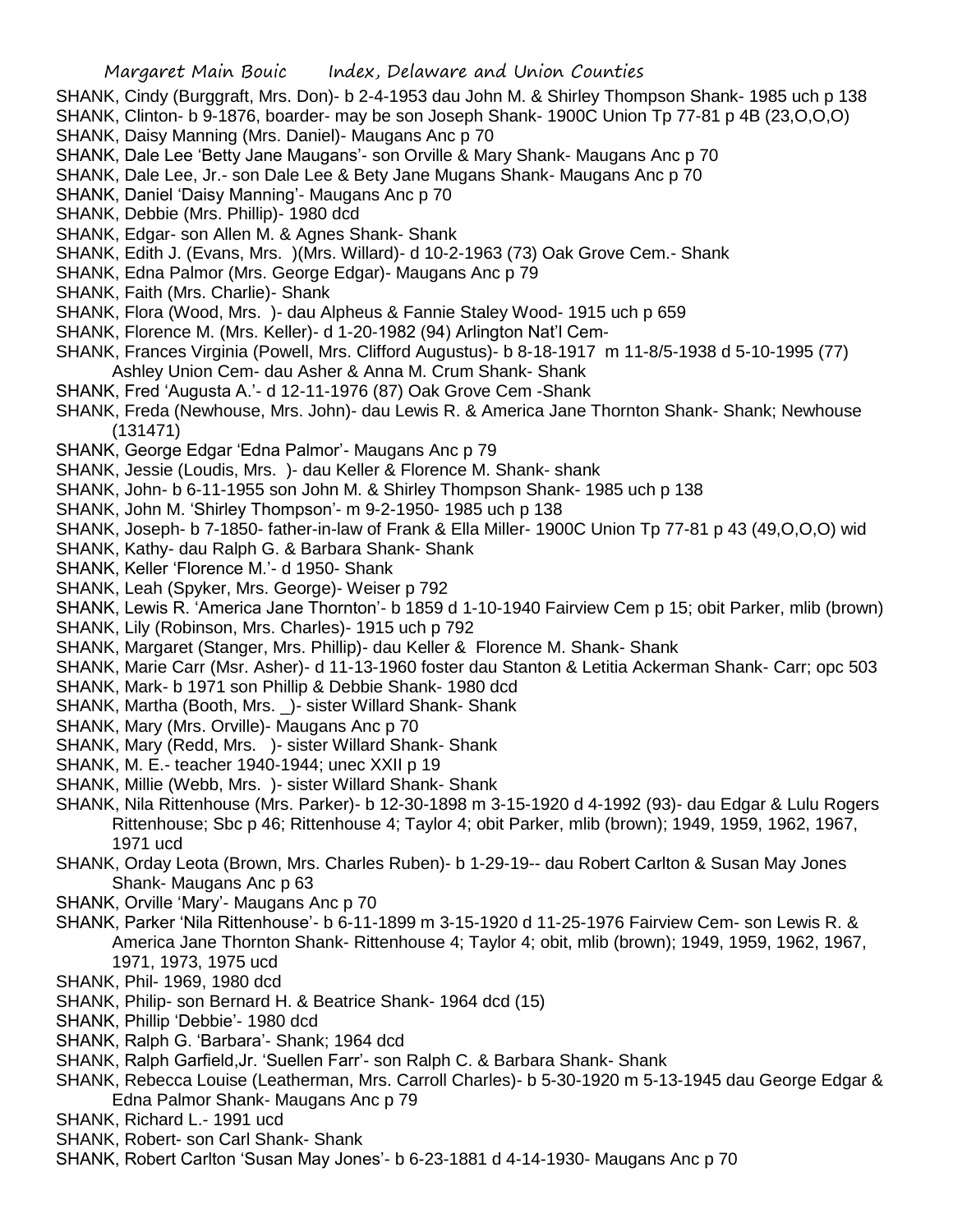- SHANK, Ronald- 1964, 1969 dcd, Genoa Tp
- SHANK, Rose (Milke, Mrs. \_)- d 10-1953 (79) bur Sunbury- sister Willard Shank- Shank
- SHANK, Samuel- son Charlie & Faith Shank- Shank
- SHANK, Shirley Thompson (Mrs. John M- b 10-12-1928 m 9-2-1950 dau Robert Osgood & Nellie Yarrington Thompson- 1985 uch p 138
- SHANK, Suellen Farr (Mrs. Ralph Garfield,Jr.)- m 4-15-1967 dau Virgil Farr- Shank
- SHANK, Susan May Jones (Mrs. Robert Carlton)- b 5-19-1887 dau John Willis & Susan M. Hause Jones-Maugans Anc p 70
- SHANK, Thom- query on Monroe family- unec X p 14
- SHANK, Timothy- b 12-20-1958 d 7-29-1975 son John M. & Shirley Thompson Shank- 1985 uch p 138
- SHANK, Vivian Mae (Maugans, Mrs. John Roscoe)- m 12-23-1945 dau Daniel & Daisy Manning Shank-Maugans Anc p 79
- SHANK, Wesley- b 9-18-1961 son John M. & Shirley Thompson Shank- 1985 uch p 138
- SHANK, Willard 'Edith J.- d 11-8-1965 (85) Cheshire Cem- 1908 dch p 442; 1961, 1964 dcd
- SHANKLIN, Alberta E. (Metzger, Mrs. )- dau Lester W.,Sr. & Charlotte A. Mayer Shanklin- Shanklin
- SHANKLIN Ann (Gustafson, Mrs. Andrew)- dau Charles E. & Bernice Rawlings Shanklin- Shanklin
- SHANKLIN, Bernice R. Rawlings (Mrs. Charles E.)- Shanklin
- SJANKLIN, Blanche Roberts Kilgore- d 1-20-1981 (91) Shanklin
- SHANKLIN, Carroll Jean (Favere, Mrs. )- dau Lester W. Sr. & Charlotte A. Mayer Shanklin- Shanklin
- SHANKLIN, Charles E.- father of Thomas Edward Shanklin- Shanklin
- SHANKLIN, Charles E.- son Lester W.,Sr. & Charlotte A. Mayer Shanklin- Shanklin
- SHANKLIN, Charles Richard 'Cynthia Lynn Morley'- m 6-19-1982 son Charles E. & Bernice Rawlings Shanklin-Shanklin; 1991 ucd
- SHANKLIN, Charlotte A. Mayer (Ms. Lester W.)- b 3-20-1901 d 7-25-1979 Union Cem- dau William M. & Mary Homes Mayer- Shanklin
- SHANKLIN, Cindy (Mrs. Charles R)- 1991 ucd
- SHANKLIN, Cynthia Lynn Morley (Mrs. Charles Richard)- m 6-19-1982 dau Roger Morley- Shanklin
- SHANKLIN, R. Denny- son Lester W.,Sr. & Charlotte A. Mayer Shanklin- Shanklin
- SHANKLIN, Andrea Gail Griffin (Mrs. John Rawlings)- m 3-2-1985 dau E. Peter Griffin- Shanklin
- SHANKLIN, Elizabeth (Kitchen, Mrs. Stephen)- m 7-27-1820 Madison Co, unec IV p 52
- SHANKLIN, Dr. H. D.III- son Blanche Roberts Kilgore Shanklin- Shanklin
- SHANKLIN, Mrs. Henry- Pabst 8 p 42
- SHANKLIN, Henry Davis- d 2-11-1961 (71) bur Ashland, Ky- Shanklin
- SHANKLIN, Henry Douglas- d infancy 1954- son Dr. Robert & Kadell Shanklin- Shanklin
- SHANKLIN, Jan- b 1986 dau Charles R. & Cindy Shanklin- Shanklin; 1991 ucd
- SHANKLIN, Janet Megan- b 1-3-1968 d 9-8-1988 (20) accident in Spain- dau Charles E. & Bernice R. Rawlings Shanklin- Shanklin
- SHANKLIN, Jean (Mosher, Mrs. Mark)- dau Charles E. & Bernice Rawlings Shanklin- Shanklin
- SHANKLIN, John Rawlings 'Andrea Gail Griffin'- m 3-2-1985- son Charles E. & Bernice Rawlings Shanklin-**Shanklin**
- SHANKLIN, Kadell D. (Mrs. Dr. Robert)- Shanklin
- SHANKLIN, Kerry Dorn (Vander Weele, Mrs. Thomas Allen0(Merriam, Mrs. Burton Atwood,Jr.)- m (1) 8-25- 1981 -dau Dr. Robert & Kadell Shanklin- Shanklin
- SHANKLIN, Laura Beth b 3-24-1988 dau Charles R. & Cynthia Lynn Morley "Cindy" Shanklin- Shanklin; 1991 ucd
- SHANKLIN, Lester W. Sr. 'Charlotte A. Mayer'- d 1954- Shanklin
- SHANKLIN, Lester W. Jr.- son Lester W.,Sr. & Charlotte A. Mayer Shanklin- Shanklin
- SHANKLIN, Marsha Lyn Walk (Mrs. Thomas Edward)- m 9-30-1995- dau Charles A. Walk- Shanklin
- SHANKLIN, Martha (Pate, Mrs. Minor)- b 1821 d 1901, ped Linda Smiley #97, unec VII p 16
- SHANKLIN, Mary (Chrisman, Mrs. Jacob)- m 10-17-1831 Madison Co, unec V p 48
- SHANKLIN, Mary Janet Thomas (Mrs. Robert Ellson,Jr.)- m 12-23-1969 dau Paul J. Thomas- Shanklin
- SHANKLIN, Megan Leigh- b 2-5-1984 b 1984 dau Charles & Cynthia "Cindy:" Morley Shanklin- Shanklin; 1991 ucd
- SHANKLIN, Nancy Edith (Clark, Mrs. Michael Arden)- m 3-25-1972 dau Dr. Robert & Kadell Shanklin- Shanklin SHANKLIN, Dr. Robert 'Kadell'- d 12-13-1991 (76) -son Henry D. Shanklin- Shanklin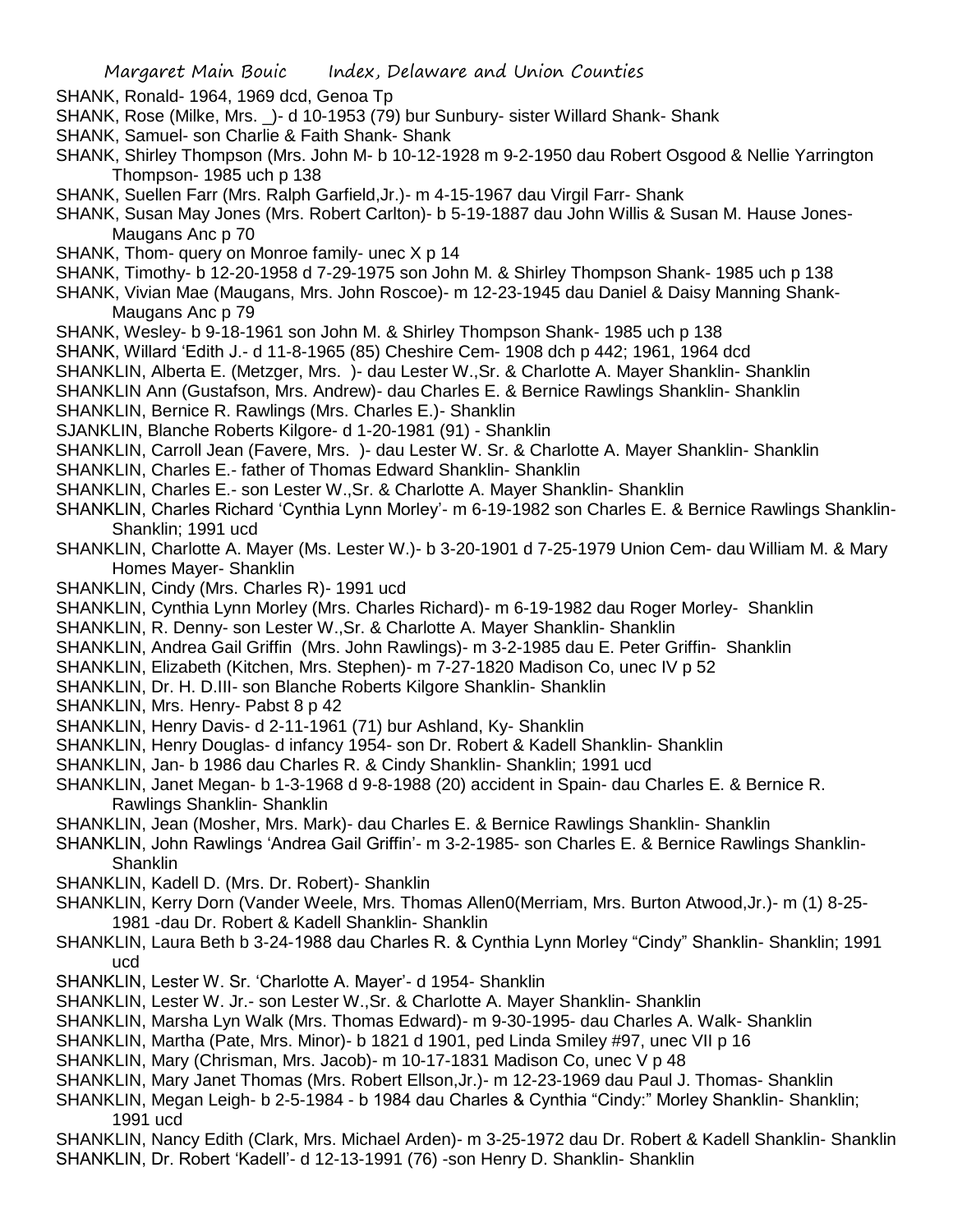- SHANKLIN, Robert Ellston,Jr. 'Mary Janet Thomas'- m 12-23-1969 son Dr. Robert & Kadell Shanklin- Shanklin SHANKLIN, Thomas Edward 'Marsha Lyn Walk'- m 9-30-1995 son Charles E. & Bernice Rawlings Shanklin-**Shanklin**
- SHANKLIN, Thomas- d 1972 son Dr. Robert & Kadell Shanklin- Shanklin
- SHANKLIN, Victoria Griffith (McFadden, Mrs. William Eric)- m 5-13-1992 dau Dr. Robert & Kadell Shanklin-Shanklin
- SHANKLIN, Weston Charles- b 8-6-1991 son Charles R. Shanklin- Shanklin
- SHANKS, Abbie (Whiterd, Mrs. William)- m 11-14-1876 ucm 5983
- SHANKS, Alice May Hodge (Mrs. Oscar E.)- b 7-12-1867 m 6-17-1886 ucm (Hearl) d 6-21-1955 (87) Milford Cem- dau James Robert & Elizabeth Argo Hodge- obit alibe,, May, mlib; Shanks; 1910C Paris Tp 220- 222 p 11A (42,O,Va, Pa) m 23y 6 ch
- SHANKS, Almira E. (Segner, Mrs. Elias Monroe)- b 1848 d 1922 bur Southardtown , York Cem p 11; ped Carolyn Krause Conner #79 15; unec VI p 52, 53, VIII p 14
- SHANKS, Amanda- dau B. L. & Sarah A. Shanks- 1880C Irwin, Union Tp 2 p 17 (18,O,Ky,Pa)
- SHANKS, Benjamin (72-1890) to Asylum, Union Tp, uninf p 6
- SHANKS, Benjamin L. 'Elizabeth Lutten'- m 3-17-1842 Madison Co, unec IX p 56
- SHANKS, Bertha M. (Mrs. Thomas L.)- 1961, 1969 dcd
- SHANKS, B. L. 'Sarah A.'- 1880C Irwin, Union Tp 2 p 17 (62,Ky,Md,O)
- SHANKS, Carroll Meteet(Schwab, Mrs. Hermann Caspar)- m 1955- Weiser p 191
- SHANKS, Charlotte (Beriner, Mrs. )- b 7-1891 dau Oscar & Alice May Hodge Shanks- Shanks; 1900C Liberty Tp Un Co 210-214 p 10A (5,O,O,O)
- SHANKS, Charlotte (Colley, Mrs. Alan)- dau James B. & Marilyn Alona Taylor Shanks- Taylor 111342
- SHANKS, Cheryl Jane (20mos, 2 d in 1952) dau Lawrence Shanks- Shanks
- SHANKS, Cheryl (Cline, Mrs. Roger)- dau Lawrence D. & Mary "Betty"Florence Shanks- Shanks
- SHANKS, Clayton Benjamin 'Loretta Gray'- b 6-7-1907 m 11-19-1927 d 8-27-1997 (90) Oakdale II p 131 (M-RG-5)- son Oscar & Alice May Hodge Shanks- Shanks; mt 6-29-1996
- SHANKS, —(Berrington, Mrs. J. F.)- dau Oscar & Alice May Hodge Shanks- obit Alice May, obit Oscar, mlib
- SHANKS, Clayton- son Oscar & Alice May Hodge Shanks- Shanks; obit Alice, obit Oscar, mlib; 1910C Paris Tp 220-222 p 11A (3,O,O,O)
- SHANKS, Clinton 'Sallie Skiles'- son Joseph & Jennie Hammond Shanks- 1915 uch p 661, 853; 1880C Union Tp 37 p 7 (2,O,O,O)
- SHANKS, Connie (Mrs. David)- Shanks
- SHANKS, Daniel 'Matilda McKitrick '- McKitrick p 441
- SHANKS, David 'Connie'- son Lawrence D. & Mary "Betty"Florence- Shanks
- SHANKS, Dewey L.'Pauline Simpson'- b 2-24-1900 d 7-16-1970 son Oscar & Alice May Hodge Shanks-Milford Center, Cem- obit, Oscar, obit Alice, mlib; obit mlib (brown); 1959, 1962 ucd; 1900C Liberty Tp Un Co 210-214 p 10A (3/12,O,O,O); 1910C Paris Tp 220-222 p 11A (11,O,O,O)
- SHANKS, Donald E. 'Mary E. Wolford'- b 6-19-1922 m 8-2-1947 d 9-15-1989 (67)- son Dewey L. & Pauline Simpson Shanks- Shanks; obit Pauline, obit Dewey, mlib (brown)
- SHANKS, Donald- son James B. & Marilyn Alona Taylor Shanks- Taylor 111343
- SHANKS, Donald E. 'Mary E.'- 1962, 1967, 1971, 1973, 1975, 1977, 1981, 1983, 1991 ucd
- SHANKS, Elizabeth Lutten (Mrs. Benjamin L.)- m 3-17-1842 Madison Co, unec IX p 56
- SHANKS, Ella (Miller, Mrs. Frank P.)- m 10-25-1893 ucm (Hearl)- dau Joseph & Jennie Hammons Shanks-
- 1915 uch p 660, 661, 853; 1880C Union Tp 37 p 7 (7,O,O,O)
- SHANKS, Elmira/Almira (Segner, Mrs. Elias Monroe)- unec iV p 24
- SHANKS, Erwin L. 'Opal J.'- 1961 dcd
- SHANKS, Flora Barker (Mrs. Joseph)- 1915 uch p 661, 853
- SHANKS, Gary Lee 'Patti'- b 2-28-1952 son Lawrence D, & Mary "Betty" Florence Shanks- Shanks
- SHANKS, Gladys- dau Daniel & Matilda McKitrick Shanks- McKitrick p 441
- SHANKS, Henry O- son Oscar E. & Alice May Hodge Shanks- obit Alice May, Obit Oscar, mlib; 1910C Paris Tp 220-222 p 11A (7,O,O,O)
- SHANKS, Imo- b 10-1897 1900C Liberty Tp Un Co 210-214 p 10A (2,O,O,O)
- SHANKS, Imo E.(Kirkendall, Mrs. Vern)- dau Oscar & Alice Mary Hodge Shanks- Shanks; obit Alice, mlib; 1910C Paris Tp 220-222 p 11A (14,O,O,O)
- SHANKS, Ina M. (Lyons, Mrs. Robert L.)- 1915 uch p 835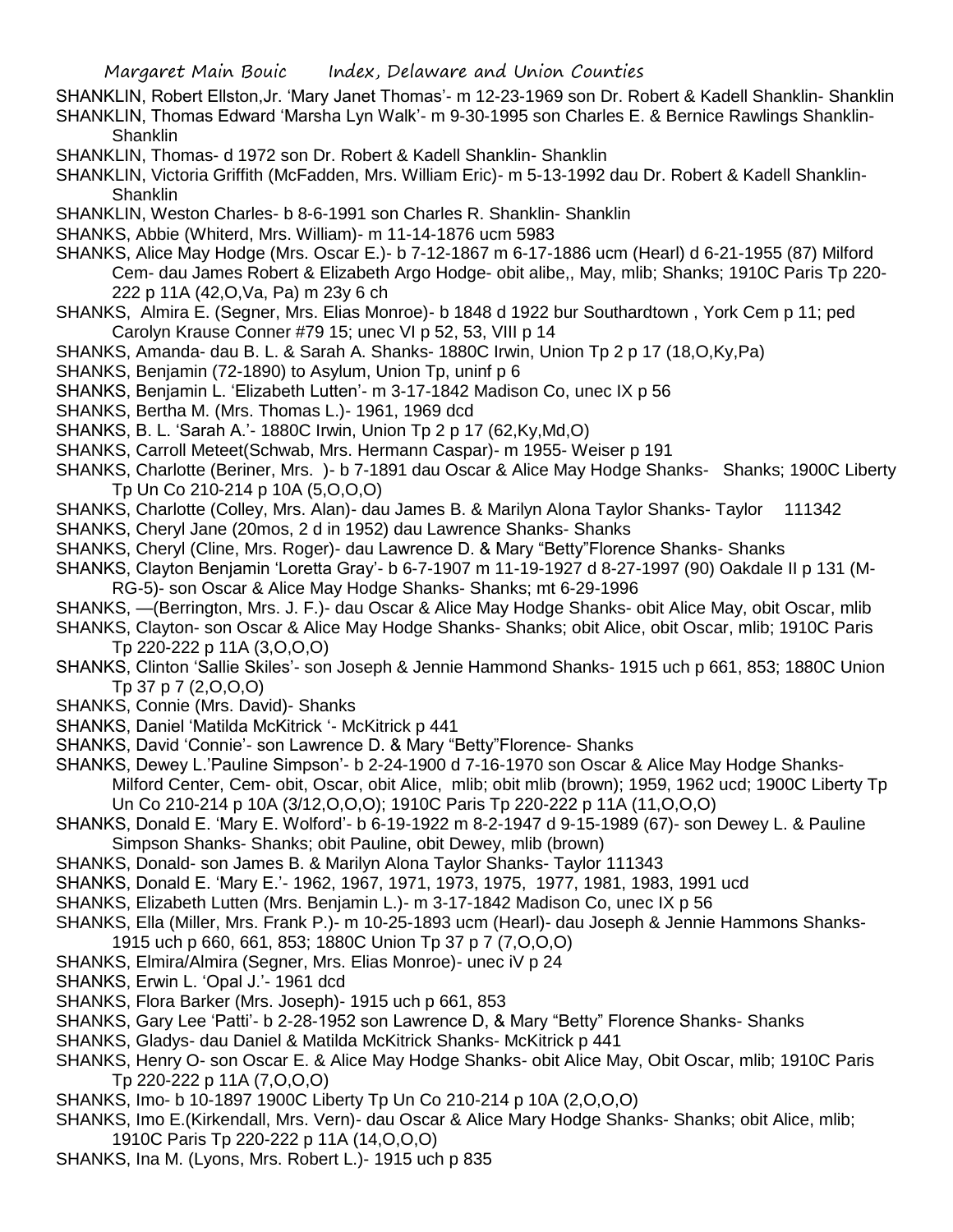- SHANKS, James B. 'Marilyn Alona Taylor'- Taylor (11134)
- SHANKS, Jean Ann (Rausch, Mrs. Marvin P. I.)-dau Clayton Benjamin & Loretta Gray Shanks- Shanks
- SHANKS, Jennie Hammond (Mrs. Joseph)- m 7-15-1870 ucm 4748- 1915 uch p 660, 853; 1880C Union Tp 37 p 7 (30,O,NY, Conn)
- SHANKS, Jessie (Connolly, Mrs. C. V.)- b 10-1887 dau Oscar & Alice May Hodge Shanks- Shanks; 1900C Liberty Tp Un Co 210-214 p 10A (12,O,O,O)
- SHANKS, John- 1883 uch V p 382
- SHANKS, Joseph 'Jennie Hammond''Flora Barker'- m 7-15-1870 ucm 4748; 1915 uch p 660, 661, 853; 1880C Union Tp 37 p 7 (29,O,Ky,Pa)
- SHANKS, Kenneth D.- Shanks
- SHANKS, Larry L.- son Robert L. Shanks- Shanks; 1979, 1981 ucd
- SHANKS, Lawrence D.'Mary "Betty" Florence'- b 5-27-1920 d 4-19-1990 (69) bur Pickaway Co.- son Dewey L. & Pauline Simpson Shanks- Shanks; obit Dewey, obit Pauline, mlib (brown)
- SHANKS, Linda Kay (Cavanaugh, Mrs. Scott William)- m 1-19-1980 dau Robert L. Shanks- Shanks; 1979 ucd SHANKS, Lizzie- dau B. L. & Sarah A. Shanks- 1880C Irwin, Union Tp 2 p 17 (5,O,Ky,Pa)
- SHANKS, Loretta Gray (Mrs. Clayton B.)- b 11-5-1907 m 11-19-1927 Oakdale II p 131 (M-RG-5)
- SHANKS, Mariann Celeste (Nisal, Mrs. Gregory Earl)- m 6-19-1979 dau Kenneth D. Shanks- Shanks
- SHANKS, Marilyn Alona Taylor (Mrs. James B.)- b 12-11-1918 dau Emery Blain & Ada Belva Davis Taylor-Taylor 11134; 1985 uch p 110
- SHANKS, Mary E. Wolford (Mrs. Donald E.)- m 8-2-1947- Shanks; 1962, 1967, 1971, 1973, 1975, 1979, 1981, 1983, 1991 ucd
- SHANKS, Mary "Betty" Florence (Mrs. Lawrence D.)- Shanks
- SHANKS, Matilda McKitrick (Mrs. Daniel)- dau Patrick & Mary Simpson McKitrick McKitrick p 441
- SHANKS, Maud Sophia (Aspinwall, Mrs. Franklin Aiken)- m 12-16-1893- Asp (1900-2)
- SHANKS, Maude (Noble, Mrs. William M.)- m 9-10-1895 ucm (Hearl)
- SHANKS, May (Mill/Hill, Mrs. George,Jr.)- m 1-8-1891 ucm (Hearl)- dau Joseph & Jennie Hammond Shanks-1915 uch p 661, 853; 1880C Union Tp 37 p 7 (9,O,O,O)
- SHANKS, Myrtle (Balfour, Mrs. Roy)- dau Daniel & Matilda McKitrick Shanks- 1883 uch V p 441
- SHANKS, Opal J. (Mrs. Erwin L.)- 1961 dcd
- SHANKS, Orville D. 'Sylvia'- burned to death 12-22-1945, obit mlib son B. L. & Sarah A. Shanks- 1880C Irwin, Union Tp 2 p 17 (7,O,KY,Pa); 1900C Milford Center 61-76 p 3A (28,O,Ky,Pa) m 1y
- SHANKS, Oscar E. 'Alice May Hodge(s)'- b 5-1866 m 6-17-1886 ucm (Hearl) d 6-9-1944 (78) Milford Cem- son B. L. & Sarah A. Shanks- Shanks; obit, mlib, Obit Alice May, mlib; 1880C Irwin, Union Tp 2 p 17 (13,O,Ky,Pa);1900C Liberty Tp Un Co 210-214 p 10A (34,O,Ky,Pa) ; 1910C Paris Tp 220-222 p 11A (42,O,Ky,Pa) m 23y
- SHANKS, –(Noble, Mrs. William)- sister Oscar Shanks- obit Oscar, mlib
- SHANKS, Patti (Mrs. Gary)- Shanks
- SHANKS, Pauline I. Simpson (Mrs. Dewey L.)- b 12-14-1900 d 6-17-1971 dau Ora & Gertrude Melching Simpson- obit Dewey, mlib (brown); Shanks; 1959, 1962 ucd
- SHANKS, Pearl (Treleaven, Mrs. Earle)- dau Daniel & Matilda McKitrick Shanks- Shanks p 441
- SHANKS, Pleasanos- dau Daniel & Matilda McKitrick Shanks- McKitrick p 441
- SHANKS, Robert L.'Virginia'- son Dewey L. & Pauline Simpson Shanks- Shanks; obit Pauline, obit, Dewey, mlib (brown); 1979, 1981, 1983, 1991 ucd
- SHANKS, Sarah A. (Mrs. B. L.)- 1880C Irwin, Union Tp 2 p 17 (47,Pa,Pa,Pa)
- SHANKS, Sallie Skiles (Mrs. Clinton)- 1915 uch p 661, 853
- SHANKS, Steven C.- b 4-22-1960 d 10-19-1991 Milford Center Cem- son Donald E. & Mary E. Wolford Shanks- Shanks; 1962, 1967, 1971, 1973, 1975, 1977 1979 ucd
- SHANKS, Sylvia (Mrs. Orvielle D.)- b 10-1876 burned to death 12-22-1945, obit, mlib; 1900C Milford Center 61-65 p 3A (23,O,O,O) m 1y, no ch
- SHANKS, Violet (Treleaven, Mrs. Willard)- dau Daniuel & Matilda McKitrick Shanks- McKitrick p 441 SHANKS, Virginia B. (Mrs. Robert L.)- 1979, 1981, 1983, 1991 ucd
- SHANKS, William- d age 22- son James B. & Marilyn Alona Taylor Shanks- Taylor 111341
- SHANKWEILER, Edna G. (Raker, Mtrs. Conrad J. M.)- b 9–25-1890 m 5-22-1917- Weiser p 409 SHANLY, Edward- dg 8-25-1899, Cry Ab p 212
- SHANLY, Onnie (Lynch, Mrs. Daniel)- m 7-21-1861 dg 8-25-1899 dau Edward Shanly- Cry Ab p 212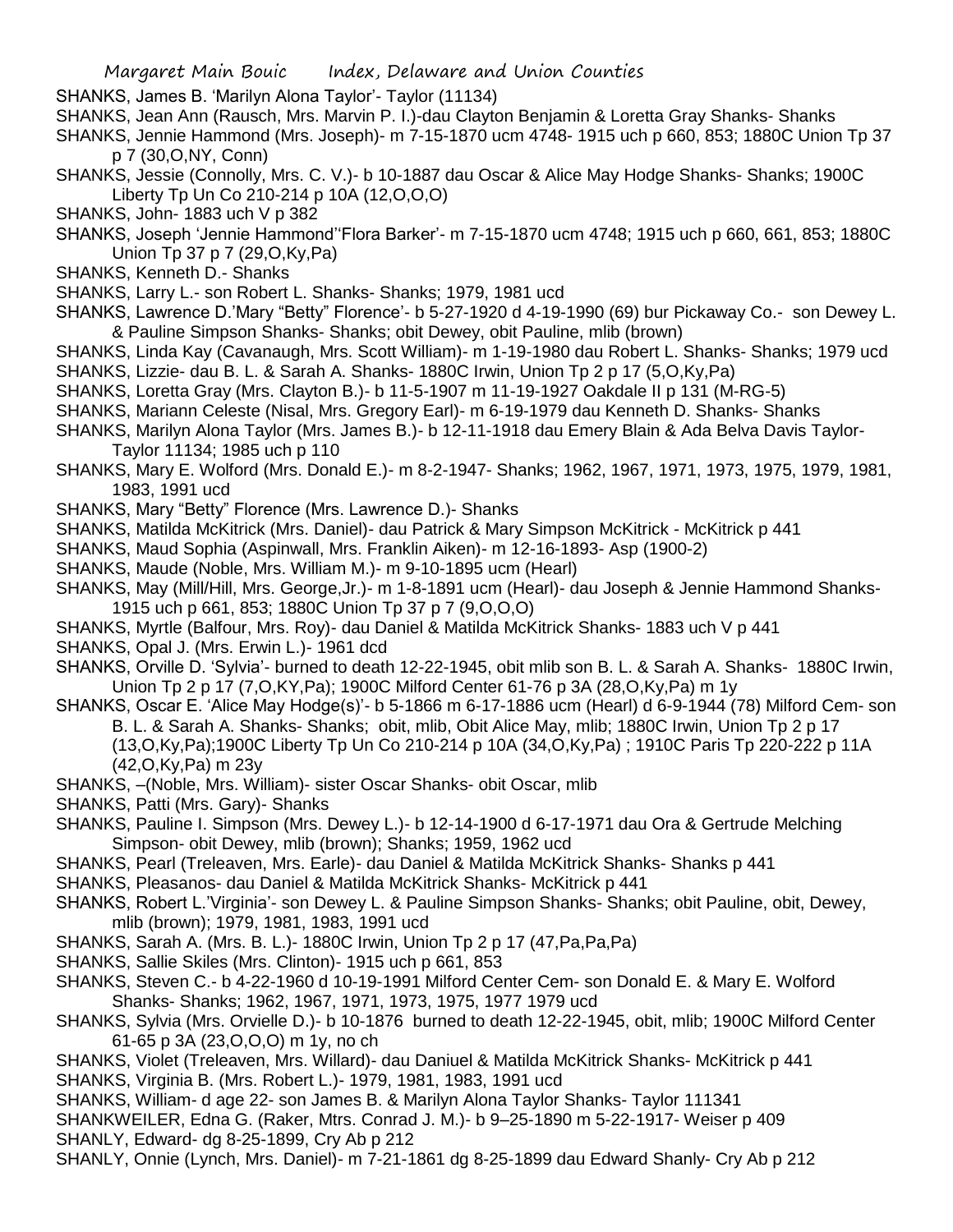Margaret Main Bouic Index, Delaware and Union Counties SHANNAHAN, Edward- 1870C Berlin Tp p 223 (20) SHANNAHAN, Ellen (Mrs. Patrick) -d Monday (64) dg 10-23-1896, Cry Ab p 89; 1870C Berlin Tp p 223 (42) SHANNAHAN, Johanna F.- 1870C Berlin Tp p 223 (29) SHANNAHAN, John- 1870C Berlin Tp p 222 (68\*) SHANNAHAN, John- 1870C Berlin Tp p 223 (6) SHANNAHAN, John- 1870C Berlin Tp p 223 (9) SHANNAHAN, John T.- 1870C Berlin Tp p 223 (26) SHANNAHAN, Maggie- Pabst 8 p 106. 107, 108; 1870C Berlin Tp p 223 (23) SHANNAHAN, Mary- 1870C Berlin Tp p 223 (3) SHANNAHAN, Mary- 1870C Berlin Tp p 223 (5) SHANNAHAN, Michael- 1870C Berlin Tp p 223 (16) SHANNAHAN, Patrick- 1870C Berlin Tp p 223 (29\*) SHANNAHAN, Patrick 'Ellen'- dg 10-23-1896, Cry Ab p 89; 1870C Berlin Tp p 223 (46\*) SHANNAHAN, Patrick III- 1870C Berlin Tp p 223 (20) SHANNAHAN, Richard- 1870C Berlin Tp p 223 (3) SHANNAHAN, Robert- 1870C Berlin Tp p 223 (13) SHANNAHAN, Stephen- 1870C Berlin Tp p 223 (13) SHANNAHAN, Thomas- 1870C Berlin Tp p 223 (2) SHANNAHAN, William- 1870C Berlin Tp p 223 (1) SHANNON, –family of Norman Enderud- query unec VII p 19 SHANNON, Aaron R. 'Lucinda D. Markin'- b 1825 d 1902 son Amon & Lucreid Runes Shannon- ped Norman E. Enderud #192 14; unec XI p 65 SHANNON, Adelia N. Proctor (Mrs. Joseph)- m 2-9-1854 ucm 2073; unec VIII p 20, XVI p 42 SHANNON, Albert M. 'Eva Griffith'- b 2-25-1890 d 8-18-1959- son Elmer & Susan Shannon- Shannon SHANNON, Alden- son V. D. & Rebecca Ann Wilson Shannon- Wilson 73 SHANNON, Alfred C. 'Hattie McKee'- b 3-16-1861 m 8-7-1880 son Robert & Jane Arminda Maine Shannon-Asp 2129 SHANNON, Alice (Hedges, Mrs. )- dau Elmer & Susan Shannon- Shannon SHANNON, Alice M. Hennan (Mrs. Robert O.)- b 1861 d 1895 ped Debra Lyn Lape Lackowski #160 19, unec IX p 45 SHANNON, Alice R.McMaster (Mrs. Harold L.)- b 1-7-1908 m 5-19-1926 d 7-8-1987 (79) Green Mound Cem-Shannon; 1961, 1964, 1969, 1971, 1980 dcd SHANNON, Alma K. (Mrs. Donald R.)-Shannon; 1961, 1969, 1971, 1980 dcd SHANNON, Amon 'Lucreid Runes'- b 1799 d 1877 ped Norman E. Enderud #192 28; unec XI p 65 SHANNON, Andrea (Mrs. William Albert)- Shannon SHANNON, Andrew- dcq Hammond Crawford:30 SHANNON, Anna Bixby (Mrs. Parker T.)- m 4-16-1871- Asp (2126) SHANNON, Anna Marie (Mrs. Orville)- Shannon; obit Orville, mlib (brown); 1959, 1962, 1967, 1971, 1973, 1975 ucd SHANNON, Ann (Vaughn, Mrs. Andrew M.)-ped Cheryl Ann Kincaid LeFevre 23; unec XVIII p 21 SHANNON, Arminda (Lucas, Mrs. Thomas)- b 1-23-1845 m 9-25-1865 dau Robert & Jane Arminda Maine Shannon- Asp 2124 SHANNON, Arthur- 1969 dcd SHANNON, Arthur L. 'Opal M. Clayton'- d 1956- Shannon SHANNON, Arthur- son Arthur L. & Opal M. Clayton Shannon- Shannon SHANNON, Arthur Ladue- b 5-15-1904 Porter Tp son Isaac & Myrtle L. Edwards Shannon- dcb SHANNON, Bert C.- b 6-6-1873 son Parker T. & Anna Bixby Shannon- Asp 2126-1 SHANNON, Bertha M. Vogt (Mrs. Thomas L)- d 11-27-1981 Fairview Mem. Pk- dau Ida Vogt- Shannon; 1961, 1964, 1969, 1971, 1980 dcd SHANNON, Bertha (Macklin, Mrs. )- dau Elmer & Susan Shannon- Shannon SHANNON, Betty (Burke, Mrs. )- dau Charles D. & Vinnia Dawson Shannon- Shannon SHANNON, Beulah (Cashell, Mrs. Harry)- Shannon SHANNON, Carl- d 1963 brother Charles D. Shannon- Shannon

SHANNON, Carol (Earich, Mrs. Richard)- dau Thomas L. & Bertha M. Vogt Shannon- Shannon; 1961(12), 1964, 1971 dcd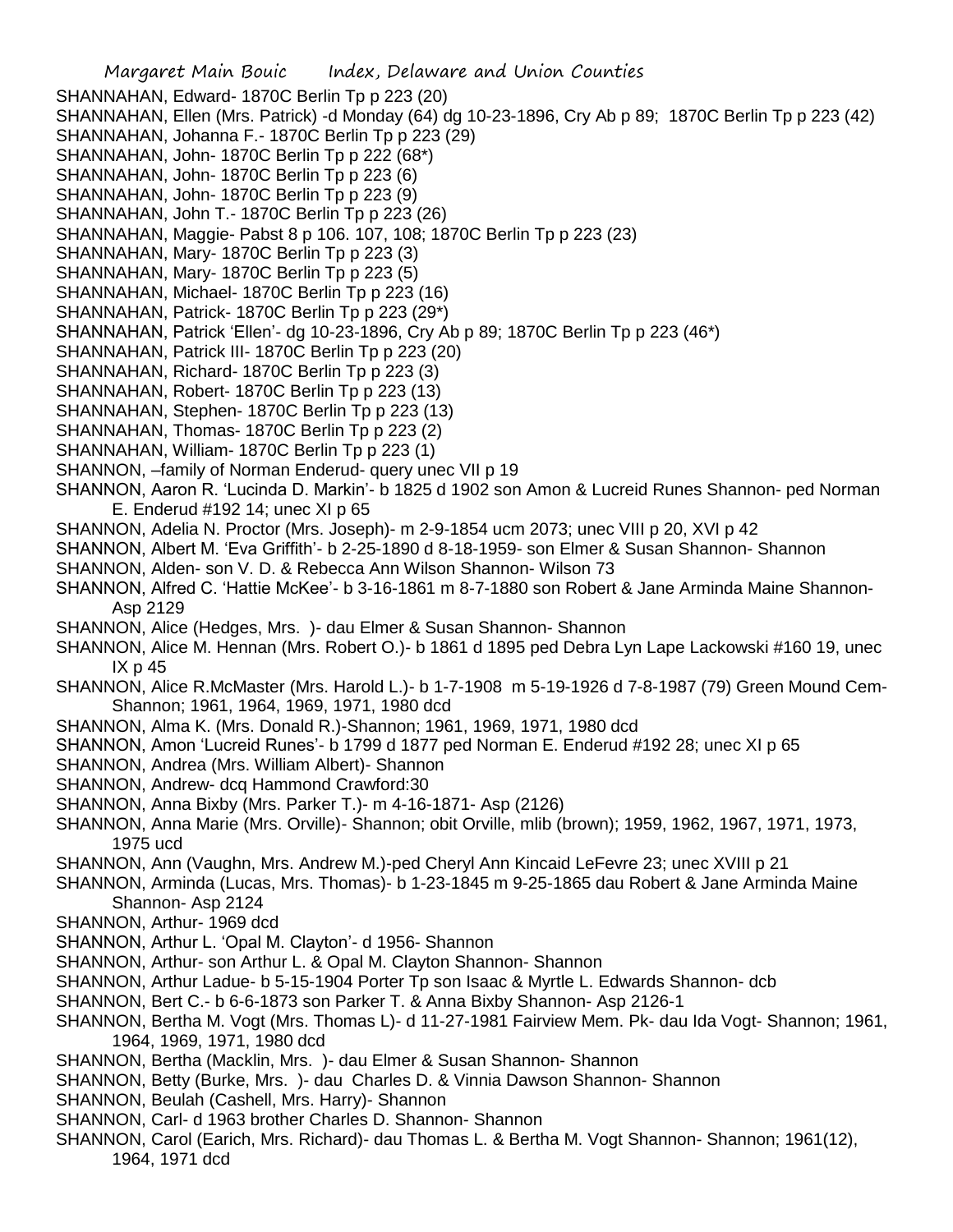- SHANNON, Carol- dau Thomas L. & Martha M. Shannon- 1961dcd (12)
- SHANNON, Carrie Johnson (Mrs. Charles R.)- obit Orville J. mlib (brown); Shannon
- SHANNON, Charles D. 'Virginia A.Myers'- d 4-4-1986 (71) Kingwood Mem. Pk- Shannon; 1961, 1964, 1969, 1971, 1980 dcd
- SHANNON, Charles, Jr.- son Charles D. & Virginia A. Myers Shannon- Shannon
- SHANNON, Charles- son Orville & Anna Marie Shannon- Shannon; obit Orville, mlib (brown)
- SHANNON, Charles R. 'Carrie Johnson'- Shannon; obit Orville J. mlib (brown)
- SHANNON, Chase William- b 7-6-1989 son Danny Ray & Kathy Lou Knippa Shannon- St. Paul p 12
- SHANNON, Christina (Gunnett, Mrs. Joseph)- dau Neil & Jennie Blackwood Shannon- 1915 uch p 800
- SHANNON, Clara B. Pheasant (Mrs. )- d 12-20-1975 (93) Green Mound Cem- dau Mrs. Anna E. Pheasant-Shannon; dg 1-10-1913 Cry Ab p 4
- SHANNON, Cora (McDaniel, Mrs. )- dau Charles D. & Vinnia Dawson Shannon- Shannon
- SHANNON, Courtney Elizabeth- b 11-6-1986 dau Danny Ray & Kathy Lou Knippa Shannon- St. Paul p 12
- SHANNON, Danny Ray 'Kathy Lou Knippa'- b 8-14-1958 m 7-23-1984- St. Paul p 12
- SHANNON, Darrel- son Alden & Hazel Scott Shannon- Wilson 4
- SHANNON, Debra Dawn- b 4-3-1981 dau Gary Shannon- Shannon
- SHANNON, Diane (Mrs. Gary)- Shannon
- SHANNON, Donald Geoffrey- (12-1960) son Frank E. Shannon- Shannon
- SHANNON, Donald R. 'Alma K.'- son Arthur L. & Opal M. Clayton Shannon- Shannon; 1964, 1969, 1971, 1980 dcd
- SHANNON, Dorothy M. (Sidell, Mrs. Roland T. )- b 11-9-1903 Jerome Tp Cem- dau Charles D. & Vinnia Dawson Shannon- Shannon
- SHANNON, Edward H.- d Hebron,typhoid (38) dg 5-10-1910, Cry Ab p 122
- SHANNON, Edward 'Mary'- 1985 uch p 37
- SHANNON, Effie Jane- dau Alfred C. & Hattie McKee Shannon- Asp 2129-2
- SHANNON, Elaine (Deaton, Mrs. )- dau Jack & LaVerne Stewart Shannon- Shannon
- SHANNON, Eldola O.- dau Alfred C. & Hattie McKee Shannon- Asp 2129-3
- SHANNON, Elenor Clever (Mrs. Robert)- m 12-6-1848 dcm
- SHANNON, Eliza- b 1-31-1885 dau Howard A. Shannon- Asp 2128-2
- SHANNON, Ellen (Mrs. Robert)- 1850C Trenton Tp 794 p 68 (26,Pa)
- SHANNON, Elmer Neal 'Susan Cathryn Musselman'- Shannon; dcb (42-1903, Robert Theadore)
- SHANNON, Emily E. (Heminger, Mrs. Zachariah T.)- b 1849 d 1916 dau Aaron R. & Lucinda D. Markin Shannon, ped Norman E. Enderud #192 7; unec XI p 65
- SHANNON, Florence (Ringer, Mrs. )- dau Elmer & Susan Shannon- Shannon
- SHANNON, Frank E.- Shannon
- SHANNON, Frank Emerson- d 9-30-1960 (15) bur New Carlile,O- son Frank E. Shannon- Shannon
- SHANNON, Frank- b 5-29-1879 Concord Tp son Jos. & M. McFaden Shannon- dcb
- SHANNON, Gary- son Donald R. & Alma Shannon- Sunbury p 52; 1964 (15) dcd
- SHANNON, Gary 'Diane'- son Jack & LaVerne Stewart Shannon- Shannon
- SHANNON, George- 1908 dch p 50; 1976 dch p 20
- SHANNON, George- brother Charles D. Shannon- Shannon
- SHANNON, George- (13-1960)- son Frank E. Shannon- Shannon
- SHANNON, Georgeann Hatmacher (Mrs. Thomas Alan)- m 5-12-1984 dau Robert E. Hatmacher- Shannon
- SHANNON, Gladys (Cross, Mrs. )- dau Myrtle Shannon- Shannon
- SHANNON, Harold L. 'Alice McMaster'- b 10-16-1903 m 5-19-1926 d 4-4-1995 (91) Green Mound Cem (Kilbourne)- son Harry & Clara B. Hamer Shannon- Shannon; 1961, 1964, 1969, 1971, 1980 dcd
- SHANNON, Harold L.- grandson Harold & Alcie McMaster Shannon- Shannon
- SHANNON, Harriet (Kiser, Mrs. )- dau Myrtle Shannon- Shannon
- SHANNON, Harry 'Clara B.'- d 1954- Shannon
- SHANNON, Harry L,.- b 10-31-1882 Concord Tp son Hiram & Aliana McFarlin Shannon- dcb
- SHANNON, Hattie McKee (Mrs. Alfred C.)- m 8-7-1880- Asp (2129)
- SHANNON, Hazel Scott (Mrs. Alden)- Wilson (73)
- SHANNON, Helen- b 9-19-1914 d 12-20-1989 sister Margaret Ryan- Shannon
- SHANNON, Herbert- d 1968 brother Charles D. Shannon- Shannon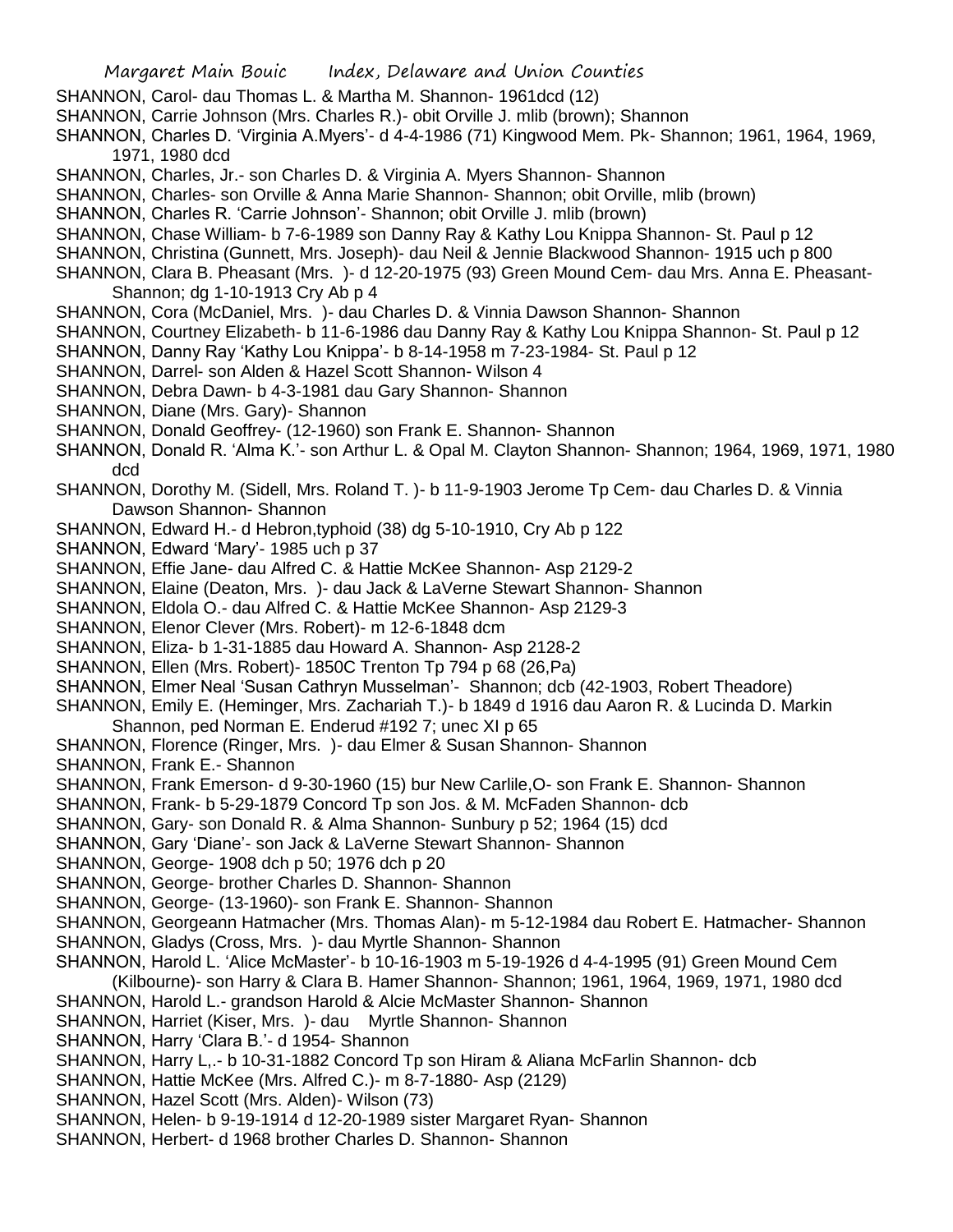SHANNON, H. M.- b 9-13-1886 d 3-6-1887 (6m) Concord Tp ; dcb, dcdeaths son Joseph & Anna M. McFarlin Shannon

- SHANNON, -- b,d 10-7-1902 Marion, ch H. L. & Clara Hamer Shannon- dcdeaths
- SHANNON, Howard A.- b 5-17-1854 m 10-10-1875 son Robert & Jane Arminda Maine Shannon- Asp 2128
- SHANNON, Ida Mae (Smith, Mrs. Calvin D.)- m 9-23-1882 query unec IX p 15
- SHANNON, Ira- son Alden & Hazel Scott Shannon- Wilson 4
- SHANNON, Irene (Lynch, Mrs. )- dau Albert M. & Iva Griffith Shannon- Shannon
- SHANNON, J. A.- pallbearer for George Hogns- dg 1-11-1916, Cry Ab p 6
- SHANNON, Jack 'LaVerne Stewart'- m 2-5-1946 Shannon
- SHANNON, James- Shannon
- SHANNON, James 'Mary Nelson'- m 5-2-1809 onwq I
- SHANNON, James P.- 1969 dcd, Sunbury
- SHANNON, Jane Arminda Maine (Mrs. Robert)- b 5–19-1825 m 2-23-1843 d 2-28-1903 dau Thomas P. & Arminda Hutchisson Maine- Asp 1392
- SHANNON, Jane Welch (Mrs. Phillip)- Shannon
- SHANNON, Janice (Carnes, Mrs. James)- dau Orville & Anna Marie Shannon- Shannon; obit Orville J. mlib (brown)
- SHANNON, Jennie Blackwood (Mrs. Neil)- 1915 uch p 800
- SHANNON, Jesse C.- son Elmer & Susan Shannon- Shannon
- SHANNON, Jodi- lived with Hensley & Patricia West- 1980 dcd
- SHANNON, John 'Mary'- Pabst 2 p 17, 22; Sunbury Cem, Powell p 40, 280
- SHANNON, John 'Mary Calahan'- m 11-29-1853 dcm
- SHANNON, Jon T.- 1971 ucd
- SHANNON, Joseph 'Adelia Proctor'- m 2-9-1854 ucm 2073; unec VIII p 20, XVI p 42
- SHANNON, Joseph- pallbearer for Mrs. Rosanna Carhart- dg 2-19-1915, Cry Ab p 19
- SHANNON, Joyce (Warner, Mrs. David Brooks)- b 9-15-1937 m 8-10-1957- Weiser p 639
- SHANNON, Karl- d (10) dg 1-5-1906, Cry Ab p 71
- SHANNON, D. Kathleen- 1971 dcd
- SHANNON, Kathy- b 1952 dau Donald R. & Alma Shannon- 1964, 1969 dcd
- SHANNON, Kathy Lou Knippa (Mrs Danny Ray)- b 7-7-1961 m 7-23-1984 dau Jerry Paul & Barbara Ruth Arnold- St. Paul p 12
- SHANNON, Kimberly (Mrs. Steven)- Shannon
- SHANNON, Laura (Doane, Mrs. )- dau Homer & Susan Shannon- Shannon
- SHANNON, Laura/Lora (Piersol, Mrs. John)(Bishop, Mrs. Ray)- b 9-1-1880 d 1951 New Millcreek Cem p 28 Piersol (1382); Carr (114472)- dau Joseph & Arbina McFarland Shannon- dcb
- SHANNON, LaVerne Stewart (Mrs. Jack)- m 2-5-1946- Shannon
- SHANNON, Lillie B.- dau Alfred C. & Hattie McKee Shannon- Asp 2129-1
- SHANNON, Lucinda D. Markin (Mrs. Aaron R.)- b 1823 d 1902- ped Norman E. Enderud #192 15, unec XI p 65
- SHANNON, Lucinda Thrasher (Mrs. Samuel A.)- m 3-30-1859 dcm
- SHANNON, Lucreid Runes (Mrs. Amon)- ped Norman E. Enderud #192 29; unec XI p 65
- SHANNON, Maggie- 1870C Delaware Town p 300 (16)
- SHANNON, Marie (Holland, Mrs. )- dau Arthur L. & Opal M. Clayton Shannon- Shannon
- SHANNON, Marilla (Wood, Mrs. Harvey)- b 12-4-1947 m 1-1-1868 dau Robert & Jane Arminda Maine Shannon- Asp 2125
- SHANNON, Martha (Beddow, Mrs. George Oscar)- dau Elmer & Susan Shannon- Shannon; Beddow
- SHANNON, Martha- b 1951- dau Donald R. & Alma Shannon- 1964, 1969 dcd
- SHANNON, Martha Jean (McFarland, Mrs. Lester Raymond)- m 12-6-1963 dau Harold & Alice McMaster Shannon- Shannon; 1961 dcd
- SHANNON, Martha M. (Mrs. Thomas L.)- Shannon; 1961, 1964, 1969, 1971, 1980 dcd
- SHANNON, Mary Calahan (Mrs. John)- m 11-29-1853 dcm
- SHANNON, Mary (Mrs. Edward)- 1985 uch p 37
- SHANNON, Mary Nelson (Mrs. James)- m 5-2-1809 onwq I
- SHANNON, Mary (Mrs. John)- Pabst 2 p 17m 29; 1850C TrentonTp 794 p 68 (60,Pa)
- SHANNON, Mary (Satterfield, Mrs. )- dau Myrtle L. Shannon- Shannon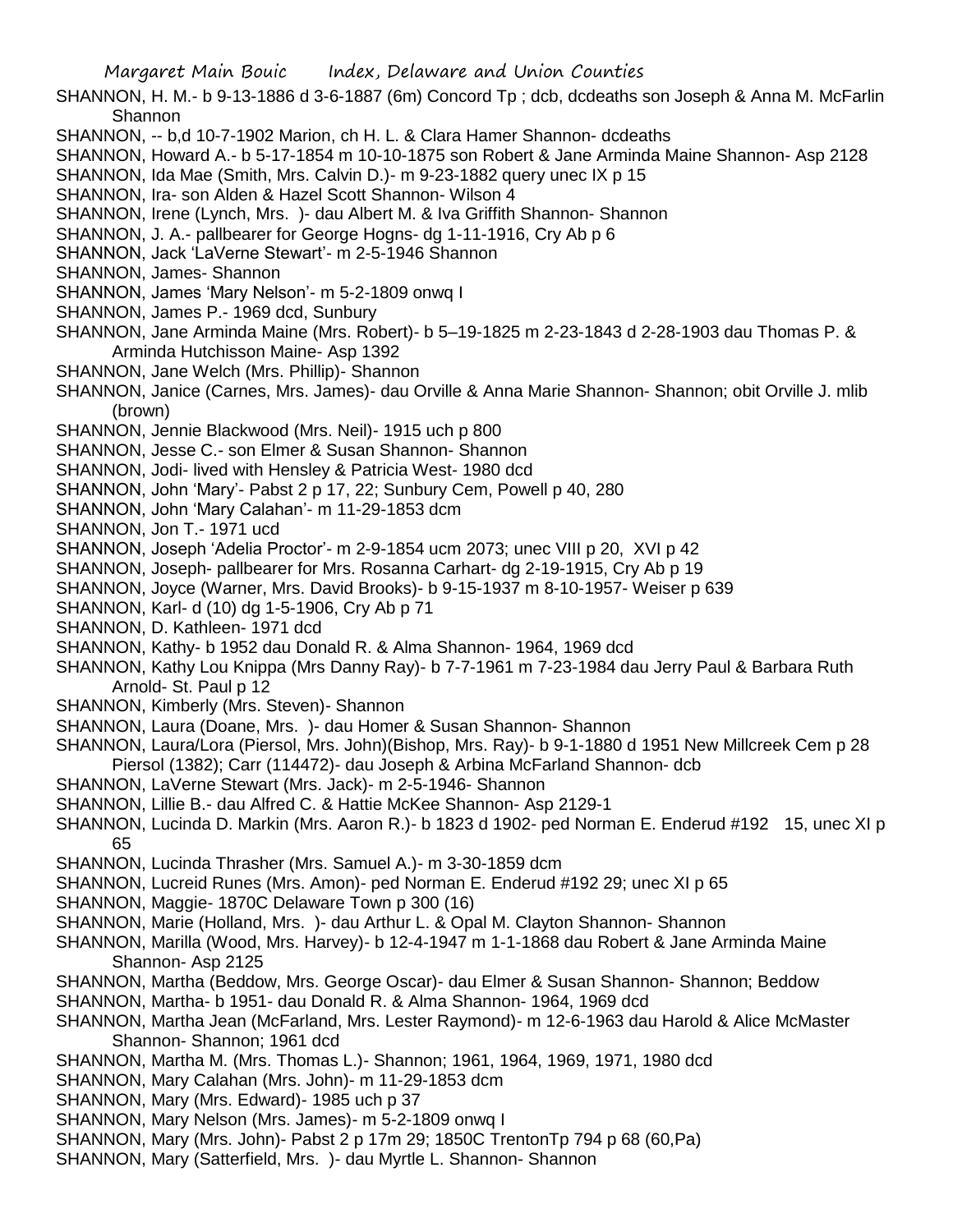SHANNON, Matt- 1980 dcd

- SHANNON, Maurice L.- b 4-13-1927 d 3-25-1995 (67) Green Mound Cem- son Harold & Alice McMaster Shannon- Shannon; 1980 dcd
- SHANNON, Mildred (Ross, Mrs. )- dau Myrtle L. Shannon- Shannon
- SHANNON, Minnie Demoss (Mrs. Thomas)- dau William & Eliza Jane Eikelberner Demoss- Weiser p 157
- SHANNON, Myrtle L. Edwards (Ms. )- d 2-225-1967 (88) bur Sunbury- Shannon; 1964 dcd
- SHANNON, Nancy Jane (Dutche, Mrs. Donald)- dAu Charles D. & Virginia Myers Shannon- Shannon
- SHANNON, Nancy Jean Nott (Mrs. Thomas Lee)- m 7-18-1981 -dau Ret. Col. & Mrs. Hugh G. Nott- Shannon
- SHANNON, Nanetta (Christ, Mrs. Floyd)-dau V. D.. & Rebecca Ann Wilson Shannon- Wilson 72
- SHANNON, Neil 'Jennie Blackwood'- 1915 uch p 800
- SHANNON, Nellie- b 7-17-1890 Concord Tp dau J. H. & Albina McFarlin Shannon- dcb
- SHANNON, Nelson- 1883 uch V p 237, 286
- SHANNON, Olive C. (Mrs. Paul W.)- 1964 dcd
- SHANNON, Oliver A.- d 11-30-1962 (55) bur Lockbourne- son Albert M. & Iva Griffith Shannon- Shannon
- SHANNON, Opal M. Clayton (Mrs. Arthur L.'- b 2-13-1904 d 4-7-1996 (92) Sunbury Mem. Pk- dau Emory & Bessie Forshue Clayton- Shannon; 1971, 1980 dcd
- SHANNON, Orville J. 'Anna Marie'- b 4-20-1906 d 8-4-1979 son Charles R. & Carrie Johnson Shannon- obit, mlib (brown); 1959, 1962, 1967, 1971, 1973 ucd
- SHANNON, Parker T. 'Anna Bixby'- b 1-16-1849 m 4-16-1871 son Robert & Jane Arminda Maine Shannon-Asp 2126
- SHANNON, Pat- son James Shannon- Shannon
- SHANNON, Patricia (Gilliam, Mrs. John)- dau Thomas L. & Bertha M. Vogt Shannon- Shannon; 1961(14), 1964 dcd
- SHANNON, Paul W. 'Olive C.'- 1964 dcd
- SHANNON, Pearl (Duvall, Mrs. )- dau V. D. & Rebecca Ann Wilson Shannon- Wilson 71
- SHANNON, Philanda (Goff, Mrs. Albert)- b 9-20-1850 m 1-6-1875 dau Robert & Jane Arminda Maine Shannon- Asp 2127
- SHANNON, Phillip- brother Charles D. Shannon- Shannon
- SHANNON, Phillip 'Jane Welch'- Shannon
- SHANNON, Rev. W. Q.- Darby M. E. church- unec XVII p 52
- SHANNON, Rebecca- dau Alden & Hazel Scott Shannon- Wilson 4
- SHANNON, Rebecca Ann Wilson (Mrs. V. D.)- dau John & Nancy Frye Wilson- Wilson 24
- SHANNON, Rebecca (Sherrard, Mrs. James Thompson)- dau Andrew Shannon- dcq Hammond Crawford:15
- SHANNON, Richard- pallbearer for Mrs. Anna Newkirk- dg 3-31-1916, Cry Ab p 42
- SHANNON, Rilla Jane- b 2-4-1875 dau Parker T & Anna Bixby Shannon- Asp 2126-1
- SHANNON, Robert- son Charles & Vinnia Dawson. Shannon- Shannon
- SHANNON, Robert 'Elenor Clever'- m 12-6-1848 dcm
- SHANNON, Robert 'Ellen'- Pabst 2 p 17; 1850C TrentonTp 794 p 68 (32,Pa)
- SHANNON, Robert O. 'Alice M. Hennan'- b 1835 d 1902 ped Debra Lyn Lape Lackowski #160 18 unec IX p 45
- SHANNON, Robert Theadore- b 10-17-1903 son Elmer Neal & Susan Cathryn Musselman Shannon-Shannon; dcb
- SHANNON, Robert 'Jane Arminda Maine'- m 2-23-1843- Asp (1392)
- SHANNON, Robert 'Susanna P. Bessee'- Shipps p 31
- SHANNON, Russell- son Orville & Anna Marie Shannon- Shannon; obit Russell, mlib (brown)
- SHANNON, Ruth Gladys (Cron, Mrs. Robert David)- b 8-21-1917 m 1-22-1945 dau Edward & Mary Shannon-1985 uch p 37
- SHANNON, Samuel- 1850C Trenton Tp 794 p 68 (23,Pa)
- SHANNON, Samuel A. 'Lucinda Thrasher'- m 3-30-1859 dcm
- SHANNON, Sarah Jane- b 10-12-1877 dau Howard A. Shannon- Asp 2128-1
- SHANNON, Sarah (Longshore, Mrs. David)- m 4-13-1848 dcm
- SHANNON, Sterling- son Charles D. & Vinnia Dawson Shannon- Shannon
- SHANNON, Steven 'Kimberly Smith'- m 12-10-1977 son Jack & LaVerne Stewart Shannon- Shannon
- SHANNON, Susan Cathryn Musselman (Mrs. Elmer Neal)- dcb (33-1903, Robert Theadore)
- SHANNON, Susanna P. Bessee (Ms. Robert)- dau Andrew B. & Jerusha Philbrook Bessee- Shipps p 31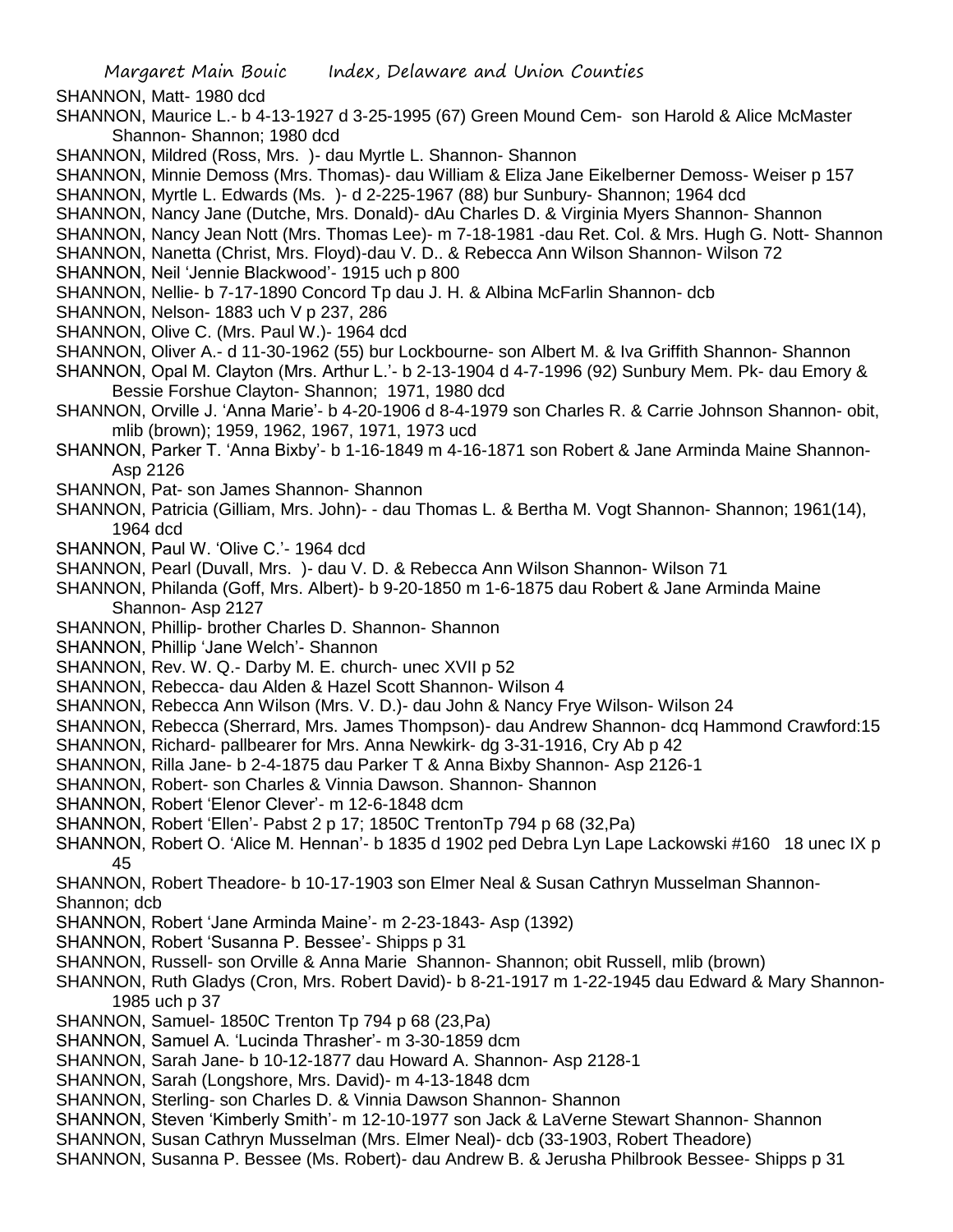SHANNON, Susan (Lavender, Mrs. )- dau Charles D. & Virginia Myers Shannon- Shannon; 1961 dcd (17) SHANNON, Thomas Alan 'Georgeann Hatmacher'- son Thomas L. Shannon- Shannon SHANNON, Thomas Lloyd 'Bertha M. Vogt'- d 1-14-1979 (56) Fairview Mem. Cem- son Albert M. & Iva Griffith

- Shannon- Shannon; 1961, 1964, 1969, 1971, 1980 dcd
- SHANNON, Thomas Lee 'Nancy Jean Nott'- m 7-18-1981 son Frank E. Shannon- (10-1960) Shannon
- SHANNON, Thomas 'Minnie Demoss'- Weiser p 157
- SHANNON, Thomas- son Orville & Anna Marie Shannon- Shannon; obit Orville, mlib (brown)
- SHANNON, Thomas- b 1960 son Thomas L. & Bertha M. Shannon- 1961, 1964, 1969, 1971 dcd
- SHANNON, V. D. 'Rebecca Ann Wilson'- Wilson (24)
- SHANNON, Vinnia Eva (Lindwedel, Mrs. )- dau Charles D. & Vinnia Dawson Shannon- Shannon
- SHANNON, Virginia (Mrs. Charles D.)- 1961, 1964, 1969, 1971, 1980 dcd
- SHANNON, William Albert 'Andrea'- d 11-3-1963 (68) bur Woodstock- son Phillips & Jane Welch Shannon-Shannon
- SHANNON, William D. d 2-23-1983 WW II- Riverside Cem, Mifflin- Shannon
- SHANNON, William H.- d 10-20-1881 (23-7-2)- Plain City Cem- unec VII p 52
- SHANNON, —(Mrs. Wm)- sister Willard Lawrence- dg 3-30-1915, Cry Ab p 34
- SHANNON, William- uncle of ----Moran- dg 11-3-1915, Cry Ab p 94
- SHANNON, Wilson- 1883 uch V p 73, 237, 349, 415, 485, 515, 558, 662
- SHANNON, Wilson- son V. D. & Rebecca Ann Wilson Shannon- Wilson 4
- SHANNON, Rev. W. Q.- 1883 uch V p 465; Darby M. E. Church- unec XIV p 51
- SHANOR, Dorothy Esther (Weiser, Mrs. Robert Vernon)- b 4-21-1904 m 7-2-1927- Weiser p 742
- SHAPE, Alice Lincoln (Mrs. B. Paul)(Alexander, Mrs. Richard)- Shape; obit Mark Andrew, mlib (brown)
- SHAPE, Craig- son B. Paul & Janis Shape- obit, mlib (brown). Mark Andrew Shape- Shape
- SHAPE, Cyrus Reed 'Dortha'-d 2-28-1980 (75) Fairview Mem. Cem- Shape
- SHAPE, Dortha (Mrs. Cyrus Reed)- d 12-30-1979 (67) Fairview Mem. Cem- Shape
- SHAPE, Elenor (Mrs. George)- b 1802 Green Co, Pa d 9-22-1867 (65y3m) Oakdale 939 (D163) I p 91 (D-R7- 9); 1883 uch V p 63; unec XXII p 64
- SHAPE, Eliza Hitt (Mrs. James)- m 2-11-1872 ucm 5050; 1880C Leesburg Tp 235 p 23 (32,O,Va,Va); 1900C Leesburg Tp 353-356 p 14B (53,O,Va,Va)- m 27y, 2 ch, 1 living; dg 2-9-1915, Cry Ab p 15
- SHAPE, Emma Cook (Mrs. Frank L.)- b 3-9-1873 m 1911 d 1945 Claibourne Cem p 87 dau James & Clara Butler Cook; obit, mlib
- SHAPE, Frank- d 2-21-1950 Claibourne Tp; uninf p 29
- SHAPE, Frank L.'Emma Cook'- b 1878 d 1950 Claibourne Cem p 87 son James & Eliza Hitt Shape- obit Emma, mlib;1880C Leesburg Tp 235 p 23 (1,O,Pa,O); 1900C Leesburg Tp 353-356 p 14B (21,O,Pa,O); dg 2-9-1915, Cry Ab p 15
- SHAPE, George 'Elenor'-b Baltimore d 3-13-1894 (93) Oakdale 992(163D) I p 91 (D-R7-9); 1883 uch V p 63; mt 3-22-1905 p1c2, Abs p 8; 1870C Paris Tp 54-55 p 18 (69,Md); unec XXII p 64
- SHAPE, James- 1883 uch IV p 522; Co B. 187th Tp 54-55 p 18; Claibourne Cem, no dates; 1870C Paris Tp 5454 p 18 (30,Pa)
- SHAPE, James 'Eliza Hitt'- m 2-11-1872 ucm 5050 d Saturday (82), dg 2-9-1915. Cry Ab p 15; Civil War, 187th Reg; 1880C Leesburg Tp 235 p 23 (46,Pa,Eng,Pa); 1900C Leesburg Tp 353-356 p 14B (67,Pa,Pa,Pa) m 27y
- SHAPE, Janis (Mrs. B. Paul)- Shape
- SHAPE, Laura B. (Jones, Mrs. Louis J.)- b 4-28-1873 m 5-21-1891 ucm (Hearl) d 11-9-1899 (26-6-12) Richwood Cem- dau James & Eliza Hitt Shape- mt 11-22-1879 p 7c6, Abs p 66; 1880C Leesburg Tp 235 p 23 (7,O,Pa,O)
- SHAPE, Lydia Ann (Jewell, Mrs. John Ross)- 2nd wife, 1985 uch p 81
- SHAPE, Lynn- dau B. Paul & Janis Shape,- obit Mark Andrew Shape, mlib (brown)- Shape
- SHAPE, Mark Andrew- b 3-13-1959 d 8-25-1976 (17) son B. Paul & Alice Lincoln Alexander- bur Woodstock, Shape; obit mlib (brown)
- SHAPE, B. Paul 'Alice Lincoln''Janis'- Shape
- SHAPE, Benton Paul 'Iona'- d 6-18-1977 (78)cremated- Shape
- SHAPE, R.- pallbearer for Walter Weber- dg 1-7-1916, Cry Ab p 4
- SHAPE, Reed- son Cyrus Reed & Dortha Shape- Shape
- SHAPE, Roberta (Williams, Mrs. )- dau Cyrus Reed & Dortha Shape- Shape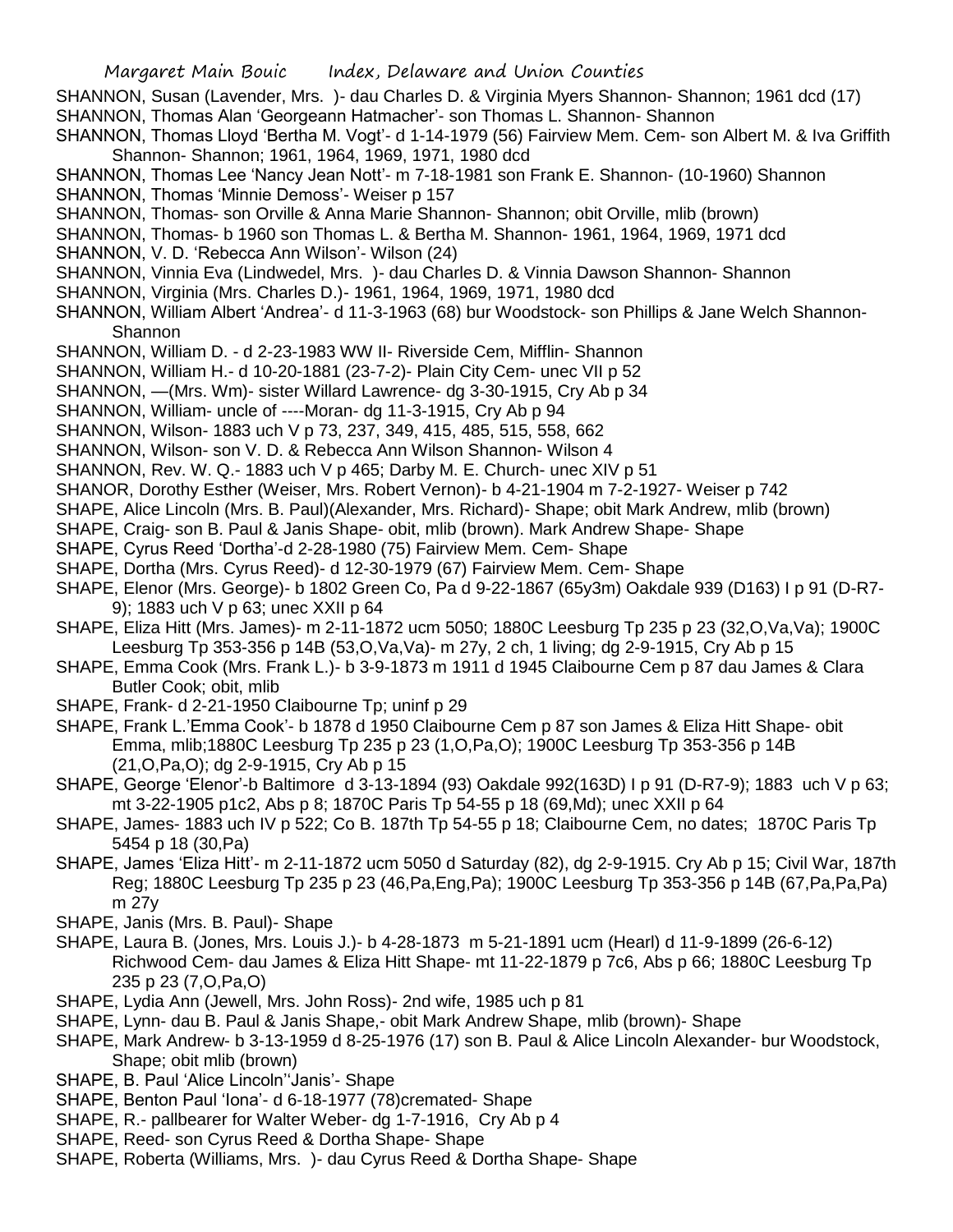Margaret Main Bouic Index, Delaware and Union Counties SHAPE, Sarah (Bane, Mrs. J. W.)- b 5-4-1831, Pa, m 1863 d Friday (73-10-13) Oakdale Cem- d at Parkersburg- dau George Shape; mt 3-22-1905 p1c2; Abs p 8 SHAPERAO, Mary- d Wednesday (2 mo) bur Columbus- dau Robert Shaperao, dg 6-25-1909, Cry Ab p 40 SHAPERAO, Robert- dg 6–25-1909, Cry Ab p 40 SHAPIRO, Florence (Harris, Mrs. )- dau Herman & Mildred Shapiro- Shapiro SHAPIRO, Harry- brother Herman Shapiro- Shapiro SHAPIRO, Helen (Kahn, Mrs. )- sister Herman Shapiro- Shapiro SHAPIRO, Herman 'Mildred'- d 12-13-1963 (61) bur Philadelphia- Shapiro SHAPIRO, Louis- brother Herman Shapiro- Shapiro SHAPIRO, Mildred (Mrs. Herman)- Shapiro SHAPIRO, Samuel- brother Herman Shapiro- Shapiro SHAPIRO, Sarah (Stern, Mrs. )- sister Herman Shapiro SHAPIRO, Stanley- son Herman & Mildred Shapiro- Shapiro SHAPIRO, Steve- 1983 ucd SHAPLEIGH, Philip- Nash p 160-161 SHAPLEY, Ruth (Morgan, Mrs. John)- Powers Pat p 129 SHAPPELL, Grace (Mrs. Richard A.)- d 8-17-1980 (94) bur Lima- Shappell; 1961 dcd SHAPPELL, Richard A. 'Grace'- son Grace Shappell- Shappell 1961 dcd SHAPTER, Margaret (Mrs. Walter J.)- 1971 dcd SHAPTER, Walter J. Jr.- 1980 dcd SHAPTER, Walter J. 'Margaret '- 1969, 1971 dcd SHARADIN, Anna Reed (Mrs. Charles)- dau Thomas & —Irwin Reed- 1880 dch p 642 SHARADIN, Mrs. Arthur- dpc p 84, 85 SHARADIN, Arthur- pallbearer for Nathan Sharadin, dg 9-7-1915, Cry Ab p 75 SHARADIN, Charles 'Anna Reed'- son Nathan & Margaret Esser Sharadin- 1880 dch p 642 SHARADIN, brother Nathan Sharadin- dg 9-3-1915, Cry Ab p 75 SHARADIN, Daniel 'Virginia W. Wells'- m 12-7-1865 dcm SHARADIN, Henry A,.- b 11-11-1876 Delaware Tp son Henry Sharadin- dcb SHARADIN, Henry Arthur- son Charles & Anna Reed Sharadin- 1880 dch p 642 SHARADIN, Henry J.- son Nathan & Margaret Esser Sharadin- 1880 dch p 642 SHARADIN, H. M.- 1908 dch p 452 SHARADIN, Margaret Esser (Mrs. Nathan)- 1880 dch p 642 SHARADIN, Nathan- d Wednesday (76) dg 9-3-1915, Cry Ab p 75 SHARADIN, Nathan 'Margaret Esser'- d 5-1-5-1872 (57) Del Tp, b Pa- dcdeaths; 1880 dch p 642; CCC (1875 Delaware Tp) SHARADIN, Susan (Bieber, Mrs. ) sister Nathan Sharadin- dg 9-3-1915, Cry Ab p 75 SHARADIN, Virginia W. Wells (Mrs. Daniel)- m 12-7-1865 dcm d Columbus, sister Sam Wells- dg 7-31-1896, Cry Ab p 79 SHARADIN, Willian- pallbearer for Nathan Sharadin- dg 9-7-1915, Cry Ab p 75 SHARAR, Andrew- 1870C Kingston Tp p 382 (52\*) SHARBER, F. W.- Powell p 377 SHARRAR, Barbary- McKitrick p 192 SHARRAR, Ludwick- McKitrick p 192 SHARER, Carol- b 10-16-1876 Delaware Town dau John & Catharine Smart Sharer- dcb SHARER, Caroline Sykes (Mrs. George)- d 3-30-1846 (33) Stratford Cem, Powell p 102- 1880 dch p 700; dcc Lawrence Colflesh 31 SHARER, Catherine- 1870C Delaware Town p 320 (65) SHARER, Charley- 1870C Berkhsire Tp p 214 (4) SHARER, Charlotte (Hutchison, Mrs. William Chester)- b 4-21-1926 m 8-17-1948 dau Raymond & Verna Nash Sharer- Nash p 329, 331 SHARER, Christian- b 12-14-1880 Delaware Town dau Jacob & Florence O. Clark Sharer- dcb SHARER, Christina Etta- b 12-14-1881 Delaware Town dau Jacob & Florence Clarke Sharer- dcb SHARER, David Gregory- b 9-16-1945 son Philip David & Mary Virginia Sherwood Sharer- Nash p 330

- SHARER, David 'Sarah J.'- 1880C Marysville 221-238 p 12 (46,Md,Md,Md)
- SHARER, Ella- 1870C Delaware Tp p 280 (25)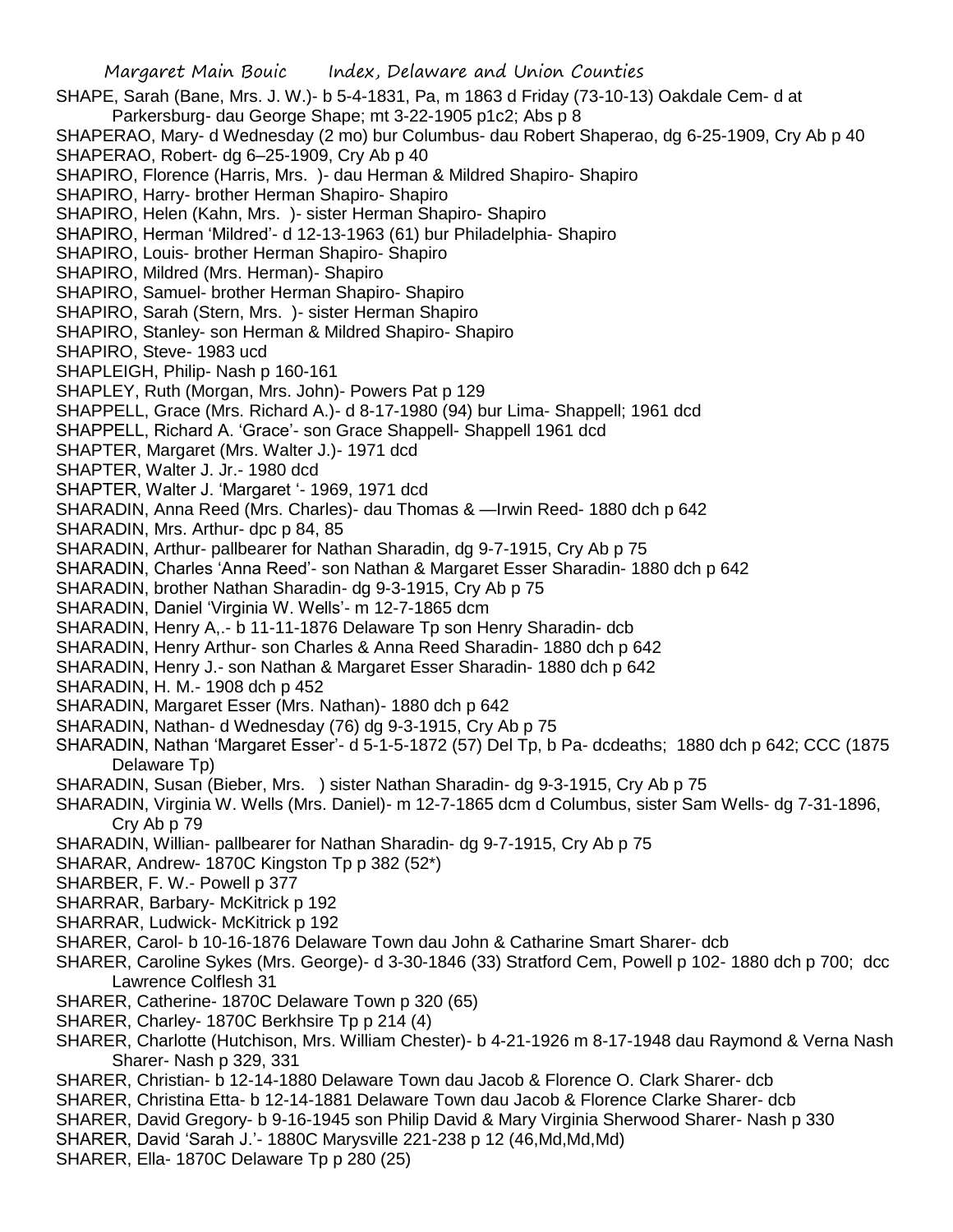SHARER, Ella- 1870C Berkshire Tp p 207 (6)

- SHARER, Elurues W.?-son David & Sarah J. Sharer- 1880C Marysville 221-238 p 12 (15,Md,Md,Md)
- SHARER, Flora Ann (Cinnamon, Mrs. James)- b 1834 d 1912 ped Avola Ann Cinnamon Rutledge 17; unec VI p 63
- SHARER, Forest J.- b 11-23-1879 Trenton Tp son A. B. & Uillison Orline Sharer- dcb
- SHARER, Fredrick- son David & Sarah J. Sharer- 1880C Marysville 221-238 p 12 (9,O,Md,Md)
- SHARER, Gary Nash- b 7-2-1947 son Philip David & Mary Virginia Sherwood Sharer- Nash p 330
- SHARER, George- 1870C Delaware Town p 320 (65\*)
- SHARER, George- 1870C Delaware Tp p 280 (26\*)
- SHARER, George 'Caroline Sykes'- dcc Lawrence Colflesh 30; 1880 dch p 700
- SHARER, George W.- 1908 dch p 404
- SHARER, Harry E.-son David & Sarah J. Sharer-1880C Marysville 221-238 p 12 (21,Md,Md,Md)
- SHARER, Henry- 1870C Delaware Tp p 266 (16)
- SHARER, Jacob- 1870C Delaware Tp p 266 (61\*)
- SHARER, Mrs. Jacob- d 12-5-1867 (60) Berlin Tp- dcdeaths
- SHARER, James- 1870C Berkshire Tp p 214 (32\*)
- SHARER, John- 1908 dch p 404
- SHARER, John- 1908 dch p 404
- SHARER, Lewis- d 7-24-1845 (4-4-2) Stratford Cem, Powell p 102 son of G. & C.
- SHARER, --- d 5-22-1848 Stratford Cem Powell p 102 son of G. & C
- SHARER, Lutelle- 1870C Berkshire Tp p 214 (2)
- SHARER, Margaret (Baker, Mrs. Peter)- m 6-22-1862 dcm
- SHARER, Mary- Oak Grove Cem, Powell p 441
- SHARER, Mary- 1870C Berkshire Tp p 214 (32)
- SHARER, Mary Virginia Sherwood (Mrs. Philip David)- b 5-18-1923 m 11-1943- Nash p 330
- SHARER, Mary (Zeigler, Mrs. Jonathan,Jr.)- m 1-21-1858 dcm
- SHARER, Mather/Mother?- d 9-1-1867 (86) Berlin Tp- dcdeaths
- SHARER, Maud (Mrs,–) dau Samuel R. & Levinnia J. Henderson Woodburn- unec XIII p 43
- SHARER, Philip David 'Mary Virginia Sherwood'- m 11-1943 son Raymond & Verna Walker Sharer- Nash p 330
- SHARER, Ralph- 1870C Delaware Tp p 280 (4)
- SHARER, Raymond 'Verna Nash'- b 7-13-1897 m 12-14-1920- Nash p 329
- SHARER, Rose Margaret (Sherwood, Mrs. Edward Bruce Sterling)- dau Raymond & Verna Sharer- Nash p 329
- SHARER, Rudolph- 1870C Berkshire Tp p 207 (35\*)
- SHARER, Ruth Woodburn- hjt p 61
- SHARER, Sarah- 1870C Berkshire Tp p 207 (30)
- SHARER, Sarah J. (Mrs. David)- d 9-27-1892 (59y1m) Oakdale 751 (8B); 1880C Marysville 221-238 p 12 (45,Md,Md,Md)
- SHARER, Sarah (Neilson, Mrs. George)- b 5-1829 m 10-26-1848 dcm d 4-21-1895 dau George & Caroline Sykes Sharer- dcc Lawrence Colflesh 15; 1880 dch p 700
- SHARER, Verna Walker (Mrs. Raymond)- b 5-19-1893 m 12-14-1920 dau Daniel E. & Rose Ellen Nash Walker- Nash p 329
- SHARER, William- 1908 dch p 404
- SHARERER, Maud W.- d 9-3-1908 (45y5m) Oakdale Cem 2139(8B)
- SHARF, Barbary Kerner (Mrs. Michael)- m 4-9-1849 ucm 1408, unec XIII p 19
- SHARF, Bessie J. Hutton (Mrs. Merritt S.)- b 1904 d 1972 Oakdale II p 118 (K-R3-19)
- SHARF, Laura- 1870C Orange Tp p 421 (32)
- SHARF, Merritt Claude 'Lois'- d 2-13-1980 (50) St. Joseph Cem- son Merritt & Bessie J. Sharf-Sharf, obit Bessie, mlib (brown);obit mlib (brown);obit Merritt Claude,obit Merritt, mlib (brown)
- SHARF, Curtis- son Merritt Claude & Lois Sharf- obit Bessie, mlib (brown)
- SHARF, Donna (Stout, Mrs. Don)- dau Merritt S. & Bessie J. Hutton Sharf- Sharf; Dodds; obit Merritt Claude, obit Merritt, mlib (brown)
- SHARF, George 'Maggie Grugg'- Sharf; obit Merritt S, mlib (brown)
- SHARF, Henry- 1835 men p 42 #156 p 76 Tp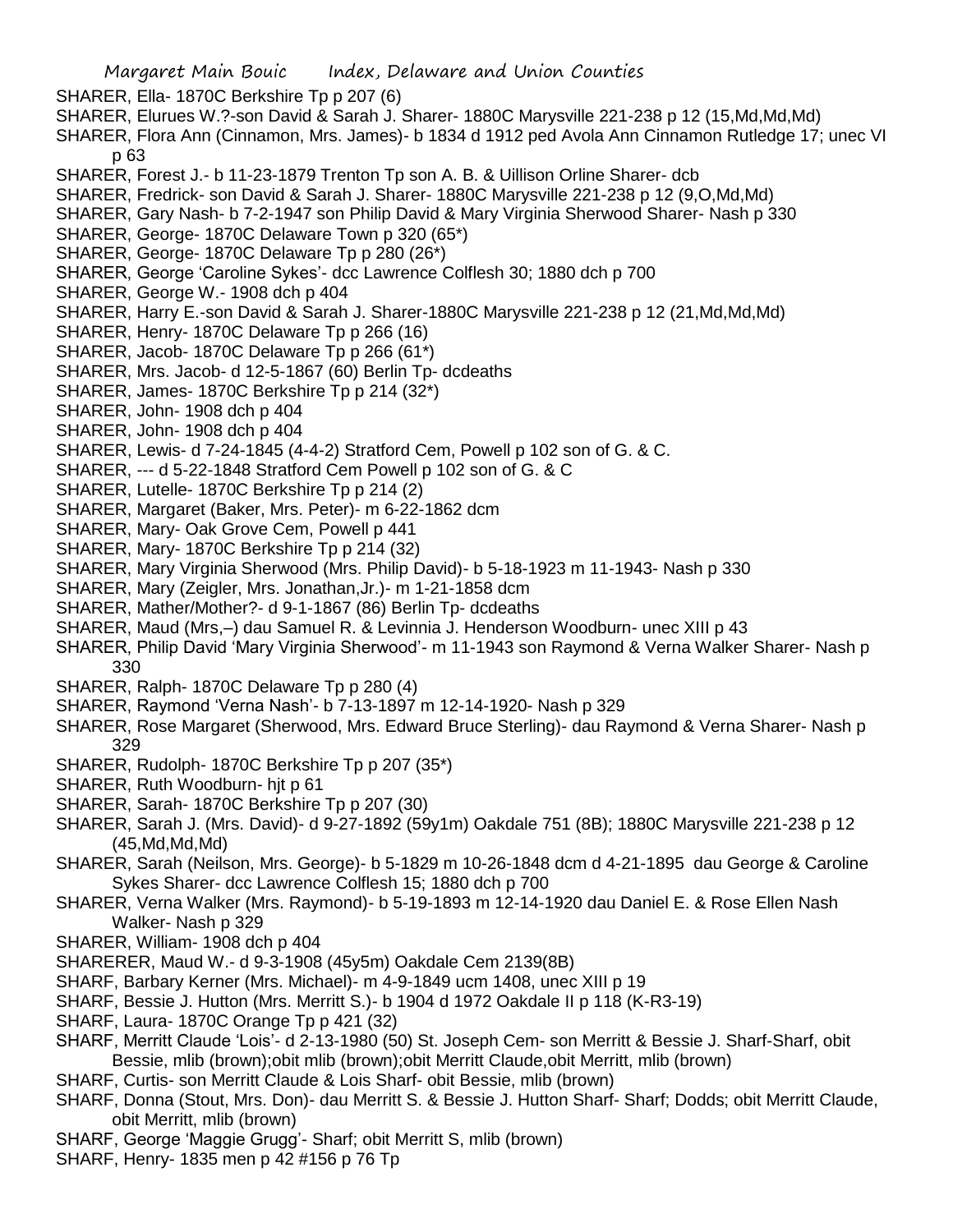- SHARF, Lisa A- dau Merritt Claude & Lois Sharf- obit Merritt Claude, mlib (brown)
- SHARF, Lois (Mrs. Merritt Claude)- obit Merritt Claude, mlib (brown)
- SHARF, Maggie Grubb (Mrs. George)- Sharf; obit Merritt S, mlib (brown)
- SHARF, Margaret (Othrow, Mrs. James)- dau Merritt S. & Bessie J. Hutton Sharf- Sharf; obit Bessie, obit Merritt Claude, obit Merritt, mlib (brown)
- SHARF, Marilyn (Wilson, Mrs. Ralph)- dau Merritt S. & Bessie J. Hutton Sharf- Sharf; obit Bessie, obit Merritt S.,mlib (brown)
- SHARF, Merritt S. 'Bessie J. Hutton'- b 7-29-1904 d 8-11-1977 (73) Oakdale II p 118 (K-R3-19); son George & Maggie Grugg Sharf- obit mlib (brown), obit Merritt Claude, obit Bessie J. mlib (brown)
- SHARF, Michael 'Barbary Kerner'- m 4-9-1849 ucm 1408; unec XIII p 19
- SHARF, Townsend- 1870C Orange Tp p 421 (9)
- SHARF, William- 1870C Orange Tp p 421 (31\*)
- SHARF, Willie- 1870C Orange Tp p 421 (4)
- SHARF, Zenla- 1870C Orange Tp p 421 (6)
- SHARIDAN, Charles- 1870C Delaware Tp p 276 (23)
- SHARIDAN, Henry- 1870C Delaware Tp p 276 (31)
- SHARIDAN, Margaret E.- 1870C Delaware Tp p 276 (53)
- SHARIDAN, Nathan- 1870C Delaware Tp p 276 (56\*)
- SHARIDAN, Nathan- 1870C Delaware Tp p 276 (28)
- SHARIDAN, Sarah- 1870C Delaware Tp p 276 (21)
- SHARIT, Mary C. (Jones, Mrs. William)- m 7-30-1849 Madison Co, unec XI p 44
- SHARK, Albert 'Louie J.'- b 12-1862 1900C Magnetic Springs 309-312 p 13A (37,O,O,O) m 16y
- SHARK, Alice A.- dau Henson & Nancy J. Shark- 1870C Liberty Tp Un Co p 138 p 17 (13,O)
- SHARK, Andrew- 1870C Genoa Tp p 358 (65\*)
- SHARK, Arminda- dau Henson & Nancy J. Shark- 1870C Liberty Tp Un Co 138 p 17 (17,O)
- SHARK, Bernard- son Bert & Mable Snare Shark- Shark; obit Mabel E., mlib (brown)
- SHARK, Bert 'Mable E. Snare'- b 1876 d 1952 Price Cem, djlm p 63; obit Mabel E.mlib, Shark
- SHARK, Betty (Mrs. Carson)- Shark
- SHARK, Blanche (Comstock, Mrs. Ray)- b 1898 dau Samuel & Susan Brown Shark- WBrown VI p 766
- SHARK, Carson 'Betty'- Shark
- SHARK, Clarabelle J. (Salyer, Mrs. Virgil) b 4-24-1914 m 7-5-1930 d 1-30-2000 (85) Price Cem- dau Elmer & Nellie Conklin Shark- Shark
- SHARK, Clinton E.- 1870C Genoa Tp p 356 (23\*)
- SHARK, Diane (Mrs. Lawrence)- Shark
- SHARK, Doris (Hughes, Mrs. Dana)- dau Bert & Mable Snare Shark- Shark; obit Mabel E., mlib (brown)
- SHARK, Edgar L. 'Wanda P.'- son Bert & Mable Snare Shark- Shark; obit Mabel E., mlib (brown); 1973, 1975, 1977, 1979, 1981, 1983 ucd
- SHARK, Elmer 'Nellie Conklin'- b 1887 son Samuel & Susan Brown Shark- WBrown VI p 765; Shark
- SHARK, Elta B. 'Josephine R. Rader'- b 1885 son Samuel & Susan Brown Shark- WBrown VI p 765
- SHARK, Ethel M.- b 8-1887 dau Albert & Louie J. Shark- 1900C Magnetic Springs 309-312 p 13A (12,O,O,O) SHARK, Gary- 1870C Genoa Tp p 357 (63\*)
- SHARK, Grace Edna (Gerloch, Mrs. Arthur)- b 1889 dau Samuel & Susan Brown Shark- WBrown VI p 766
- SHARK, Hazel (Carro, Mrs. )- dau Elmer & Nellie Conklin Shark- Shark
- SHARK, Henson 'Nancy J.'- 1870C Liberty Tp Un Co 138 p 17 (55,Va)
- SHARK, Hiram 'Jennie'- 1870C Liberty Tp 140 p 17 (25,O)
- SHARK, Iva B.- b 11-1889 dau Albert & Louie J. Shark- 1900C Magnetic Springs 309-312 p 13A (10,O,O,O)
- SHARK, Jennie (Mrs. Hiram)- 1870C Liberty Tp Un Co 140 p 17 (21,O)
- SHARK, John- 1820C Union Tp 182 (18-26); unec VIII p 22, XX p 40
- SHARK, Josephine R. Rader (Mrs. Elta B.)- WBrown VI p 765
- SHARK, Katheren/Catherine (Thompson, Mrs. William)- b 4-11-1910 m 1931 d 9-19-1980 (70) dau Bert & Mable Snare Shark- Shark; obit Mabel, mlib (brown)
- SHARK, Lawrence 'Dianne'- son Elmer & Nellie Conklin Shark- Shark
- SHARK, Leroy- b 2-1870 brother Albert Shark- 1900C Magnetic Springs 309-312 p 113B (30,O,O,O)
- SHARK, Leucillas- son Henson & Nancy J. Shark- 1870C Liberty Tp Un Co 138 p 17 (10,O,O,O)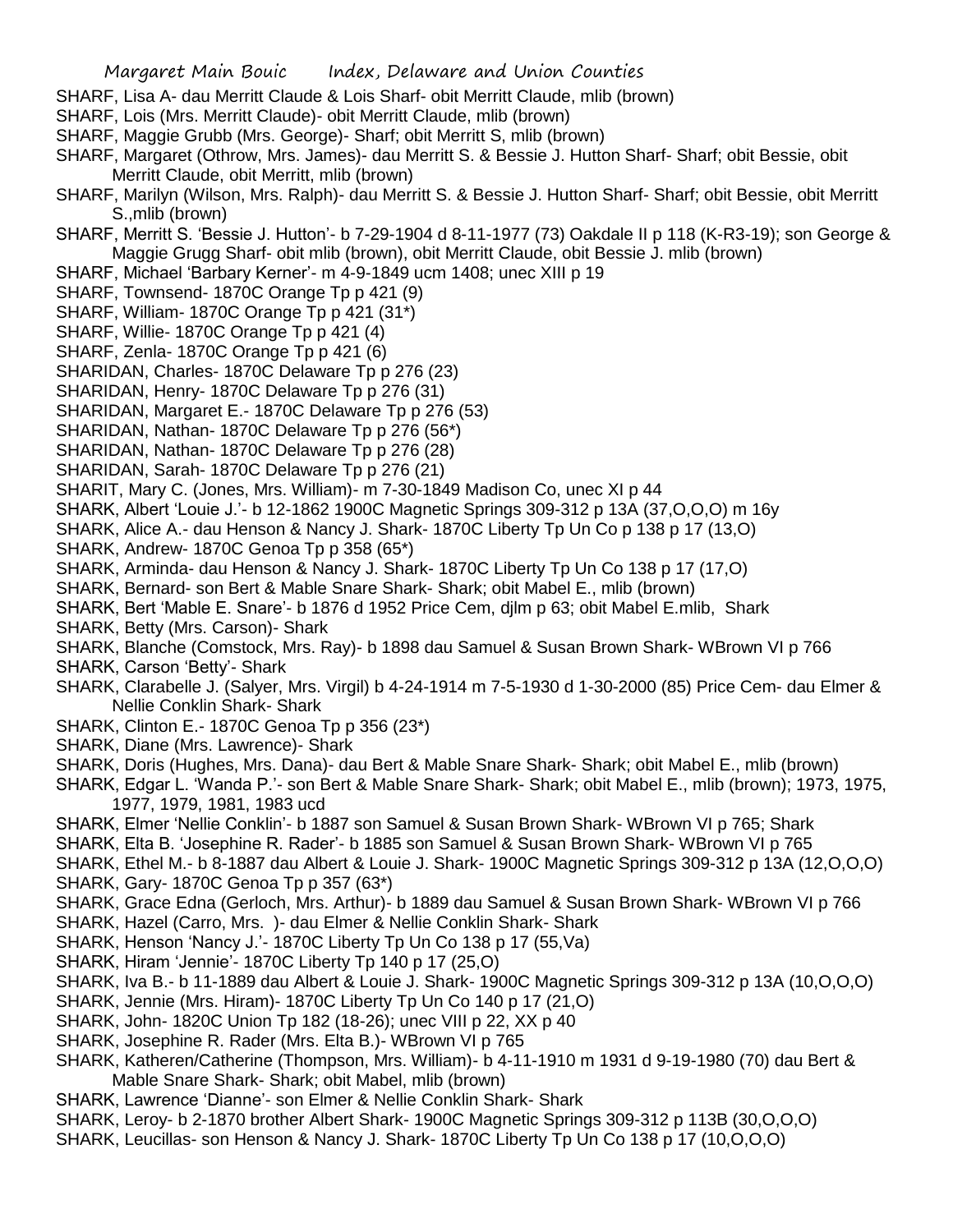- SHARK, Louie J. (Mrs. Albert)- b 1-1866 1900C Magnetic Springs 309-312 p 13A (34,O,O,Va) m 16y 3ch
- SHARK, Louisa (Blanchard, Mrs. Isaac)- m 11-21-1842 ucm 843; unec V p 60
- SHARK, Mable E. Snare (Mrs. Bert)- b 8-23-1889 d 3-2-1975 Price Cem, djlm p 63; Shark; obit, mlib (brown); 1971, 1973 ucd
- SHARK/SHIRK, Maria Wigle (Mrs. Simon)- m 12-21-1843 ucm 932; unec VI p15
- SHARK, Martha A.- 1870C Genoa Tp p 356 (24)
- SHARK, Meda Belle (Smith, Mrs. Clarence)- b 1891 dau Samuel & Susan Brown Shark- WBrown VI p 766
- SHARK, Murrow E.- b 11-1884 son Albert & Louis J. Shark- 1900C Magnetic Springs 309-312 p 113A (15,O,O,O)
- SHARK, Nancy J. (Mrs. Henson)- 1870C Liberty Tp 138 p 17 (45,O)
- SHARK, Nellie Conklin (Mrs. Elmer)- WBrown VI p 765; Shark
- SHARK, Samuel 'Susan Brown'- m 1884 WBrown VI p 765
- SHARK, Sarah Stout (Mrs. Silas)- m 2-22-1845; unec VI p 31,XXI p 40
- SHARK, Silas'Sarah Stout'- m 2-22-1845 ucm 1024; unec VI p 31. XXI p 40
- SHARK/SHIRK, Simon 'Maria Wigle'- m 12-21-1843, unec (32; unec VI p 15, unclaimed letter, unec V p 32
- SHARK, Sovilla- dau Henson & Nancy J. Shark- 1870C Liberty Tp 138 p 17 (20,O)
- SHARK, Susan Brown (Mrs. Samuel)- b 1866 m 1884 dau Jacob & Naomi Orahood Brown- WBrown VI III p 765
- SHARK, Verny- b 1901 dch Samuel & Susan Brown Shark- WBrown VI p 766
- SHARK, Wanda P. Hoffman (Mrs. Edgar L.)- b 1921 dau Jonathan Guy & Ocie Pearl Rush Hoffman- 1985 uch p 132; 1971, 1973, 1977, 1980 ucd
- SHARK, Wilbur- b 1896 son Samuel & Susan Brown Shark- WBrown VI p 766
- SHARKEY, Adam- son Dallas & Pauline Sharkey- Weiser p 700
- SHARKEY, Blanche (Garmany, Mrs. William)- dau Charley & Mary Ellen Kahle Sharkey- Weiser p 700
- SHARKEY, Charley 'Mary Ellen Kahle'- Weiser p 700
- SHARKEY, Clinton- son Merle & Nora McQuiston Sharkey- Weiser p 700
- SHARKEY, Dallas 'Pauline'- son Charley & Mary Ellen Kahle Sharkey- Weiser p 700
- SHARKEY, Edna- dau Charley & Mary Ellen Kahle Sharkey- Weiser p 700
- SHARKEY, Emma A. (Mowry, Mrs. John N.)- m 6-30-1887 ucm (Hearl)
- SHARKEY, John- son Dallas & Pauline Sharkey- Weiser p 700
- SHARKEY, Mary- dau Dallas & Pauline Sharkey- Weiser p 700
- SHARKEY, Mary Ellen Kahle (Mrs. Charley)- b 1858 d 1924- Weiser p 700
- SHARKEY, Merle 'Nora McQuiston'- son Charley & Mary Ellen Kahle Sharkey- Weiser p 700
- SHARKEY, Minnie(Matson, Mrs. Harry)- dau Charley & Mary Ellen Kahle Sharkey- Weiser p 700
- SHARKEY, Nora McQuiston (Mrs. Merle)- Weiser p 700
- SHARKEY, Pauline (Mrs. Dallas)- Weiser p 700
- SHARKEY, Rita- dau Dallas & Pauline Sharkey- Weiser p 700
- SHARKEY, Zula (Shoffer, Mrs. Lewis)- dau Charley & Mary Ellen Kahle Sharkey- Weiser p 700
- SHARNBERG, Debra Sue- dau George R. & Margaret Ruth James Sharnberg- Maugans Anc p 215
- SHARNBERG, George R.'Margaret Ruth James)- Maugans Anc p 215
- SHARNBERG, Margaret Ruth James (Mrs. George R.)- b 6-10-1930 dau Robert Sloan & Mary Ruth Langstaff James- Maugans Anc p 215
- SHARNBERG, Sandra Lee- dau George R. & Margaret Ruth James Sharnberg- Maugans Anc p 215 SHARNLIN, Thomas- 1850C Orange Tp 1794 p 114 (50,Ireland)
- SHARON, Diane Janice (Heichal, Mrs. Steven Lee)- b 8-27-1956 m 11-15-1985 St, Paul p 72, 84
- SHARON, James E. 'Wanda M.'- 1971, 1980 dcd
- SHARON, James- b 1957 son James E. & Wanda M. Sharon- 1971 dcd
- SHARON, Sandra "Sandy"- b 1962 dau James E. & Wanda M. Sharon- 1971 dcd
- SHARON, Sunday- b 1956 dau James E. & Wanda M. Sharon- 1971 dcd
- SHARON, Thompson D.- 1962 ucd
- SHARON, Wanda M. (Mrs. James E.)- 1971, 1980 dcd
- SHAOP, –family of Martha Tummelson #30- unec VII p 2
- SHARP, Prof.- 1883 uch V p 372
- SHARP, Rev.- 1883 uch V p 234; 1915 uch p 215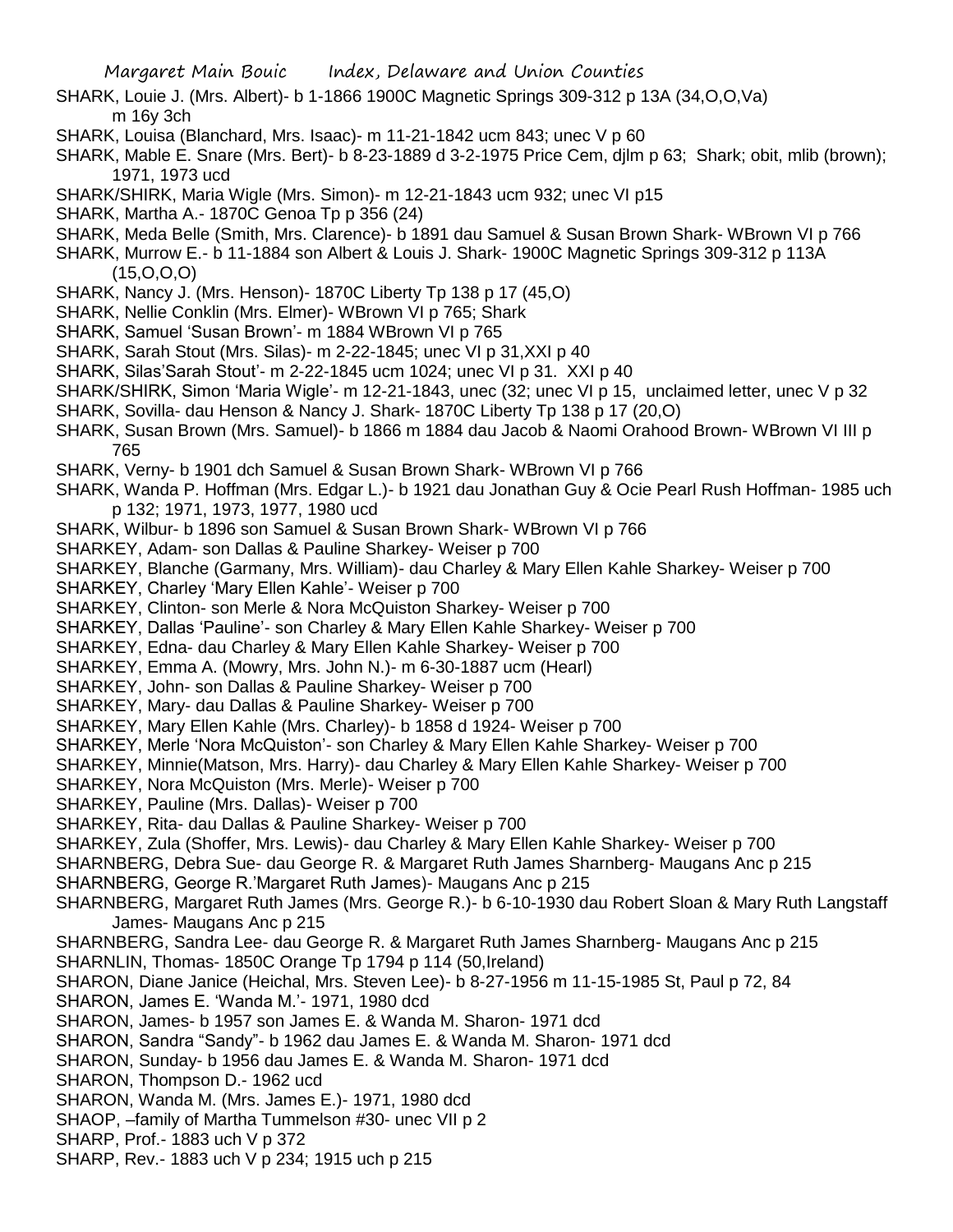- SHARP, Mrs. Dr.- d 6-5-1890, mt 6-18-1890 p8c3; Abs p 13
- SHARP, Mrs. -dau Alfred G. Robinson- dg 4-20-1909, Cry Ab p 26
- SHARP, --- b 7-5-1868 Marlborough Tp dau Samuel & Lorinda Sharp- dcb
- SHARP, --- b 2-10-1868 Marlborough Tp dau Joseph & Catherine Sharp- dcb
- SHARP, Mrs. D last week (83) bur Westerville- mt 10-1-1884 Ab p 10
- SHARP, Dr. Aaron J.- son Prentice D. & Jennie Pyers Sharp- obit Prentice D., mlib
- SHARP, Abilen/Adeline K. Long (Mrs. Daniel T.)- d 9-1-1875 (62-0-20) Cheshire Cem, Powell p 60; dcq Lucille Marie Sharp Canfield 9; 1870C Berlin Tp p 236 (57)
- SHARP, Col. A. C.- son of George W. & Carolin Sharp- dg 1-14-1910, Cry Ab p 26; see Sharpe
- SHARP, Ada- b 3-27-1893 Brown Tp dau Roe & Effie Ferguson Sharp- dcb
- SHARP, Addison- dumch p 247
- SHARP, A. G.- pallbearer for Jerome Taylor- dg 7-14-1914 Cry Ab p 136
- SHARP, Albert-son Leonard & Emily Hudson Sharp-1880C Jerome Tp 146-149 p 17 (11,O,O,O)
- SHARP, Allen T. 'Roxie Benton'- b 7-21-1834 m 2-27-1868 ucm 4344 son Robert & Ann Davis Sharp- 1883 uch V p 448; 1880C Liberty Tp Un Co 139-143 p 15 (40,O,Va,NJ)
- SHARP, Alma Jean (Howard, Mrs. )- dau Fed W. & Dessie MayGallogly Sharp- Sharp
- SHARP, Almira- d 12-23-1885 Scioto Tp, dcdeaths
- SHARP, Almyra Bailey (Mrs. Andrew C.)- m 2-27-1838 dcm
- SHARP, Alonzo B.- son Aylette & Mary B. Sharp- 1870C Liberty Tp Un Co 158 p 17 (7,O); 1880C Lib Tp 161- 165 p 17 (14,O,O,O)
- SHARP, Alonzo- son John A. & Sarah C. Sharp- 1870C Allen Tp 113-107 p 8 (9,O)
- SHARP, Alonzo- son John A. & Orinda Kimball Sharp- 1880C Allen Tp 159-171 p 17 (18,O,O,O)
- SHARP, Alonzo 'Laura M. Burnham'- m 2-17-1883 ucm (Hearl)
- SHARP, Alonzo V. 'Maria E. Palmer;- m 4-30-1881 ucm (Hearl)
- SHARP, Amanda E. Kennedy (Mrs. J. D.)- m 4-21-1857 ucm 2544;m 3-29-1857 ucm (Hearl) mt 4-15-1857, m 4-7-1857; unec XVIII p 19
- SHARP, Andrew C. 'Almyra Bailey'- m 2-27-1838 dcm
- SHARP, Andrew J. 'Angeline Gailey'- m 2-4-1864 dcm
- SHARP, Andrew Jackson- son Stephen & Hester Ann Oldham Sharp- 1908 dch p 874; 1850C Genoa Tp 431 p 44 (10,O)
- SHARP, Angeline Gailey (Mrs. Andrew J.)- m 2-4-1864 dcm
- SHARP, Ann David (Mrs. Robert)- m 1833, query, unec VII p 3
- SHARP, Ann Davis (Mrs. Robert)- d 1844- ped New Sharp #140, 17, unec VIII p 63
- SHARP, Anna- 1964 dcd, Shawnee Hills
- SHARP, Anna Clarinda (Hall, Mrs. William Anderson)- b 3-30-1851 d 2-13-1903 (51-10-23) dau Steven & Hester Ann Oldham Sharp- ped Peggy Hall Vollrath #54 9; unec V p 17; 1985 uch p 66; mt 2-25-1903 p4c3 AB p 5
- SHARP, Anna C.- dau Stephen & Hester Ann Oldham Sharp- 1908 dch p 878; 1870C Genoa Tp p 358 (19)
- SHARP, Anna (Mrs Garrett)- b 1783 d 9-28-1852 dcc Kenneth Lee Davis 27; dg 2-3-1899, Cry Ab p 185
- SHARP, Anna Goodspeed (Mrs. Garrett)- 1908 dch p 878
- SHARP, R. Anna Gregg (Mrs. Peter)- dau John & Rachel Long Gregg- 1880 dch p 671
- SHARP, Anna M. Cody (Mrs. Max R.)- obit Max, mlib (brown)
- SHARP, Anna M.- dau Peter & Elizabeth J. Wiseman Sharp- 1880 dch p 671; 1908 dch p 824; dg 7-14-1905, Cry Ab p 361870C Liberty Tp Del Co p 395 (13)
- SHARP, Ann Mary or Mary Ann Scott (Mrs. William)- m 7-10-1836 dcm
- SHARP, Anna May- Rebekah Lodge 1889; unec XVI p 41
- SHARP, Anna Ruth (Mrs. )- d 4-14-1965 (48) bur Dublin Cem- Sharp
- SHARP, Audra Janette- b 3-14- dau Donald Lee. & Saundra Jo Hines Sharp
- SHARP, Audrey Darlene (Fox, Mrs. )- dau David & Audrey L. Sidner Sharp- Sharp
- SHARP, Audrey L. Sidner (Mrs. David)- d 10-19-1981 Forest Grove Cem- sister Max Sidner. Isabelle Kaiser, Doris Thompson, Margaret Ann Boydston, Ivajean Webb- Sharp
- SHARP, Austin 'Hannah D. Simonds'- m 6-29-1853 ucm 1970; unec VIII p 10, XV p 39
- SHARP, Bathena- 1850C Genoa Tp 433 p 44 (34,O)
- SHARP, Belinda R.- 1980 dcd
- SHARP, Bessie R. (Mrs. Wesley)- b 1880 d 1964 Oakdale II p 92 (H-R22-11)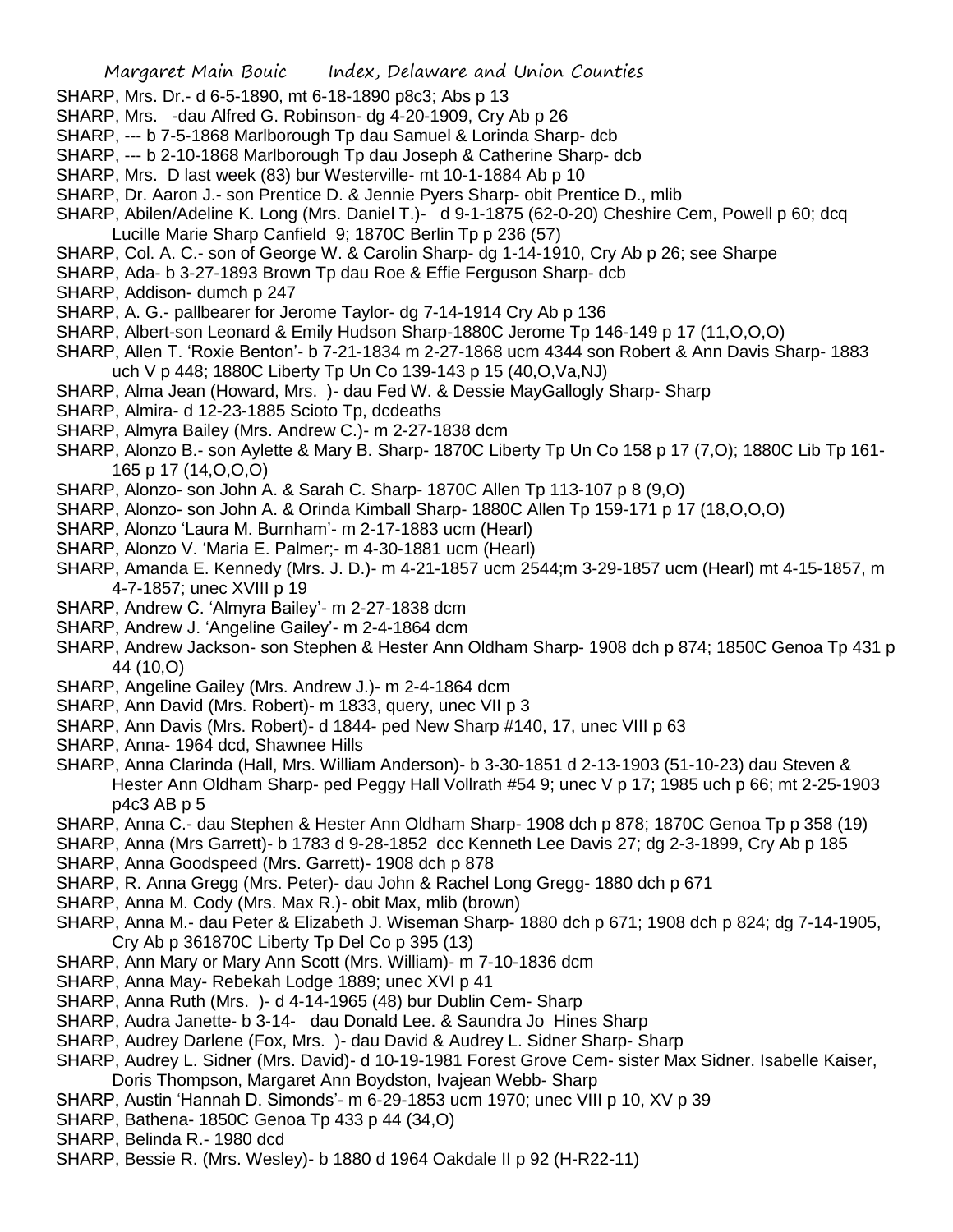- SHARP, Betsey (Asher, Mrs. William)- 1883 uch V p 454
- SHARP, Betsy- niece of John Duncan- dcw Bk 1 p 79
- SHARP, Betty J. (Foust, Mrs. James)- 1985 uch p 60
- SHARP, Betty L. Miller (Mrs. Loyal T.)- b 9-28-1926 m 2-20-1948 d 11-11-2001 (75) Milford Cem- dau Lee & Ivalo Fagan Miller- Sharp; 1959, 1962, 1967, 1971, 1973, 1975, 1977, 1979, 1981, 1983 ucd
- SHARP, Bill 'Minnie Warfield'- d 1973- Shaarp
- SHARP, Boyd Marvin- twin son Earl Kennard & Pearl Sharp- Sharp
- SHARP, Burgess- brother Fred W. Sharp- Sharp
- SHARP, Caleb, land- unec VI p 26
- SHARP, Candyce (Goelz, Mrs. Sylvan)- dau Ralph W. & Elizabeth Clark Sharp- Sharp
- SHARP, Cara- dau Charles N. & Jacqueline Sharp- 1959 (9) ucd
- SHARP, Carol (Holland, Mrs. )- dau Howard Sharp-obit, mlib (brown)
- SHARP, Carol S.- dau Loyal T. & Betty L. Miller Sharp- Sharp; 1959, 1962, 1973, 1975, 1977, 1979, 1981, 1983 ucd
- SHARP, Caroline (Mrs. George M.)- dg 6-29-1894, Cry Ab p 172; 1850C Delaware Town 979 p 77 (37,Md)
- SHARP, Caroline- mother of Col A. C., sister of Ellen M. Snider- dg 1-14-1910, Cry Ab p 86
- SHARP, Caroline- dau George M. & Caroline Sharp- 1850C Delaware Town 979 p 77 (3,O)
- SHARP, Carolyn Diane (Johnson, Mrs. )- dau David & Audrey L. Sidner Sharp- Sharp
- SHARP, Carrie C. Zigler (Mrs. William T.)- b 10-1857 m 12-13-1879 ucm 661 1900C Richwood 419-450 p 16B (42,O,Pa,O) m 20y 2 ch
- SHARP, Catharine Norveil (Mrs. Joshua B.)- m 4-26-1843 ucm 880 dau Nathaniel Norviel; 1883 uch V p 391
- SHARP, Catherine Troth (Mrs. Peter)- m 5-4-1704- Nash p 426
- SHARP, C. B.- hadc p 101 (Genoa Tp)
- SHARP, Cecil M.- b 4-1891 dau John D. & Eliza Sharp- 1900C Allen Tp 170-174 p 85 (9,O,O,O)
- SHARP, Charlene (Pruett, Mrs. Thomas E.)- d 1-22-1976 (49) Sunbury Mem. Pk- dau Fred W. & Dessie Galloghy Sharp- Sharp
- SHARP, Charles A.- son Peter & Elizabeth J. Wiseman Sharp- 1880 dch p 671; 1908 dch p 824; hadc p 25; dg 7-14-1905, Cry Ab p 36
- SHARP, Charles H. 'Malissa Hudson'- m 8-8-1877 ucm 6102
- SHARP, Charles N. 'Jacqueline Sharp'- 1959 ucd (9)
- SHARP, Charley L.- son Delford & Lucretia Sharp- 1860C Washington Tp 1513-1523 p 206 (10/12,O); 1870C Wash Tp 112-107 p 15 (10,O); 1880C Wash Tp 229-238 p 24 (19,O)
- SHARP, Charles R. 'Eunice M.'- 1973 ucd
- SHARP, Charles W. 'Gladys E. Yarrington'- m 11-16-1933 Sharp
- SHARP, Charles W.- b 12-22-1852- son Robert & Julia Organ Sharp- 1883 uch V p 448; mt 7-6-1892 Abs p 26; unec VII p 3; 1870C Marysville 90 p 10 (17,O); 1880C Paris Tp 46-59 (27,O,O,O)
- SHARP, Christine Valeria (Atha, Mrs. )- dau Job Cowgill Sharp- obit Job Cowgill, mlib
- SHARP, Christopher- son Christopher & Mary Sharp- 1850C Genoa Tp 453 p 45 (1/12,O)
- SHARP, Christopher 'Mary'- Pabst 6 p 42; 1835 men p 27 #72 p 46 Genoa Tp; 1850C Genoa Tp 453 p 45 (41,NY)
- SHARP, Clarince- d 9-8-1883 (9-3-8) Ashley- dcdeaths
- SHARP, Clarissa- 1850C Genoa Tp 433 p 44 (75,Mass)
- SHARP, Clarissa (Armitage, Mrs. D. R.) b 4-27-1840 dau Robert & Ann Davis Sharp- 1883 uch V p 448
- SHARP, Clifton- 1870C Marlborough Tp p 408 4m
- SHARP, Clinton E. 'Martha A. Hutches'- son Stephen & Hester Ann Oldham Sharp- 1908 dch p 404, 878; dg 10-20-1908, Cry Ab p 163; 1850C Genoa Tp 431 p 44 (4,O)
- SHARP, Cordelia Langley (Ryant, Mrs. Florence LeDoyt)- b 1-6-1842 m 11-22-1872 d 11-22-1914 (72-10-16) dg `1-4-1914, Cry Ab p 162; dcq BFR 3;
- SHARP, Cornelius- 1835 men p 26 #2 p 44 Genoa Tp; Pabst 6 p 40
- SHARP, Cornelius C. 'Evaline'- b Westmoreland Co. NY d 11-9-1881 (80) Byhalia Cem, lptw p 119; 1880C Washington Tp 169-176 p 18 (80,NY,NY,NY)
- SHARP, Curtis Howard- son Watt & Myrtle Robinson Sharp- Longbrake 4; Richey 6; Rittenhouse 5; 1915 uch p 997; 1910C Dover Tp 184-188 p 8A (6,O,O,O)
- SHARP, Dale- son James & Edna Sharp- Sharp; 1964(4) dcd
- SHARP, Dallas- son Earl Kennard & Pearl Sharp- Sharp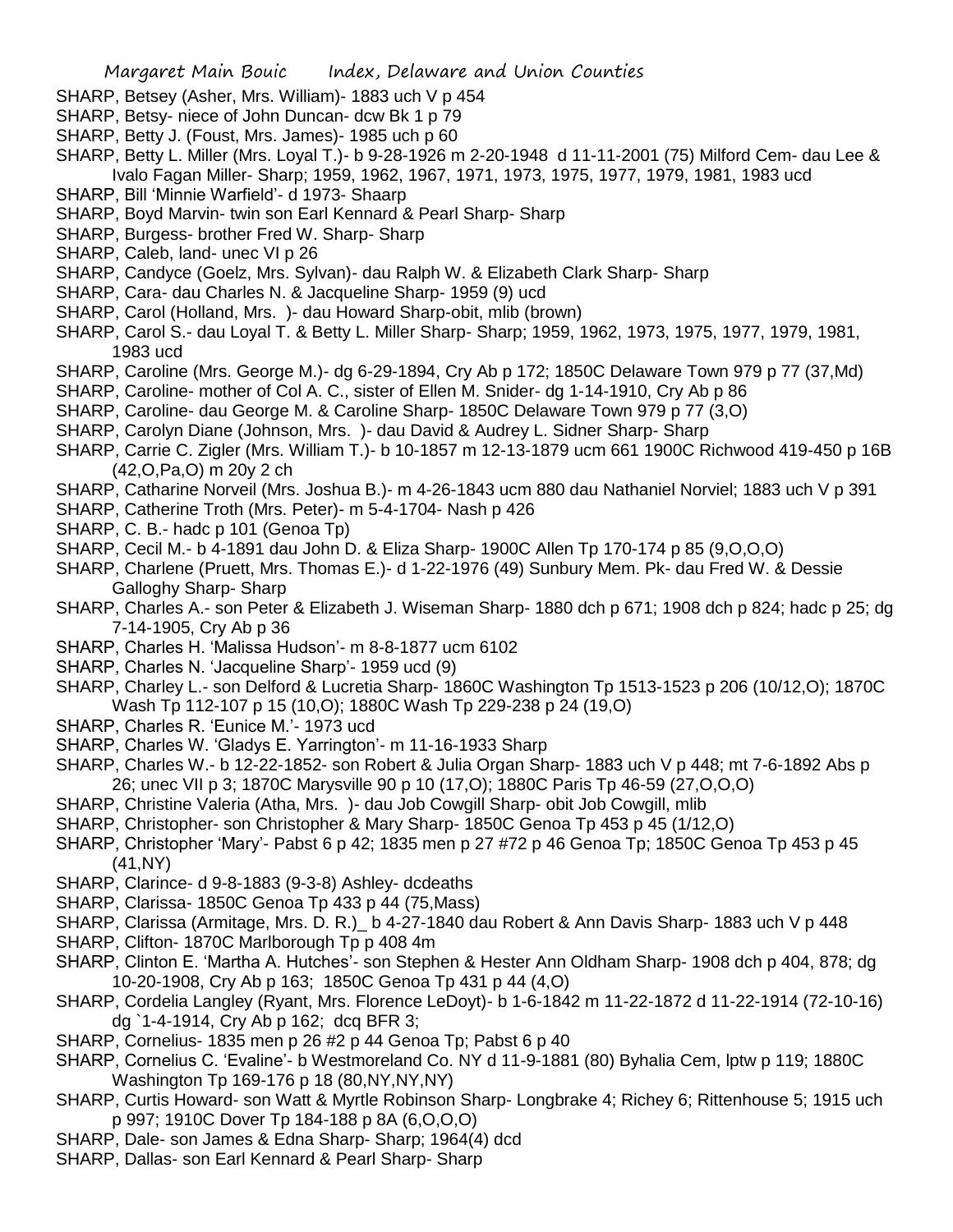- SHARP, Daniel A.- son Peter & Elizabeth J. Wiseman Sharp- dg 7-14-1905, Cry Ab p 36; ; 1870C Liberty tp Del Co p 395 (11)
- SHARP, Daniel T. 'Abilene K. Long'-d 8-27-1878 (78-4-13) Cheshire Cem, Powell p p 60; dcq Lucille Marie Sharp Canfield 8; 1880 dch p 671- son Peter & J. J. Sharpe- dcdeaths
- SHARP, Darlene D. (Mrs. John)- 1973, 1977, 1979, 1981, 1983 ucd
- SHARP, David- 1820 Scioto Tp; Pabst 7 p 3
- SHARP, David A.- b 7-1896 son John D. & Eliza Sharp- 1900C Allen Tp 170–174 p 8B (3,O,O,O)
- SHARP, David Arthur- son Peter & Elizabeth J. Wiseman Sharp-1880 dch p 671; 1908 dch p 824
- SHARP, David 'Audrey L. Sidner'- Sharp
- SHARP, David C.- b 1848 d 1916 Byhalia Cem, lptw p 119 son Cornelius & Evaline Sharp- 1880C Washington Tp 169-176 p 18 (28,O,NY,Maine)
- SHARP, Rev. David 'Debora'- 1883 uch V p 34; 1915 uch p 217; unvmec p 5, 38; 1850C Marysville 547-448 p 83 (62,Va); unec XIII p 45, XIV p 47, 52; XVII p 14, XXI p 18
- SHARP, David C. 'Minerva Waterman'- m 6-1-1878 ucm 6271
- SHARP, David F.- 1870C Berlin Tp p 236 (71\*)
- SHARP, David- son Maurice Eugene & Helen Sharp- Sharp
- SHARP, David O.- son Robert W. & Mary E. Sharp- sharp
- SHARP, David- son Robert W. & Mary E. Sharp- 1959(12), 1962 ucd
- SHARP, D (Mrs. G. L.)- lptw p 109
- SHARP, David- brother Wilbur K. Sharp- Sharp
- SHARP, Davida Elaine (Peake, Mrs. )- dau David & Audrey L. Sidner Sharp- Sharp
- SHARP, Debbie (Mrs. William)- Sharp
- SHARP, Debra (Mrs. Rev. David)- 1850C Marysville 547-558 p 83 (46,Pa)
- SHARP, Delia- 1870C Berlin Tp p 236 (17)
- SHARP, Delores (Mrs . Mrs. Robert A.)- Sharp; 1967, 1971, 1977, 1979, 1981, 1983 ucd
- SHARP, Delphus/Delford 'Lucretia'- b 3-1850 d 1909 Byhalia Cem, lptw p 109; 1860C Washington Tp 1513 1523 p 206 (30,O); 1870C Wash Tp 112-107 p 15 (39,O); 1880C Wash Tp 229-238 p 24
	- (48,O,O,Maine); 1900C Wash Tp 250 p 11B (70,O,O,NY) m 40y
- SHARP, Derald P. 'Karen Sue'- d 5-4-1987 (50) Marengo Cem- fireworks explosion- Sharp
- SHARP, Dessie M. Gallogly (Mrs. Fred W.)- d 2-23-1970 (73) bur Sunbury- Sharp; 1964, 1969 dcd
- SHARP, Donald- brother Derald P. Sharp- sharp
- SHARP, Donald- son Fred W. & Dessie Gallogly Sharp- Sharp
- SHARP, Donald Lee 'Saundra Jo Hines'- m 8-22-1987 son Leroy D. & Evelyn Sharp- Sharp
- SHARP, Dorothy (Mrs. Melvin C.) 1959 ucd
- SHARP, Earl- d 8-24-1874 (9m) Liberty Tp- dcdeaths
- SHARP, Earl Kennard 'Pearl'- b 2-21-1918 d 6-10-1992 bur Galloway- son William Bundy & Ruth Virginia Sharp- Sharp
- SHARP, Earnest- b 11-5-1883 Oxford Tp son O. & Sarah Shaw Sharp- dcb
- SHARP, Ebenezer- 1870C Delaware Town p 312 (22\*)
- SHARP, Edith G.- b 1-7-1896 Oxford Tp dau Frank W. & Gertrude Lim Sharp- dcbirths
- SHARP, Edna (Mrs. James)- Sharp; 1964 dcd
- SHARP, Edwin- son Christopher & Mary Sharp- 1850C Genoa Tp 453 p 45 (1/12,O)
- SHARP, Eliza (Mrs. John D.)- b 1-1859 1900C Allen Tp 170-174 p 8B (41,O,O,O) m 18y, 3 ch
- SHARP, Eliza Maine (Mrs. Henry M.)- b 3-17-1809 m 4-1834 d 112-22-1890 dau Paul & Lydia Miner Maine-Asp 445
- SHARP, Elizabeth- d 8-7-1855 (32-4-12) Marlborough Cem. p 149; Powell p 295
- SHARP, Elizabeth A.- 1870C Delaware Town p 321 (27)
- SHARP, Elizabeth A. Kelly (Mrs. Joseph Walton)- d 1898 (56) dau Samuel Kelly- dg 6-18-1907, Cry Ab p 49; 1880 dch p 642
- SHARP, Elizabeth (Benson, Mrs. Levi L.)- m 3-1855 d 6-20-1856- dau Thomas & Sarah Sharp- dumch p 46
- SHARP, Elizabeth (Bockoven, Mrs. Ralph Edward)- m 4-21-1935- Weiser p 673
- SHARP, Elizabeth Clark (Mrs. Ralph W.)- Sharp
- SHARP, Elizabeth (Hyland, Mrs. Henry)- b 1805 d 1872 ped Charles E. Golden #15 23; unec III p 16
- SHARP, Elizabeth J. Wiseman (Mrs. Peter)- b 2-7-1834 d 11-14-1873 Powell Cem- Powell p 164; 1880 dch p 671; dcq LSC; 5; dcdeaths; 1870C Liberty Tp Del Co p 395 (36)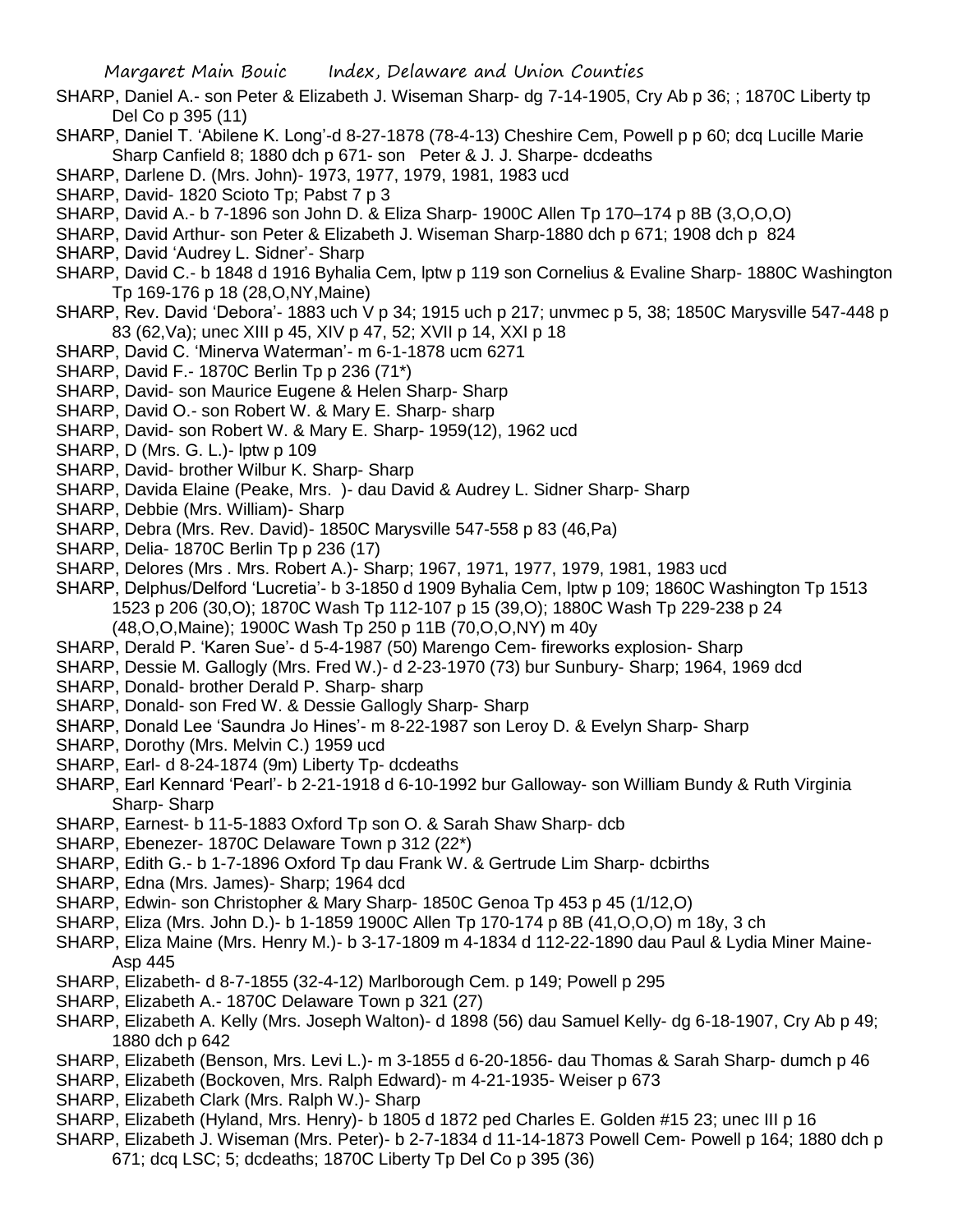- SHARP, Elizabeth M.- 1850C Concord Tp 2168 p 128 (57,Va)
- SHARP, Libbie/Elizabeth Marshall (Mrs. Webster)- m 11-3-1869 ucm 4637; 1870C Liberty Tp 152 p 18 (22,O)
- SHARP, Elizabeth,Jr.- dau Elizabeth M. Sharp- 1850C Concord Tp 2168 p 128 (18,O)
- SHARP, Elizabeth (Taylor, Mrs. Thomas II)- Nash p 426
- SHARP, Elizabeth (Mrs. Thomas)- 1850C Oxford Tp 2723 p 154 (55,Pa)
- SHARP, Elizabeth- dau Thomas & Elizabeth Sharp- 1850C Oxford Tp. 2723 p 154 (14,O)
- SHARP, Elizabeth J. Wiseman (Mrs. Peter)- m 1856 d 1873, dg 7-14-1905, Cry Ab p 36
- SHARP, Elizabeth- dau William & Sarah Sharp- 1850C Marlborough Tp 94 p 185 (25,O)
- SHARP, Ella (Townsend, Mrs. )- sister Job Cowgill Sharp- obit Job Cowgill, mlib
- SHARP, Ellie-dau William Sharp- 1880C Washington Tp 174-181 (7,O,O,O)
- SHARP, Elma (Neal, Mrs. Dr. C. H.)- m 4-11-1889- dau Addison Sharp- dumch p 247
- SHARP, Elmer- d 6-2-1890 (8-2-25) Byhalia Cem, lptw p 109
- SHARP, Elsie Mason (Mrs. George Eugene)- m 9-25-1895 dg
- SHARP, Elva T.- 1870C Oxford Tp p 432 (12)
- SHARP, Emeline (Creviston, Mrs. Lemuel S.)- m 1-1-1879 ucm 6410
- SHARP, Emily A. (Dickson, Mrs. Lewis H.)- m 11-1-1854 dcm
- SHARP, Emily/Emma Mathers (Mrs. John Upton)- b 7-24-1860/1859 m 8-21-1880 ucm 6768 d 12-24-1950 (90) Oakdale dau John & Mary Steiner Mathers- obit, mlib, obit John Upton, mlib; 1900C Marysville 1st ward 263-269 p 11B (40) m 23y, 5 ch; (82-1948) uninf p 29
- SHARP, Emily Ann- dau Stephen & Julia Dixon Sharp- dcw Bk 3 p 250; 1908 dch p 878
- SHARP, Emily Hudson (Ms. Leonard)- m 8-8-1869 ucm 4579- 1880C Jerome Tp 146-149 p 16 (32,O,Va,NY)
- SHARP, Emma- b 8-24-1896 Libverty Tp dau George E. & Elsie Mason Sharp- dcb
- SHARP, Emma- dau Joseph & Sophronia Sharp- 1850C Genoa Tp433 p 44 (16,O)
- SHARP, Emory F.- b 10-27-1851 son Henry & Eliza Maine Sharp- Asp 1218
- SHARP, Eolia B.- Pabst 8 p 25; 1860 wsc p 13
- SHARP, Eric- son James E. & Rosalee Sharp- 1991 ucd
- SHARP, Erma Josephine- dau George Eugene & Elsie Mason Sharp- dg 9-25-1895
- SHARP, Emma (Mathers?) (Mrs. John)- 1910 Paris-Marysville 118-121 p 5A (50,O,O,O) m 30y, 5 ch, 1 living
- SHARP, Ernest- son Peter & Elizabeth J. Wiseman Sharp- Sharp; dg 7–14-1905, Cry Ab p 36
- SHARP, Ernest Vay- d 8-21-1885 (1-8-8) Ashley- dcdeaths
- SHARP, Estelle Richardson- b 3-11-1879 d Wednesday, Oak Grove Cem- dau Lt. & Maggie R. Sharp- dg 516- 1890, Cry Ab p 18
- SHARP, Ethel- b 4-1884 step-dau Thomas & Lora Lockwood- 1900C Liberty Tp Un Co 203-207 p 9B (16,O,O,O)
- SHARP, Ethel W.- b 10-1888 dau John D. & Eliza Sharp- 1900C Allen Tp 170-174 p 8B (11,O,O,O)
- SHARP, Eugene/Gene- d 9-29-1960 (75)obit, mlib; Common Pleas Judge, Detroit
- SHARP, Eunice M. (Mrs. Charles)- 1973 ucd
- SHARP, Euphazia Ann (Bedell, Mrs. Charles)- b 11-1-1839 m 3-30-1856 dau Henry M. & Eliza Maine Sharp-Asp 1216
- SHARP, Eva- d 2-15-1882 Ashley- dcdeaths
- SHARP, Eva F.- dau William Sharp- 1880C Washington Tp 174-181 (11,O,O,O)
- SHARP, Eva (Rizor, Mrs. Jacob)- m 6-6-1888 ucm (Hearl)
- SHARP, Evaline (Mrs. Cornelius C.)-1880C Washington Tp 169-176 p 18 (71,Maine, Mass,Mass)
- SHARP, Evaline (Creviston, Mrs. Lemuel S.)- m 1-1-1879 ucm (Hearl)
- SHARP, Evangeline Heath (Mrs. Job Cowgill)- c 1902 obit Job Cowgill, mlib
- SHARP, Eveline- dau George H. & Caroline Sharp- 1850C Delaware Town 979 p 77 (6,O)
- SHARP, Evelyn (Mrs. Leroy D.)- Sharp
- SHARP, Evelyn (Ray, Mrs. )- sister Fred W. Sharp- Sharp
- SHARP, Mrs. E. W.- mother of Dr. Wm. Howard obit Wm. Howard, mlib
- SHARP, Evalina (Mrs. Cornelius C.)- b 4-15-1809 d 1-22-1891 (80-9-9) Byhalia Cem., lptw p 119
- Everett Thomas- b 12-30-1998 son Thomas & Mellany Sharp- Sharp
- SHARP, Fanny C.- dau John & Mariah Sharp- 1870C Leesburg Tp 86-88 (9/12,O); 1870C Leesburg Tp 229 p 23 (10,O,Eng,O)
- SHARP, Faye- d 7-21-1940- Powell p p 295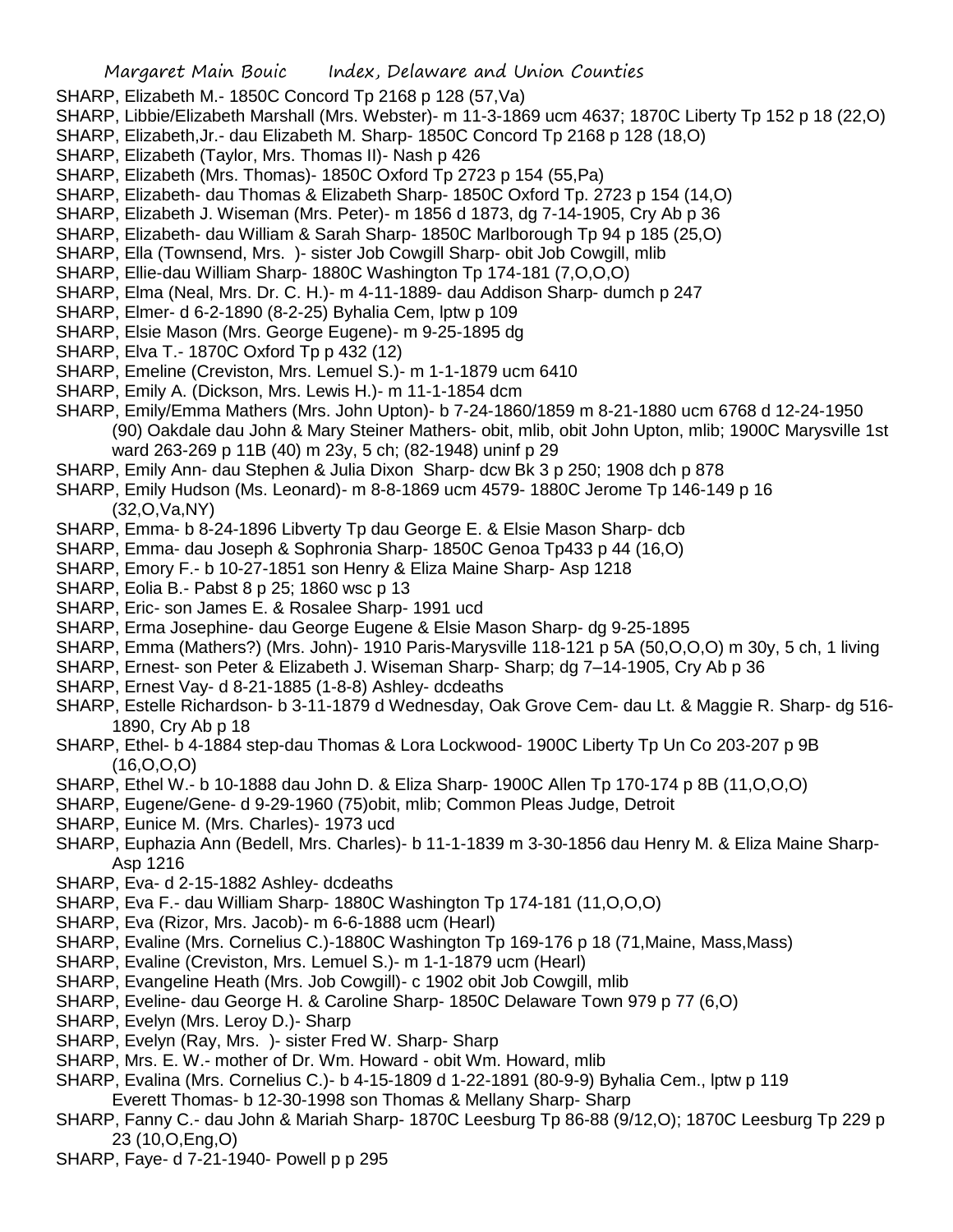- SHARP, Ferne Thelma Shelton (Mrs. Howard Curtis)- b 1909 d 1975 dau John E. & Estelle Yearsley Sheltonped Ned Sharp #140 3; unec VIII p 63
- SHARP, Fillmore C.- son Webster & Elizabeth Marshall Sharp- 1880C Liberty Tp Un Co 15160 p 17 (8,O,O,O)
- SHARP, Flora- dau Delphus & Lucretia Sharp- 1870C Washington Tp 107 p 15 (5,O)
- SHARP, Florence (Yoder, Mrs. )- dau Charles W. & Gladys E. Yarrington Sharp- Sharp
- SHARP, Frank- b 1863 d 1940 Marengo Cem, Powell p p 377; 1908 dch p 477
- SHARP, Frank- pallbearer for Albert Gillette- dg 1-17-1913 Cry Ab p 8
- SHARP, Frank- son Capt. Samuel Sharp- dg 2-24-1899, Cry Ab p 189
- SHARP, Frank W.- 1908 dch p 425
- SHARP, —Shoemaker (Mrs. Frank)- dau Mrs. Solomon Shoemaker- dg 11-18-1913 Cry Ab p 71
- SHARP, Frank Wilmer 'Gertrude Linn'- son Oliver & Sarah Jane Shaw Sharp- dumch p 302
- SHARP, Fred E.- b 10-7-1876 son Stephen A. & Mary A. Swen Sharp- dcb
- SHARP, Fred W. 'Dessie Gallogly'- d 10-9-1966 (65) bur Sunbury- Sharp; 1964 dcd
- SHARP, G.- Powell p 119
- SHARP, Garrett 'Anna Goodspeed'- 1908 dch p 878
- SHARP, Garritt 'Anna'- d 5-21-1839 dcc Kenneth Lee Davis 26
- SHARP, Gary- son James & Edna Sharp- Sharp; 1964 (1)dcd
- SHARP, Gary 'Nancy'- d 7-7-1879 (62) b Franklin Co. dcdeaths; 1850C Genoa Tp 32 p 44 (33,O); hadc p 26
- SHARP, G. L. 'D'- lptw p 109
- SHARP, George- dumch p 44
- SHARP, George E.- son Daniel T. & Abilene E. Long Sharp- 1880 dch p 671; 1908 dch p 824
- SHARP, George Eugene 'Elsie Mason'- b 7-6-1871 m 9-25-1895 d 6-16-1943 son Peter & Elizabeth J. Wiseman Sharp- dg 7-14-1905, Cry Ab p 36
- SHARP, George H. 'Caroline'- dg 6-29-1894, Cry Ab p 1721850C Delaware Town 979 p 77 (49,Va)
- SHARP, George- brother Maurice Eugene Sharp- Sharp
- SHARP, George S.- son George H. & Caroline Sharp- 1850C Delaware Town 979 p 77 (15,O)
- SHARP, George W.- 1835 men p 22 #100 p 36 Delaware Tp
- SHARP, George W.- 1880 dch p 251m 263; 1908 dch p 100, 420; 1976 dch p 252, 253; Powers Pat p 280, 286, 289; publisher of Del. Gaz- dg 6-3-1913 Cry Ab p 39
- SHARP, George W.- son Christopher & Mary Sharp- 1850C Genoa Tp 453 p 45 (11,O)
- SHARP, Gerald A.- brother Earl Kennard Sharp- Sharp
- SHARP, Gerald L "Jug"'Mildred'- d 1-10-1992 Forest Grove Cem- son William & Sada Schoby Sharp, brother Wray Sharp- Sharp
- SHARP, Geraldine E. (Mrs. William E.)- b 1-26-1924 d 12-26-1987 (64) Union Cem- Sharp
- SHARP, Gertrude Linn (Mrs. Frank Wilmer)- dcb (30-1897, Kennard De)
- SHARP, Mrs. G. K.- dau Dr. Edmund B. & Martha Mosher- dg 10-1-1909, Cry Ab p 63
- SHARP, Gladys E. Yarrington (Mrs. Charles W.)- b 12-22-1915 m 11-16-1933 d 1-13-1988 (72) bur W. Libertydau Nye & Florence Murphy Yarrington- Sharp
- SHARP, Grace (Patton, Mrs. Homer Dana)- Freshwater p 96
- SHARP, Grace (Mrs. Rolla S.)- b 1877 Raymond Cem, lptw p 39; 1949 ucd
- SHARP, G. W, , Mr. & Mrs.- Ellen M. Snider- made her home with them-dg 1-14-1910, Cry Ab p 86
- SHARP, Hannah Benson (Mrs. John)- 1880 dch p 642
- SHARP, Hannah D. Simonds (Mrs. Austin)- m 6-29-1853 ucm 1970; unec VIII p 10, XV p 39
- SHARP, Helen Grata- b 6-15-1849 d 9-16-1873 Beloit, Wis.- dau Henry M. & Eliza Maine Sharp- Asp 1217
- SHARP, Helen (Mrs. Maurice Eugene)- Sharp
- SHARP, Helen V.- b 1902 Marlborough Cem. Cem p 189
- SHARP, Henry- 1883 uch IV p 484, 536
- SHARP, Henry C.- son Aylett & Mary A. Sharp- 1870C Liberty Tp un Co 158 p 19 (1,O)
- SHARP, Henry Ernest 'Laura E. Felkner'- m 6-18-1896 ucm (Hearl) son Peter & Elizabeth Wiseman Sharp-Felkner 3; Hutchisson p 23; 1908 dch p 138, 469, 824; 1880 dch p 671; 1880C Millcreek Tp (19,O,Tenn,Va); 1870C Liberty Tp Del Co p 395 (9)
- SHARP, Henry M. 'Eliza Main'- b 2-10-1810 d 7-7-1895 brother Rev. Ichabod Sharp- Asp (445)
- SHARP, Henry 'Nancy Travilian'- 1883 uch V p 448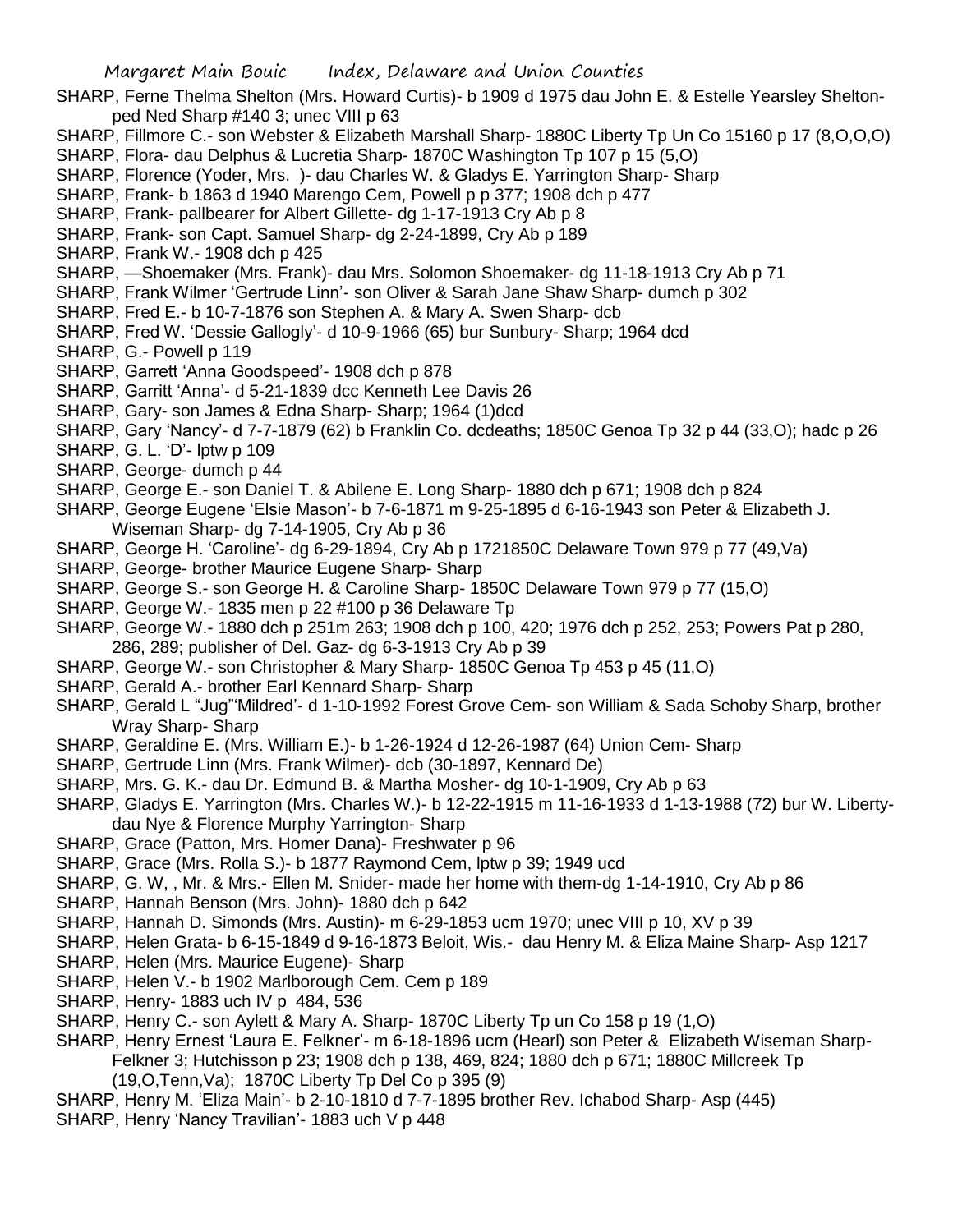- SHARP, Hester Ann Oldham (Mrs. Stephen)- b 1810 m 5-30-1839 dcm d 2-20-1894 (74) Genoa Tp- dau Thomas Oldham- 1880 dch p 878; dcdeaths; ped Peggy Hall Vollrath #54 19, unec V p 17 mt 2-225- 1903 p 4c3 Abs p 5; 1850C Genoa Tp 431 p 43 (31,NJ); 1870C Genoa Tp p 358 (57)
- SHARP, Holly- b 1967 ch Robert N. & Mary Ann Sharp- 1980 dcd
- SHARP, Homer -d 4-24-1951 McFadden Bible, unec VI p 47-
- SHARP, Homer- son Landon W. & Mary E. Shirk- d Tuesday, Wyoming, (20) dg 4-17-1908, Cry Ab p 127
- SHARP, Howard- d 1-2-1978, Marion- mt 1-2-1978
- SHARP, Howard Curtis 'Ferne Thelma Shelton'- b 1903 d 1978 son Watt & Myrtle Ivalou Robinson Sharp- ped Ned Sharp #140 2; unec VIII p 63; obit Max, mlib (brown)
- SHARP, I. A.- pallbearer for John Jackson- dg 6-4-1915, Cry Ab p 55
- SHARP, Ida- dau Leonard & Emily Hudson Sharp- 1880C Jerome Tp 146-149 p 17 (55,O,O,O)
- SHARP, Ida (Longshore, Mrs. Charles)- Powell p p 276
- SHARP, Ida M.- 1870C Marlborough Tp p 408 (12)
- SHARP, S. Inez- 1870C Marlborough Tp p 408 (2)
- SHARP, Isaac- unec III p 40
- SHARP, Isaac W.- son Aylett & Mary A. Sharp- 1870C Liberty Tp 158 p 19 (5,O)
- SHARP, Isabel Maine (Mrs. Tilman)- dau Timothy & Elizabeth Giffen Maine- Asp 1858
- SHARP, Jack- d 10-5-1882 accident- mt 10-11-1882 p1c4, Abs p 2
- SHARP, Jackson 'Susan'- 1850C Orange Tp 1691 p 110 (35,Pa)
- SHARP, Jacqueline (Mrs. Charles W.) 1959 ucd
- SHARP, James- Pabst 6 p 41, 52
- SHARP, James 'Edna'- d 4-27-1964 (24) bur Sunbury- son Fred W. & Dessie Gallogly Sharp- Sharp
- SHARP, James E. 'Rosalee'- 1991 ucd
- SHARP, James- son John A. & Orinda Kimball Sharp- 1880C Allen Tp 159-171 p 17 (14,O,O,O)
- SHARP, James Monroe- d Monday (45) bur Kilbourne, dg 7-26-1910, dg 7-29-1910, Cry Ab p 140
- SHARP, James 'Stella Shoemaker'- Sharp
- SHARP, James W.- 1870C Delaware Town p 321 (31\*)
- SHARP, Janelle- dau Charles W. & Jacqeline Sharp- 1959 ucd (1 1/2)
- SHARP, J. C.- son Aylette Sharp- 1880C Liberty Tp Un Co 161-165 (6,O,O,O)
- SHARP, J. D. 'Amanda Kennedy'- m 3-29-1857 ucm (Hearl); m 4-21-1857 ucm 2544; mt 4-15-1857 m 4-7- 1857; unec XVIII p 19
- SHARP, Jennie Pyers (Mrs. Prentice D.)- b 4-5-1884 m 8-10-1909 d 5-16-1965 bur E. Liberty- dau Chauncy & Sarah Browdre Pyers- Sharp; obit Prentice D., mlib
- SHARP, Jennie- b 10-30-1865 dau Robert & Julia Organ Sharp- 1883 uch V p 448; unec VII p 3; 1870C Marysville 90 p 10 (4,O); 1880C Paris Tp 46-59 (14,O,O,O)
- SHARP, J. E.- Rebekah Lodge, 1924- unec XVII p 14
- SHARP, J. E. 'Rosanna Porter'- dumch p 71
- SHARP, Jennifer Allison- 6 dau Donald Lee & Saundra Jo Hines Sharp- Sharp
- SHARP, Joanie Marie- dau Wray & Mildred Logan Sharp- Sharp
- SHARP, Job- 1883 uch III p 274
- SHARP, Job A/N. 'Josie Willet'- b 6-1861 m 4-18-1889 ucm (Hearl) 1900C Allen Tp 193-197 p 9A (38,O,O,O) m 11y
- SHARP, Job Cowgll 'Evangeline Heath''Leona Lee'- d 2-15-1942 (68) bur Middlebury- obit mlib,
- SHARP, John- Nash p 30, 44
- SHARP, John- Pabst 8 p 96
- SHARP, John- 1915 uch p 230; 1883 uch V p 396; unec XXII p 51, Liberty Tp Church
- SHARP, John A. 'Sarah C.'- 1870C Allen Tp 113-107 p 8 (54,O)
- SHARP, John 'Darlene D.'- 1967, 1971, 1973, 1977, 1979, 1981, 1983 ucd
- SHARP, John D. 'Eliza'- b 8-1831 1900C Allen Tp 170-174 p 8B (68,O,Va,NJ) m 18y
- SHARP, John D. 'Rosannah Porter'- m 6-18-1851 ucm 1680; unec XIV p 52
- SHARP, John 'Emma'- 1910C Paris-Marysville 118-121 p 5A (50,O,O,O) m 30y
- SHARP, John H.- adm of David W. Harrington- mt 3-29-1854 Abs p 15
- SHARP, John 'Hannah Benson'- 1880 dch p 642; 1908 dch p 404
- SHARP, John- son John A. & Orinda Kimball Sharp- 1860C Allen Tp 742-749 p102 (11/12,O); 1880C Allen Tp 159-171 p 17 (20,O,O,O)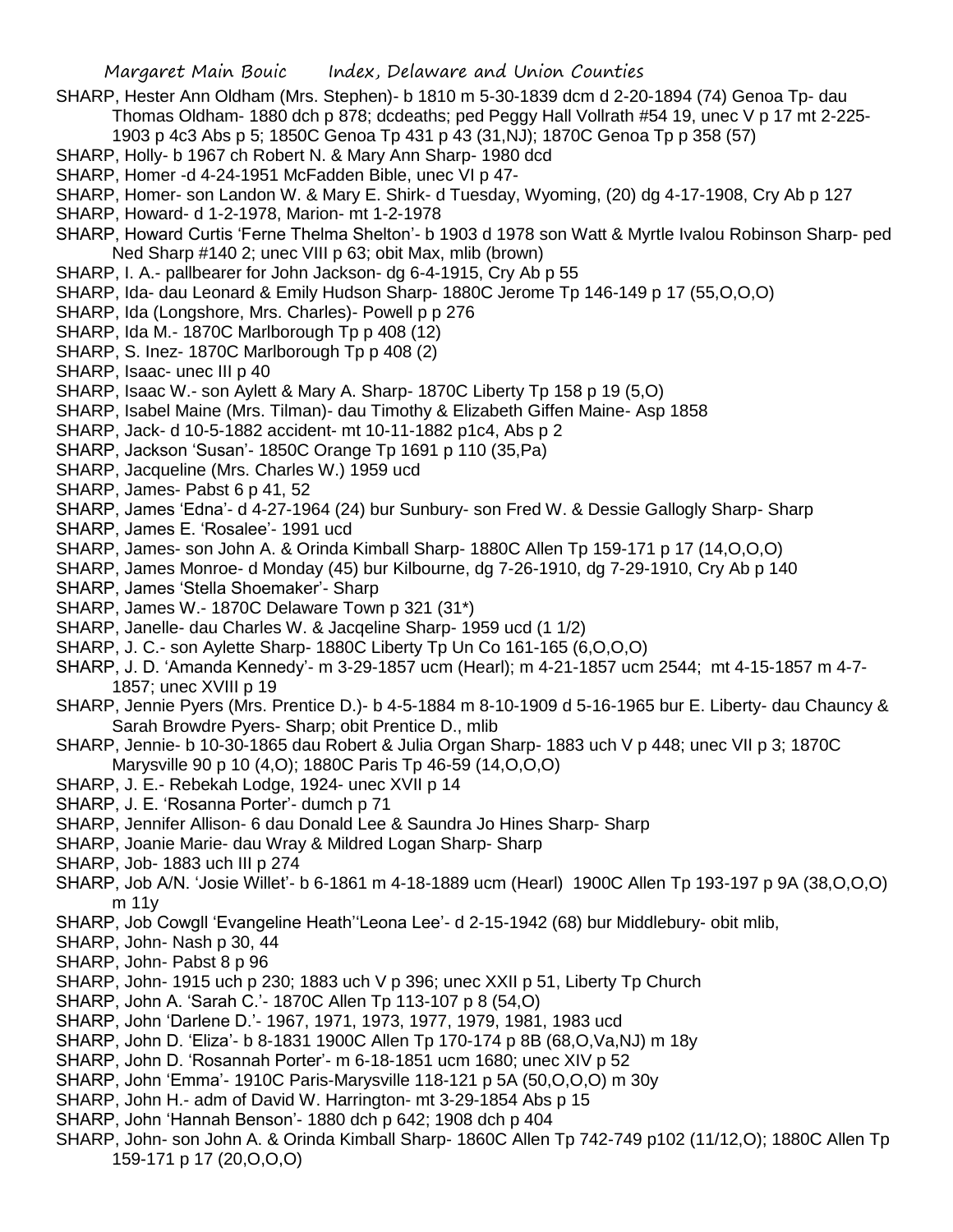- SHARP, John- nephew of John Duncan- dcw B 1 p 79
- SHARP, John- son Howard Sharp- Sharp; obit Howard, mlib (brown)
- SHARP, John- son Leonard & Emily Hudson Sharp- 1880C Jerome tp 146-149 p 17 (9,O,O,O)
- SHARP, John M.- son John A. & Sarah C. Sharp- 1870C Allen Tp 113-107
- SHARP, John 'Mariah'- 1870C Leesburg Tp 86-88 p 11 (26,Eng); 1880C Leesburg Tp 229 p 23 (37,Eng,Eng,Eng)
- SHARP, John 'Orinda Kimball- m 6-11-1859 ucm 2891; unec IV p 53; 1860C Allen Tp 742-749 p 102 (53,O); unec XIX p 17; 1880C Allen Tp 159-171 p 16 (68,O,NJ,Va)
- SHARP, —(Prater, Mrs. T.D.)- dau John Upton & Emma Mathers Sharp- obit John Upton, obit Emma, mlib
- SHARP, John Wesley 'Louisa Baird'- obit Wesley Skillman Sharp, mlib
- SHARP, John Wesley- son Stephen & Hester Ann Oldham Sharp- 1880 dch p 878
- SHARP, John- son William Sharp- 1880C Washington Tp 174-181 (9,O,O,O)
- SHARP, John- son William & Sarah Sharp- dcw Bk 4 p 75(9); 1850C Marlborough Cem.Tp 94 p 188 (23,O,O,O)
- SHARP, Joseph- 1908 dch p 404
- SHARP, Joseph B. 'Ketura Rayburn''Kate E. Clifton' b 3-23-1834 m(1) 1845 d 5-13-1894 (60-1-22) Marlborough Cem. p 148. Powell p 295-son William & Sarah Sharp- dcw Bk 4 p 75(9) executor; dg 5- 27-1894 Cry Ab p 169; 1850C Marlborough Tp 94 p 185 (15,O); 1870C Marlb. Tp p 408 (36\*)
- SHARP, Joseph- son Christopher & Mary Sharp- 1850C Genoa Tp 453 p 45 (7,O)
- SHARP, Joseph 'Julia'- dcw Bk 3 p 250
- SHARP, Joseph 'Sophronia'-1850C Genoa Tp 433 p 44 (45,NY);1835 men p 26 #3 p 44 Genoa Tp
- SHARP, Joseph Walton 'Elizabeth A. Kelly'-b York Co. Pa. d Froday (69)- dg 6-18-1907 Cry Ab p 49 son John & Hannah Benson Sharp- 1880 dch p 642
- SHARP, Joshua B. 'Katherine Norviel'- m 4-26-1843 ucm 880; unec VI p 3, 26
- SHARP, Josie Willet (Mrs. Job N.)- b 10-1871 m 4-18-1889 ucm (Hearl); 1900C Allen Tp 193-197 p 9A (28,O,O,O) m 11y
- SHARP, Josephine (Fowler, Mrs. Lawrence E.)- 1985 uch p 53
- SHARP, Joyce (Melton, Mrs. )- dau Anna Ruth Sharp- Sharp
- SHARP, J. U.- stepson of Hiram Draper, mt 3-28-1906 p7c3, Abs p 7
- SHARP, Judy (Crego, Mrs. )- dau Robert Neilson & Mary Ann Sharp- Sharp
- SHARP, Julia- Pabst 3 p 10
- SHARP, Julia A. (Havens, Mrs. Wm. Sanford)- m 3-7-1867- dg 12-14-1909, Cry Ab p 77
- SHARP, Julia Ann- dau Christopher & Mary Sharp- 1850C Genoa Tp 453 p 45 (13,O)
- SHARP, Julia Dixon (Mrs. Stephen)- 1908 dch p 878
- SHARP, Julia (Mrs. Joseph)- dcw Bk 3 p 250
- SHARP, Julia McAllister (Mrs. Russell b.)- 1915 uch p 996
- SHARP, Julia Organ (Mrs. Robert)- m 11-12-1846- dau John & Susannah Teeter Organ 1883 uch V p 448; 1880C Paris Tp 446-59 p 44 (54,O,O,O)
- SHARP, Julia Organ (Mrs. Robert)- m 1846 unec VII p 3; 1870C Marysville 90 p 10 (45,O); 1880C Paris Tp 46- 59 p 44 (54,O,O,O)
- SHARP, Julian Edward 'Weltha Ann Case'- son Peter & Elizabeth J. Wiseman Sharp- dcq Lucille Sharp Canfield 2; 1880 dch p 671; dg 7-14-1905,Cry Ab p 36; 1870C Liberty Tp Del Co p 395 (2)
- SHARP, Julian (Mrs. R.)- 1860C Paris Tp 1284-1275 p 16 9 (36,O)
- SHARP, Justin- b 1979 son Belinda R. Sharp- 1980 dcd
- SHARPE, J. W.- 1976 dch p 193, 255; Powell p 103
- SHARP, Karen Sue (Mrs. Derald P.)- Sharp
- SHARP, Kate Elizabeth Clifton (Mrs. Joseph B.) b 5-29/27-1844 d 4-29-1912 Marlborough Cem. p 149, Powell p 295; 1880 dch p 790; dg Cry Ab p 169; 1870C Marlborough.Tp p 408 (26)
- SHARP, K/Catherine Norviel (Mrs. Joshua B.)- m 4-26-1843 ucm 880; unec VI p 3
- SHARP, Kennard D.- b 4-28-1897 d 1944 Marlborough Cem. p 189- son Frank Wilmer & Gertrude Linn Sharpdcb
- SHARP, Keturah H. Rayburn(Mrs. Joseph B.)- m 1845 d 7-8-1864 (24y) Marlborough Cem. p 149; Powell p 295; dg 5-27-1894 Cry Ab p 169
- SHARP, Kitty (Mrs. )- dg 2-24-1899, Cry Ab p 189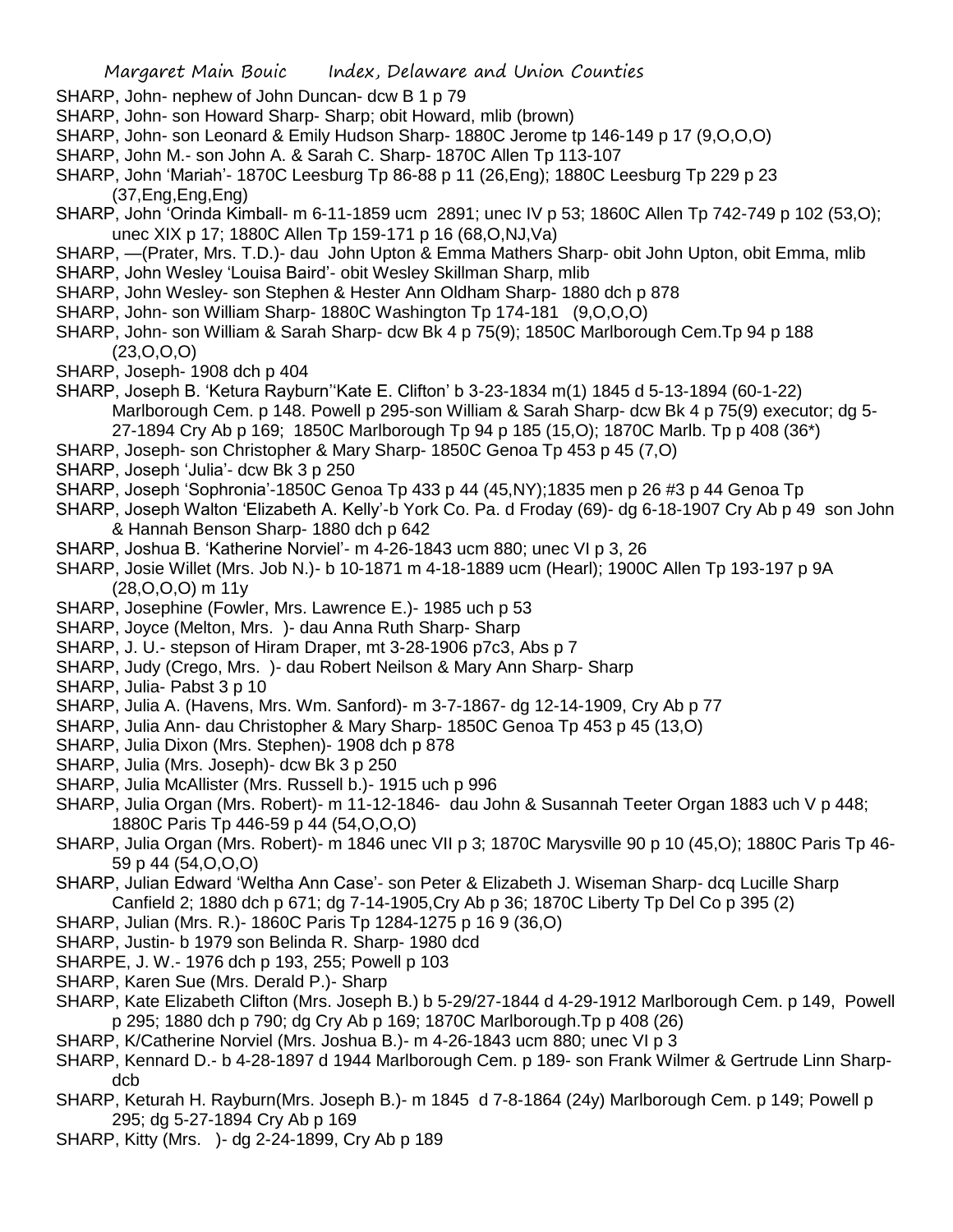- SHARP, Landon W. 'Mary E.'- son Capt. Samuel Sharp, brother Mrs. Albert Gillett- dg 4-17-1908, dg 4-21- 1908,Cry Ab p 127, 128;dg 2-24-1899, Cry Ab p 189; 1870C Marlborough Tp p 408 (11)
- SHARP, Lansing- d 1983 son Bill & Minnie Warfield Sharp- Sharp
- SHARP, Laura- 1880C Marysville 9-11 p 1 (24,O,NJ,O)
- SHARP, Laura A.- 1870C Marlborough Tp p 408 (15)
- SHARP, Laura B.- dau Delford & Lucretia Sharp- 1880C Washington Tp 229-238 p 24 (14,O,O,O)
- SHARP, Laura Beth -b 4-16-1993- dau Donald Lee & Saundra Jo Hines Sharp- Sharp
- SHARP, Laura B. (Moody, Mrs. Goerge S.)- m 9-21-1885 ucm (Hearl)
- SHARP, Laura E. Felkner (Mrs. Henry E.)- b 1853 m 6-18-1896 ucm (Hearl)- dau Jacob L. & Ellen Carr Felkner- Felkner 3; 1908 dch p 824; Hutchisson p 23; 1880C Millcreek Tp 137
- SHARP, Laura (Gilette, Mrs. Albert)- dau Samuel & Lorinda Maine Sharp- dcq Minnie Gilette Tagg 3
- SHARP, Laura M. Burnham (Mrs. Alonzo)- m 2-17-1883 ucm (Hearl)
- SHARP, Lawrence- 1870C Oxford Tp p 440 (14)
- SHARP, Lawrence, son Capt. Samuel Sharp- dg 2-24-1899, Cry Ab p 189
- SHARP, Lawrence 'Sena Ainsworth'- m 8-8-1901 Dayton, mt 8-28-1901 p 7c2, Abs p 9; mt 12-29-1905 p3c3, Abs p 31
- SHARP, Lawrence- son John Upton & Emma Mathers Sharp- obit John Upton, obit Emma, mlib
- SHARP, Lawrence- son Prentice D. & Jennie Pyers Sharp- obit Prentice D, mlib; Sharp
- SHARP, Lenandel- b 9-1885 suicide (21) 3rd son John Upton & Emma Mathers Sharp- m 5-15-1907 p1c2, Abs p 45; 1900C B 1st ward 263-269 p 11B (14,O,O,O)
- SHARP, Leona Lee (Mrs. Job Cowgill)- d 1925- obit Job Cowgill, mlib
- SHARP, Leonard- b 1886 Madison Co d 5-13-1907 (21y9m) Oakdale 2030 (296C) I p 47 (E-R46-7)
- SHARP, Leonard 'Emily Hudson'- m 8-8-1869 ucm 4579; 1880C Jerome Tp 146-149 p 16 (30,O,-,-)
- SHARP, Leroy D. 'Evelyn'- Sharp
- SHARP, Leslie B.- 1870C Marlborough Tp p 408 (8)
- SHARP, Lettie L- b 1868 d 1887 Marlborough Cem. p 154, Powell p 291- dau Samuel & Lorinda Main Sharp-1870C Marlborough Tp p 408 (1)
- SHARP, Lewis- Rebekah Lodge 1899; unec XVI p 58
- SHARP, Lewis F.- 1870C Genoa Tp p 358 (10)
- SHARP, Lewis- son Webster & Elizabeth Marshall Sharp- 1880C Liberty Tp Un Co 156-160 (9,O,O,O)
- SHARP, Libbie A. Marshall (Mrs. Webster L.)-b 5-1848 m 11-3-1869 ucm 4637; 1870C Liberty Tp Un Co 152 p 18 (22,O); 1880C Liberty Tp 156 (32,O,O,O); 1900C Liberty Tp 157-161 p 7B (52,O,Ga,O) m 30y, 2 ch
- SHARP, Linda L. (Baldwin, Mrs. Jack)- dau Robert W. & Mary E. Sharp- Sharp; 1959 ucd (18)
- SHARP, Lizzie A. (Drake, Mrs. John M.)- m 11-19-1874 ucm 5579; mt 12-2-1874
- SHARP, Lloyd Ervin- twin son of Earl Kennard & Pearl Sharp- Sharp
- SHARP, Lloyd Leaf/Lief- b 1886 d 1947 Marlborough Cem.p 189- son Oliver & Sarah J. Shaw Sharp- dumch p 302
- SHARP, Lodia- b 9-1883 dau John Upton & Emma Mathers Sharp- 1900C Marysville 1st ward 263-269 p 11B (16,O,O,O)
- SHARP, Lois (Hammond, Mrs. )- dau William Bundy & Ruth Virginia Sharp- Sharp
- SHARP, Loisa- dau Christopher & Mary Sharp- 1850C Genoa Tp 453 p 45 (9,O)
- SHARP, Lonie (Baker, Mrs. Andrew)- m 4-26-1896 ucm (Hearl)
- SHARP, Lora M. (Lockwood, Mrs. Thomas F.)- m 12-13-1888 ucm (Hearl)
- SHARP, Lorinda Main (Mrs. Samuel)- b c 1829 m 3-23-1954 dcm d 2-7-1873 (43-2-6) Marlborough Cem. p 154, Powell p 291; dau John & Mary Wright Maine- Asp 982; dcq Minnie Gilette Tagg 7 ; 1870C Marlborough Tp p 408 (40); dcdeaths
- SHARP, Louis Franklin- son Stephen & Hester Ann Oldham Sharp- 1908 dch p 428, 878
- SHARP, Louisa Baird (Ms. John Wesley)- obit Wesley Shellman Sharp, mlib
- SHARP, Lovette Barber (Mrs. )- b 1878 d 1933 Marlborough Cem.p 302
- SHARP, Loyal L.- son Loyal T. & Betty L. Miller Sharp- Sharp; 1959(10), 1962, 1977 ucd
- SHARP, Loyal T. 'Betty L. Miller'- b 5-15-1913 m 2-20-1948 d 2-2-1985 (71) Milford Center Cem- son James &
- Stella Shoemaker Sharp- Sharp; 1962, 1967, 1971, 1973, 1975, 1977, 1979, 1981, 1983 ucd
- SHARP, Lt. 'Maggie R.'- dg 5-16-1890, Cry Ab p 18
- SHARP, Lucile- Rebekah lodge 1915; unec XVI p 53A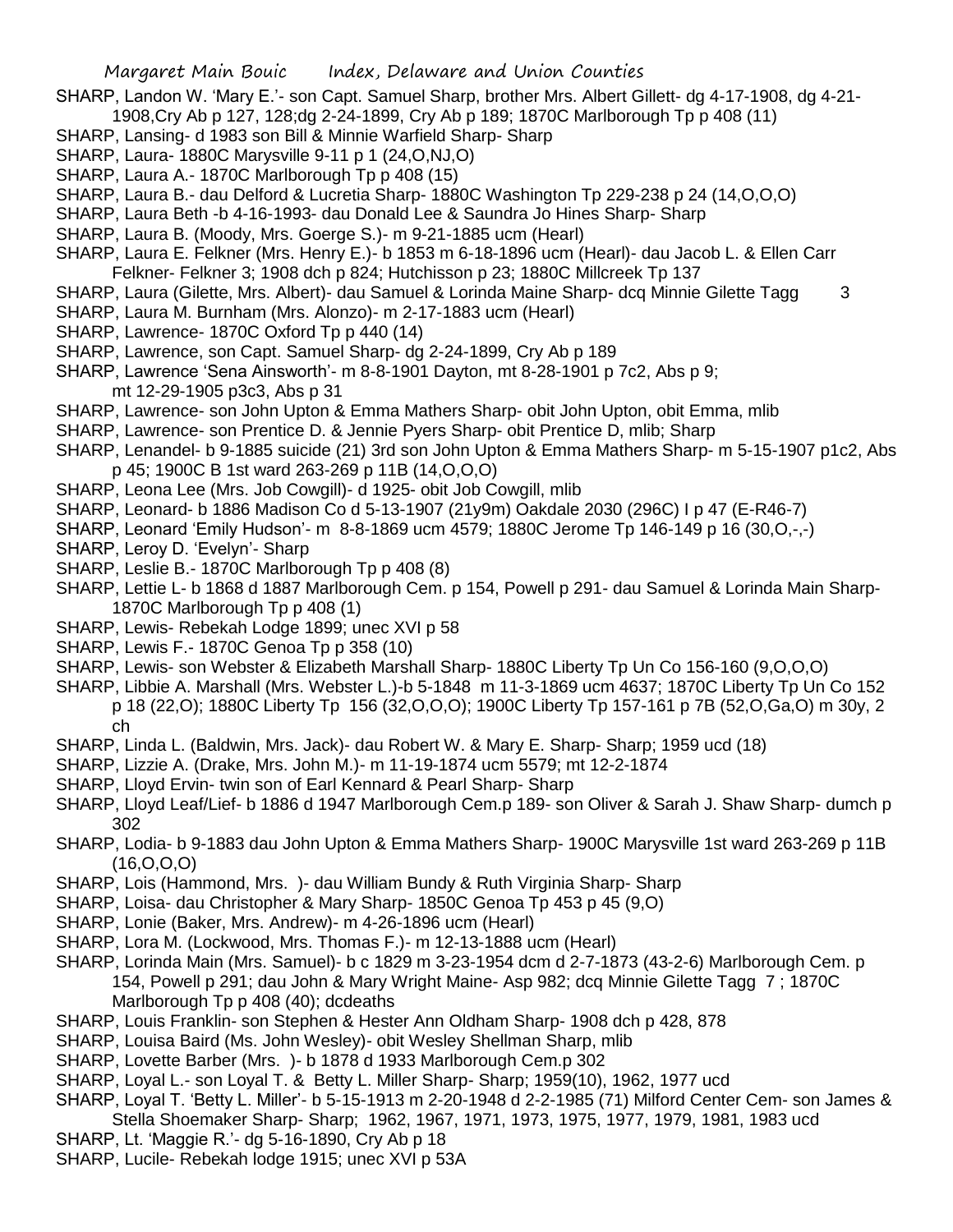- SHARP, Lucille (Bills, Mrs. Harold)- dau Bill & Minnie Warfield Sharp- Sharp
- SHARP, Lucille Marie (Canfield, Mrs. Donald Willis)- dau Julian Edward & Weltha Ann Case Sharp- dcq Donald Canfield 1; dcq Lucille Sharp Canfield 1
- SHARP, Lucretia (Mrs. Delford)- b 1832 d 8-19-1911 Byhalia Cem, lptw p 109; uninf p 14, Washington Tp-1860C Wash Tp 1513-1523 p 206 (28,O); 1870C Wash Tp 112-107 p 15 (37,O); 1880C Wash Tp 229- 238 p 24 (47,O,Pa,O); 1900C Wash Tp 250 p 11B (67,O,NY,O) m 40y 3 ch, 2 living; 1910C Paris Tp 55-56 p 4A (76, O, unk, unk) 2 ch 1 living
- SHARP, Luella- 1870C Delaware Town p 321 (3)
- SHARP, Luie- dau William Sharp- 1880c Washington Tp 174-181 (5,O,O,O)
- SHARP, Lydia A.(Drake, Mrs. John M.)- m 11-19-1874 ucm 5579; mt 3 p 4
- SHARP, Mabel Kimball (Mrs. Dr. William Howard)- d 5-14-1954 (76)Woodstock Cem- dau David & Mae Smith Kimball, obit, mlib; obit William Howard, mlib
- SHARP, Madelena- 1820C Scioto Tp ; Pabst 7 p 3
- SHARO, Maggie R. (Mrs. Lt.)- dg 5-16-1890. Cry Ab p 18
- SHARP, Malinda- dau Robert Neilson & Mary Ann Sharp-Sharp
- SHARP, Malisa Hudson (Mrs. Charles H.)- m 8-8-1877 ucm 6102
- SHARP, Malissa Richey (Mrs. Russell B.)- m 1-4-1872 ucm 5040 d 10-22-1872 (23-2-15) Buxton Cem, djlm p 6- dau Joseph Kane & Nancy Longbrake Richey- 1915 uch p 996; Richey 4, 5
- SHARP, Mame (Mrs. )- dau Mrs. Joseph C. Heath- mt 11-8-1905 p6c1 Abs p 27
- SHARP, Marcie- b 1957 dau Charles R. & Eunice M. Sharp- 1973 ucd
- SHARP, Maria E. Palmer (Mrs. Alonzo V.)- m 4-30-1881 ucm 6957; funeral 11-19-1881, mt 11-23-1881, Cry Ab p 7
- SHARP, Mariah (Mrs. John)- d 1-12-1889 (39) uninf p 5; 1870C Leesburg Tp 86-88 p 11 (19,O); 1880C Leesburg Tp 229 p 23 (30,O,O,O)
- SHARP, Marietta- dau John A. & Orinda Kimball Sharp- 1880C Allen Tp 159-171 p 17 (12,O,O,O)
- SHARP, Marilyn (Armstrong, Mrs. )- dau Charles W. & Gladys E. Yarrington Sharp- Sharp
- SHARP, Marjorie (Crothers, Mrs. Fred H.)- b 6-25-1905 d 1979 Oakdale II p 96 (H-R26-13)
- SHARP, Martha Anderson (Ms. )- sister William A. Sharp- Sharp (Or Sarah)
- SHARP, Martha- dau Christopher & Mary Sharp- 1850C Genoa Tp 453 p 45 (15,O)
- SHARP, Martha Hutches (Mrs. Clinton E.)- d (62) Westerville- dau Nathan & Mary A. William Hutches- 1908 dch p 879; dg 10-20-1908, Cry Ab p 163
- SHARP, Martha Jane (Kahle, Mrs. Manuel Wilson)- b 3-10-1856 m 1-20-1877 d 10-28-1895- Weiser p 683
- SHARP, Martha J. (Spring, Mrs. Charles S.)- m 10-4-1855 dcm
- SHARP, Martha (Scott, Mrs. Arthur)- dau Prentice D. & Jennie Pyers Sharp- Sharp; obit Prentice D., mlib
- SHARP, Mary- 1973, 1975 ucd
- SHARP, Mary A. (Mrs. Aylett)- 1870C Liberty Tp Un Co 158 p 19 (31,O)
- SHARP, Mary A. Baker (Mrs. William)- m 11-30-1895 ucm (Hearl)
- SHARP, Mary Ann (Mrs. Robert Neilson)- Sharp; 1980 dcd
- SHARP, Mary Ann Scott (Mrs. William)- m 7-10-1836, dg 2-3-1899, Cry Ab p 185
- SHARP, Mary (Mrs. Christopher)- 1850C Genoa Tp 453 p 45 (40,O)
- SHARP, Mary- dau Rev. David & Debra Sharp- 1850C Marysville 547-558 p 83 (16,Pa)
- SHARP, Mary E.- dau John A. & Sarah C. Sharp- 1870C Allen Tp 113-107 p 8 (2,O)
- SHARP, Mary E. (Mrs, Landon W.)- dg 4-21-1908, Cry Ab p 128
- SHARP, Mary Ellen (McAyel, Mrs. Dr. Robert A.)- m 6-2-1856 dcm- dau George & Caroline Sharp- dg 6-29- 1894, Cry Ab p 172
- SHARP, Mary E. Harden(Mrs. Robert W.)- b 2-114-1923 d 6-4-1994 (71) Forest Grove Cem- Sharp; 1959, 1962, 1967, 1971, 1977, 1979, 1981, 1983, 1991 ucd
- SHARP, Mary (Folsom, Mrs. Ralph )- dau Prentice D. & Jennie Pyers Sharp- Sharp; obit Prentice D., mlib
- SHARP, Mary (Hedges, Mrs. John)- m 5-1-1880 ucm 6718
- SHARP, Mary- niece of John Duncan- dcw Bk 1 p 79
- SHARP, Mary L.- dau Aylette & Mary A. Sharp- 1870C Liberty Tp Un Co 158 p 19 (3,O); 1880C Liberty Tp 161-165 (13,O,O,O)
- SHARP, Mary L. (Townsend, Mrs. Joseph)- m 12-25-1884 ucm (Hearl)
- SHARP, Matilda (Cahill, Mrs. David)- b 3-17-1836 dau Robert & Ann Davis Sharp- 1883 uch V p 448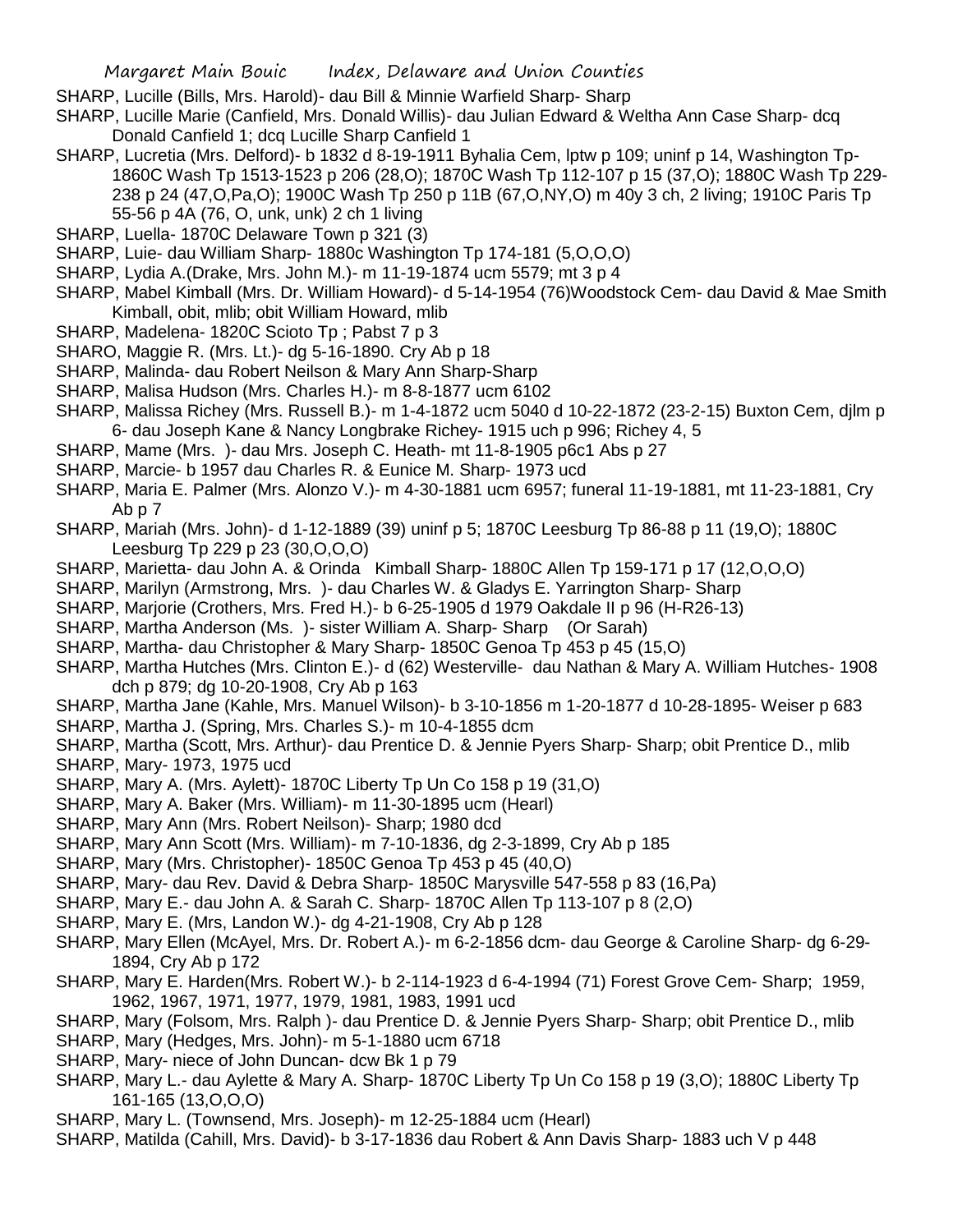- SHARP, Matilda A. (Turner, Mrs. William, Jr)- m 1-18-1855 ucm 2230; mt 1-24-1855, Abs p 18; unec VIII p 35, XVII p 6
- SHARP, Maurice Eugene 'Helen'- d 2-15-1972 (57) bur Marion- Sharp
- SHARP, —(Bell, Mrs. Albert)- dau Maurice Eugene & Helen Sharp- Sharp
- SHARP, —(Holmes, Mrs. William)- dau Maurice Eugene & Helen Sharp- Sharp
- SHARP, —(Nelson, Mrs. Merrill)- dau Maurice Eugene & Helen Sharp- Sharp
- SHARP, Maud K. Herriott (Mrs. Prentice Daniel)- b 1882 d 1905 New California Cem, DJ p 92; dau John & Lena Nick Herriott- 1915 uch p 575
- SHARP, Max Richard 'Anna M. Cody'- d 1-13-1972 son Watt & Myrtle Robinson Sharp- Longbrake 4; Richey 6; Rittenhouse 5; 1915 uch p 997; obit mlib (brown); 1910C Dover Tp 184-188 p 8A (9,O,O,O)
- SHARP, May Jerucha (Scott, Mrs. Charles G.)- b 6-3-1835 m 10-9-1853 d 2-19-1875 dau Henry M. & Eliza Maine Sharp- Asp 1214
- SHARP, M. E.- dau George H. & Caroline Sharp- 1850C Delaware Town 979 p 77 (13,O)
- SHARP, Melinda- b 1977 dau Robert N. & Mary Ann Sharp- 1980 dcd
- SHARP, Melissa- dau Jackson & Susan Sharp- 1850C Orange Tp 1691 p 110 (9,O)
- SHARP, Melissa Richey (Mrs. Russell)- b 1849 d 1872 dau Joseph K. & Nancy Longbrake Richey- mt 8-8- 1906 p3c3, Abs p 18; ped Ned Sharp #140 9, unec VIII p 63
- SHARP, Mellany (Mrs. Thomas)- Sharp
- SHARP, Melvin C. 'Dorothy'- 1959 ucd
- SHARP, Mildred (Mrs. Gerald)- m 8-28-1948 d 10-27-1991 (66) ; Sharp
- SHARP, Mildred Logan (Mrs. Wray)- Sharp
- SHARP, Mildred Shoemaker (Mrs. )- d 12-8-1960 (82) bur Loraine, O.- dau Solomon & Hannah Hatton Shoemaker- Sharp
- SHARP, Milo- Executor apptd, mt 3 p 30; mt 7-26-1876
- SHARP, Mila-d 7-12-1886 (11y1m) Byhalia Cem, lptw p 118- ch Cornelius & Evaline Sharp-
- SHARP, Mildred Davis (Mrs. Gerald)- m 8-28-1948 d 10-27-1991 (66) Sharp
- SHARP, Mildred (Kauff, Mrs. )- sister Fred W. Sharp- Sharp
- SHARP, Minerva- dau Jackson & Susan Sharp- 1850C Orange Tp 1691 p 110 (2,O)
- SHARP, Minerva Waterman (Mrs. David C.)- m 6-1-1878 ucm 6271
- SHARP, Minnie Warfield (Mrs. Bill)- b Ky d 2-6-1986 (91) bur Ky- Sharp
- SHARP, Mirtie- dau William Sharp- 1880C Washington Tp 174-181 (2,O,O,O)
- SHARP, Morris- 1908 dch p 233
- SHARP, Rev. Murray- son Maurice Eugene & Helen Sharp- Sharp
- SHARP, Myrtle Ivalou Robinson (Mrs. Watt) b 1878 m 1-29-1900 d 1951 Oakdale II p 54 (G-R11-9) dau Alfred G. & Jane M. Rittenhouse Robinson- 1915 uch p 997; Sbc p 45; ped Ned Sharp #140 5; unec VIII p 63; Longbrake 3,4; Richey 5,6; Rittenhouse 4,5; dg 5-19-1914 Cry Ab p 120; 1900C Dover Tp 135-137 p 6B (22,O,Va,Va) ; 1910C Dover Tp 184-188 p 8B (31,O,O,O) m 10y
- SHARP, Nancy (Mrs. Gary)- d 5-224-1902 (82-4-17), dcdeaths; 1850C Genoa Tp 432 p 44 (30,O)
- SHARP, Nancy- dau Charles N. & Jacqueline Sharp- 1959(5) ucd
- SHARP, Nancy (Flenniken, Mrs. Patriot David)- b 1788 d 1848- Powers p 154
- SHARP, Nancy Lou (King, Mrs. )- dau Fred W. & Dessie May Gallogly Sharp- Sharp
- SHARP, Nancy Travilian (Mrs. Henry)- 1883 uch V p 448
- SHARP, Nancy (Wright, Mrs. Joseph)- m 5-4-1842 dcm
- SHARP, Nan E.- sister-in-law of George & Livia Grewell- 1910C Jerome Tp 17-18 p 1B (37,O,O,O) wid, div, 2 ch
- SHARP, Ned #140- son Howard Curtis & Ferne Thelma Shelton Sharp- Sharp; obit Howard, mlib (brown); ped 1; unec V p 14. VI p 2. VII p 8, VIII p 63. IX p 2
- SHARP, Nellie.- b 7-1883 1900C Richwood 419-450 p 16A (16,O,-,-) boarder with William C. & Carrie Zigler Sharp
- SHARP, Nelson- 1967 ucd
- SHARP, Nora (Prater, Mrs. )- b 12-1887 dau Upton & Emily Mathers Sharp- 1900C Marysville 263-269 p 11B  $(12,0,0,0)$
- SHARP, Norman, d intoxication mt 8-7-1889 p5c2, Abs p 1
- SHARP, Norman- d 7-20-1889 (41-8-16) Byhalia Cem, lptw p 118 son Cornelius & Evaline Sharp- 1880C Washington Tp 169-176 p 18 (30,O, NY, Maine)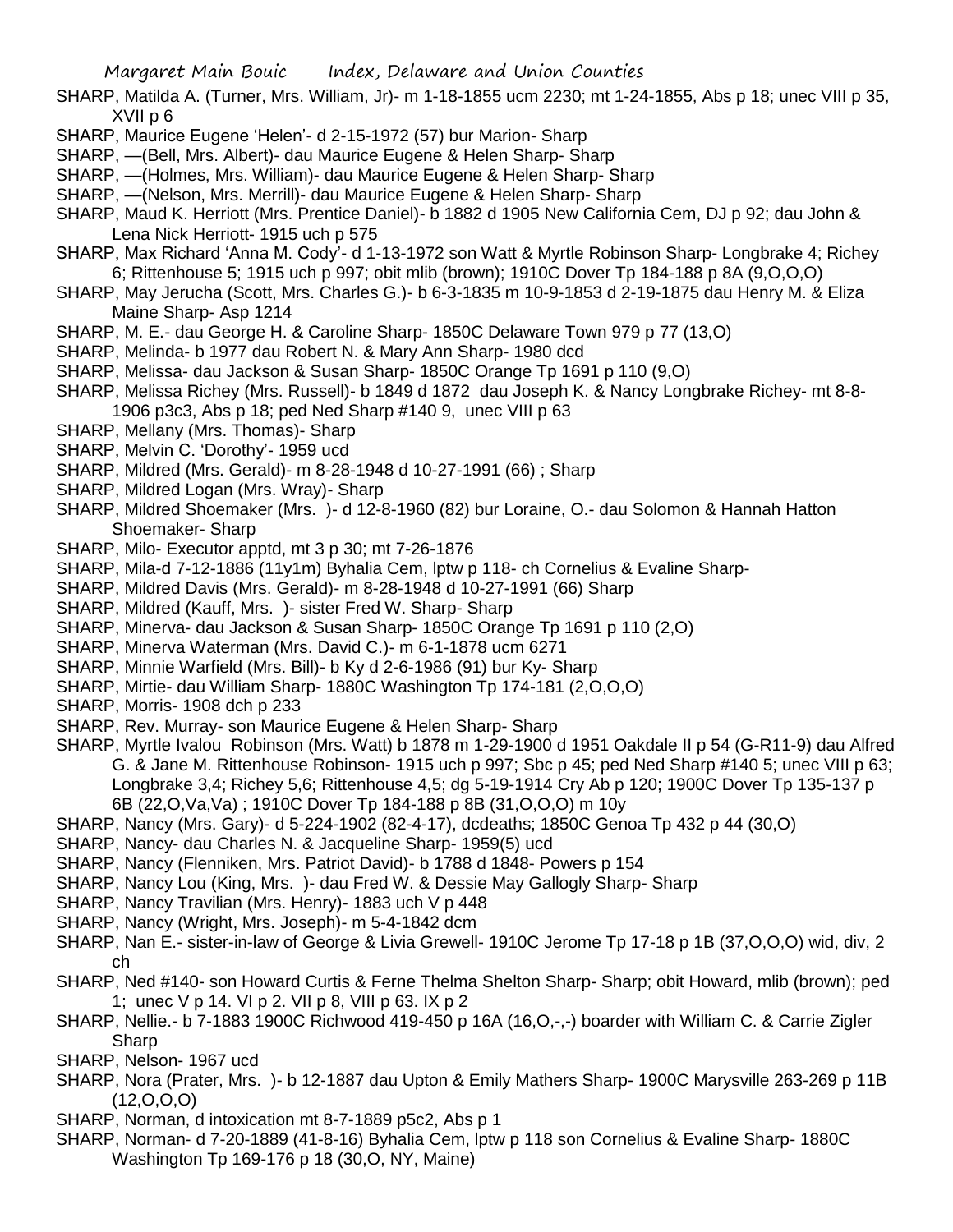- SHARP, Norman R. 'Sheryl A.'- 1977 ucd
- SHARP, Orinda Kimball (Mrs. John)- m 6-11-1859 ucm 2891; unec IV p 53, XIX p 17; 1860C Allen Tp 742-749 p 102 (26,O) 1880C Allen Tp 159-171 p 16 (48,O,Vt,Pa)
- SHARP, Orla- d 3-12-1878 (1y8m) Oxford Tp, dcdeaths
- SHARP, Orville- 1959 ucd
- SHARP, Ova- dau Allen T. & Roxy R. Sharp- 1880C Liberty Tp Un Co 139-143 p 15 (6,O,O,O)
- SHARP, P.- 1976 dch p 122; Rebekah lodge, 1888 unec XVI p 40
- SHARP, Paul- 1959 ucd
- SHARP, Paul- brother Wilbur K. Sharp- Sharp
- SHARP, Pauline (Weakley, Mrs. Delbert L.)- m 9-20-1923- Freshwater p 101
- SHARP, Pearl (Mrs. Earl Kennard)- Sharp
- SHARP, Peril- d 8-5-1881 (11m) Delaware dcdeaths
- SHARP, Peter- Nash p 44
- SHARP, Peter 'Catherine Troth'- m 5-4-1704- Nash p 426
- SHARP, Peter 'Elizabeth J. Wiseman''Rachel A. Gregg'- b 8-20-1834 m (1)1856 m(2) 1879 d 6-25-1905 (70- 10-5) Powell Cem, Powell p164- son Daniel T. & Abilene K.. Long Sharp- 1880 dch p 671;; 1908 dch p 469, 824; dcq LSC 4; dg 7-14-1905 Cry Ab p 36 1870C Liberty Tp Del Co p 395 (35\*); dg 2-13-1914 Cry Ab p 92
- SHARP, --- d 10-25-1870 (22d) Liberty Tp ch Peter & Elizabeth Sharp- dcdeaths
- SHARP, Peter 'Urith Morrison'- m 6-30-1855 ucm 2301; unec VIII p 35, XVII p 35
- SHARP, Phebe J.- dau Aylett & Mary A. Sharp- 1870C Liberty Tp Un Co 1158 p 19 (9,O)
- SHARP, Philip H.- son John & Mariah Sharp- 1880C Leesburg Tp 229 p 23 (1,O,Eng,O)
- SHARP, Phoebe Townsend (Emerson, Mrs. )- sister Job Cowgill Sharp- mlib
- SHARP, Phoebe (Woodruff, Mrs. Samuel)- b 1817 m 1834 d 3-14-1899, ped Fay I. Boyd Ludwig #489 31 unec XV p 82
- SHARP, Phyllis (Neal, Mrs. )- dau Charles W. & Gladys E. Yarrington Sharp- Sharp
- SHARP, Prentice D. 'Jennie Pyers'- b 9-4-1878 m 8-10-1909 d 9-12-1957 (79) E. Liberty Cem- son Aaron & Elizabeth Evans Sharp- Sharp
- SHARP, Prentice Daniel 'Maud K. Herriott'- 1915 uch p 575; DJ Cem p 92
- SHARP, R. W.- Rebeka Lodge 1888 unec XVI p 40
- SHARP, Mrs. R. A.- Pabst 1 p 68
- SHARP, Rachel A. Gregg (Mrs. Peter)- b 1845 m 1879 d 1914 Powell Cem, Powell p 164; pmc p 4; dg 2-13--- 1914 Cry Ab p 92 (d Thursday); dg 7-14-1905, Cry Ab p 36
- SHARP, Ralph W. 'Elizabeth Clark'- d 10-6-1995 (79) WWII
- SHARP, Rebecca- b 3-1827 1900C Liberty Tp Un Co18 p 1B (73, O, NJ. NJ); lived with Charles H. Powell
- SHARP, Rebecca (Sommers, Mrs. )- dau Charles W. & Gladys E. Yarrington Sharp- Sharp
- SHARP, Rev. Bob- Sharp
- SHARP, Robert- 1915 uch p 135, 996; 1883 uch III p 327, 372, 373; unec IV p 33
- SHARP, Robert- Sheriff 1868-1872 unec XVII p 69
- SHARP, Robert A. "Pete' 'Delores Morris'- b 9-14-1941 m 7-4-1964 d 7-23-1992 (50) Forest Grove Cem- son Robert W. & Mary E. Harden Sharp- Sharp; 1959, 1962, 1967, 1971, 1975, 1977, 1979, 1981, 1983, 1991 ucd
- SHARP, Robert 'Ann Davis''Julia Organ'- b 9-24-1810 m(1) 1933 (2) 1846 d 6-18-1892 (81) son Henry & Nancy Travilian Sharp- ped Ned Sharp 16, 1883 uch V p 448; Un Co. Sheriff; mt 7-6-1892 Abs p 26; unec VII p 3, VIII p 63; 1870C Marysville 90 p (59,O); 1880C Paris Tp 46-59 p 44 (69,O,Va,Va)- Supt. County Infir..
- SHARP, Robert- son Fred W. & Dessie Gallogly Sharp- Sharp
- SHARP, Robert 'Julian'- 1860C Paris Tp 1284-1275 p 169 (48,O); 1880C Paris Tp 46-59 p 44 (69,O,Va,Va)
- SHARP, Robert "Bobby"- b 1966 son Robert A. & Delores Sharp- 1971, 1977, 1979, 1981, 1983 ucd
- SHARP, Robert Neilson 'Mary Ann'- b 4-12-1927 d 1-19-1992 (64) Sunbury Mem. Pk- son Fred & Dessie May Gallogly Sharp- Sharp; 1980 dcd
- SHARP, Robert P/B- son Peter & Elizabeth J. Wiseman Sharp- 1880 dch p 671; 1908 dch p 824;; dg 7-14- 1905, Cry Ab p 36; 1870C Liberty Tp Del Co p 395 (5)
- SHARP, Robert W. 'Mary E.'- son Robert A. & Delores Morris Sharp- Sharp 1959, 1962, 1967, 1971 ucd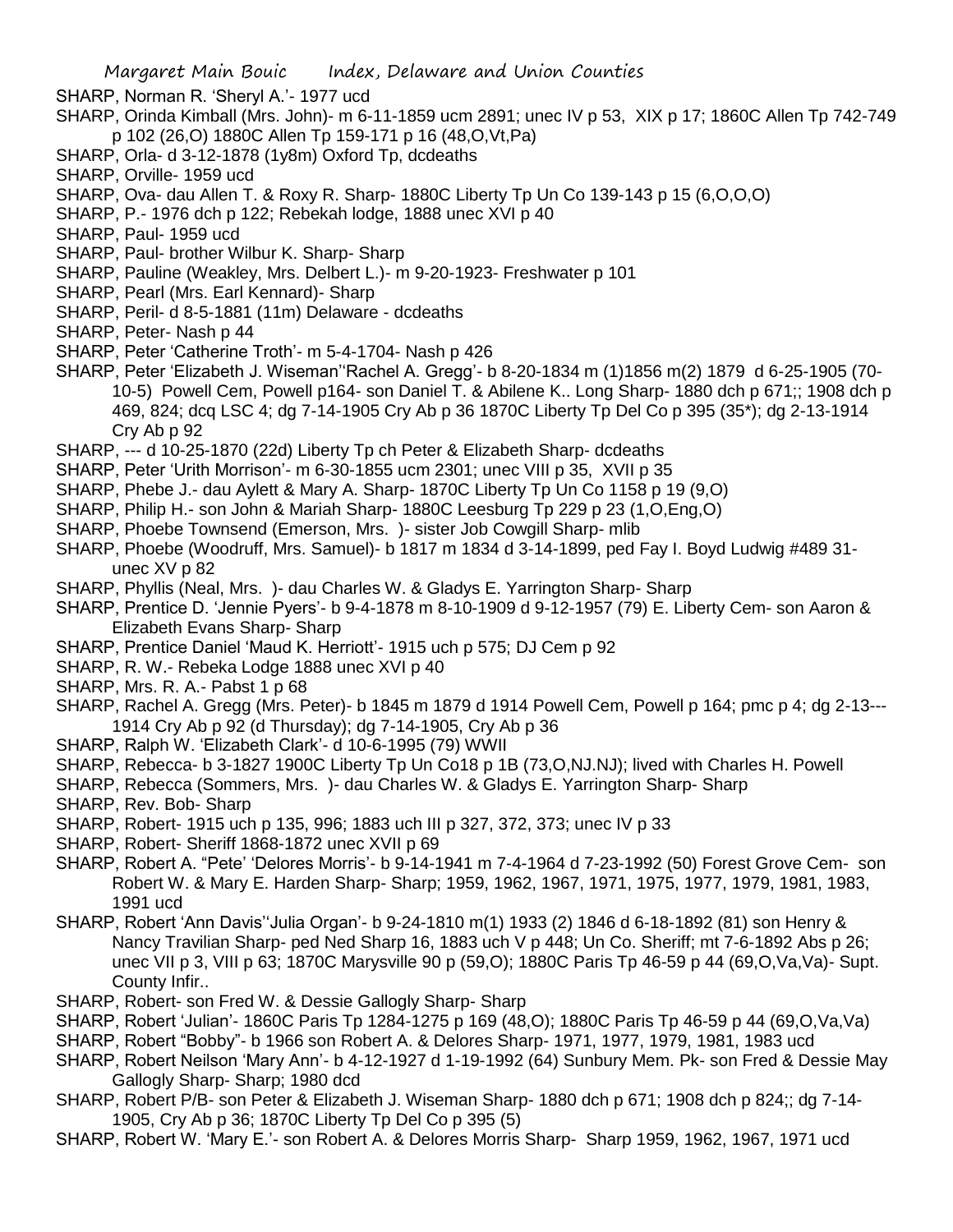- SHARP, Roberta (Daniels, Mrs. Alva)- b 1918 d 1948 Oakdale II p 54 (G-R11-9) dau Watt & Myrtle Robinson Sharp- Longbrake 4,5; Richey 6,7; Rittenhouse 5,6
- SHARP, Rodney- brother Derald P. Sharp- Sharp
- SHARP, Rolla 'Grace'- b 9-1882 d 1949 Raymond Cem, lptw p 39 sonJohn Upton & Emma Mathers Sharpobit John Upton, mlib; 1949 ucd; 1900C Marysville 1st ward 263-269 p 11B (16,O,O,O)
- SHARP, Ronnie- brother Derald P. Sharp- sharp
- SHARP, Rosa- (6-1888) to Children's Home- uninf p 5
- SHARP, Rosalee (Mrs. James E.)- 1991 ucd
- SHARP, Rosannah Porter (Mrs. John D.)- m 6-18-1851 ucm 1680- dau William & Eleanor Lawrence Porteropc 52; dumch p 7; unec XIV p 52
- SHARP, Rose (Beebe, Mrs. Henry)- m 5-10-1832 Madison Co, unec VII p 9
- SHARP, Roslie (Moore, Mrs. )- sister Derald P. Sharp- sharp
- SHARP, Roxy Benton (Mrs. Allen)- m 2-2-1868 ucm 4344- 1880C Liberty Tp Un Co 139-143 p 15 (30,O,O,Pa)
- SHARP, Russell B. 'Malissa Richey''Julia McAllister'- b 7-6-1843 m 1-4-1872 ucm 5040 djlm p 6- son Robert & Ann Davis Sharp-; 1883 uch IV p 486, 536, V p 448; ped Ned Sharp #140 8' unec VIII p 63; 1860C Paris Tp 1284-1275 p 170 (17,O)
- SHARP, Ruth Margaret (Hutchisson, Mrs. Stanley Clem)- b 12-5-1925 m 11-5-1949- Hutchisson p 60
- SHARP, S.-Powell p 119
- SHARP, Ruth Virginia (Mrs. William Bundy)- Sharp
- SHARP, Salina- dau John & Mariah Sharp- 1880C Leesburg Tp 229 p 23 (7,O,Eng,O)
- SHARP, Sally Lunn Duncan (Mrs. William)- d 9-30-1852 (55-10-27) Marlborough Cem.p 149, Powell p 295; niece of John Duncan- dcw Bk 1 p 79; dcq MGT 13
- SHARP, Samuel- 1908 dch p 404; 1880 dch p 300; 1976 dch p 353
- SHARP, Samuel, Capt.- b 1825 d 2-21-1899 (70/75-6-13); Mlb Tp-1870C Marlborough Tp p 408 (41\*), dcdeaths; dg 2-24-1899, Cry Ab p 189
- SHARP, (Westbrook Mrs. Edward)- dau Capt. Samuel Sharp- dg 2-24-1899, Cry Ab p 189
- SHARP, —(Gillett, Mrs. B.)- dau Capt. Samuel Sharp- dg 2-24-1899, Cry Ab p 189
- SHARP, Samuel C. (Mrs. John A.)- 1870C Allen Tp 113-107 p 8 (34,O)
- SHARP, Samuel 'Lorinda Main'- m 3-23-1854 dcm- son William & Sally Lunn Duncan Shar---- dcq Minnie Gilette Tagg 6; Asp (982); 1880C Marlborough Tp 94 p 185 (21,O)
- SHARP, Samuel- son William T. Sharp- dcw Bk 4 p 75(9)
- SHARP, Sandra- dau Maurice Eugene & Helen Sharp- Sharp
- SHARP, Sarah A.- dau Christopher & Mary Sharp- 1850C Genoa Tp 453 p 45 (18,O)
- SHARP, Sarah Ann (Shipe, Mrs. Daniel)- m 8-24-1851 dcm
- SHARP, Sarah Ann (Spain, Mrs. Sanford)- m 6-5-1862 ucm 3322; unec XX o 43
- SHARP, Sarah Boyd (Mrs. William)- see Sally- adopted dau John Duncan- 1880 dch p 518, 525
- SHARP, Sarah (Hickok, Mrs. Allen)- b 3-3-1819 m 7-20-1837d 5-4-1906/7 dau Garritt & Anna Sharp- dcc
- Kenneth Lee Davis 13 ped Janice Gerold Daugherty #157 29; unec IX p 44
- SHARP, Sarah J. Shaw (Mrs. Oliver)- d 9-9-1902 (55) Ashley- dcdeaths- dau Jonathan,Jr. & Mary Ann Barry Shaw- dumch p 302
- SHARP, Sarah L.- Pabst 3 p 7
- SHARP, Sarah Marie Stischok (Mrs. Wilbur K.)- Sharp
- SHARP, Sarah (Swartz, Mrs. Jacob I.)- m 5-3-1840 dcm
- SHARP, Sarah (Mrs. Thomas)- dumch p 46; 1850C Marlborough Tp 94 p 185 (53,Va)
- SHARP, Sarah (Windsor, Mrs. James)- m 4-5-1840 dcm- dau William T. Sharp- dcw Bk 4 p 75(9)
- SHARP, Sarah- dau William & Sarah Sharp- 1850C Marlborough Tp 94 p 185 (27,O)
- SHARP, Saundra Jo Hines (Mrs. Donald Lee)- m 8-22-1987 dau Jack A. Hines- Sharp
- SHARP, Sena Jane Ainsworth (Mrs. William Lawrence)- b 1877 m 8-8-1901, Dayton d 1943 Oakdale II p 97
	- (H-R27-16) dau Samuel Ainsworth- mt 8-28-1901 p 7 c2, Abs p 90
- SHARP, Sharon (Mrs. William)- Sharp
- SHARP, Sheryl A. (Mrs. Norman R.)- 1977 ucd
- SHARP, Sophia (Mrs. Joseph)- dcw Bk 3 p 250
- SHARP, Sophronia (Mrs. Joseph)- 1850C Genoa Tp 433 p 44 (48,Vt)
- SHARP, Stella Shoemaker (Mrs. James) -Sharp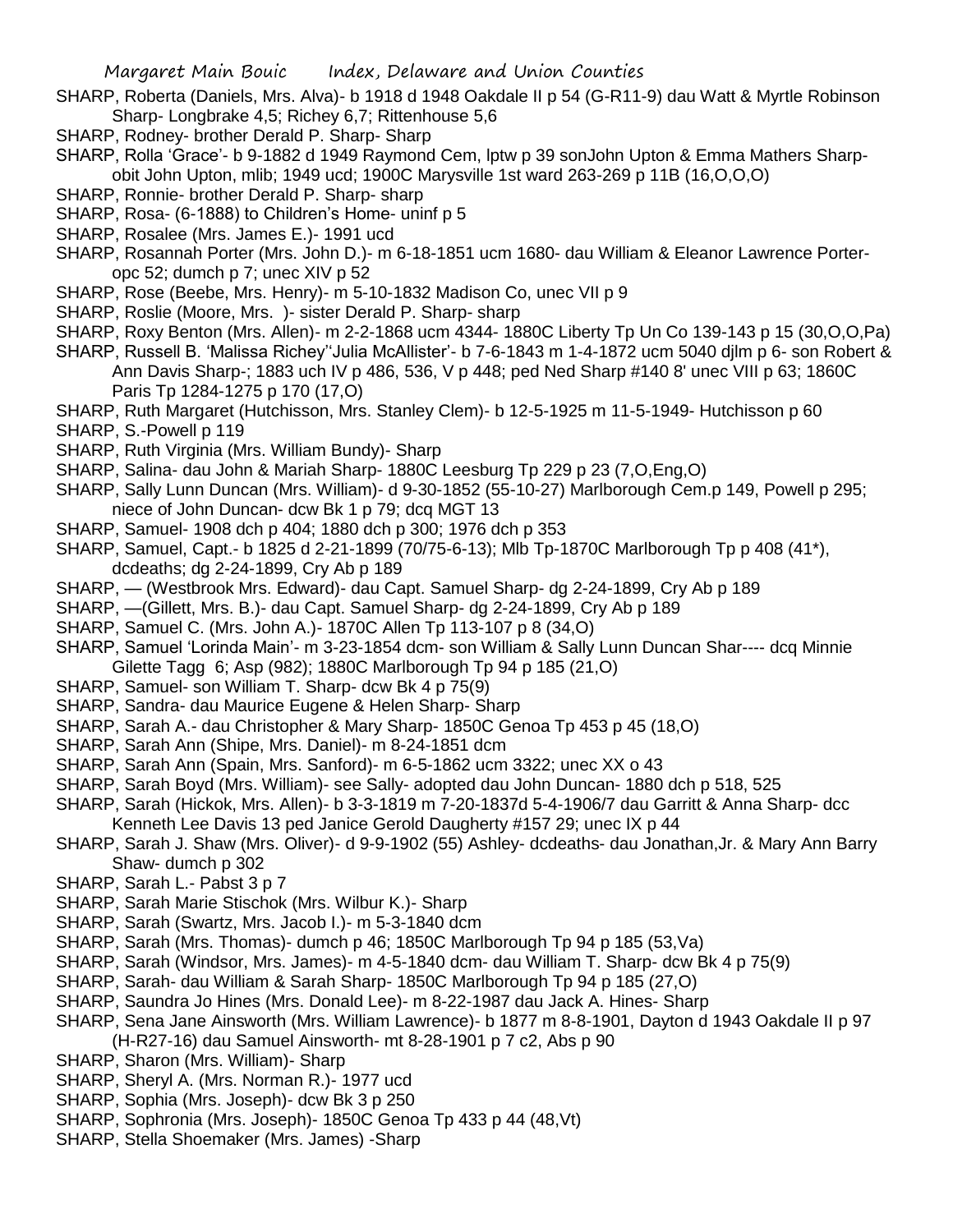- SHARP, Stephen 'Julia Dixon' 'Hester Ann Oldham'- b 1807 m (2) 5-30-1839 dcm d 11-10-1886 (79y17d) Genoa Tp- son Garrett & Anna Goodspeed Sharp- 1908 dch p 878; ped Peggy Hall Vollrath #54 18, unec V p 17; hadc p 26; dcdeaths; mt 2-25-1903 p4c3; Ab p 5; 1850C Genoa Tp 431 p 43 (43,NY); 1870C Genoa Tp p 358 (63\*)
	- SHARP, Stephen Alfred- son Stephen & Hester Ann Oldham Sharp- 1908 dch p 878; 1870C Genoa Tp p 358 (16)
- SHARP, Susan (Mrs. Jackson)- 1850C Orange Tp 1691 p 110 (33,O)
- SHARP, Susan- dau John A. & Orinda Kimball Sharp- 1880C Allen Tp 159-171 p 17 (20,O,O,O)
- SHARP, Susan- dau John A. & Sarah C Sharp- 1870C Allen Tp 113-107 p 8 (4,O)
- SHARP, Susan Jane (Giles, Mrs. Joe)- m 10-31-1975 dau Ernest Sharp- Sharp
- SHARP, Sylvia- dau Allen T. & Roxie Benton Sharp- 1880C Liberty Tp Un Co 139-143 p 15 (10,O,O,O)
- SHARP, Tammy- b 1959 ch Charles R. & Eunice M. Sharp- 1973 ucd
- SHARP, Teresa (Thompson, Mrs. Gary)- dau Robert A. "Pete" & Delores Morris Sharp- Sharp
- SHARP, Terry- b 1961 ch Charles R. & Eunice M. Sharp- 1973 ucd
- SHARP, Theda Foust (Mrs. William)- m 4-20-1857 dcm d 2-3-1859 (27-4-27) Winsor Corners Cem, Powell p 193
- SHARP, Theresa- b 1965 dau Robert A. & Deloris Sharp- 1971, 1977, 1979, 1981, 1983, 1991 ucd
- SHARP, Thomas- Pabst 8 p 96 Thomas- witness, unec II p 36
- SHARP, Thomas 'Elizabeth- 1850C Oxford Tp 2723 p 154 (59,Md)
- SHARP, Thomas 'Mellany'- Sharp
- SHARP, Thomas 'Sarah'- dumch p 46
- SHARP, Thomas, Jr.- son Thomas & Elizabeth Sharp- 1850C Oxford Tp 2723 p 154 (21,O)
- SHARP, Tilman 'Isbel Maine'- son Thomas & Elizabeth Sharp- Asp (1858); 1850C Oxford Tp 2723 p 154 (19,O)
- SHARP, Tony- b 1958 son Charles R. & Eunice M. Sharp- 1973 ucd
- SHARP, John Upton 'Emma Mather'-b 8-7-1859 m 8-21-1880 ucm 6768 d 7-8-1948 Oakdale son John & Linda
- Burris Sharp- obit Emily, mlib; mt 5-15-190 p1c2 p 45; 1880C Allen Tp 179-192 p 18 (19,O,O,O); 1900C Marysville 1st ward 263-269 p 11B (40,O,O,O) m 23 y, cooper; uninf p 29 (83- 1948); grandson Mrs.
	- Polly Burroighs, mt 6-7-1899, p 7B; Abs p 56
- SHARP, Urania- d 4-17-1857 (38-5-11) Marlborough Cem.p 149 Powell p 295- dau William & Sarah Sharp-1850C Marlborough Tp 94 p 185 (30,O)
- SHARP, Urith Morrison (Mrs. Peter)- m 6-3-1855 ucm 2301 unec VIII p 35, XVII p 35
- SHARP, Vernice (Sparks, Mrs. )- dau Fred W. & Dessie May Galloghy Sharp- Sharp
- SHARP, Victor- brother Wilbur K. Sharp- Sharp
- SHARP, Viola (Carpenter, Mrs. )- dau Fred W. & Dessie May Galloghy Sharp- Sharp
- SHARP, Viola (Fawcett, Mrs. )- sister Fred W. Sharp- Sharp
- SHARP, Virginia- dau George H. & Caroline Sharp- 1850C Delaware Town 979 p 77 (9,O)
- SHARP, --- (Mrs. Walter)- dau Mr. Felkner- dg 1-14-1910- Cry Ab p 87
- SHARP, Walter- son John A. & Sarah C. Sharp- 1870C Allen Tp 113-107 p 8 (6,O)
- SHARP, Walter- son Robert & Julian Sharp- 1860C Paris Tp 1284-1275 p 170 (7,O)
- SHARP, Warren Dale- son William Bundy & Ruth Virginia Sharp- Sharp
- SHARP, Watt R. 'Myrtle Robinson'- b 9-22-1872 d 9-9-1934 Oakdale II p 54 (G-R11-9)- son Russel B. & Melissa Richey Sharp- 1883 uch V p 374; 1915 uch p 986, 996, 997, Longbrake 3,4; Richey 5,6; Rittenhouse 4,5; ped Ned Sharp #140 4; unec VIII p 63; 1880C Dover Tp 121-128 p 51 (7,O,O,O); 1900C Dover Tp 135-1137 p 6B (27,O,O,O); 1910C Dover Tp 184-188 p 5A (37,O,O,O) m 10y
- SHARP,W. E.- lodge unec XVI p 40
- SHARP, Webster L. 'Libbie A. Marshall'- b 5-1846 m 11-3-1869 ucm 4637-1870C Liberty Tp Un Co 152 p 18 (24,O); 1880C Lib Tp 156-160 (34,O,O,O); 1900C Lib Tp 157-161 p 7B (54,O,O,O) m 30y
- SHARP, Weltha Ann Case (Mrs. Julian Edward)- 1908 dch p 428; pmnc p 4; dcq Lucille Marie Sharp Canfield 3; unec XVI p 58, Rebecca Lodge 1905, unec XVI p 58
- SHARP, Wesley- son Capt. Samuel Sharp- dg 2-24-1899, Cry Ab p 189
- SHARP, Wesley Shellman 'Bessie R."- b 3-4-1882 d 12-14-1950 Oakdale II p 92 (H-R22-11) son John Wesley & Louisa Baird Sharp- obit, mlib
- SHARP, Wilbur K. 'Sarah Marie Stischok'- b 1-14-1899 d 1-29-1966 bur. E. Liberty- dau Guy & Maude Austin Sharp- Sharp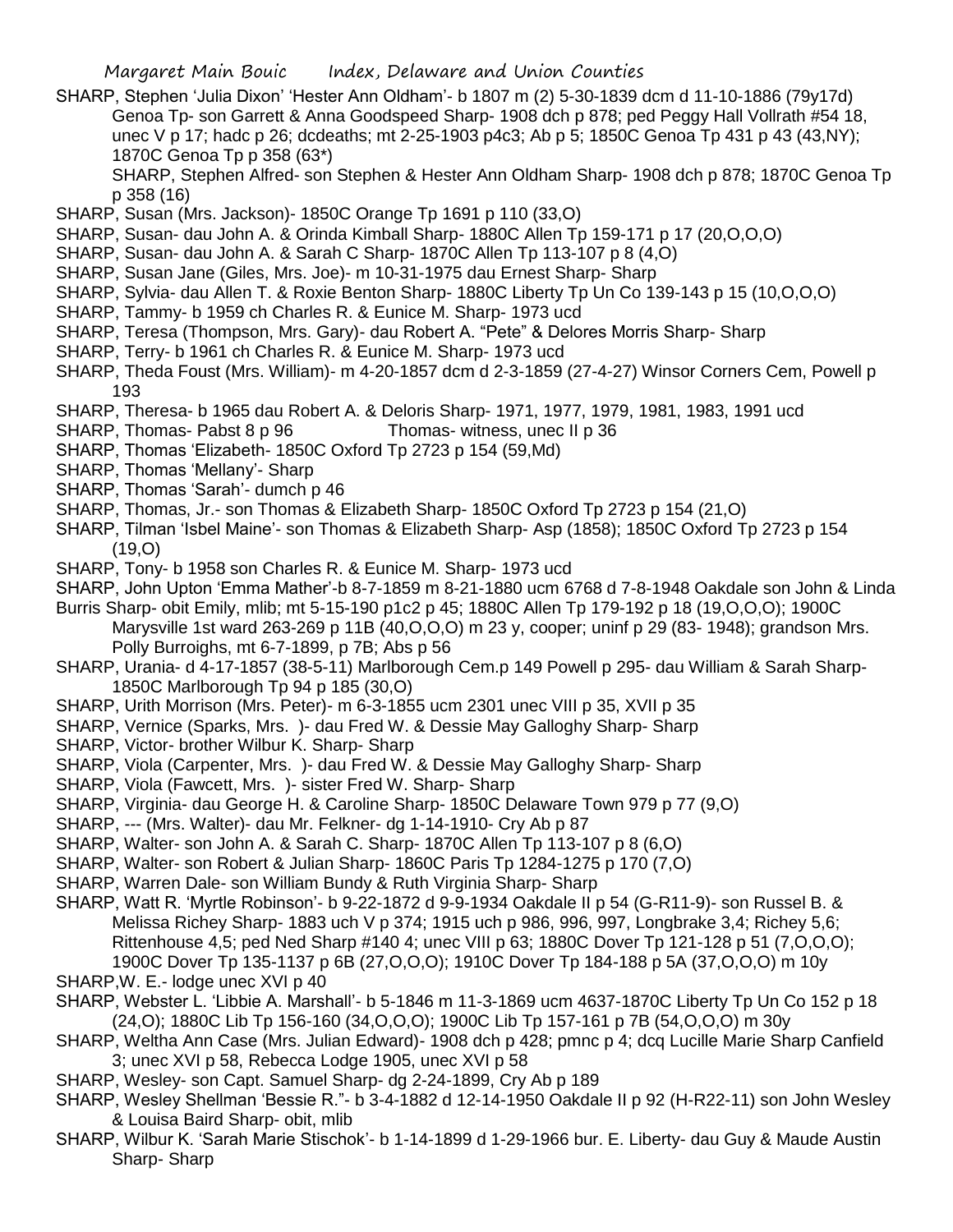- SHARP, Willard- b 1868 d 7-20-1946 Byhalia Cem, lptw p 109; uninf p 27, Washington Tp
- SHARP, William- JB 1 p 316 tavern, uccp p 14
- SHARP, William- hadc p 26 (1849 Troy Tp)
- SHARP, William- Nash p 428
- SHARP, William- 1835 men p 36 #10 p 63 Liberty Tp, Del Co
- SHARP, Mr. and Mrs. William- their son d Sunday (2d) bur St. John mt 12-9-1903 p 10c4
- SHARP, William- 1880C Washington Tp 174-181 (43,O,NY,Maine)
- SHARP, Will- grandson of Mrs. Polly Burroughs, mt 6-7-1899 Abs p 56
- SHARP, William 'Ann Mary Scott'- m 7-10-1836 dcm
- SHARP, William Bundy 'Ruth Virginia'- sharp
- SHARP, William- son Rev. David & Debra Sharp- 1850C Marysville 547-558 p 83 (23,Pa)
- SHARP, William 'Debbie'- son Gerald L. & Mildred Davis Sharp- Sharp
- SHARP, William E. 'Geraldine E.'- d 1-3-1985- Union Cem- Sharp
- SHARP, William F.- 1908 dch p 381
- SHARP. William G.- son William E. & Geraldine E. Sharp- Sharp
- SHARP, William H.- d 6-9-1862; 1883 uch IV p 485
- SHARP, William Howard 'Mabel'- d 1-30-1941 (63) Woodstock Cem, obit, mlib- son Mrs. E. W. Sharp
- SHARP, William Isaac- son Stephen & Hester Ann Oldham Sharp- 1908 dch p 878; 1850C Genoa Tp 431 p 44 (1,O); 1870C Genoa Tp p 358 (21)
- SHARP, William- son John & Mariah Sharp- 1880C Leesburg Tp 229 p 23 (4,O,Eng,O)
- SHARP, William Lawrence 'Sena Jane'- b 1878 d 1952 Oakdale II p 47 (H-R27-16)
- SHARP, William 'Mary A. Baker'- m 11-30-1895 ucm (Hearl)
- SHARP, William 'Mary Ann Scott;- b 7-10-1812 m 7-10-1836 d 1-21-1899- 6th son of Garret & Anna Sharp- dg 2-3-1899, Cry Ab p 185
- SHARP, William O.- son John A. & Orinda Kimball Sharp- 1880C Allen Tp 159-171 p 17 (7,O,O,O)
- SHARP, William P.- 1835 men p 43 # 202 p 78 Marlborough Tp
- SHARP, William son R. Sharp- 1860C Paris tp 1284-1275 p 169 (22,O)
- SHARP, William 'Sada Schoby'- Sharp
- SHARP, William 'Sharon'- son Ralph W. & Elizabeth Clark Sharp- sharp
- SHARP, William T. 'Carrie C. Zigler'-b 10-1857 m 12-13-1879 ucm 661- 1900C Richwood 419-450 (42,O,Pa,O) laborer, flour mill
- SHARP, William 'Theda Foust'- m 4-20-1857 dcm
- SHARP, William T. 'Sarah Boyd'- 1880 dch p 519, 521, 538; will dcw Bk 4 p 75(9); 1850C Marlborough Tp 94 p 185 (56,Pa)
- SHARP, William T. 'Sally Lunn Duncan'- d 8-16-1861 (69) Marlborough Cem. p 1149, Powell p 295; 1908 dch p 476;1820C Troy Tp ; 1840C Marlborough Tp (40-50); dcq MGT 12; hadc p 38, 56
- SHARP, William- son William & Sarah Sharp- dcw Bk 4 p 75(9); 1850C Marlborough Tp 94 p 185 (19,O)
- SHARP, Williard- son William Sharp- 1880C Washington Tp 174-181 (13,O,O,O)
- SHARP, Willie- 1870C Delaware Town p 321 (5)

SHARP, Wray 'Mildred Logan'- d 7-25-1986 (69) Forest Grove Cem- son William & Sada Schoby Sharp- Sharp SHARP, W. S.- 1883 uch IV p 463

- SHARP, W. Way- son Joseph Walton & Elizabeth A. Kelley Sharp- dg 6-18-1908, Cry Ab p 49
- SHARP, --- (Mrs. W. W.)- dau Rees Ballard- mt 3-9-1904 p 10c5, Abs p 7
- SHARP, Zeno- son Thomas & Elizabeth Sharp- 1850C Oxford Tp 2723 p 154 (24,O)
- SHARPARROWE, Elizabeth (Browne, Mrs. Rev. Chad)- dcc Maxson Greene 1037
- SHARPE, A, A,- d Monday, mt 3-4-1969, obit, mlib (brown)
- SHARPE, A. A. 'Maxine'- d 8-11-1979 (91) bur McConnellsville- Sharpe
- SHARPE, Col. Alfred C.- son George W. Sharpe- dg 6-3-1913 Cry Ab p 39; dg 3-21-1916, Cry Ab p 36
- SHARPE, Agnes- 1830C Union Tp 192 p 287 (50-60)
- SHARPE, Caroline (Risley, Mrs. )- dau George W. Sharpe- dg 3-21-1916 Cry Ab p 37
- SHARPE, —(Davis, Mrs. E. K) dau George W. Sharpe- dg 3-21-1916 Cry Ab p 37
- SHARPE, Charles R. "Bob"'Elizabeth A. Farmwald'- b 3-31-1914 d 6-10-1994 (80) Forest Grove Cem- son Paul & Grace Williamson Sharpe- Sharpe
- SHARPE, Cora B. Mosher (Mrs. G. K.)- dau Dr. Mosher- 1880 dch p 694
- SHARPE, Daisy G. (Rummell, Mrs. Dale)- Sharpe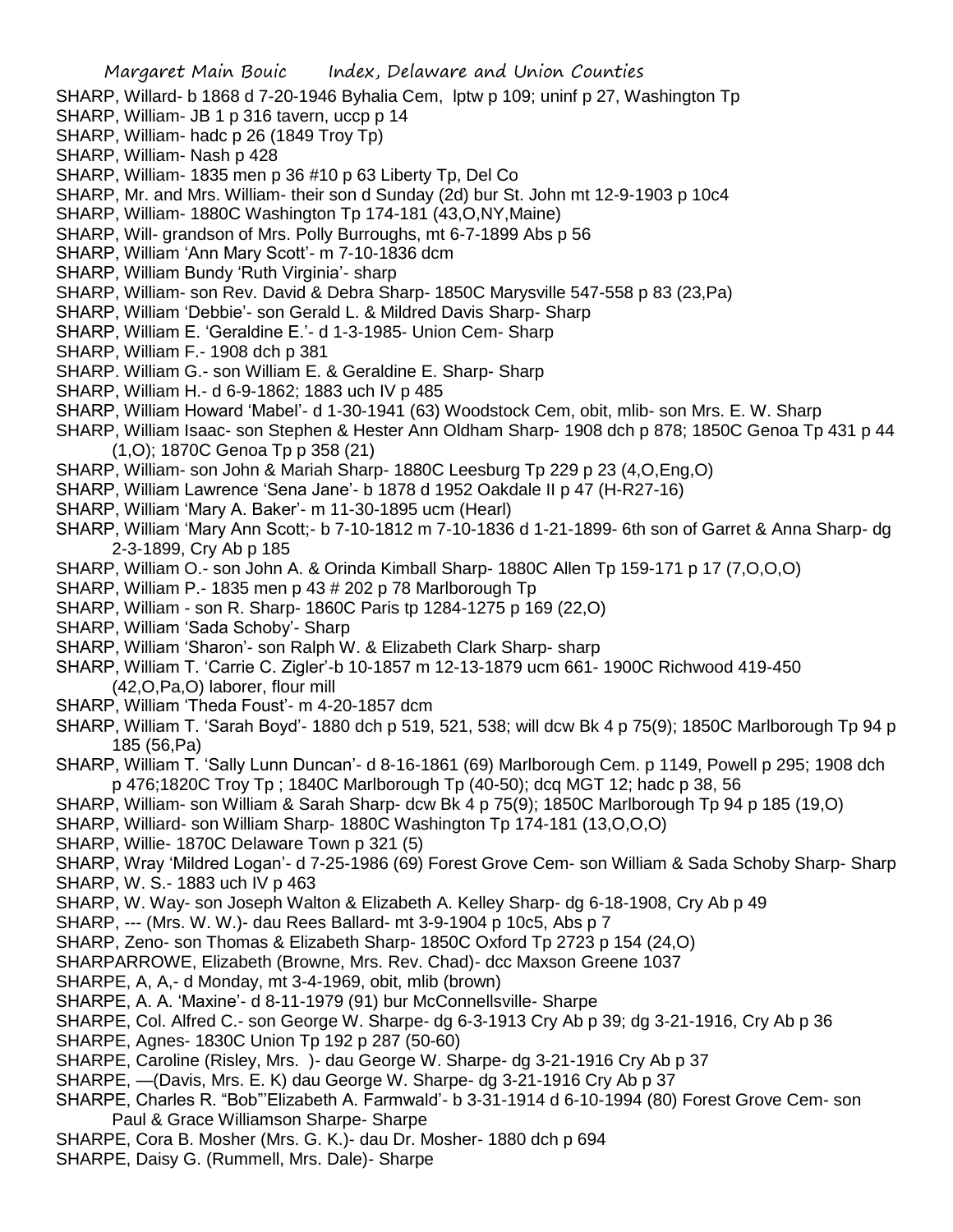- SHARPE, Daniel 'Nancy W. Wickerham'- dcq Edna Wickerham Eckel 6
- SHARPE, Eliza (Mrs. Samuel)- 1880 dch p 694
- SHARPE, Elizabeth A. Farmwald (Mrs. Charles R.)- b 8-16-1913 m 1-20-1945 d 4-19-1992 (78) Forest Grove Cem- dau Jacob J. & Sarah Miller Farmwald-- Sharpe
- SHARPE, Fay- d 1840 Marlborough Cem. p 148
- SHARPE, Frances M. (Pim/Pym, Mrs.Jacob)- m 12-24-1857 dcm d 3-10-1916, dg 3-21-1916, Cry Ab p 36
- SHARPE, Frank Wise- d Thursday (53) son William W. Sharpe- dg 2-4-1913- Cry Ab p 12
- SHARPE, G. K.'Cora E. Mosher'- son Samuel & Eliza Sharpe- 1880 dch p 694; Sunbury p 75
- SHARPE, G. W.- 1883 uch V p 349, 350, 353
- SHARPE, George W.- editor of Delaware Gazette- dg 6-7-1898, Cry Ab p 221; dg 3-21-1916, Cry Ab p 37; dg 10-20-1899, Cry Ab p 156
- SHARPE, George- son Maurice A. & Mattie Ross Sharpe- Sharpe
- SHARPE, Governor Horatio- Powers p 38
- SHARPE, Grace Williamson (Mrs. Paul)- Sharpe
- SHARPE, Grata M. Maine (Mrs. Rev. Ichabod) b 12-18-1817 d 4-6-1842 dau Paul B. & Lydia Miner Maine-Asp 449
- SHARPE, Rev. Ichabod 'Grata M. Maine'- Asp (449)
- SHARPE, Jemima Alexander (Mrs. Thomas)- dau James & Margaret McKnitt Alexander- Powers p 7
- SHARPE, J. G.- 1908 dch p 191
- SHARPE, J. W.- 1880 dch p 385; 1908 dch p 192, 869
- SHARPE, Lucy- 1870C Liberty Tp Un Co 149 p 18 (10,O)
- SHARPE, Marguerite (Nelson, Mrs. )- dau Maurice & Mattie Ross Sharpe- Sharpe
- SHARPE, Mary- 1870C Liberty Tp Un Co 149 p 18 (16,O)
- SHARPE, Mary Ann (Price, Mrs. Carl)- dau A. A. & Maxine Sharpe- Sharpe
- SHARPE, Mary E.- dau Samuel & Eliza Sharpe- 1880 dch p 694
- SHARPE, Mary Elizabeth (Wickerham, Mrs. Donald Cargill)- dau Daniel & Nancy Wickerham- dcq Edna Wickersham Eckel 3
- SHARPE, Mary Ellen (MacAyel, Mrs. )- dau George W. Shaarpe- dg 3-21-1916- Cry Ab p 37
- SHARPE, Mattie Ross (Mrs Maurice A.)- d 2-28-1988 (102) Sunset Cem. Cols. Sharpe
- SHARPE, Maurice A. 'Mattie Ross'- Sharpe
- SHARPE, Maurice E.- son Maurice A. & Mattie Ross Sharpe- Sharpe
- SHARPE, Maxine (Mrs. A. R.)- d 3-3-1969- Sharpe
- SHARPE, Nancy Wickerham (Mrs. Daniel)- dau Peter & Elizabeth Copeland Wickerham- dcq Edna Wickerham Eckel 7
- SHARPE, Nathan A.- son Paul & Grace Williamson Sharpe- Sharpe
- SHARPE, Paul 'Grace Williamson'- Sharpe
- SHARPE, Robert- son Maurice A. & Mattie Ross Sharpe- Sharpe
- SHARPE, Samuel 'Eliza'- 1880 dch p 542, 694
- SHARPE, Major Thomas 'Jemima Alexander'- Powers p 7
- SHARPE, Virginia (Patterson, Mrs. Robert)- dau Hon George W. Sharpe- dg 6-3-1913 Cry Ab p 39
- SHARPE, William- Nash p 68
- SHARPE, Hon. W. E.- nephew of Virginia Sharp Patterson- dg 6-3-1913 Cry Ab p 39; nephew of Frances Sharpe Pym- dg 3-21-1916, Cry Ab p 37
- SHARPE, William A.- dg 2-4-1913 Cry Ab p 12
- SHARPLESS, Rev. Albert S.- 1908 dch p 283, 292; Pabst 5 p 21, 25; hmp p 78, 134, 174, 310
- SHARPLESS, Benjamin 'Deborah Willits'- dumch p 310
- SHARPLESS, Celinda (Runyan, Mrs. Alexander)- m 10-4-1849 ucm 1454; unec VII p 46. XIII p 20
- SHARPLESS, Deborah Willits (Mrs. Benjamin)- dau Joel & Cynthia Lewis Sharpless- dumch p 310
- SHARPLESS, Katie (Mrs. )- Pabst 5 p 22
- SHARPLESS. P. O.- hmp p 102
- SHARPLEY, Catharine (Mrs. Eliza)- 1860C Marysville 1487-1479 p 196 (21,O)
- SHARPLEY, Eliza 'Catharine'- 1860C Marysville 1487-1479 p 196 (25,O)
- SHARPNACK, Cathy Sue- dau Jack Sharpnack- Sharpnack
- SHARPNACK —(Chamberlain, Mrs. Steve)- dau Jack Sharpnack- Sharpnack
- SHARPNACK, Jack- Sharpnack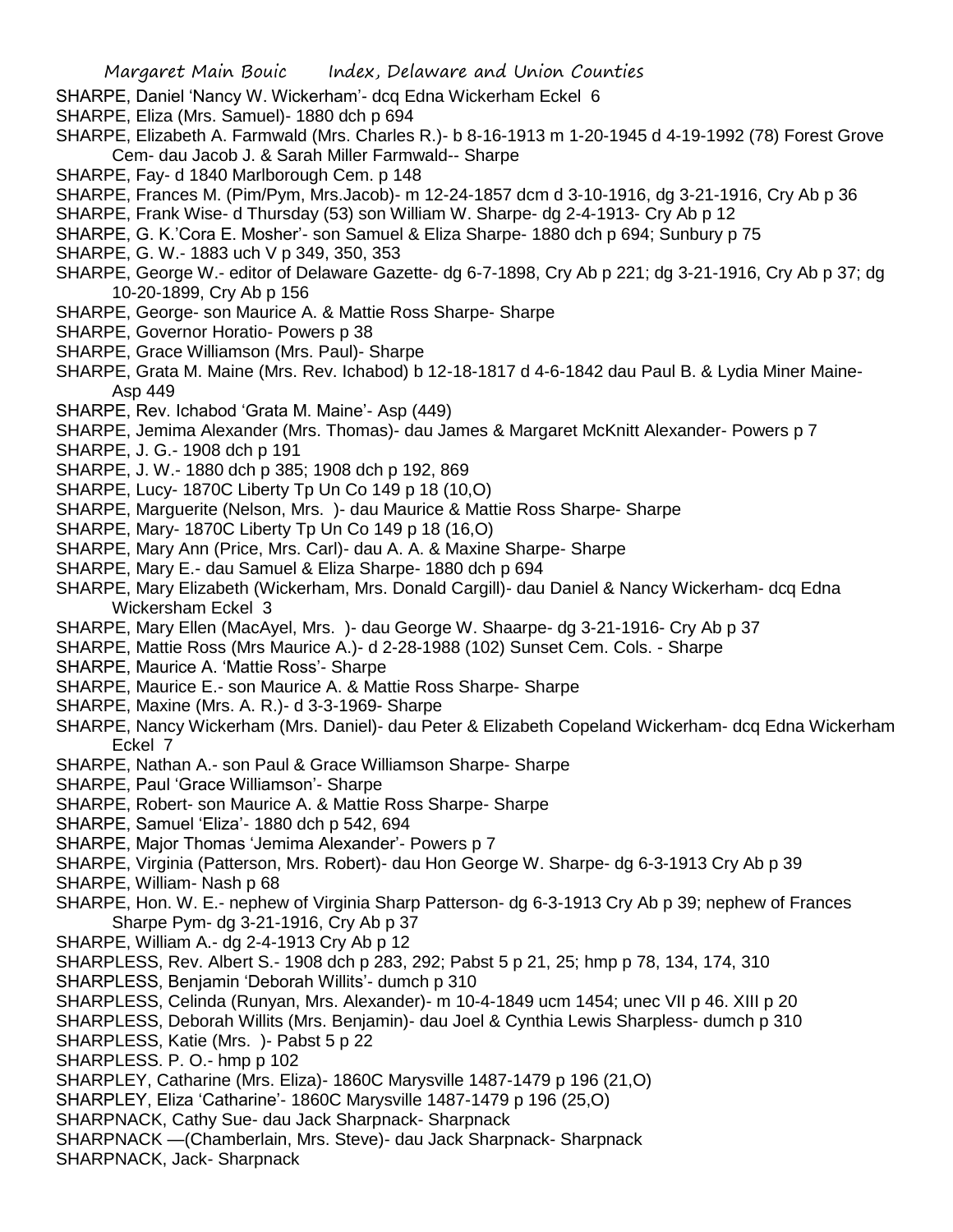- SHARPNECK, Bessie (Roof, Mrs. Frank)- dcq John Marlin Roof 5
- SHARRAR, Mrs. Andrew- d Monday- bur Stark Corners, dg 1-2-1891, Cry Ab p 43

SHARRAR, Sarah Neilson (Mrs. George)- b 1833 Md d Delaware 4-21-1895 (62) dg 8-9-1895 Cry Ab p 33 SHARRARD, John H,.- hmp p 174, 230

- SHARRATT, Elizabeth (Mrs. Hugh)- d 5-29-1662- Powers Pat p 110
- SHARRATT, Elizabeth Andrews (Mrs. Hugh)- d 9-18-1670 dau Robert & Elizabeth Anders- Powers Pat p 110 SHARRATT, Hugh 'Elizabeth ''Elizabeth Andrews'- d 9-5-1678- Powers Pat p 110
- SHARRER, Andrew- d 4-7-1895, dg 4-12-1895, Cry Ab p 17
- SHARRER, Artie May- b 1873 d 1949 Oakdale II p 19 (BN-R9-23)
- SHARRER, Bertha Madory (Mrs. John Wooids)- b 7-14-1915 m 5-30-1936 d 4-21-1997 (81) Oakdale II p 19 (M-R3-13)- dau Charles C. & Bertha Finch Madory
- SHARRER, Carrie Woods (Mrs.Thomas W.)- b 1874 d 1954 Oakdale II p 19 (B-R9-23)- dau Joseph F. & Bell Martin Woods
- SHARRER, D.- unvmec p 8
- SHARRER, David- b Md d 5-8-1929 (70) Oakdale 4127 (B39)
- SHARRER, David 'Sarah J.'- b 5- 1834 m 5-8-1856 d 2-19-1915 (81y8m) Oakdale II (B-R9-23) p 19; Sharrer; mt 9-28-1892 p 5c4, Abs p 29; 1870C Marysville 61 p 7 (36,Md); 1900C Marysville 3rd ward 59-62 p 3A (66,Md,Md,.Md); 1910C Marysville 4th ward 8-10 p 112 (75, Md,Pa,NY)
- SHARRER, Edwin- b 1891 d 12-5-1896 (5y8m) Oakdale II p 19 (B-R9-28)- son Thomas Sharrer;; mt 12-9- 1896, Ab p 13
- SHARRER, Elizabeth "Lizzie" Whelpley (Mrs. Harry)- b 1860 m 9-28-1886 ucm (Hearl) d 11-6-1948 (88)- Oakdale II p 19 (B-R9-28) dau James B. & Aspe C. Beach Whelpley; mt 10-24-1894 p5c5, Abs p 57 obit, mlib; 1900C Marysville 389-402 p 16A (40,O,O,O) m 13y, no ch; 1910C Marysville 12-14 p 112 (50,O,O,O) m 23y, no ch
- SHARRER, Emma (Colflesh, Mrs. Jacob C.)- m 1-31-1861 dcm
- SHARRER, Fred- b 1870 d 11-27-1935 Oakdale II p 19 (B-R9-23) son David & Sarah J. Sharrer- 1880C Marysville 221-238 p 12 (9,O,Md,Md)
- SHARRER, Harry F.'Elizabeth Whelpley'- b 1859 m 9-28-1886 ucm (Hearl) d 5-8-1926/9 Oakdale II (B-R9- 23); son David & Sarah J. Sharrer- 1870C Marysville 61 p 7 (11,O); 1880C Marysville 221-238 p 12 (21,Md,Md,.Md); 1900C Marysville 389-402 p 16A (41,Md,Md,Md) m 13y; 1910C Marysville 12-14-p 112 (57,Md,Md,Md) m 23y
- SHARRER, Mrs. H. E.- Marysville p 69
- SHARRER, John- son Thomas W. & Carrie Woods Sharrer- obit Carrie,mlib
- SHARRER, John Woods 'Bertha Madory'- b 1914 m 5-30-1936 d 7-22-1994 (79) Oakdale II p 19 (M-R3-13)
- SHARRER, Karen L. (McCoy, Mrs. Robert D.)- dau John Woods & Bertha Madory Sharrer- Sharrer
- SHARRER, Liza C. (Mrs. Andrew)- d 7-28-1869 (45) Old Eden Cem- Powell p 62
- SHARRER, Lizzie- dau James B. & Arpe C. Beach Whelpley- unec XV p 23
- SHARRER, Mary Anna- d 5-11-1890 (43) dau Mathias Sharrer- dcdeaths
- SHARRER, Maude Woodburn (Mrs. Thomas W.)- b 3- 1863 m 10-9-1888 ucm (Hearl) d 9-3-1908 (45y5m) Oakdale II p 19 (B-R9-28); dau Samuel Woodburn, unec XIV p 15; obit Thomas W.,mlib; mt 10-10- 1888, Abs p 2; 1900C Marysville 3rd ward 59-62 (37,O,Pa,Pa) m 11y, 1 ch, o living
- SHARRER, Ruth (Henry, Mrs. Irvin C.)(Miller, Mrs. Max)- b 10-24-1900 d 3-3-1994 (93) dau Thomas W. & Maude Woodburn Sharrer- Sharrer Marysville p 28
- SHARRER, Ruth- niece of Robert L. Woodburn- 1910C Marysville 4th ward 4 p 1A (9,O,O,O)
- SHARRER, Sarah J. (Mrs. David)- b 1834 Md m 5-8-1856 d 9-27-1892 (59y1m-7) Oakdale II p 19 (B-R9-23);
- mt 9-28-1892, Ab p 29-1870C Marysville 61 p 7 (35,Md); 1880C Marysville 221-238 (45,Md,Md,Md) SHARRER, Sarah (Neilson, Mrs. George)- b Md 1829 m 1847 dg 7-5-1907, Cry Ab p 53
- SHARRER, Thomas W.- b 1864 d 1954 Oakdale II p 19 (B-R9-23)-son David & Sarah J. Sharrer- Sharrer;
- 1870C Marysville 61 p 7 (5,O)
- SHARRER, Thomas W. 'Maud Woodburn' 'Carrie Woods'- b 8-1864 m 10-9-1888 ucm (Hearl) d 1945; son David & Sarah Ports Sharrer-obit, mlib; obit Carrie, mlib; mt 10-10-1888, Abs p 2; 1900C Marysville 3rd ward 59-62 p 2B (35,Md,Md,Md) m 11y; 1910C Marysville 8-10 p 112 (45,Md,Md,Md) boarder SHARRER, ThomasS- Father of Edwin- mt 12-9-1896, Abs p 13
- SHARRER, --- 1913 infant dau of Thomas W. & Carrie Sharrer- Oakdale II p 19 (B-R9-23)
- SHARRATT, Hugh 'Elizabeth ''Elizabeth Andrews'- d 9-5-1678- Powers Pat p 110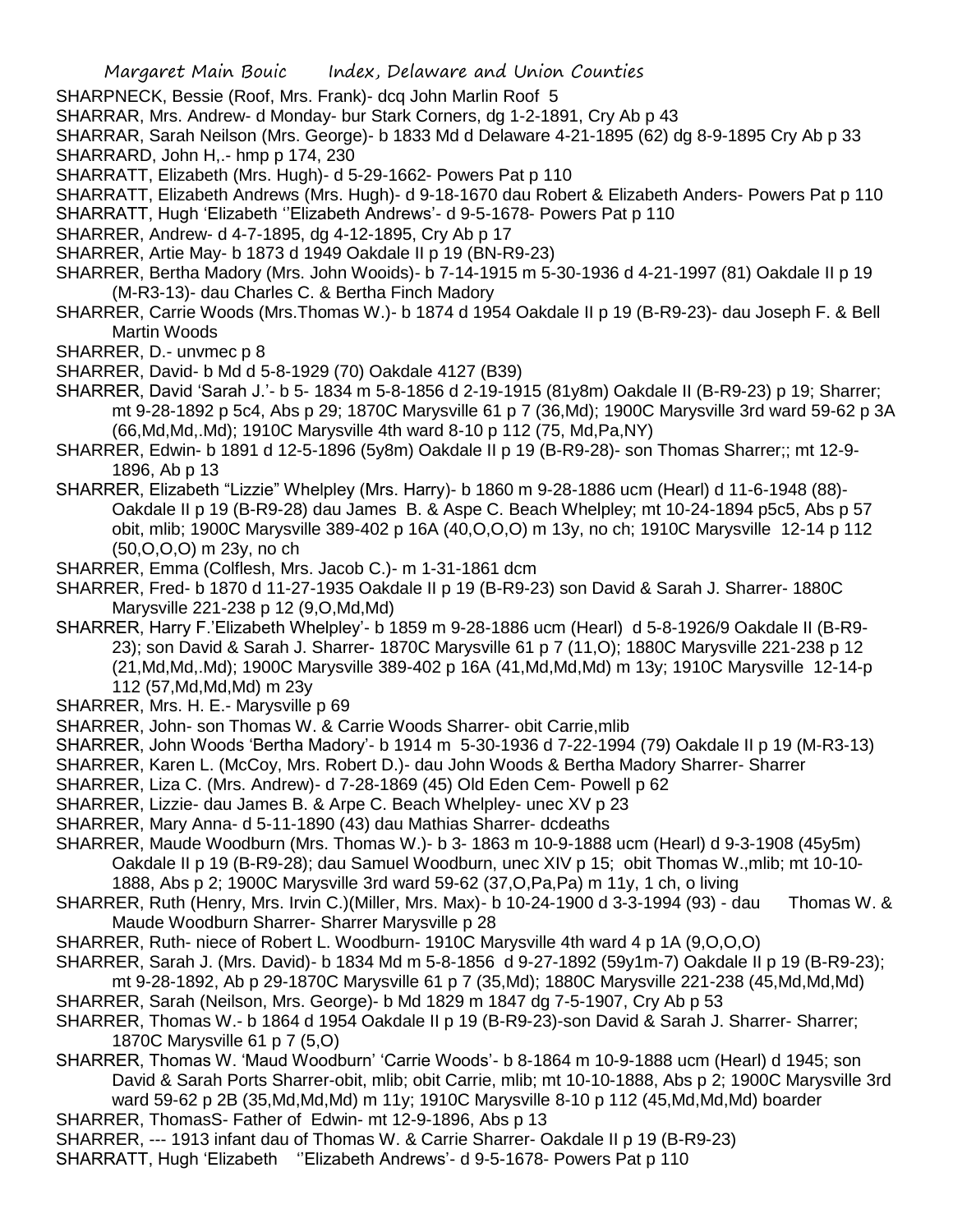Margaret Main Bouic Index, Delaware and Union Counties SHARRATT, Elizabeth (Mrs. Hugh)- d 5-29-1662- Powers Pat p 110 SHARRITTS, Arthur Ray 'Elsie May Rabold'- b 11-8-1885 m 4-30-1908- Weiser p 717 SHARRITTS, Elsie May Rabold (Mrs. Arthur Ray)- b 10-23-1887 m 4-30-1908 dau Wellington Peter & Mart Agnes Reedy Rabold- Weiser p 717 SHARRITTS, Mary Lenora (Hetzel, Mrs. Alfred Charles)- b 11-22-1908 m 1-27-1927 dau Arthur Fay & Elsie May Rabold Sharritts- Weiser p 717 SHARRITTS, Norman Edward- b 2-8-1910 d 4-10-1910 son Arthur Ray & Elsie May Rabold Sharritts- Weiser p 717 SHARRITTS, Pat Simpson (Mrs. Rev. Raymond)- dau Carlton Simpson- Sharritts SHARRITTS,---- b 9-9-197 dau Rev. Raymond & Pat Simpson Sharritts- Sharritts SHARRITTS, Rev. Raymond 'Pat Simpson'- Sharritts SHARROCK, Bruce E.- son Lawrence & Lora Agnes Watkins Sharrock- obit Lawrence, mlib SHARROCK, Cheryl Diann (Hoffman, Mrs. Sheldon)- dau Lawrence & Lora Agnes Watkins Sharrock- obit Lawrence, mlib SHARROCK, Florence (Hogue, Mrs. )- sister Raleigh R. Sharrock- obit Raleigh R.- mlib SHARROCK, Geraldine Thompson (Mrs. Melvin L.)- Sharrock SHARROCK, Gladys (Parrish, Mrs. )- sister Raleigh R. Sharrock- obit Raleigh R., mlib SHARROCK, Herman- brother Melvin L. Sharrock- Sharrock SHARROCK, Hilda Deibig (Mrs. Raleigh R.) M 11-14-1920 d 1980, obit Raleigh R.- mlib SHARROCK, Janice (McKee, Mrs. James)- dau Lawrence & Lora Agnes Watkins Sharrock- obit Lawrence, mlib SHARROCK, Jerry Lee- son Lawrence & Lora Agnes Watkins Sharrock- obit Lawrence, mlib SHARROCK, Laurinda Stockwell (Mrs. Mark)- m 6-23-1990 dau Bernard & Rachel Stockwell- Sharrock SHARROCK, Lawrence "Brick"'Lora Agnes Watkins'- b 6-2-1916 m 3-31-1945 d 10-30-1981 (65) obit, mlib SHARROCK, Lora Agnes Watkins (Mrs. Lawrence)- m 3-31-1945- obit Lawrence, mlib SHARROCK, Lottie (Kuenzlie, Mrs. )- sister Melvin L. Sharrock- Sharrock SHARROCK, Rev. Lowell- brother Lawrence Sharrock- obit Lawrence, mlib SHARROCK, Mark'Laurinda Stockwell'- m 6-23-1990 son Vincent & Katherine Sharrock- Sharrock SHARROCK, Maurita (Force, Mrs. )- dau Melvin L. & Geraldine Thompson Sharrock- Sharrock SHARROCK, Melvin L "Barney" 'Geraldine Thompson'- d 2-4-1982 (69) bur Iberia Cem- Sharrock SHARROCK, Patricia (Hart, Mrs. )- dau Raleight R. & Hilda Deibig Sharrock- obit Raleight R., mlib SHARROCK, Paul Dwight- brother Lawrence Sharrock- obit Lawrence, mlib SHARROCK, Raleigh R. 'Hilda Deibig'- m 11-14-1920 d 10-1-1981 (83) obit, mlib SHARROCK, Raleigh- son Raleigh R. & Hilda Deibig Sharrock- obit Raleigh T., mlib SHARROCK, Roger Lynn- son Lawrence & Lora Agnes Watkins Sharrock- obit Lawrence, mlib SHARROCK, Ruby (Clark, Mrs. )- sister Lawrence Sharrock- obit Lawrence, mlib SHARROCK, Tim- son Melvin L. & Geraldine Thompson Sharrock- Sharrock SHARROW, Andrew 'Catherine- 1850C Delaware Tp 1386 p 98 (23,Pa) SHARROW, Catherine (Mrs. Andrew)- 1850C Delaware Tp 11386 p 98 (23,Va) SHARROW, Mary E. (Keizer, Mrs. Samuel)- m 9-19-1854 dcm SHARTS, D.- 1971 dcd SHARTZER, John D. 'Nancy J.'- 1910C Paris Tp 78-80 p 5A (65,Pa,Pa,Pa) m 42y SHARTZER, Nancy J. (Mrs. John D.)- 1910C Paris Tp 78-80 p 5A (65,O,Pa,O) m 42y, 4 ch, 2 living SHATON, Isaac- 1820C Troy Tp; Pabst 7 p 4 SHATSWELL, Ann- dau Richard Shatswell- Powers Pat p 257 SHATSWELL, Hannah (Mercer, Mrs. Richard)- b 7-6-1651 or 8-5-1651 dau Theophilus & Susanna Bosworth Shatswell- Powers Pat p 253, 257 SHATSWELL, Joanah (Mrs. )- d 4-17-1673- Powers Pat p 257 SHATSWELL, John- d 2-1694/5 son John & Sarah Shatswell- Powers Pat p 257 SHATSWELL, John 'Sarah Younglove- m 6-20-1684- Powers Pat p 257 SHATSWELL, John- son Theophilus Shatswell- d 4-31-1685- Powers Pat p 112, 257, 258 SHATSWELL, Lydia (Griffing/Griffenn, Mrs. John)- m 9-17-1663 dau Theophilus & Susanna Bosworth Satswell- Powers Pat p 1, 106, 100, 253, 255, 257 SHATSWELL, Margaret (Corwin, Mrs. Matthias)- Powers Pat p 258